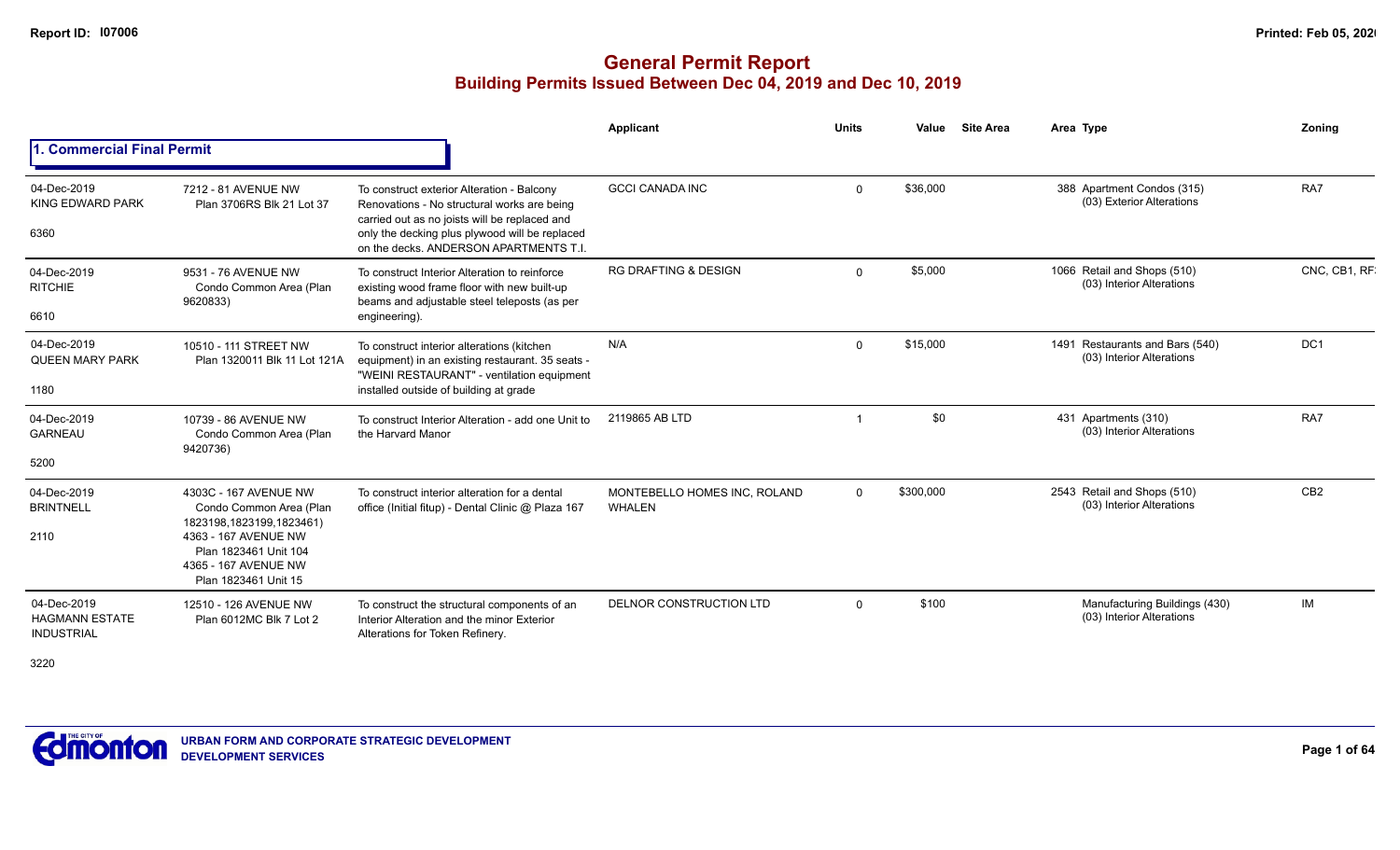|                                                                 |                                                                            |                                                                                                                                                        | <b>Applicant</b>                    | <b>Units</b> | Value     | <b>Site Area</b> | Area Type                                                           | Zonina                           |
|-----------------------------------------------------------------|----------------------------------------------------------------------------|--------------------------------------------------------------------------------------------------------------------------------------------------------|-------------------------------------|--------------|-----------|------------------|---------------------------------------------------------------------|----------------------------------|
| <b>Commercial Final Permit</b>                                  |                                                                            |                                                                                                                                                        |                                     |              |           |                  |                                                                     |                                  |
| 04-Dec-2019<br><b>SILVER BERRY</b>                              | 2304 - 23 AVENUE NW<br>Plan 0424871 Blk 23 Lot 105                         | To construct interior alterations within existing<br>retail occupancy - new tenant fitup for pizza<br>take out "Pizza Unlimited and Fried Chicken"     | PIZZA UNLIMITED                     | $\Omega$     | \$30,000  |                  | 1017 Retail and Shops (510)<br>(03) Interior Alterations            | <b>CSC</b>                       |
| 6442                                                            |                                                                            |                                                                                                                                                        |                                     |              |           |                  |                                                                     |                                  |
| 04-Dec-2019<br><b>NEWTON</b>                                    | 12111 - 54 STREET NW<br>Plan 4636AB Blk 68 Lots<br>24-32                   | To construct interior alterations within existing<br>specialty foods (E group) suite - fit up for retail<br>meat / frozen goods / etc. "HOUSE OF MEATS | N/A                                 | $\Omega$     | \$5,000   |                  | Retail and Shops (510)<br>(03) Interior Alterations                 | <b>CSC</b>                       |
| 2560                                                            |                                                                            | <b>AND TAKEOUTS"</b>                                                                                                                                   |                                     |              |           |                  |                                                                     |                                  |
| 04-Dec-2019<br><b>SUMMERLEA</b>                                 | 8882 - 170 STREET NW<br>Plan 8421891 Blk 28 Lot 5                          | To construct interior alterations within retail<br>building - Renovate existing New York Fries<br>food court tenant located in the Phase 1             | <b>WEST EDMONTON MALL</b>           | $\Omega$     | \$45,000  |                  | 290 Malls, Office/Retail (512)<br>(03) Interior Alterations         | DC2, DC2, DC.<br>DC <sub>2</sub> |
| 4520                                                            |                                                                            | foodcourt West Edmonton Mall. Upgrades to<br>finishes, electrical, mechanical and plumbing.<br>Square feet and existing footprint to stay the<br>same. |                                     |              |           |                  |                                                                     |                                  |
| 05-Dec-2019<br><b>DOWNTOWN</b>                                  | 10220 - 103 AVENUE NW<br>Plan 1722545 Blk 2 Lot 3<br>10220 - 103 AVENUE NW | To construct interior alterations to an existing<br>building. To construct a demising wall and<br>mechanical and electrical alterations for a          | <b>ONE PROPERTIES</b>               | $\Omega$     | \$110,000 |                  | 1426 Office Buildings (520)<br>(03) Interior Alterations            | <b>AED</b>                       |
| 1090                                                            | Plan 1722545 Blk 2 Lot 5                                                   | future cafe (tenant improvement by others.)<br>Suite #170                                                                                              |                                     |              |           |                  |                                                                     |                                  |
| 05-Dec-2019<br><b>EDMONTON RESEARCH</b><br>AND DEVELOPMENT PARK | 1938 - 94 STREET NW<br>Plan 9820802 Blk 2 Lot 3A                           | To construct Interior Alteration to an existing lab<br>- LABS-MART Interior Renovation - No change<br>of use                                           | <b>BRIAN ALLSOPP ARCHITECT LTD.</b> | $\Omega$     | \$700,000 |                  | 6000 Laboratory/Research Centres (580)<br>(03) Interior Alterations | IB                               |
| 6190                                                            |                                                                            |                                                                                                                                                        |                                     |              |           |                  |                                                                     |                                  |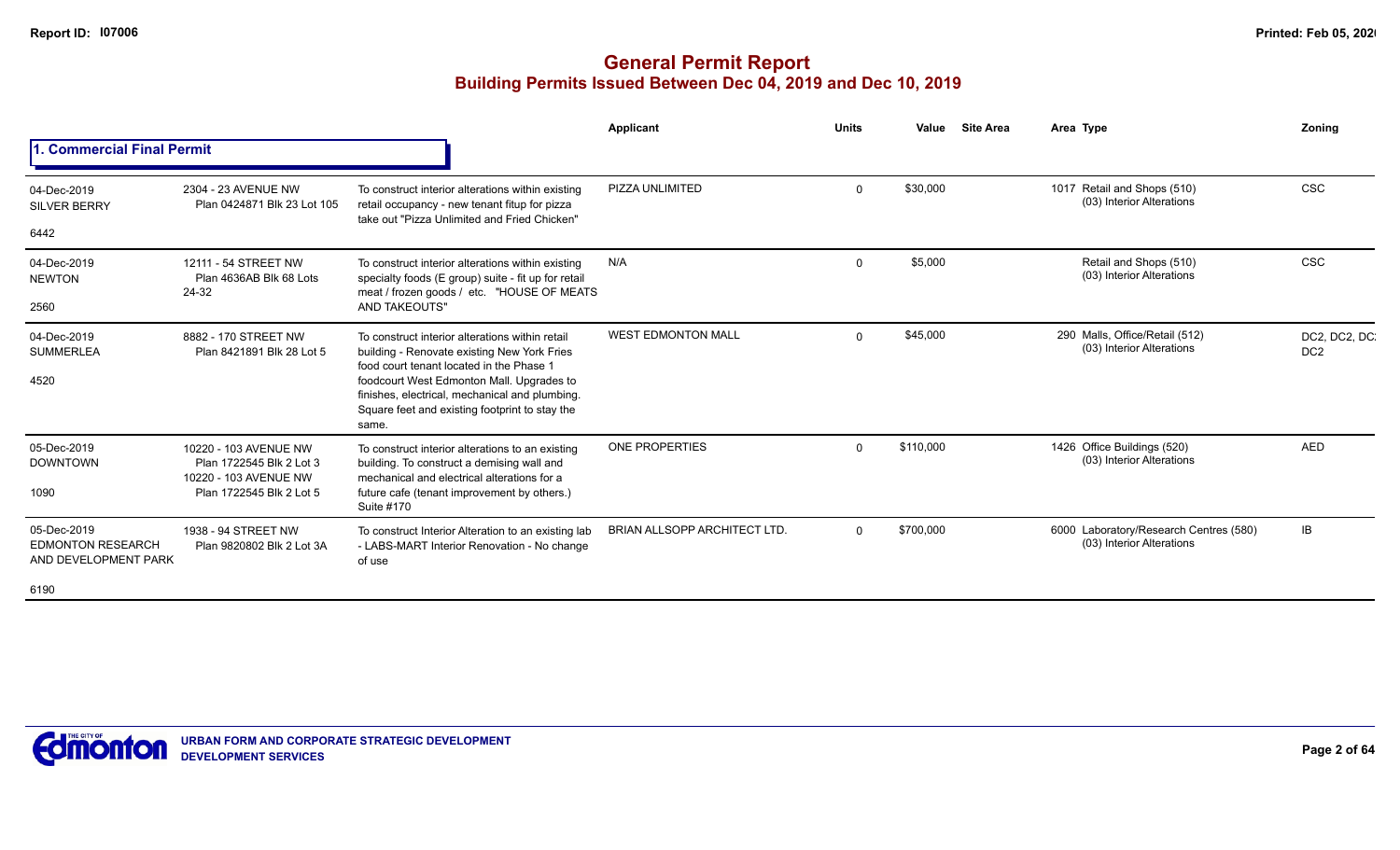|                                          |                                                                                                                                                                                                                   |                                                                                                                                                                                                                                                                                                                                                                                                                             | <b>Applicant</b>                | <b>Units</b> | Value     | <b>Site Area</b> | Area Type                                                               | Zoning          |
|------------------------------------------|-------------------------------------------------------------------------------------------------------------------------------------------------------------------------------------------------------------------|-----------------------------------------------------------------------------------------------------------------------------------------------------------------------------------------------------------------------------------------------------------------------------------------------------------------------------------------------------------------------------------------------------------------------------|---------------------------------|--------------|-----------|------------------|-------------------------------------------------------------------------|-----------------|
| 1. Commercial Final Permit               |                                                                                                                                                                                                                   |                                                                                                                                                                                                                                                                                                                                                                                                                             |                                 |              |           |                  |                                                                         |                 |
| 05-Dec-2019<br><b>DOWNTOWN</b><br>1090   | 7 - SIR WINSTON CHURCHILL<br><b>SQUARE NW</b><br>Plan 4390NY Blk E                                                                                                                                                | To construct interior alterations within A2<br>occupancy - Stanley Milner Library (Interior<br>alterations to an existing room (Round Room<br>Indigenous Centre) and installation of millwork<br>services points (desks) throughout. Scope<br>includes installation of glazing, doors, finishes,<br>ceiling, millwork, electrical/ mechanical<br>modifications, and additional structural<br>components to support glazing) | <b>CITY OF EDMONTON</b>         | $\Omega$     | \$876,000 |                  | 1313 Libraries/Museums/Art Galleries (630)<br>(03) Interior Alterations | <b>CCA</b>      |
| 05-Dec-2019<br>CALLINGWOOD SOUTH<br>4080 | 6627 - 177 STREET NW<br>Plan 8320631 Blk 9 Lot 8                                                                                                                                                                  | To complete interior alterations (demo interior<br>partition walls, construct a new demising wall)<br>and complete exterior alterations (revise double<br>doors at rear, install 2 single doors at front) in<br>able to subdivide one CRU space into two CRU<br>spaces.                                                                                                                                                     | 619455 ALBERTA LTD              | $\Omega$     | \$57,000  |                  | 2850 Retail and Shops (510)<br>(03) Interior Alterations                | <b>CSC</b>      |
| 05-Dec-2019<br><b>OLIVER</b><br>1150     | 10050 - 112 STREET NW<br>Plan NB Blk 12 Lot 62                                                                                                                                                                    | To construct Interior Alteration (Fire Alarm<br>upgrades ONLY) to an existing office building<br>(fire alarm control panel - main floor, fire alarm<br>bells - throughout, fire alarm booster panel - 3 &<br>7th floors. & fire alarm horns - 1st & 2nd<br>parkade levels)                                                                                                                                                  | <b>TERADI CONSULTING</b>        | $\Omega$     | \$54,000  |                  | 84000 Office Buildings (520)<br>(03) Interior Alterations               | DC <sub>2</sub> |
| 05-Dec-2019<br><b>LORELEI</b><br>3280    | 16348 - 109 STREET NW<br>Condo Common Area (Plan<br>7821062)<br>102, 16344 - 109 STREET NW<br>Plan 7821062 Unit 22                                                                                                | To construct interior alterations within<br>residential condominium suite - enlarging<br>opening within structural wall - providing<br>support to building foundation - Unit 102                                                                                                                                                                                                                                            | UNIVERSAL CONSTRUCTION          | $\Omega$     | \$1,000   |                  | 456 Apartment Condos (315)<br>(03) Interior Alterations                 | RF <sub>5</sub> |
| 05-Dec-2019<br><b>SUMMERLEA</b><br>4520  | 8882 - 170 STREET NW<br>Plan 8421891 Blk 28 Lot 6<br>8882 - 170 STREET NW<br>Plan 8421891 Blk 28 Lot 5<br>8882 - 170 STREET NW<br>Plan 8322082 Blk 22 Lot 7<br>8882 - 170 STREET NW<br>Plan 8421542 Blk 22 Lot 6A | To construct exterior alterations to an existing<br>parkade - Phase 2 North Parkade Structural<br>Joist and Beam Repair - West Edmonton Mall                                                                                                                                                                                                                                                                                | WEST EDMONTON MALL PROPERTY INC | $\Omega$     | \$140,000 |                  | Parkade (490)<br>(03) Exterior Alterations                              | DC2, DC2, DC    |

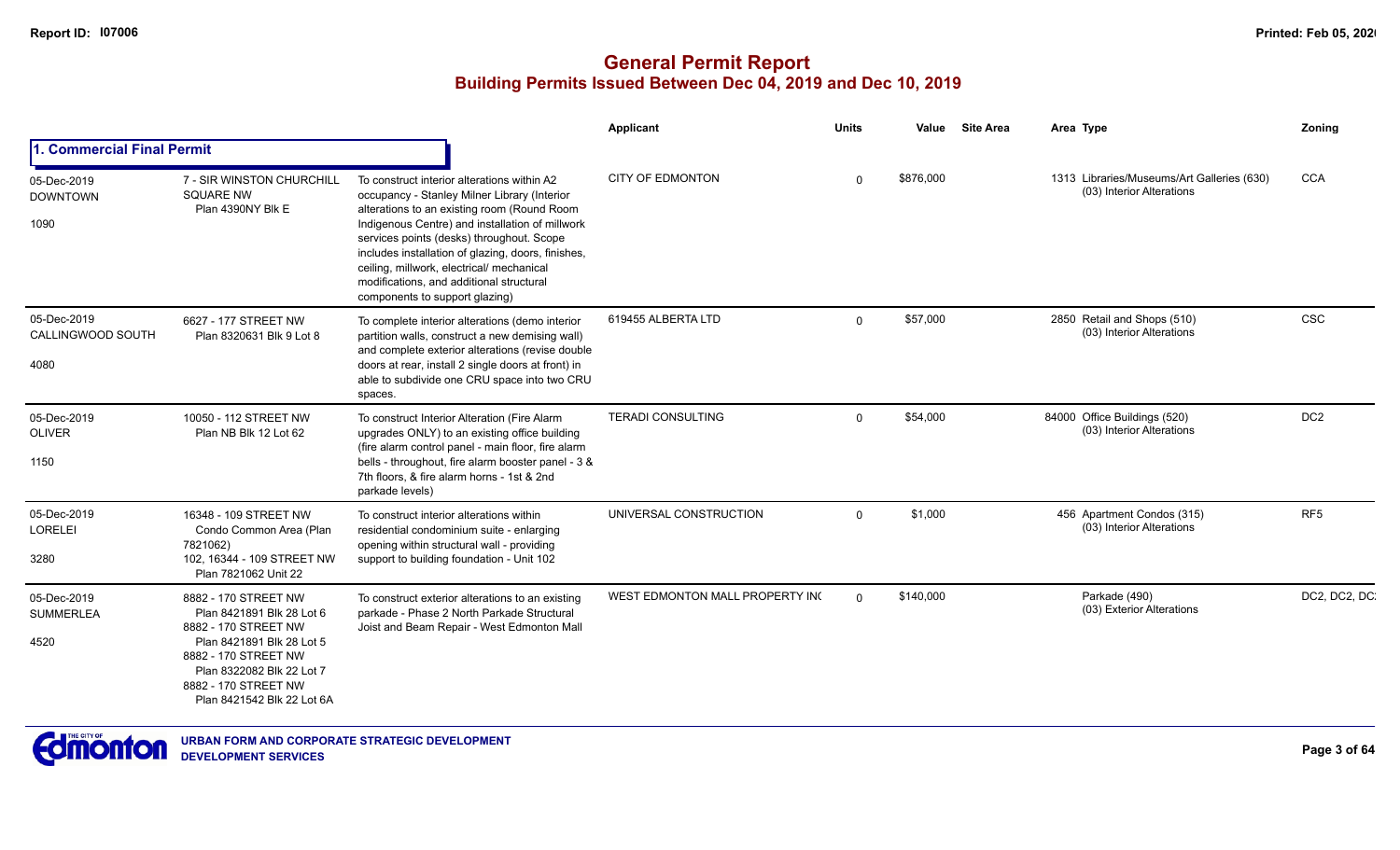|                                               |                                                                      |                                                                                                                                                                                              | <b>Applicant</b>           | <b>Units</b> | Value       | <b>Site Area</b> | Area Type                                                              | Zoning          |
|-----------------------------------------------|----------------------------------------------------------------------|----------------------------------------------------------------------------------------------------------------------------------------------------------------------------------------------|----------------------------|--------------|-------------|------------------|------------------------------------------------------------------------|-----------------|
| 1. Commercial Final Permit                    |                                                                      |                                                                                                                                                                                              |                            |              |             |                  |                                                                        |                 |
| 05-Dec-2019<br>UNIVERSITY OF ALBERTA<br>5520  | 11560 - UNIVERSITY AVENUE<br><b>NW</b><br>Plan 968RS Blk F Lot 2     | To construct Interior Alterations to the 3rd and<br>4th floors of the Cross Cancer Institute - Room<br>3163, 3018, and 4018 - Cross Cancer Institute<br>Stem Cell Collection Space Expansion | DELNOR CONSTRUCTION LTD    | $\Omega$     | \$480,000   |                  | 1180 Clinics, Health Units (642)<br>(03) Interior Alterations          | AJ              |
| 05-Dec-2019<br><b>SPRUCE AVENUE</b>           | 11723 - 101 STREET NW<br>Plan 1422318 Blk 7 Lot 6A                   | To construct a 16 Dwelling Apartment House<br>building.                                                                                                                                      | RK INVESTMENTS LTD.        | 16           | \$2,694,700 |                  | 16842 Apartment Condos (315)<br>$(01)$ New                             | RA7             |
| 1230                                          |                                                                      |                                                                                                                                                                                              |                            |              |             |                  |                                                                        |                 |
| 05-Dec-2019<br><b>MCQUEEN</b>                 | 10735 - MCQUEEN ROAD NW<br>Plan 1922014 Blk 12 Lot 2A                | To Demolish (dismantle and removal of portable<br>classrooms) - Menorah Academy                                                                                                              | <b>WEST EDMONTON MALL</b>  | $\mathbf{0}$ | \$7,500     |                  | Elementary Schools (620)<br>(99) Demolition                            | <b>US</b>       |
| 3300                                          |                                                                      |                                                                                                                                                                                              |                            |              |             |                  |                                                                        |                 |
| 05-Dec-2019<br><b>QUEEN ALEXANDRA</b><br>5330 | 7609C - 109 STREET NW<br>Condo Common Area (Plan<br>1720082,1423850) | To complete interior alterations (Demo demising<br>wall between Suite 102 & 102 to create one<br>larger tenant space) and to construct interior<br>partition walls for new use.              | N/A                        | $\mathbf 0$  | \$55,000    |                  | 2400 Retail and Shops (510)<br>(03) Interior Alterations               | CB <sub>1</sub> |
| 06-Dec-2019<br><b>OLIVER</b>                  | 11604 - 104 AVENUE NW<br>Plan 9422589 Lot 1                          | To demolish a commercial building - Bubbles Car LEESWOOD CONSTRUCTION<br>Wash.                                                                                                               |                            | $\Omega$     | \$50,000    |                  | Mixed Use (522)<br>(99) Demolition                                     | DC <sub>1</sub> |
| 1150                                          |                                                                      |                                                                                                                                                                                              |                            |              |             |                  |                                                                        |                 |
| 06-Dec-2019<br><b>ROPER INDUSTRIAL</b>        | 6704 - 59 STREET NW<br>Plan 0625512 Blk 11 Lot 6                     | To construct Interior Alterations to an existing<br>warehouse - Streamline Logistics                                                                                                         | <b>IBI GROUP</b>           | $\Omega$     | \$200,000   |                  | 71657 Storage Buildings, Warehouses (460)<br>(03) Interior Alterations | IH.             |
| 6640                                          |                                                                      |                                                                                                                                                                                              |                            |              |             |                  |                                                                        |                 |
| 06-Dec-2019<br>WESTMOUNT                      | 10517 - 124 STREET NW<br>Plan RN22 Blk 23 Lots 6-7                   | To change the use from personal services to<br>cannabis retail and construct interior alterations<br>- "Herbert & Frye"                                                                      | PLANWORKS ARCHITECTURE INC | $\Omega$     | \$200,000   |                  | 1655 Retail and Shops (510)<br>(03) Interior Alterations               | CB <sub>1</sub> |
| 3440                                          |                                                                      |                                                                                                                                                                                              |                            |              |             |                  |                                                                        |                 |

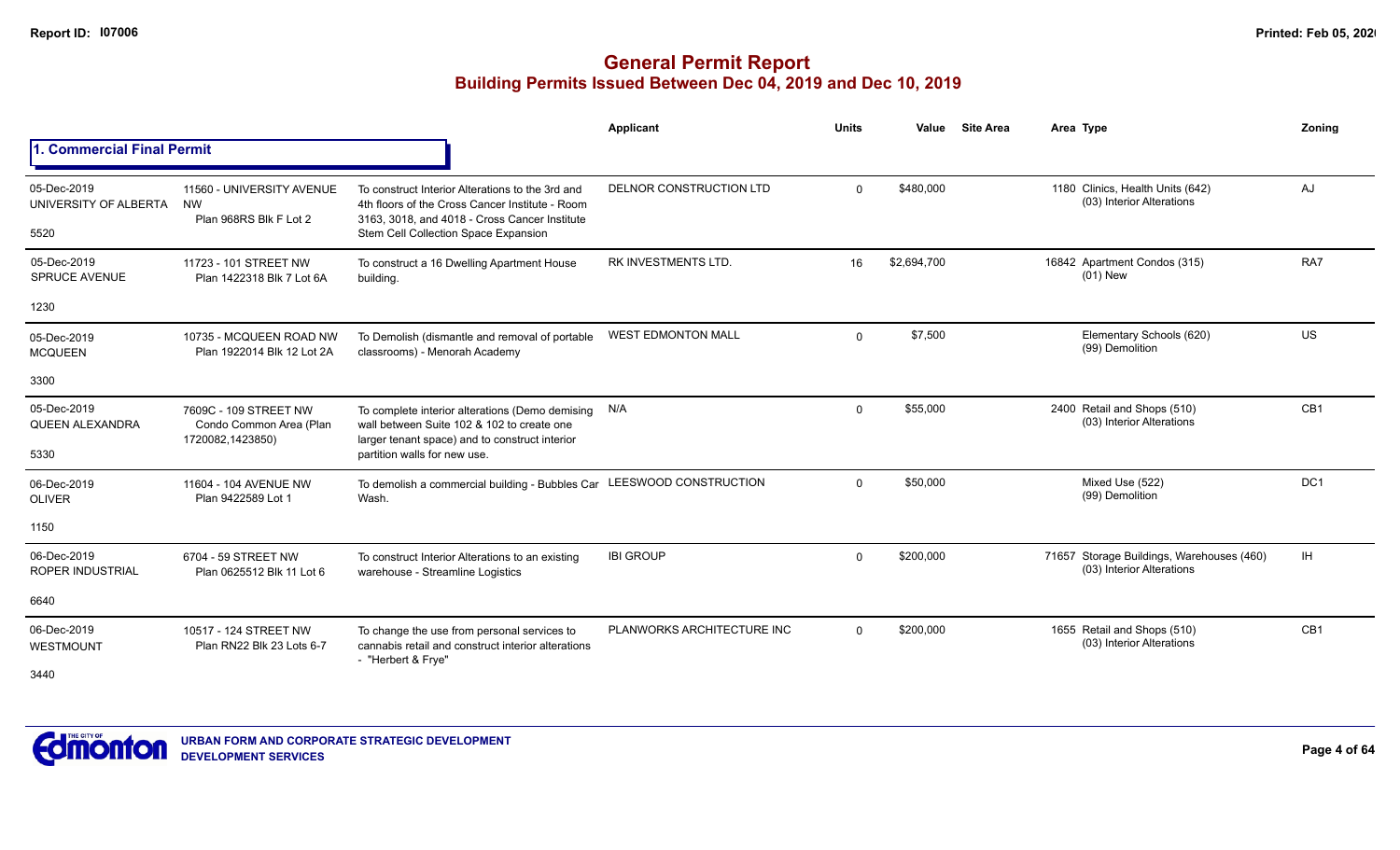|                                                  |                                                              |                                                                                                                                                                                                                                                                                                                                                                                                          | Applicant                                     | <b>Units</b> | Value     | <b>Site Area</b> | Area Type                                                             | Zoning          |
|--------------------------------------------------|--------------------------------------------------------------|----------------------------------------------------------------------------------------------------------------------------------------------------------------------------------------------------------------------------------------------------------------------------------------------------------------------------------------------------------------------------------------------------------|-----------------------------------------------|--------------|-----------|------------------|-----------------------------------------------------------------------|-----------------|
| <b>Commercial Final Permit</b>                   |                                                              |                                                                                                                                                                                                                                                                                                                                                                                                          |                                               |              |           |                  |                                                                       |                 |
| 06-Dec-2019<br><b>CAMERON HEIGHTS</b><br>4466    | 2003 - CAMERON RAVINE WAY<br><b>NW</b><br>Plan 0024559 Lot A | To change the use of shell suite within retail<br>building and construct original tenant fitup D<br>use occupancy - BARBER SHOP - max 10<br>occupants (single water closet)                                                                                                                                                                                                                              | 2213463 ALBERTA LTD O/A BARBER<br><b>SHOP</b> | $\Omega$     | \$50,000  |                  | 1045 Mixed Use (522)<br>(03) Interior Alterations                     | DC <sub>2</sub> |
| 06-Dec-2019<br><b>LAMBTON INDUSTRIAL</b><br>6380 | 4603 - 91 AVENUE NW<br>Plan 3597NY Blk 2 Lot 3               | To construct Interior Alteration to second-floor<br>tenant space (Demising Space) - Vermont<br>Capilano Business Centre, North Building (Suite<br>4713, 2FL & Suite 4715, 2FL to be used as<br>offices (D) occupancy                                                                                                                                                                                     | DOUGLAS SOLLOWS ARCHITECT INC.                | $\Omega$     | \$2,000   |                  | 1636 Storage Buildings, Warehouses (460)<br>(03) Interior Alterations | IB              |
| 06-Dec-2019<br><b>GARNEAU</b><br>5200            | 8215 - 112 STREET NW<br>Plan 5384RS Blk 158 Lot 1A           | To construct interior alterations to mixed use<br>commercial building (College Plaza) - 12 th floor<br>tenant improvement for office occupancy -<br>"Huawei Edmonton"                                                                                                                                                                                                                                    | DIALOG - CHEN COHEN                           | $\Omega$     | \$700,000 |                  | Office Buildings (520)<br>(03) Interior Alterations                   | DC <sub>2</sub> |
| 06-Dec-2019<br><b>WESTMOUNT</b><br>3440          | 10831 - 124 STREET NW<br>Plan RN22 Blk 26 Lots 4-6           | To construct interior alterations - revise existing<br>kitchen and office area layouts and re-using<br>some existing and installing new kitchen<br>equipment as per attached drawings. "St.<br>George's Kitchen Renovation"                                                                                                                                                                              | STAMATAKIS, NECTARIOS                         | $\Omega$     | \$75,000  |                  | 1765 Religious Buildings (660)<br>(03) Interior Alterations           | CB1             |
| 06-Dec-2019<br><b>OLIVER</b><br>1150             | 11604 - 104 AVENUE NW<br>Plan 9422589 Lot 1                  | To construct an addition (4.7 square meters of<br>Floor Area to develop a vestibule at the rear of<br>the building); and to construct exterior (facade<br>improvement), adding new CU on the roof, and<br>interior alterations (relocation of freezer/cooler<br>and dry storage), where existing seating and<br>Public Space areas remains unchanged to an<br>existing restaurant building. (McDonald's) | REPRISE DESIGN ARCHITECTURE, LLC              | $\Omega$     | \$50,000  |                  | 904 Restaurants and Bars (540)<br>(02) Addition                       | DC1             |
| 06-Dec-2019<br><b>BLATCHFORD AREA</b><br>1111    | 52 - AIRPORT ROAD NW<br>Plan 6466MC Blk 18B Lot 5            | To construct interior alterations to an existing<br>building. Change of use from an Office (D) to a<br>restaurant (A2) - Wings Eatery.                                                                                                                                                                                                                                                                   | <b>WINGS EATERY</b>                           | $\mathbf{0}$ | \$10,000  |                  | 200 Restaurants and Bars (540)<br>(03) Interior Alterations           | IB              |

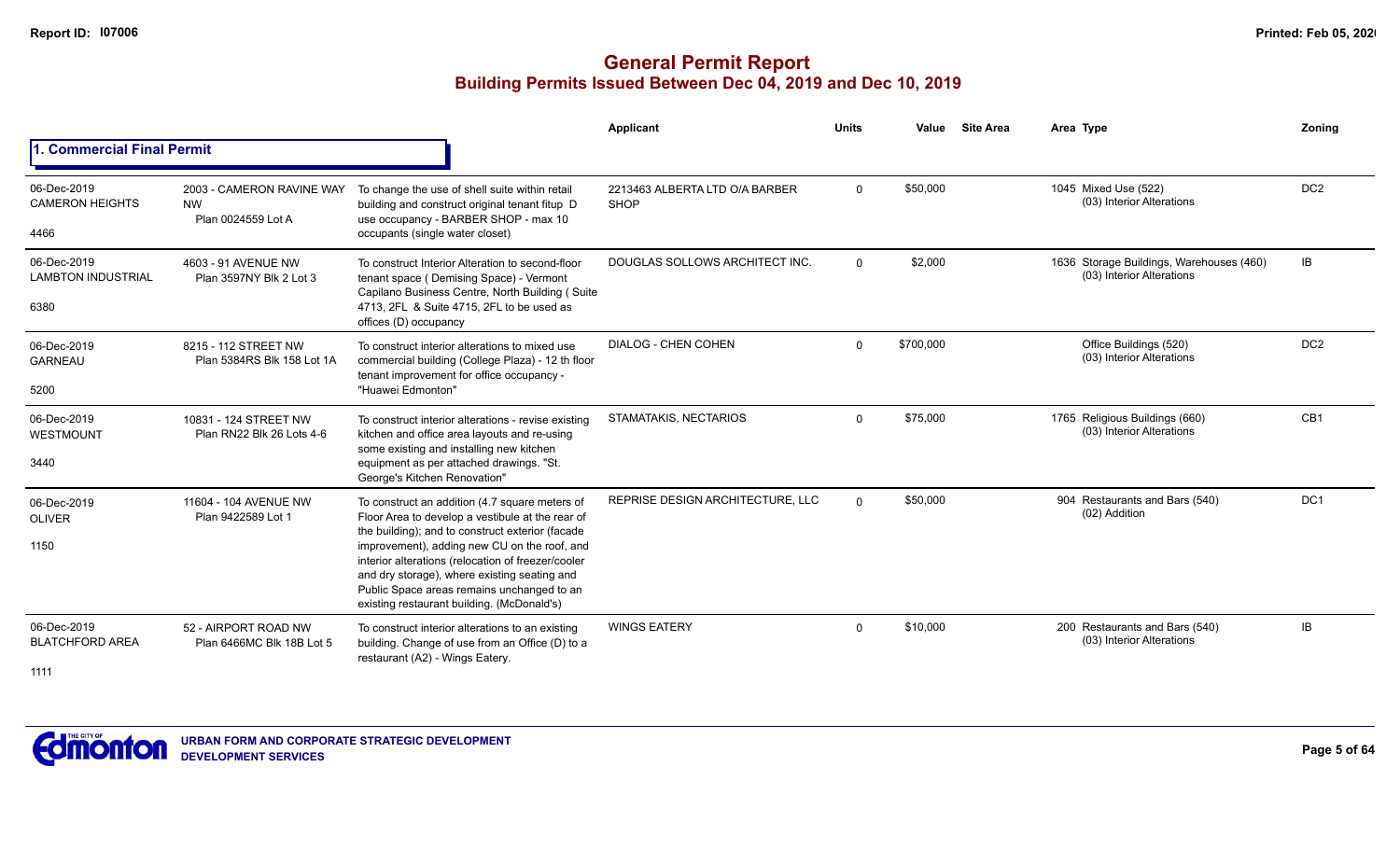|                                                    |                                                                                                                                                                |                                                                                                                                                                               | <b>Applicant</b>                | <b>Units</b> | Value       | <b>Site Area</b> | Area Type                                                                  | Zoning                                                      |
|----------------------------------------------------|----------------------------------------------------------------------------------------------------------------------------------------------------------------|-------------------------------------------------------------------------------------------------------------------------------------------------------------------------------|---------------------------------|--------------|-------------|------------------|----------------------------------------------------------------------------|-------------------------------------------------------------|
| 1. Commercial Final Permit                         |                                                                                                                                                                |                                                                                                                                                                               |                                 |              |             |                  |                                                                            |                                                             |
| 06-Dec-2019<br><b>TERWILLEGAR TOWNE</b>            | 14203 - 23 AVENUE NW<br>Plan 0220792 Blk 70 Lot 89                                                                                                             | To construct Interior Alteration for new retail -<br>Bone & Biscuit Company                                                                                                   | 1787722 ALBERTA LTD.            | $\Omega$     | \$56,800    |                  | 1563 Retail and Shops (510)<br>(03) Interior Alterations                   | <b>CSC</b>                                                  |
| 5640                                               |                                                                                                                                                                |                                                                                                                                                                               |                                 |              |             |                  |                                                                            |                                                             |
| 09-Dec-2019<br><b>MCCAULEY</b>                     | 10720 - 95 STREET NW<br>Plan ND Blk 24 Lots 5-8                                                                                                                | Exterior Alteration, Interior Alteration Installing<br>new windows, moving door.                                                                                              | 2074687 ALBERTA LTD             | $\Omega$     | \$12,000    |                  | 1585 Office Buildings (520)<br>(03) Exterior Alterations                   | <b>CNC</b>                                                  |
| 1140                                               |                                                                                                                                                                |                                                                                                                                                                               |                                 |              |             |                  |                                                                            |                                                             |
| 09-Dec-2019<br><b>CLOVER BAR AREA</b>              | 1750 - AURUM ROAD NE<br>Plan 1422765 Blk 6 Lot 9                                                                                                               | To Construct an Accessory Structure adjacent<br>to existing General Industrial Use Building -<br>steel working platform for cleaning trailers prior                           | PETROCOM CONSTRUCTION LTD.      | $\Omega$     | \$500,000   |                  | 3300 Maintenance Buildings incl Hangars (450)<br>(03) Exterior Alterations | IM, IM, IM, IM,                                             |
| 2160                                               |                                                                                                                                                                | to repair                                                                                                                                                                     |                                 |              |             |                  |                                                                            |                                                             |
| 09-Dec-2019<br><b>SUMMERLEA</b>                    | 8882 - 170 STREET NW<br>Plan 8421891 Blk 28 Lot 5                                                                                                              | To construct interior alterations within retail<br>building (WEM) - landlord work, remove 2 suite<br>demising walls to expand area of suite 1169,                             | <b>WEST EDMONTON MALL</b>       | $\Omega$     | \$4,500     |                  | 4734 Malls, Office/Retail (512)<br>(03) Interior Alterations               | DC2, DC2, DC                                                |
| 4520                                               |                                                                                                                                                                | and return suite to shell condition                                                                                                                                           |                                 |              |             |                  |                                                                            |                                                             |
| 09-Dec-2019<br><b>ELLERSLIE INDUSTRIAL</b><br>6214 | 604 - PARSONS ROAD SW<br>Plan 1623798 Blk 1 Lot 18<br>230 - PARSONS ROAD SW<br>Plan 1822889 Blk 1 Lot 22<br>580 - PARSONS ROAD SW<br>Plan 1922264 Blk 1 Lot 23 | To construct a General Industrial Use building<br>(End of the Roll).                                                                                                          | <b>WILLIAM H ROSS ARCHITECT</b> | $\Omega$     | \$2,500,000 |                  | 18428 Storage Buildings, Warehouses (460)<br>$(01)$ New                    | PU, CB3, CB3,<br>PU, PU, CB3,<br>PU, CB3, CB2,<br>CB3, DC2, |
| 09-Dec-2019<br><b>BONNIE DOON</b><br>6040          | 9357 - 94 STREET NW<br>Plan 8701S Blk 6 Lot 17<br>9357 - 94 STREET NW<br>Plan 8438ET Blk 6 Lot W                                                               | To construct interior/exterior alterations to 4 unit<br>apartment building - new exterior cladding, new<br>windows/door in existing openings, interior<br>finishes            | ARH DEVELOPMENTS INC            | $\Omega$     | \$95,000    |                  | 1076 Apartments (310)<br>(03) Interior Alterations                         | RF <sub>3</sub>                                             |
| 09-Dec-2019<br><b>CALGARY TRAIL NORTH</b><br>5110  | 6025 - 104 STREET NW<br>Plan 5740AI Blk 81 Lots 3-4                                                                                                            | To construct interior alterations within existing<br>general industrial building - construct tenant<br>improvement for auto detailing and repair<br>business - "Oraizen Cars" | N/A                             | $\Omega$     | \$20,000    |                  | Storage Buildings, Warehouses (460)<br>(03) Interior Alterations           | IM, CB2                                                     |

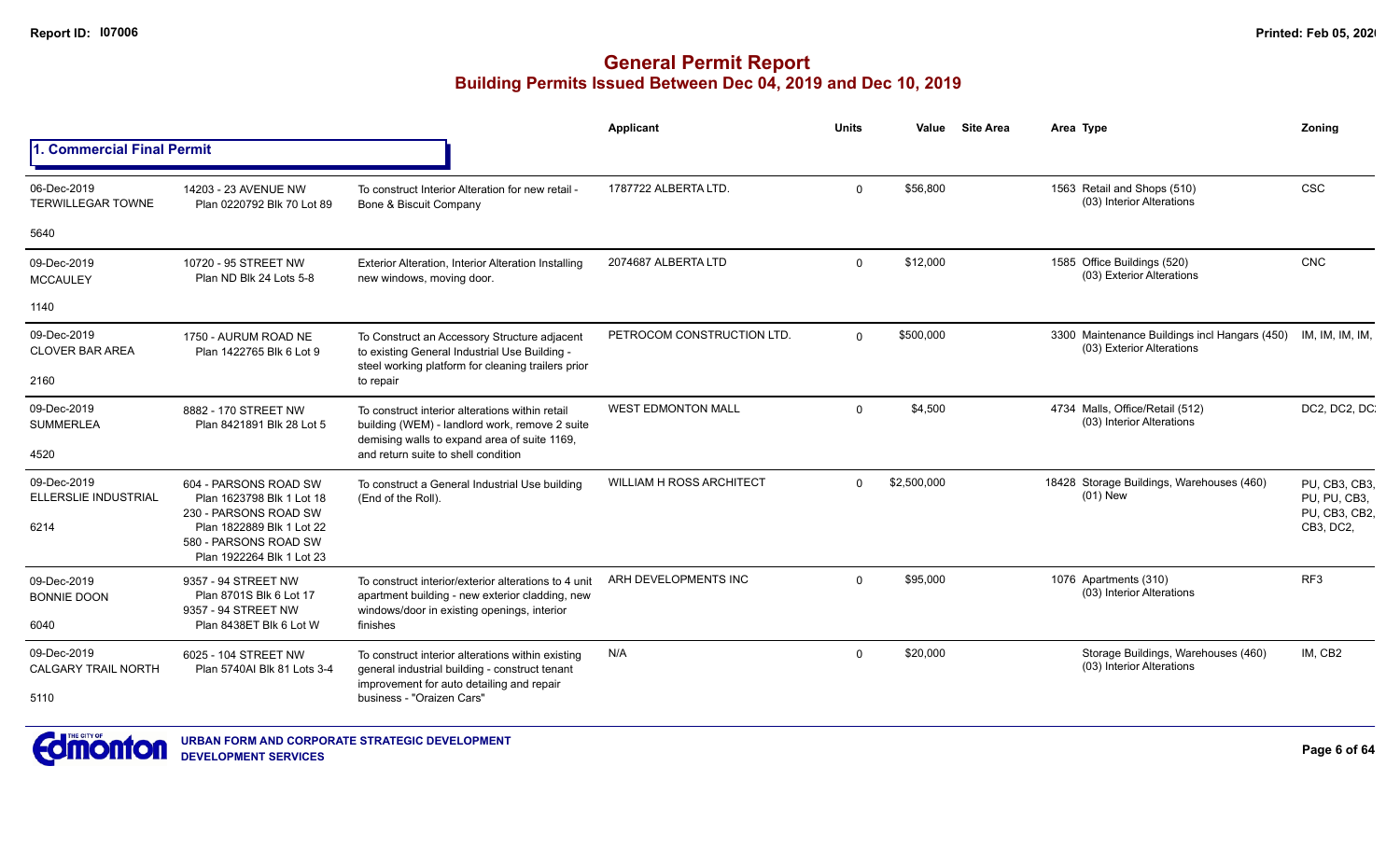|                                                                    |                                                               |                                                                                                                                                                                                                                                                                                                        | Applicant                         | <b>Units</b> | Value     | <b>Site Area</b> | Area Type                                                              | Zoning          |
|--------------------------------------------------------------------|---------------------------------------------------------------|------------------------------------------------------------------------------------------------------------------------------------------------------------------------------------------------------------------------------------------------------------------------------------------------------------------------|-----------------------------------|--------------|-----------|------------------|------------------------------------------------------------------------|-----------------|
| 1. Commercial Final Permit                                         |                                                               |                                                                                                                                                                                                                                                                                                                        |                                   |              |           |                  |                                                                        |                 |
| 09-Dec-2019<br><b>ELLERSLIE</b><br>6211                            | 406 - 85 STREET SW<br>Plan 0324608 Blk 7 Lot 58               | To construct interior alterations in an existing<br>developed basement. Renovating the existing<br>gym & kid's room areas to a Home Based<br>Business. Crazy / Beautiful Hair Studio.                                                                                                                                  | CRAZY/BEAUTIFUL HAIR STUDIO       | $\Omega$     | \$5,000   |                  | Single Detached House (110)<br>(03) Interior Alterations               | <b>RSL</b>      |
| 09-Dec-2019<br><b>STRATHCONA INDUSTRIAL</b><br><b>PARK</b><br>6700 | 9207 - 34A AVENUE NW<br>Plan 7821552 Blk 10 Lot 3             | To construct interior alterations to an existing<br>General Industrial Use building, 1HR demising<br>wall between 9207 and (9209) 34A<br>AVENUE NW. Separate permits required for<br>tenant improvements at new address.                                                                                               | PARAGON INVESTMENTS, STEVE        | $\Omega$     | \$5,000   |                  | Storage Buildings, Warehouses (460)<br>(03) Interior Alterations       | IM              |
| 10-Dec-2019<br><b>KING EDWARD PARK</b><br>6360                     | 7403 - 82 AVENUE NW<br>Plan 7884AH Blk 21 Lots<br>27-28       | To construct Exterior and Interior Alteration to<br>an existing building - Demising building and<br>adding new exterior doors(Exists), 2 new RTUs                                                                                                                                                                      | <b>HOK INC</b>                    | $\mathbf 0$  | \$60,000  |                  | 1400 Mixed Use (522)<br>(03) Exterior Alterations                      | CB <sub>2</sub> |
| 10-Dec-2019<br><b>RAMPART INDUSTRIAL</b><br>3360                   | 14165C - 162 AVENUE NW<br>Condo Common Area (Plan<br>1622900) | To construct interior alterations to a commercial<br>building, converting building's total number of<br>Suites from 12 to 20, 3 new fire rated shafts<br>penetrating roof and second floor, 3 new<br>RTU's. Creating shell/empty Suite spaces only,<br>Suite tenant improvements/fit up's require<br>separate permits. | <b>MANSOUR ENGINEERING LTD.</b>   | $\Omega$     | \$200,000 |                  | 57784 Mixed Use (522)<br>(03) Interior Alterations                     | IB              |
| 10-Dec-2019<br><b>OLIVER</b><br>1150                               | 11204 - 104 AVENUE NW<br>Plan 0020365 Blk 9D Lot 6            | To construct Exterior Alteration, Interior<br>Alteration to an existing suite - Demo existing<br>interior space, and add three new<br>entrances/exits on the exterior. - Oliver Square<br><b>CRU 7 Facade Alterations</b>                                                                                              | ETON-WEST CONSTRUCTION (ALTA) INC | $\Omega$     | \$230,000 |                  | 9977 Mixed Use (522)<br>(03) Exterior Alterations                      | DC <sub>1</sub> |
| 10-Dec-2019<br><b>MCNAMARA INDUSTRIAL</b><br>4300                  | 17404 - 108 AVENUE NW<br>Plan 7721110 Blk 8 Lot 10            | To change the use from general industrial to a<br>Group D, (Occupant load max 20 people (Policy<br>#12)) theatre and to construct Interior Alteration<br>-The Dance Theatre Performing Arts                                                                                                                            | THE DANCE THEATRE PERFORMING AR   | $\Omega$     | \$800     |                  | 10 Theatre and Performing Arts Ctrs (550)<br>(03) Interior Alterations | IM              |

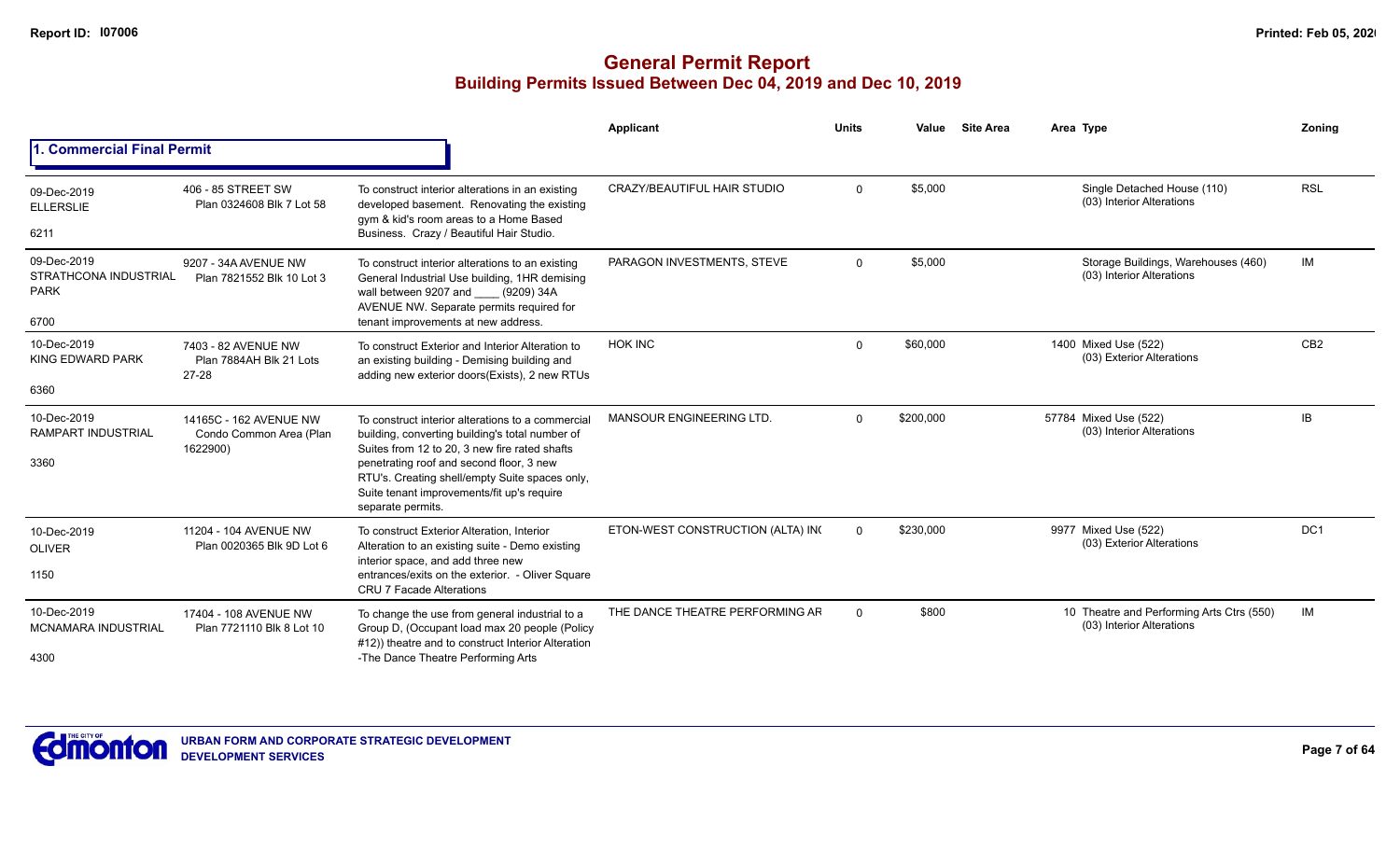|                                                    |                                                     |                                                                                                                                                                                                                                                                                                                                                            | Applicant                       | <b>Units</b> | Value     | <b>Site Area</b> | Area Type                                                          | Zonina          |
|----------------------------------------------------|-----------------------------------------------------|------------------------------------------------------------------------------------------------------------------------------------------------------------------------------------------------------------------------------------------------------------------------------------------------------------------------------------------------------------|---------------------------------|--------------|-----------|------------------|--------------------------------------------------------------------|-----------------|
| <b>Commercial Final Permit</b>                     |                                                     |                                                                                                                                                                                                                                                                                                                                                            |                                 |              |           |                  |                                                                    |                 |
| 10-Dec-2019<br><b>KLARVATTEN</b><br>2440           | 16705 - 84 STREET NW<br>Plan 9926453 Blk 12 Lot 124 | To construct interior alterations within mixed<br>use commercial building - extension of<br>Klarvatten Daycare(existing suite 106&107) -<br>expanding to suite 108 and adding 48 children<br>to increase total child occupant load to 130.                                                                                                                 | ALTA MANILA PROPERTIES CORP     | $\Omega$     | \$40,000  |                  | Day Cares, Nursing Homes (650)<br>(03) Interior Alterations        | <b>CNC</b>      |
| 10-Dec-2019<br><b>PEMBINA</b><br>3340              | 13150 - 137 AVENUE NW<br>Plan 0420355 Blk A Lot 11  | To construct Interior Alteration to an existing<br>retail store - Old Navy - New pendants lights at<br>cashwrap; relocate select existing track lights<br>(approx. 64 linear feet) adding in approx. 48'<br>florescent fixtures. Removing select boothsets<br>and repositioning others; New 10' high shop<br>dividers (replaces existing 6' high fixtures) | <b>BRR ARCHITECTURE</b>         | $\Omega$     | \$115,000 |                  | 10000 Retail and Shops (510)<br>(03) Interior Alterations          | DC <sub>2</sub> |
| 10-Dec-2019<br><b>WEST MEADOWLARK PARK</b><br>4590 | 16940 - 87 AVENUE NW<br>Plan 0726880 Blk 3 Lot 5    | To construct Interior Alteration for a computer<br>lab - CABRINI COMPUTER LAB RELOCATION                                                                                                                                                                                                                                                                   | PCL CONSTRUCTION MANAGEMENT IN  | $\Omega$     | \$100,000 |                  | 517 Laboratory/Research Centres (580)<br>(03) Interior Alterations | US              |
| 10-Dec-2019<br><b>ELLERSLIE INDUSTRIAL</b><br>6214 | 1005 - EBY ROAD SW<br>Plan 1522448 Blk 5 Lot 13     | To Construct steel stud framing and mezzanine<br>structural framing for CFP -002.                                                                                                                                                                                                                                                                          | <b>CARLSON CONSTRUCTION LTD</b> | $\mathbf 0$  | \$10,000  |                  | Office Buildings (520)<br>(03) Interior Alterations                | <b>EIM</b>      |
| 10-Dec-2019<br><b>EMPIRE PARK</b><br>5170          | 5015 - 111 STREET NW<br>Plan 0725320 Blk D Lot 4A   | To construct interior alterations within retail<br>building - construction of new retail sales kiosk<br>"Freedom Mobile"                                                                                                                                                                                                                                   | DEHAAN DESIGN CO INC            | $\Omega$     | \$50,000  |                  | 150 Retail and Shops (510)<br>(03) Interior Alterations            | DC <sub>2</sub> |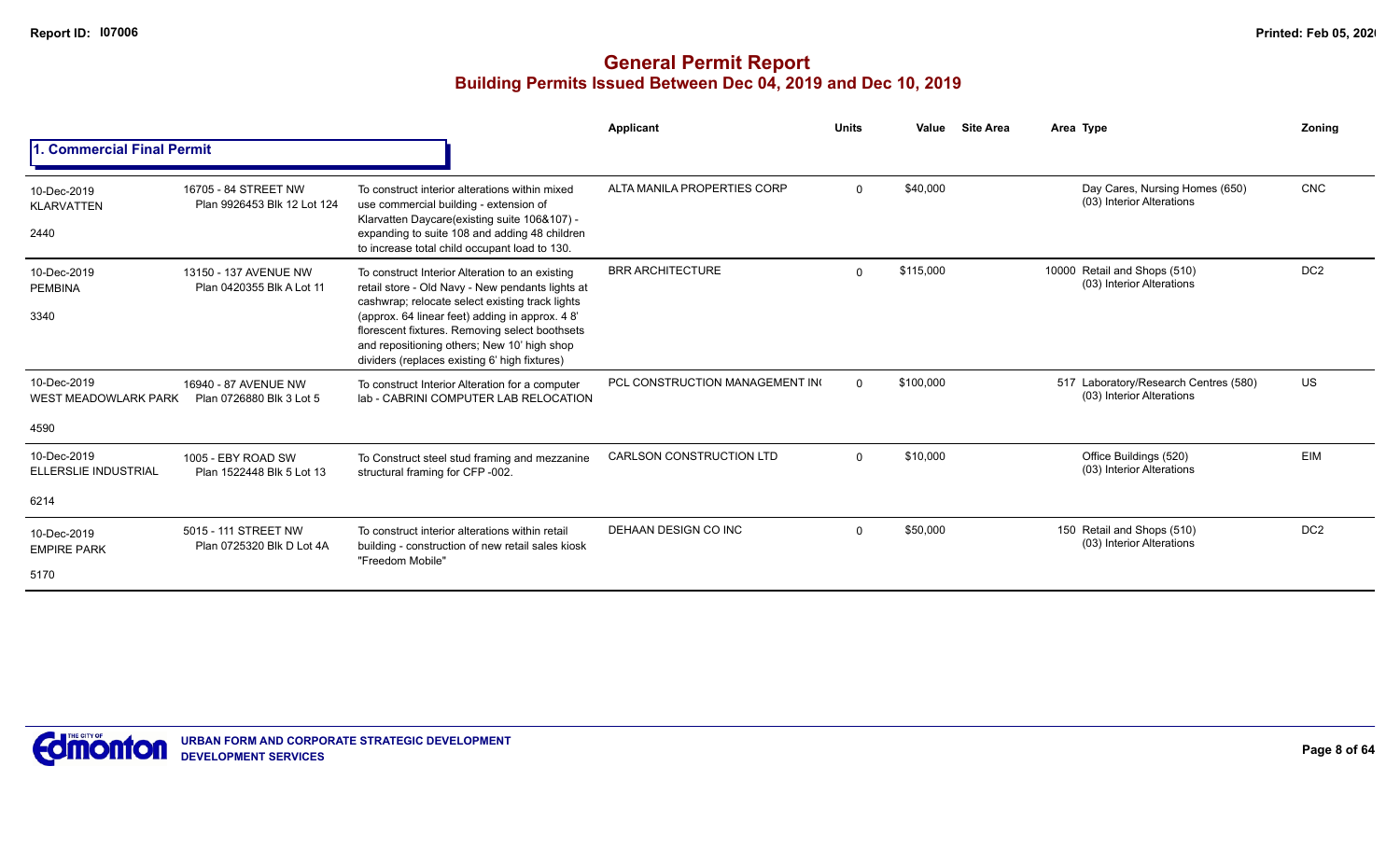|                                                 |                                                                                                                                                                                                                                                                                       |                                                                                                                                                                               | Applicant                            | <b>Units</b> | Value     | <b>Site Area</b> | Area Type                                                | Zoning          |
|-------------------------------------------------|---------------------------------------------------------------------------------------------------------------------------------------------------------------------------------------------------------------------------------------------------------------------------------------|-------------------------------------------------------------------------------------------------------------------------------------------------------------------------------|--------------------------------------|--------------|-----------|------------------|----------------------------------------------------------|-----------------|
| 1. Commercial Final Permit                      |                                                                                                                                                                                                                                                                                       |                                                                                                                                                                               |                                      |              |           |                  |                                                          |                 |
| 10-Dec-2019<br><b>SCHONSEE</b><br>2700          | 6075 - SCHONSEE WAY NW<br>Condo Common Area (Plan<br>1026255)<br>56, 6075 - SCHONSEE WAY NW<br>Plan 1026255 Unit 53<br>55, 6075 - SCHONSEE WAY NW<br>Plan 1026255 Unit 54<br>54, 6075 - SCHONSEE WAY NW<br>Plan 1026255 Unit 55<br>53, 6075 - SCHONSEE WAY NW<br>Plan 1026255 Unit 56 | To Demolish 4 Dwellings of Row Housing (Units<br>$53-56$ )                                                                                                                    | LYDALE CONSTRUCTION                  | $-4$         | \$60,000  |                  | Row House Condos (335)<br>(99) Demolition                | RA7             |
| 10-Dec-2019<br><b>STRATHCONA</b><br>5480        | 10302 - 82 AVENUE NW<br>Plan I Blk 68 Lots 1-2                                                                                                                                                                                                                                        | To erect a TEMPORARY COVERED HOARDING<br>at the frontage of an existing commercial<br>building - Old Strathcona Hotel (permit<br>August 13/19 EXTENDED TO JANUARY 31,<br>2020 | TRI-STAD CONSTRUCTION INC.           | $\mathbf 0$  | \$4,000   |                  | Hoarding (910)<br>(03) Exterior Alterations              | DC1, DC1        |
| 10-Dec-2019<br><b>CENTRAL MCDOUGALL</b><br>1030 | 10502 - 107 AVENUE NW<br>Condo Common Area (Plan<br>9323176)                                                                                                                                                                                                                          | To construct Interior Alteration for a cannabis<br>Retail - Choom Edmonton                                                                                                    | <b>GRAVILLE CONTRACTING SERVICES</b> | $\Omega$     | \$125,000 |                  | 2027 Retail and Shops (510)<br>(03) Interior Alterations | CB <sub>1</sub> |
| 6. House Building Permit                        |                                                                                                                                                                                                                                                                                       |                                                                                                                                                                               |                                      |              |           |                  |                                                          |                 |
| 04-Dec-2019<br><b>CY BECKER</b>                 | 165 - CY BECKER BOULEVARD<br><b>NW</b><br>Plan 1523379 Blk 18 Lot 1                                                                                                                                                                                                                   | To construct a Row House Building (4 Units)<br>Building 3.                                                                                                                    | STREETSIDE DEVELOPMENTS              |              | \$596,300 |                  | 5185 Row House Condo (335)<br>(01) Building - New        | RA7, AG         |
| 2611                                            |                                                                                                                                                                                                                                                                                       |                                                                                                                                                                               |                                      |              |           |                  |                                                          |                 |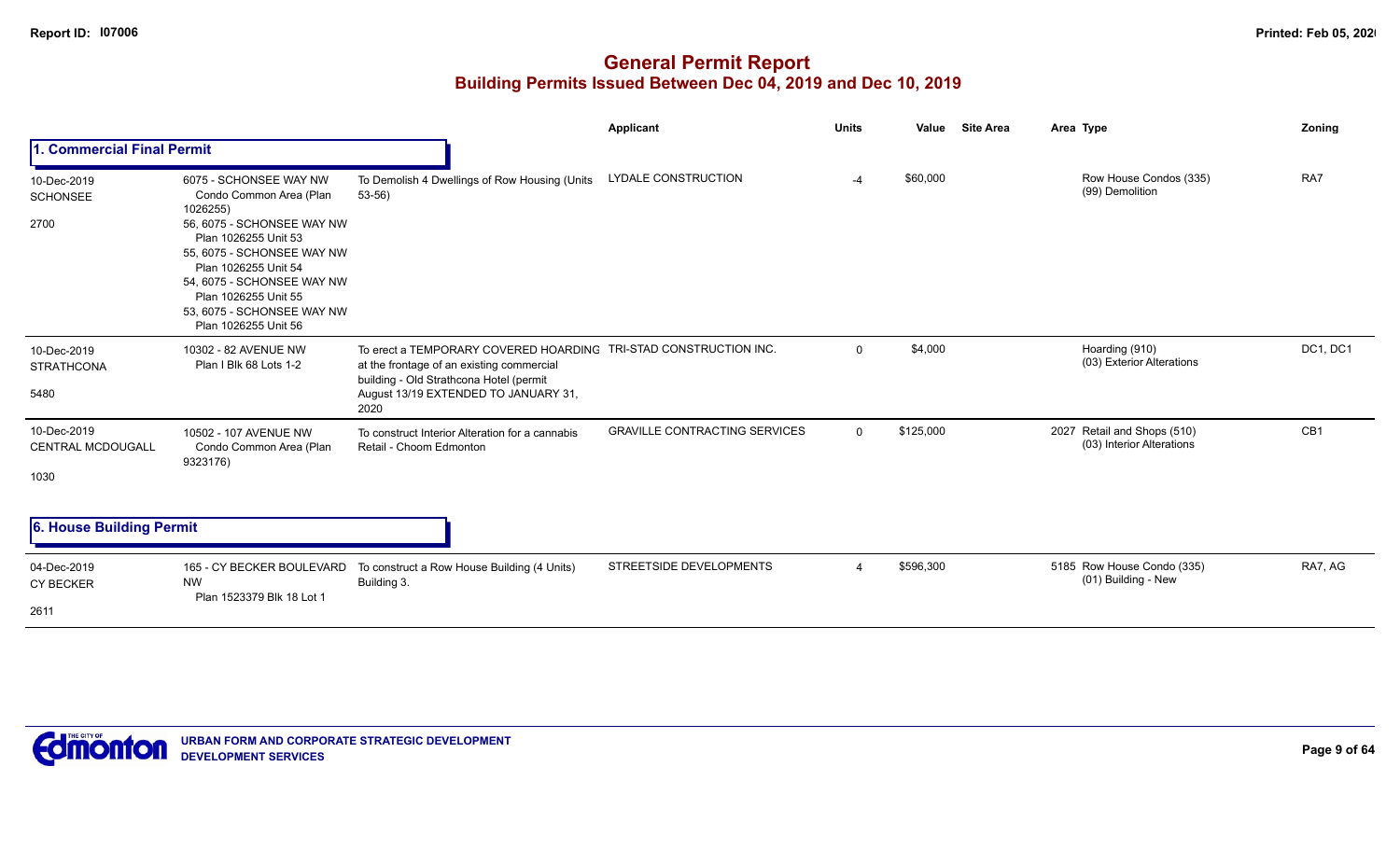#### **General Permit Report Building Permits Issued Between Dec 04, 2019 and Dec 10, 2019**

|                                                    |                                                       |                                                                                                                                                                                                                                                                                                            | Applicant                    | <b>Units</b> | Value     | <b>Site Area</b> | Area Type                                                           | Zoning          |
|----------------------------------------------------|-------------------------------------------------------|------------------------------------------------------------------------------------------------------------------------------------------------------------------------------------------------------------------------------------------------------------------------------------------------------------|------------------------------|--------------|-----------|------------------|---------------------------------------------------------------------|-----------------|
| 6. House Building Permit                           |                                                       |                                                                                                                                                                                                                                                                                                            |                              |              |           |                  |                                                                     |                 |
| 04-Dec-2019<br><b>WINDERMERE</b><br>5570           | 907 - 177 STREET SW<br>Plan 1525626 Blk 18 Lot 11     | To construct a Single Detached House with<br>front attached Garage, Unenclosed Front<br>Porch, Basement development (NOT to be used<br>as an additional Dwelling, 2 Bedrooms, 1 Family<br>Room, 1 Bathroom, 1 Furnace Room, 1 Storage<br>Room.), and side door.                                            | STERLING HOMES EDMONTON LTD. |              | \$290,800 |                  | 2529 Single Detached House (110)<br>(01) Building - New<br>2-storey | DC <sub>1</sub> |
| 04-Dec-2019<br><b>HAYS RIDGE AREA</b><br>5465      | 1485 - HOWES CRESCENT SW<br>Plan 1823170 Blk 13 Lot 5 | To construct a Single Detached House with<br>front attached Garage, Unenclosed Front<br>Porch, balcony, rear covered deck (3.35m x<br>2.90m) Basement development (NOT to be used<br>as an additional Dwelling) 2 bedrooms,<br>bathroom, Rec area, storage room & furnace<br>room; and Electric fireplace. | <b>KANVI HOMES</b>           |              | \$365,100 |                  | 3175 Single Detached House (110)<br>(01) Building - New<br>2-storey | <b>RSL</b>      |
| 04-Dec-2019<br>SECORD<br>4487                      | 9948 - 223 STREET NW<br>Plan 1820330 Blk 23 Lot 125   | To construct a Single Detached House with<br>front attached Garage and Unenclosed Front<br>Porch.                                                                                                                                                                                                          | NEW ERA LUXURY HOMES         |              | \$170,200 |                  | 1480 Single Detached House (110)<br>(01) Building - New<br>2-storey | <b>RMD</b>      |
| 04-Dec-2019<br><b>KESWICK AREA</b><br>5576         | 4027 - KINSELLA WAY SW<br>Plan 1920220 Blk 3 Lot 7    | To construct a Single Detached House with<br>front attached Garage and Unenclosed Front<br>Porch.                                                                                                                                                                                                          | <b>COVENTRY HOMES INC</b>    |              | \$209,500 |                  | 1822 Single Detached House (110)<br>(01) Building - New<br>2-storey | <b>RMD</b>      |
| 04-Dec-2019<br><b>LAUREL</b><br>6444               | 2427 - 15 AVENUE NW<br>Plan 1922772 Blk 11 Lot 37     | To construct a Single Detached House with<br>front attached Garage, Unenclosed Front<br>Porch, fireplace and side entrance.                                                                                                                                                                                | PARKWOOD MASTER BUILDER      |              | \$236,400 |                  | 2056 Single Detached House (110)<br>(01) Building - New<br>2-storey | <b>RSL</b>      |
| 04-Dec-2019<br>THE ORCHARDS AT<br><b>ELLERSLIE</b> | SW<br>Plan 1822450 Blk 16 Lot 72                      | 3017 - CHOKECHERRY COMMO To construct a Single Detached House with<br>front attached Garage, Unenclosed Front Porch<br>and fireplace.                                                                                                                                                                      | <b>HOMES BY AVI</b>          |              | \$227,000 |                  | 1974 Single Detached House (110)<br>(01) Building - New<br>2-storey | <b>RMD</b>      |

6216

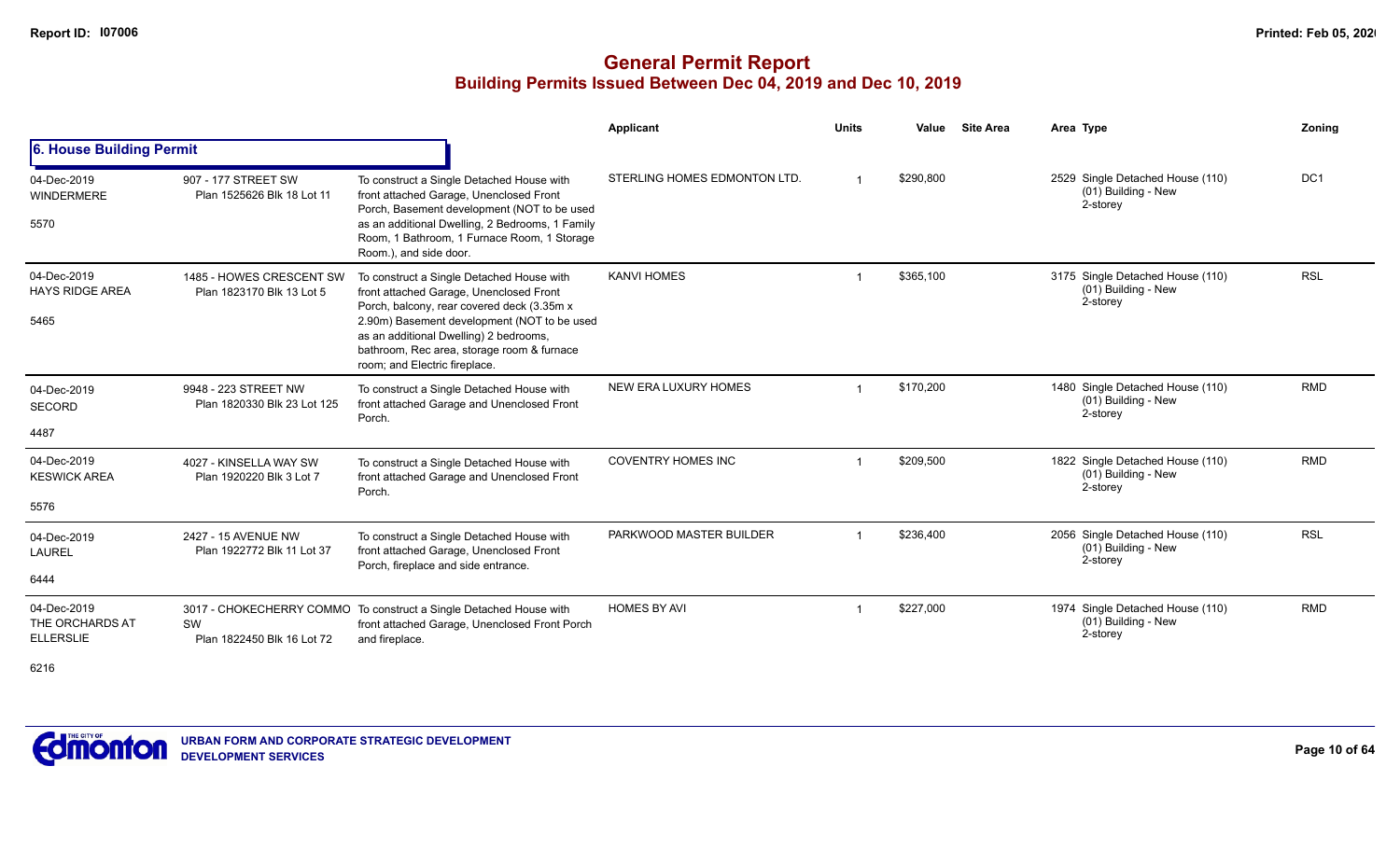|                                                    |                                                    |                                                                                                                                                       | <b>Applicant</b>              | <b>Units</b> | Value     | <b>Site Area</b> | Area Type                                                             | Zoning          |
|----------------------------------------------------|----------------------------------------------------|-------------------------------------------------------------------------------------------------------------------------------------------------------|-------------------------------|--------------|-----------|------------------|-----------------------------------------------------------------------|-----------------|
| 6. House Building Permit                           |                                                    |                                                                                                                                                       |                               |              |           |                  |                                                                       |                 |
| 04-Dec-2019<br>SECORD                              | 22505 - 99A AVENUE NW<br>Plan 1521541 Blk 19 Lot 8 | To construct a Single Detached House with<br>front attached Garage and Unenclosed Front<br>Porch.                                                     | <b>HOMES BY AVI</b>           |              | \$222,600 |                  | 1936 Single Detached House (110)<br>(01) Building - New<br>2-storey   | <b>RSL</b>      |
| 4487                                               |                                                    |                                                                                                                                                       |                               |              |           |                  |                                                                       |                 |
| 04-Dec-2019<br>THE ORCHARDS AT<br><b>ELLERSLIE</b> | 8354 - MAYDAY LINK SW<br>Plan 1820076 Blk 2 Lot 5  | To construct a Single Detached House with<br>front attached Garage, Unenclosed Front<br>Porch, rear uncovered deck (3.66m x 2.44m),<br>and Side door. | <b>ART HOMES</b>              |              | \$241,500 |                  | 2100 Single Detached House (110)<br>(01) Building - New<br>2-storey   | DC1             |
| 6216                                               |                                                    |                                                                                                                                                       |                               |              |           |                  |                                                                       |                 |
| 04-Dec-2019<br><b>TRUMPETER AREA</b>               | 20936 - 130 AVENUE NW<br>Plan 1823379 Blk 16 Lot 6 | To construct a Single Detached House with<br>Unenclosed Front Porch and to install a<br>Renewable Energy Device (6 Solar-electric                     | <b>JAYMAN MASTERBUILT INC</b> |              | \$186.300 |                  | 1620 Single Detached House (110)<br>(01) Building - New<br>2-storey   | DC <sub>1</sub> |
| 4471                                               |                                                    | (PV) panels on the roof).                                                                                                                             |                               |              |           |                  |                                                                       |                 |
| 04-Dec-2019<br><b>STILLWATER</b>                   | 20316 - 17 AVENUE NW<br>Plan 1923073 Blk 1 Lot 54  | To construct a Single Detached House with<br>front attached Garage, Unenclosed Front<br>Porch, rear uncovered Balocny (3.05m x                        | <b>MATTAMY CORP</b>           |              | \$269,800 |                  | 2346 Single Detached House (110)<br>(01) Building - New<br>2-storey   | <b>SLD</b>      |
| 4468                                               |                                                    | 3.05m) over walkout Basement.                                                                                                                         |                               |              |           |                  |                                                                       |                 |
| 04-Dec-2019<br><b>WINDERMERE</b>                   | 903 - 177 STREET SW<br>Plan 1525626 Blk 18 Lot 12  | To construct a Single Detached House with<br>front attached Garage and Unenclosed Front<br>Porch.                                                     | STERLING HOMES EDMONTON LTD.  |              | \$343,400 |                  | 2986 Single Detached House (110)<br>$(01)$ Building - New<br>2-storey | DC1             |
| 5570                                               |                                                    |                                                                                                                                                       |                               |              |           |                  |                                                                       |                 |
| 04-Dec-2019<br><b>STILLWATER</b>                   | 20212 - 16 AVENUE NW<br>Plan 1923073 Blk 11 Lot 37 | To construct a Single Detached House with<br>front attached Garage and Unenclosed Front<br>Porch.                                                     | <b>MATTAMY CORP</b>           |              | \$166,100 |                  | 1444 Single Detached House (110)<br>$(01)$ Building - New<br>2-storey | <b>SLD</b>      |
| 4468                                               |                                                    |                                                                                                                                                       |                               |              |           |                  |                                                                       |                 |
| 04-Dec-2019<br>MCCONACHIE AREA                     | 6343 - 169 AVENUE NW<br>Plan 1723076 Blk 10 Lot 26 | To construct a Single Detached House with<br>front attached Garage and Unenclosed Front<br>Porch.                                                     | MORRISON HOMES (EDMONTON) LTD |              | \$240,200 |                  | 2089 Single Detached House (110)<br>(01) Building - New<br>2-storey   | <b>RMD</b>      |
| 2521                                               |                                                    |                                                                                                                                                       |                               |              |           |                  |                                                                       |                 |

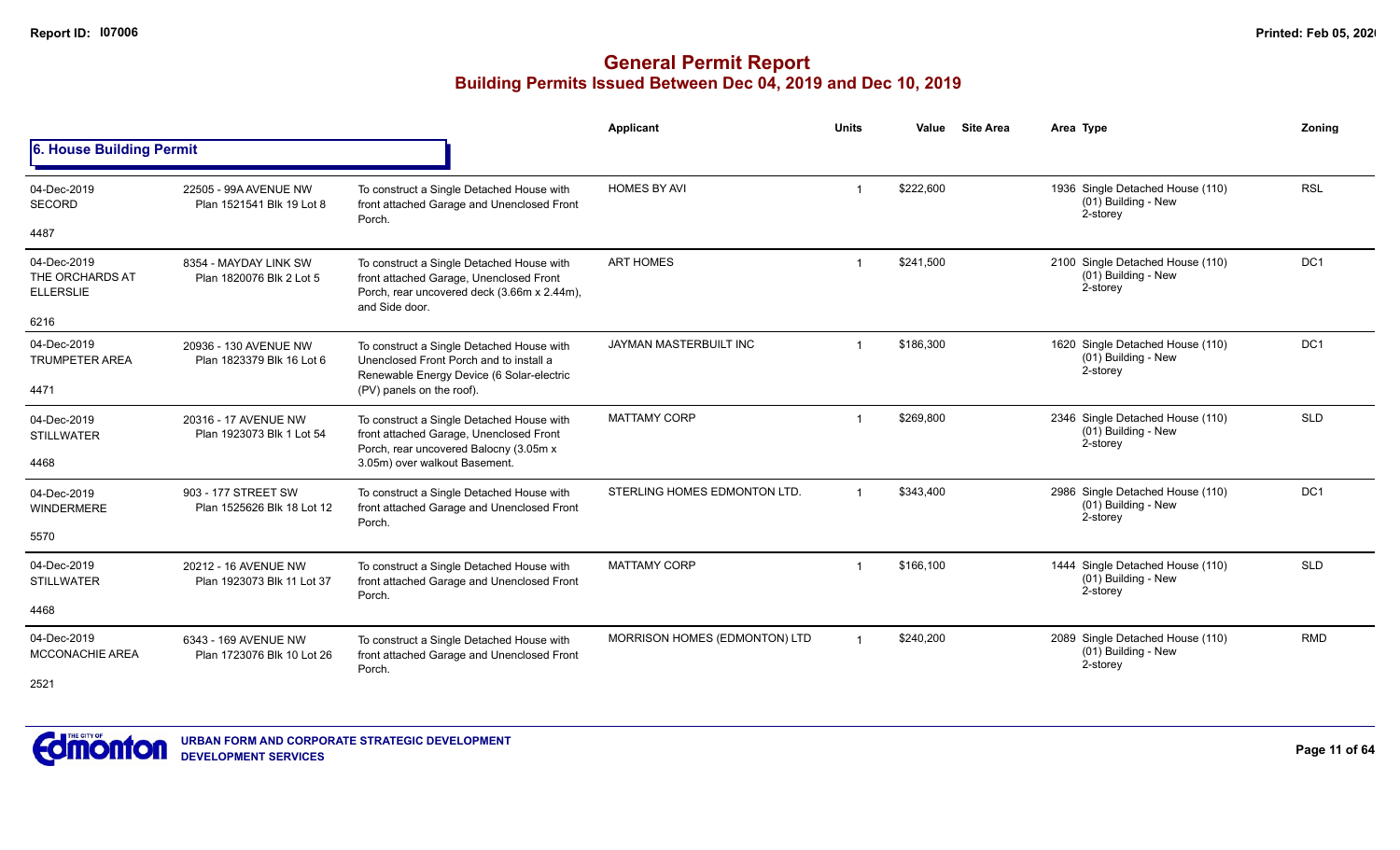|                                      |                                                                            |                                                                                                                                                                                | <b>Applicant</b>                                   | <b>Units</b>   | Value     | <b>Site Area</b> | Area Type                                                             | Zoning     |
|--------------------------------------|----------------------------------------------------------------------------|--------------------------------------------------------------------------------------------------------------------------------------------------------------------------------|----------------------------------------------------|----------------|-----------|------------------|-----------------------------------------------------------------------|------------|
| 6. House Building Permit             |                                                                            |                                                                                                                                                                                |                                                    |                |           |                  |                                                                       |            |
| 04-Dec-2019<br><b>STILLWATER</b>     | 20224 - 16 AVENUE NW<br>Plan 1923073 Blk 11 Lot 34                         | To construct a Single Detached House with<br>front attached Garage and Unenclosed Front<br>Porch.                                                                              | <b>MATTAMY CORP</b>                                |                | \$202,500 |                  | 1761 Single Detached House (110)<br>(01) Building - New<br>2-storey   | <b>SLD</b> |
| 4468                                 |                                                                            |                                                                                                                                                                                |                                                    |                |           |                  |                                                                       |            |
| 04-Dec-2019<br><b>HAWKS RIDGE</b>    | Plan 1525742 Blk 10 Lot 29                                                 | 1240 - PEREGRINE TERRACE N To construct a Single Detached House with<br>front attached Garage, Unenclosed Front<br>Porch, and rear uncovered deck (3.66m x)                    | 1816729 ALBERTA LTD                                |                | \$252,200 |                  | 2193 Single Detached House (110)<br>(01) Building - New<br>2-storey   | <b>RSL</b> |
| 4473                                 |                                                                            | $3.05m$ ).                                                                                                                                                                     |                                                    |                |           |                  |                                                                       |            |
| 04-Dec-2019<br><b>TRUMPETER AREA</b> | 20480 - 128 AVENUE NW<br>Plan 1823434 Blk 7 Lot 24                         | To construct a Single Detached House with<br>front attached Garage, fireplace, Basement<br>development (NOT to be used as an additional                                        | 1964602 ALBERTA LTD O/A LUXURYPRO<br><b>HOMES</b>  |                | \$276,500 |                  | 2404 Single Detached House (110)<br>(01) Building - New<br>2-storey   | <b>RSL</b> |
| 4471                                 |                                                                            | Dwelling, 2 Bedrooms, 1 Bathroom, 1 Mech<br>Room, 1 Storage Room), Unenclosed Front<br>Porch, rear uncovered deck (6.71m x 1.98m),<br>Side door, wet bar and walkout Basement. |                                                    |                |           |                  |                                                                       |            |
| 04-Dec-2019<br><b>FRASER</b>         | 2510 - 152 AVENUE NW<br>Plan 1822707 Blk 90 Lot 33<br>2508 - 152 AVENUE NW | To construct a Semi-detached House with front<br>attached Garage(s), Unenclosed Front Porch(s)<br>and to install a Renewable Energy Device (6                                  | <b>HOPEWELL RESIDENTIAL MANAGEMEN</b><br><b>LP</b> | $\overline{2}$ | \$312,500 |                  | 2717 Semi-Detached House (210)<br>(01) Building - New<br>2-storey     | RF4, RF4   |
| 2280                                 | Plan 1822707 Blk 90 Lot 34                                                 | Solar-electric (PV) panels on the roof).                                                                                                                                       |                                                    |                |           |                  |                                                                       |            |
| 05-Dec-2019<br><b>STILLWATER</b>     | 20216 - 17 AVENUE NW<br>Plan 1923073 Blk 1 Lot 45                          | To construct a Single Detached House with<br>front attached Garage, fireplace, Unenclosed<br>Front Porch, rear uncovered deck (3.05m x                                         | <b>MATTAMY CORP</b>                                |                | \$242,000 |                  | 2104 Single Detached House (110)<br>$(01)$ Building - New<br>2-storey | <b>SLD</b> |
| 4468                                 |                                                                            | 3.05m) and walkout Basement.                                                                                                                                                   |                                                    |                |           |                  |                                                                       |            |
| 05-Dec-2019<br><b>GRIESBACH</b>      | 7252 - MORGAN ROAD NW<br>Plan 1525017 Blk 12 Lot 36                        | To construct a Single Detached House with<br>front attached Garage, Unenclosed Front Porch<br>and rear uncovered deck (3.05m x 4.62m).                                         | <b>ART HOMES</b>                                   |                | \$248,700 |                  | 2163 Single Detached House (110)<br>(01) Building - New<br>2-storey   | <b>GLG</b> |
| 3111                                 |                                                                            |                                                                                                                                                                                |                                                    |                |           |                  |                                                                       |            |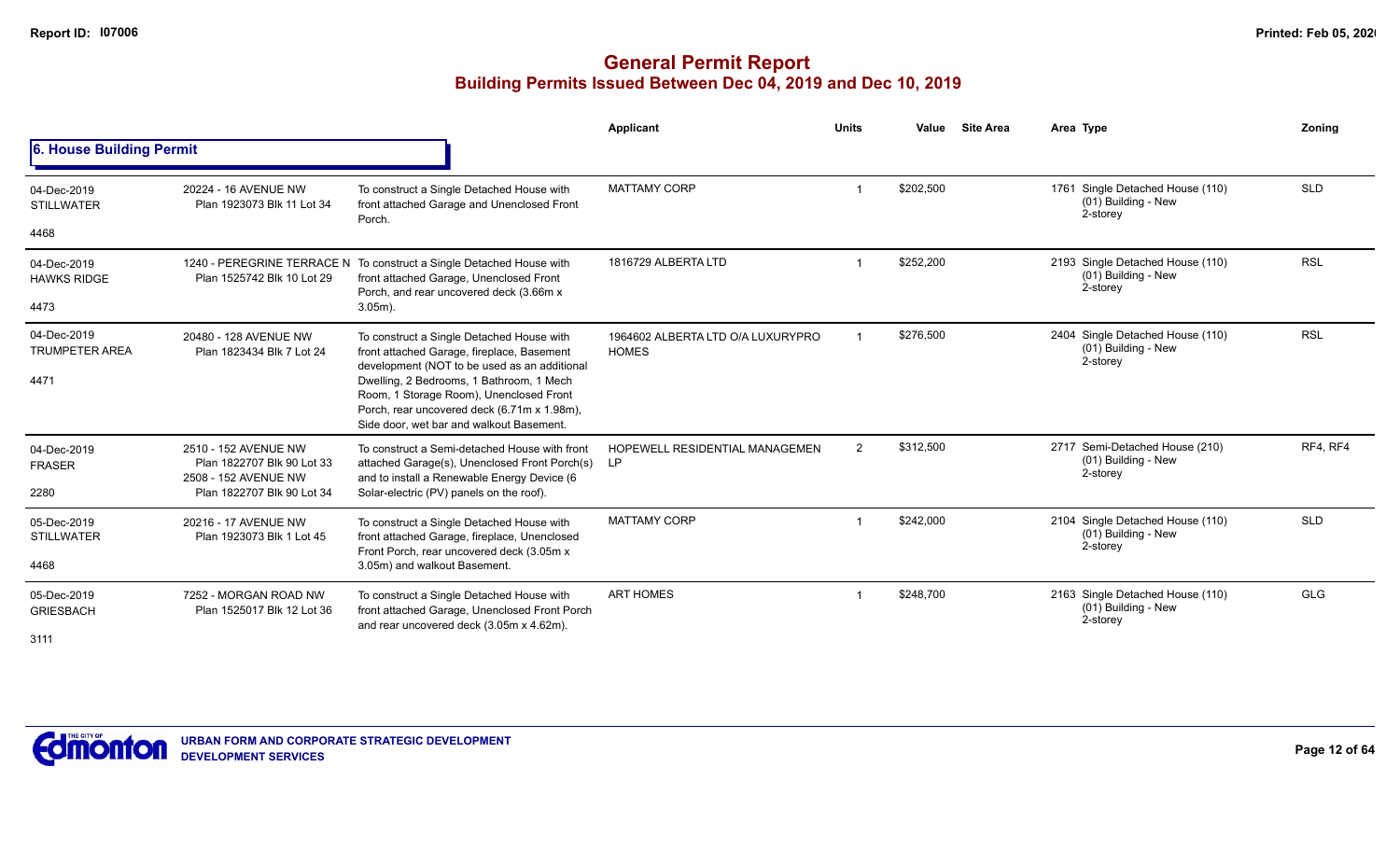|                                                            |                                                                                                                                                                                                                              |                                                                                                                                                                                                                          | <b>Applicant</b>              | <b>Units</b>           | Value     | <b>Site Area</b> | Area Type                                                           | Zoning          |
|------------------------------------------------------------|------------------------------------------------------------------------------------------------------------------------------------------------------------------------------------------------------------------------------|--------------------------------------------------------------------------------------------------------------------------------------------------------------------------------------------------------------------------|-------------------------------|------------------------|-----------|------------------|---------------------------------------------------------------------|-----------------|
| 6. House Building Permit                                   |                                                                                                                                                                                                                              |                                                                                                                                                                                                                          |                               |                        |           |                  |                                                                     |                 |
| 05-Dec-2019<br><b>GRAYDON HILL</b>                         | 2118 - GRAYDON HILL<br><b>CRESCENT SW</b><br>Plan 1822866 Blk 4 Lot 108                                                                                                                                                      | To construct a Single Detached House with<br>front attached Garage and Unenclosed Front<br>Porch.                                                                                                                        | PACESETTER HOMES LTD          |                        | \$169,700 |                  | 1476 Single Detached House (110)<br>(01) Building - New<br>2-storey | <b>GHLD</b>     |
| 5468                                                       |                                                                                                                                                                                                                              |                                                                                                                                                                                                                          |                               |                        |           |                  |                                                                     |                 |
| 05-Dec-2019<br>CAVANAGH<br>5467                            | 3089 - CHECKNITA WAY SW<br>Plan 1820144 Blk 8 Lot 30<br>3087 - CHECKNITA WAY SW<br>Plan 1820144 Blk 8 Lot 31<br>3085 - CHECKNITA WAY SW<br>Plan 1820144 Blk 8 Lot 32<br>3083 - CHECKNITA WAY SW<br>Plan 1820144 Blk 8 Lot 33 | To construct a 4 unit Row Housing Development<br>with front attached Garages and Unenclosed<br>Front Porches.                                                                                                            | STERLING HOMES EDMONTON LTD.  |                        | \$669,100 |                  | 5818 Row House (330)<br>(01) Building - New<br>2-storey             | RF <sub>5</sub> |
| 05-Dec-2019<br><b>EBBERS</b><br>2251                       | 581 - EBBERS WAY NW<br>Plan 1820980 Blk 10 Lot 4<br>583 - EBBERS WAY NW<br>Plan 1820980 Blk 10 Lot 5<br>585 - EBBERS WAY NW<br>Plan 1820980 Blk 10 Lot 6<br>587 - EBBERS WAY NW<br>Plan 1820980 Blk 10 Lot 7                 | To construct a 4 unit Row Housing Development<br>with Unenclosed Front Porches.                                                                                                                                          | STERLING HOMES EDMONTON LTD.  | $\boldsymbol{\Lambda}$ | \$614,900 |                  | 5347 Row House (330)<br>(01) Building - New<br>2-storey             | RF <sub>6</sub> |
| 05-Dec-2019<br>THE ORCHARDS AT<br><b>ELLERSLIE</b><br>6216 | 8632 - MAYDAY WYND SW<br>Plan 1820076 Blk 3 Lot 15                                                                                                                                                                           | To construct a Single Detached House with<br>front attached Garage, fireplace, Unenclosed<br>Front Porch, rear uncovered deck 3.66m x<br>3.05m) and Side door.                                                           | <b>SATCHA INVESTMENTS LTD</b> |                        | \$230,000 |                  | 2000 Single Detached House (110)<br>(01) Building - New<br>2-storey | DC1             |
| 05-Dec-2019<br><b>SCHONSEE</b><br>2700                     | 7544 - 174 AVENUE NW<br>Plan 1223878 Blk 7 Lot 31                                                                                                                                                                            | To construct a Single Detached House with<br>front attached Garage, Unenclosed Front<br>Porch, rear uncovered deck (3.35m x 2.29m),<br>Basement development (NOT to be used as an<br>additional Dwelling) and fireplace. | WHITE EAGLE HOMES LTD         |                        | \$203,100 |                  | 1766 Single Detached House (110)<br>(01) Building - New<br>bi-level | <b>RSL</b>      |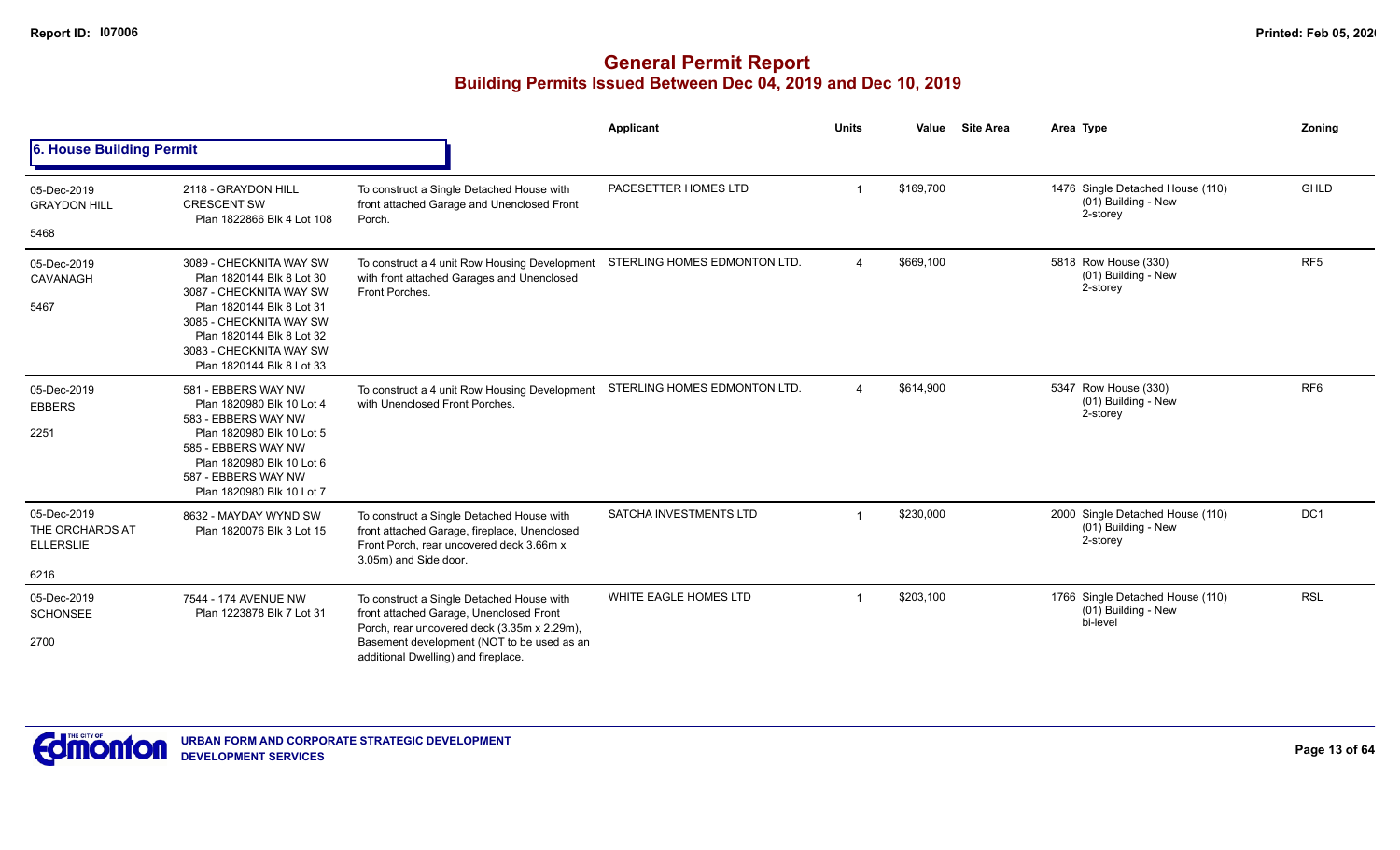#### **General Permit Report Building Permits Issued Between Dec 04, 2019 and Dec 10, 2019**

|                                             |                                                      |                                                                                                                                                                     | Applicant                                    | <b>Units</b> | Value       | <b>Site Area</b> | Area Type                                                           | Zoning     |
|---------------------------------------------|------------------------------------------------------|---------------------------------------------------------------------------------------------------------------------------------------------------------------------|----------------------------------------------|--------------|-------------|------------------|---------------------------------------------------------------------|------------|
| 6. House Building Permit                    |                                                      |                                                                                                                                                                     |                                              |              |             |                  |                                                                     |            |
| 05-Dec-2019<br>CAVANAGH                     | Plan 1822233 Blk 5 Lot 8                             | 2810 - COLLINS CRESCENT SW To construct a Single Detached House with<br>front attached Garage, fireplace, uncovered<br>deck (4.11m x 3.05m), Unenclosed Front Porch | PARKWOOD MASTER BUILDER                      |              | \$243,800   |                  | 2120 Single Detached House (110)<br>(01) Building - New<br>2-storey | <b>RSL</b> |
| 5467                                        |                                                      | and walkout Basement.                                                                                                                                               |                                              |              |             |                  |                                                                     |            |
| 04-Dec-2019<br><b>KESWICK AREA</b>          | Condo Common Area (Plan                              | 1729C - KEENE CRESCENT SW To construct a 9 units Row Building (units 17 to<br>15). Moda at Westwick                                                                 | NORR ARCHITECTS ENGINEERS<br><b>PLANNERS</b> | 9            | \$1,764,000 |                  | 15339 Row House Condo (335)<br>(01) Building - New                  | RA7        |
| 5576                                        | 1920349)                                             |                                                                                                                                                                     |                                              |              |             |                  |                                                                     |            |
| 04-Dec-2019<br><b>GLENRIDDING RAVINE</b>    | 16611 - 30 AVENUE SW<br>Plan 1922383 Blk 5 Lot 13    | To construct a Single Detached House with<br>Unenclosed Front Porch, rear uncovered deck<br>(3.05m x 3.05m) and Secondary Suite in the                              | LINCOLNBERG HOMES LTD                        | 2            | \$172,500   |                  | 1500 Single Detached House (110)<br>(01) Building - New<br>2-storey | <b>RMD</b> |
| 5579                                        |                                                      | basement.                                                                                                                                                           |                                              |              |             |                  |                                                                     |            |
| 04-Dec-2019<br><b>ROSENTHAL</b>             | 8515 - 223 STREET NW<br>Plan 1723490 Blk 13 Lot 82   | To construct a Single Detached House with<br>Unenclosed Front Porch.                                                                                                | <b>LANDMARK LEGACY HOMES INC</b>             |              | \$176.400   |                  | 1534 Single Detached House (110)<br>(01) Building - New<br>2-storey | <b>RPL</b> |
| 4750                                        |                                                      |                                                                                                                                                                     |                                              |              |             |                  |                                                                     |            |
| 04-Dec-2019<br><b>CRYSTALLINA NERA WEST</b> | 8013 - 174A AVENUE NW<br>Plan 1822549 Blk 16 Lot 30  | To construct a Single Detached House with<br>front attached Garage, Unenclosed Front<br>Porch, rear uncovered deck (3.05m x 3.96m),                                 | ROYAL LUXURY HOMES LTD                       |              | \$275,700   |                  | 2397 Single Detached House (110)<br>(01) Building - New<br>2-storey | <b>RMD</b> |
| 2463                                        |                                                      | fireplace and Basement development with wet<br>bar (NOT to be used as an additional Dwelling).                                                                      |                                              |              |             |                  |                                                                     |            |
| 04-Dec-2019<br><b>CY BECKER</b>             | <b>NW</b><br>Condo Common Area (Plan                 | 165C - CY BECKER BOULEVARI Construction of new 3 storey 3 unit rowhouse<br>(Units 62 to 64)                                                                         | STREETSIDE DEVELOPMENTS                      | 3            | \$636,200   |                  | 5532 Row House Condo (335)<br>(01) Building - New                   | RA7        |
| 2611                                        | 1621271)                                             |                                                                                                                                                                     |                                              |              |             |                  |                                                                     |            |
| 05-Dec-2019<br><b>KESWICK AREA</b>          | 4505 - KINSELLA LINK SW<br>Plan 1920220 Blk 4 Lot 35 | To construct a Single Detached House with<br>Unenclosed Front Porch and side door.                                                                                  | PACESETTER HOMES LTD.                        |              | \$166,200   |                  | 1445 Single Detached House (110)<br>(01) Building - New<br>2-storey | <b>RMD</b> |

5576

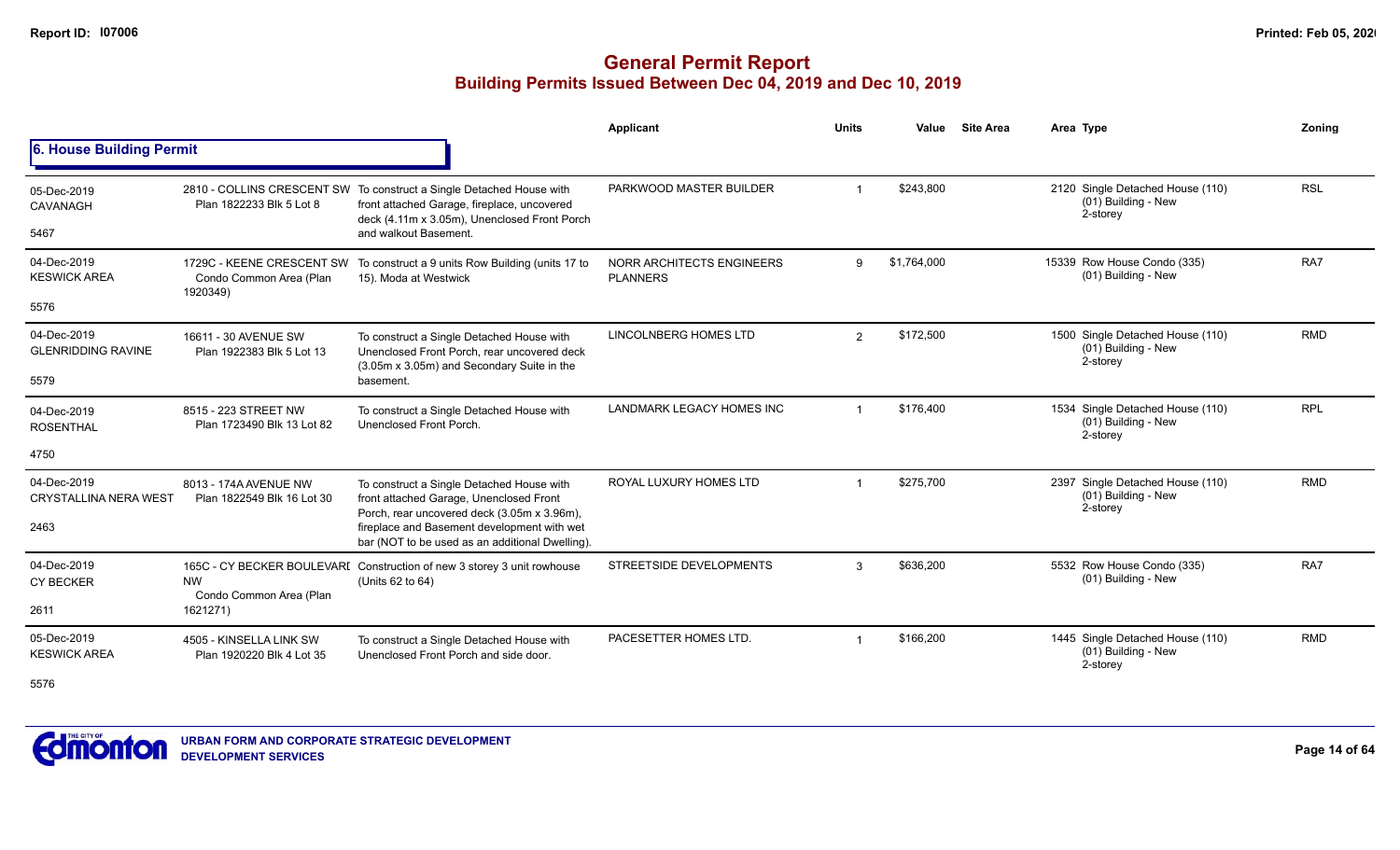|                                            |                                                                               |                                                                                                                                    | <b>Applicant</b>             | <b>Units</b>            | Value     | <b>Site Area</b> | Area Type                                                           | Zoning          |
|--------------------------------------------|-------------------------------------------------------------------------------|------------------------------------------------------------------------------------------------------------------------------------|------------------------------|-------------------------|-----------|------------------|---------------------------------------------------------------------|-----------------|
| 6. House Building Permit                   |                                                                               |                                                                                                                                    |                              |                         |           |                  |                                                                     |                 |
| 05-Dec-2019<br><b>CAVANAG</b><br>н<br>5467 | Plan 1820144 Blk 4 Lot 48                                                     | 3305 - CHECKNITA COMMON SV To construct a Single Detached House with<br>front attached Garage and Unenclosed Front<br>Porch.       | <b>EXCEL HOMES</b>           | -1                      | \$256,500 |                  | 2230 Single Detached House (110)<br>(01) Building - New<br>2-storey | <b>RMD</b>      |
| 05-Dec-2019<br><b>STILLWATER</b>           | 20216 - 16 AVENUE NW<br>Plan 1923073 Blk 11 Lot 36                            | To construct a Single Detached House with<br>front attached Garage and Unenclosed Front<br>Porch.                                  | <b>MATTAMY CORP</b>          | $\overline{\mathbf{1}}$ | \$184,600 |                  | 1605 Single Detached House (110)<br>(01) Building - New<br>2-storey | <b>SLD</b>      |
| 4468                                       |                                                                               |                                                                                                                                    |                              |                         |           |                  |                                                                     |                 |
| 05-Dec-2019<br><b>STILLWATER</b>           | 1619 - 202 STREET NW<br>Plan 1923073 Blk 11 Lot 7                             | To construct a Single Detached House with<br>front attached Garage and Unenclosed Front<br>Porch.                                  | <b>MATTAMY CORP</b>          | $\overline{\mathbf{1}}$ | \$160,700 |                  | 1397 Single Detached House (110)<br>(01) Building - New<br>2-storey | <b>SLD</b>      |
| 4468                                       |                                                                               |                                                                                                                                    |                              |                         |           |                  |                                                                     |                 |
| 05-Dec-2019<br><b>CY BECKER</b>            | 17515 - 46 STREET NW<br>Plan 1823038 Blk 19 Lot 75                            | To construct a Single Detached House with<br>front attached Garage, Unenclosed Front<br>Porch, rear uncovered deck (3.96m x 3.05m) | STERLING HOMES EDMONTON LTD. | $\overline{\mathbf{1}}$ | \$226,600 |                  | 1970 Single Detached House (110)<br>(01) Building - New             | <b>RSL</b>      |
| 2611                                       |                                                                               | and walkout Basement.                                                                                                              |                              |                         |           |                  |                                                                     |                 |
| 05-Dec-2019<br><b>EBBERS</b>               | 575 - EBBERS WAY NW<br>Plan 1820980 Blk 10 Lot 1<br>577 - EBBERS WAY NW       | To construct a 3 unit Row Housing Development<br>with Unenclosed Front Porches.                                                    | STERLING HOMES EDMONTON LTD. | 3                       | \$491,700 |                  | 4276 Row House (330)<br>(01) Building - New<br>2-storey             | RF <sub>6</sub> |
| 2251                                       | Plan 1820980 Blk 10 Lot 2<br>579 - EBBERS WAY NW<br>Plan 1820980 Blk 10 Lot 3 |                                                                                                                                    |                              |                         |           |                  |                                                                     |                 |
| 05-Dec-2019<br><b>SECORD</b>               | 9603 - 229 STREET NW<br>Plan 1920924 Blk 26 Lot 50                            | To construct a Single Detached House with<br>front attached Garage and Unenclosed Front<br>Porch.                                  | DAYTONA HOMES INC            |                         | \$215,300 |                  | 1872 Single Detached House (110)<br>(01) Building - New<br>2-storey | <b>RMD</b>      |
| 4487                                       |                                                                               |                                                                                                                                    |                              |                         |           |                  |                                                                     |                 |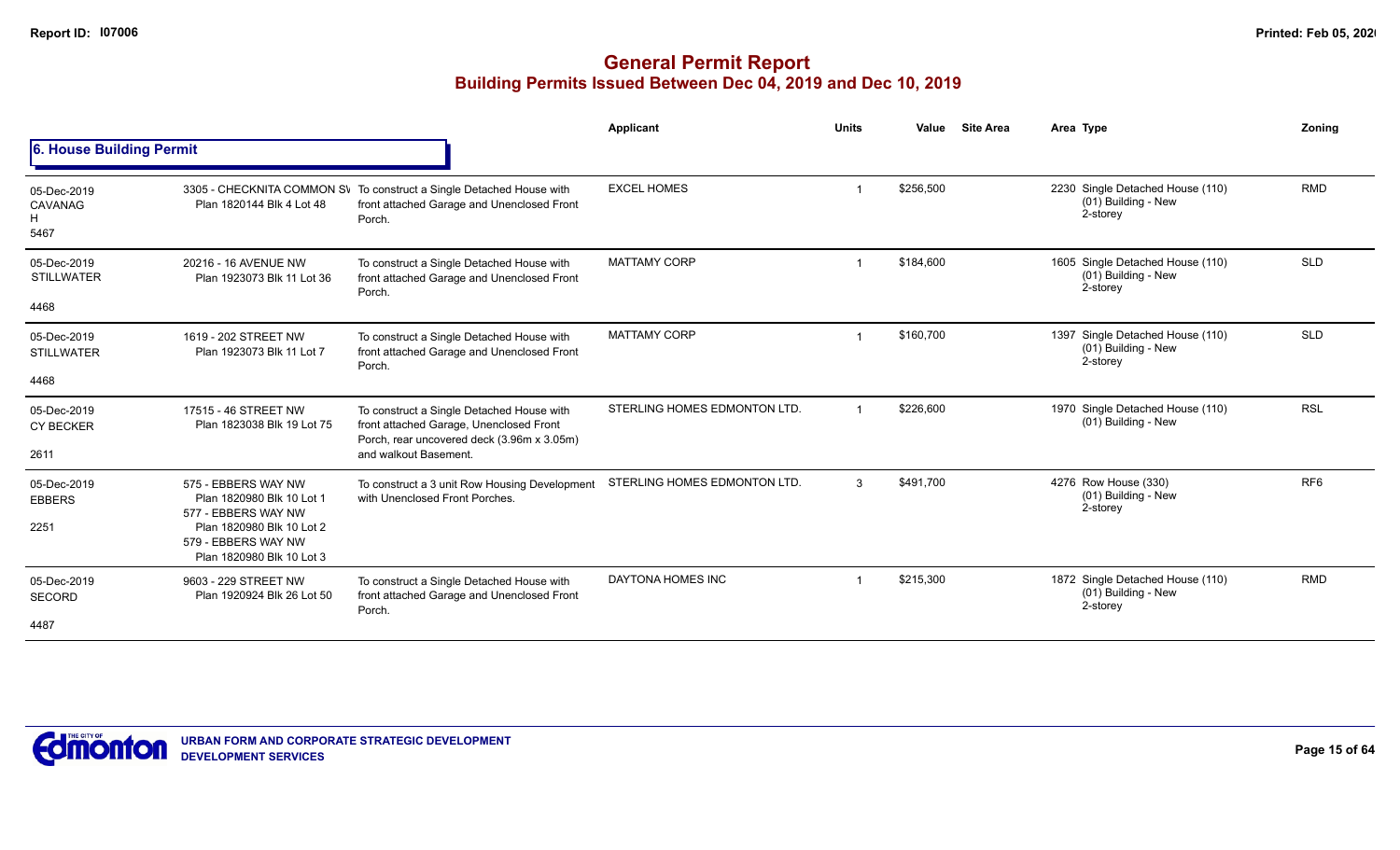|                                                    |                                                       |                                                                                                                                       | Applicant                       | <b>Units</b>   | Value     | <b>Site Area</b> | Area Type                                                           | Zoning          |
|----------------------------------------------------|-------------------------------------------------------|---------------------------------------------------------------------------------------------------------------------------------------|---------------------------------|----------------|-----------|------------------|---------------------------------------------------------------------|-----------------|
| 6. House Building Permit                           |                                                       |                                                                                                                                       |                                 |                |           |                  |                                                                     |                 |
| 05-Dec-2019<br>THE ORCHARDS AT<br><b>ELLERSLIE</b> | SW<br>Plan 1822450 Blk 16 Lot 91                      | 2977 - CHOKECHERRY COMMO To construct a Single Detached House with<br>front attached Garage and Unenclosed Front<br>Porch.            | <b>EXCEL HOMES</b>              |                | \$214,000 |                  | 1861 Single Detached House (110)<br>(01) Building - New<br>2-storey | <b>RMD</b>      |
| 6216                                               |                                                       |                                                                                                                                       |                                 |                |           |                  |                                                                     |                 |
| 05-Dec-2019<br><b>GLENRIDDING RAVINE</b>           | 16527 - 31 AVENUE SW<br>Plan 1922383 Blk 2 Lot 57     | To construct a Single Detached House with<br>front attached Garage, Unenclosed Front<br>Porch, and rear covered deck (3.51m x 3.20m). | DAYTONA HOMES INC               |                | \$219,300 |                  | 1907 Single Detached House (110)<br>(01) Building - New<br>2-storey | <b>RMD</b>      |
| 5579                                               |                                                       |                                                                                                                                       |                                 |                |           |                  |                                                                     |                 |
| 06-Dec-2019<br><b>STILLWATER</b>                   | 20120 - 17 AVENUE NW<br>Plan 1923073 Blk 1 Lot 41     | To construct a Single Detached House with<br>front attached Garage, Unenclosed Front<br>Porch, and rear uncovered deck (3.05m x       | <b>MATTAMY CORP</b>             |                | \$296,800 |                  | 2581 Single Detached House (110)<br>(01) Building - New<br>2-storey | <b>SLD</b>      |
| 4468                                               |                                                       | $3.05m$ ).                                                                                                                            |                                 |                |           |                  |                                                                     |                 |
| 06-Dec-2019<br><b>GLENRIDDING RAVINE</b>           | 16603 - 31 AVENUE SW<br>Plan 1922383 Blk 2 Lot 58     | To construct a Single Detached House with<br>front attached Garage and Unenclosed Front<br>Porch.                                     | DAYTONA HOMES INC               |                | \$185,500 |                  | 1613 Single Detached House (110)<br>(01) Building - New<br>2-storey | <b>RMD</b>      |
| 5579                                               |                                                       |                                                                                                                                       |                                 |                |           |                  |                                                                     |                 |
| 06-Dec-2019<br><b>KIRKNESS</b>                     | 3015 - 151 AVENUE NW<br>Plan 8422617 Blk 101 Lot 113  | To construct a 5 Unit Row House building (Units<br>35 to 39 units) BLK 11.                                                            | <b>LANDMARK COMMUNITIES INC</b> | 5              | \$804,700 |                  | 6997 Row House Condo (335)<br>(01) Building - New<br>3-storey       | CS <sub>1</sub> |
| 2430                                               |                                                       |                                                                                                                                       |                                 |                |           |                  |                                                                     |                 |
| 09-Dec-2019<br><b>ALLARD</b>                       | 5061 - ANDISON CLOSE SW<br>Plan 1723289 Blk 20 Lot 76 | To construct a Single Detached House with<br>front attached Garage and Unenclosed Front<br>Porch.                                     | <b>MARCSON HOMES LTD</b>        | $\mathbf 1$    | \$180,900 |                  | 1573 Single Detached House (110)<br>(01) Building - New<br>2-storey | <b>RMD</b>      |
| 5458                                               |                                                       |                                                                                                                                       |                                 |                |           |                  |                                                                     |                 |
| 09-Dec-2019<br><b>EDGEMONT</b>                     | <b>NW</b><br>Plan 1920259 Blk 6 Lot 7                 | 5209 - EDGEMONT BOULEVARE To construct a Single Detached House<br>Unenclosed Front Porch and rear landing.                            | <b>BROOKFIELD RESIDENTIAL</b>   | $\overline{1}$ | \$191,400 |                  | 1664 Single Detached House (110)<br>(01) Building - New<br>2-storey | <b>RMD</b>      |
| 4462                                               |                                                       |                                                                                                                                       |                                 |                |           |                  |                                                                     |                 |

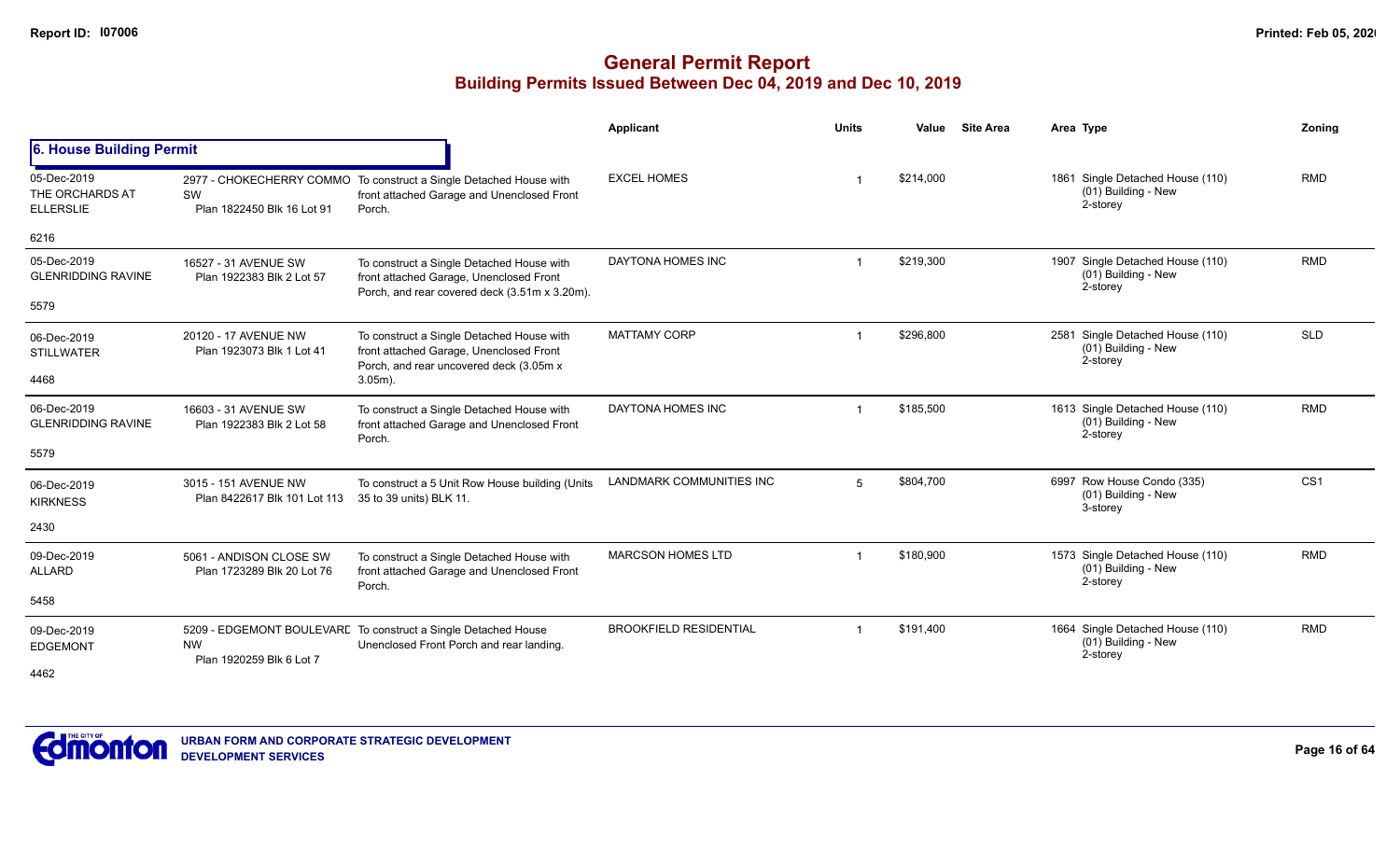|                                                                                     |                                                                                                        |                                                                                                                                                         | Applicant                    | <b>Units</b>         | Value     | <b>Site Area</b> | Area Type                                                           | Zonina      |
|-------------------------------------------------------------------------------------|--------------------------------------------------------------------------------------------------------|---------------------------------------------------------------------------------------------------------------------------------------------------------|------------------------------|----------------------|-----------|------------------|---------------------------------------------------------------------|-------------|
| 6. House Building Permit                                                            |                                                                                                        |                                                                                                                                                         |                              |                      |           |                  |                                                                     |             |
| 09-Dec-2019<br>THE ORCHARDS AT<br><b>ELLERSLIE</b><br>6216                          | 9322 - PEAR LINK SW<br>Plan 1822610 Blk 2 Lot 51<br>9320 - PEAR LINK SW<br>Plan 1822610 Blk 2 Lot 52   | To construct a Semi-Detached House with front<br>attached Garages, Unenclosed Front Porches,<br>and Side doors.                                         | SAN RUFO HOMES LTD           | $\mathbf{2}^{\circ}$ | \$181,800 |                  | 1581 Duplex (210)<br>(01) Building - New<br>2-storey                | RF4         |
| 09-Dec-2019<br><b>MAPLE</b><br>6441                                                 | 2150 - MAPLE ROAD NW<br>Plan 1922185 Blk 2 Lot 29<br>2148 - MAPLE ROAD NW<br>Plan 1922185 Blk 2 Lot 30 | To construct a Semi-detached House with<br>Unenclosed Front Porches and rear uncovered<br>decks (Lot 29 - 2.44m x 3.05m, Lot 30 - 3.05m x<br>$3.51m$ ). | <b>HOMES BY AVI</b>          | $\overline{2}$       | \$294,700 |                  | 2563 Semi-Detached House (210)<br>(01) Building - New<br>2-storey   | <b>RMD</b>  |
| 09-Dec-2019<br><b>LAUREL</b><br>6444                                                | 1220 - 27 STREET NW<br>Plan 1723189 Blk 8 Lot 23<br>1218 - 27 STREET NW<br>Plan 1723189 Blk 8 Lot 24   | To construct a Semi-Detached House with front<br>attached Garages and Unenclosed Front<br>Porches.                                                      | STERLING HOMES EDMONTON LTD. | $\overline{2}$       | \$353,900 |                  | 3077 Semi-Detached House (210)<br>(01) Building - New<br>2-storey   | RF4         |
| 09-Dec-2019<br><b>CHARLESWORTH</b><br>6661                                          | 328 - 40 STREET SW<br>Plan 1922741 Blk 8 Lot 7                                                         | To construct a Single Detached House with<br>front attached Garage and Unenclosed Front<br>Porch.                                                       | <b>BEDROCK HOMES LTD</b>     |                      | \$240,100 |                  | 2088 Single Detached House (110)<br>(01) Building - New<br>2-storey | <b>RLD</b>  |
| 09-Dec-2019<br><b>GRAYDON HILL</b><br>5468                                          | 2112 - GRAYDON HILL<br><b>CRESCENT SW</b><br>Plan 1822866 Blk 4 Lot 105                                | To construct a Single Detached House with<br>front attached Garage and Unenclosed Front<br>Porch.                                                       | PACESETTER HOMES LTD         | -1                   | \$172,500 |                  | 1500 Single Detached House (110)<br>(01) Building - New<br>2-storey | <b>GHLD</b> |
| 10-Dec-2019<br>CRYSTALLINA NERA WEST.<br><b>CRYSTALLINA NERA EAST</b><br>2463, 2462 | 7335 - 178 AVENUE NW<br>Plan 1920842 Blk 10 Lot 28                                                     | To construct a Single Detached House with<br>front attached Garage and Unenclosed Front<br>Porch.                                                       | DAYTONA HOMES INC            |                      | \$217.800 |                  | 1894 Single Detached House (110)<br>(01) Building - New<br>2-storey | DC1, DC1    |

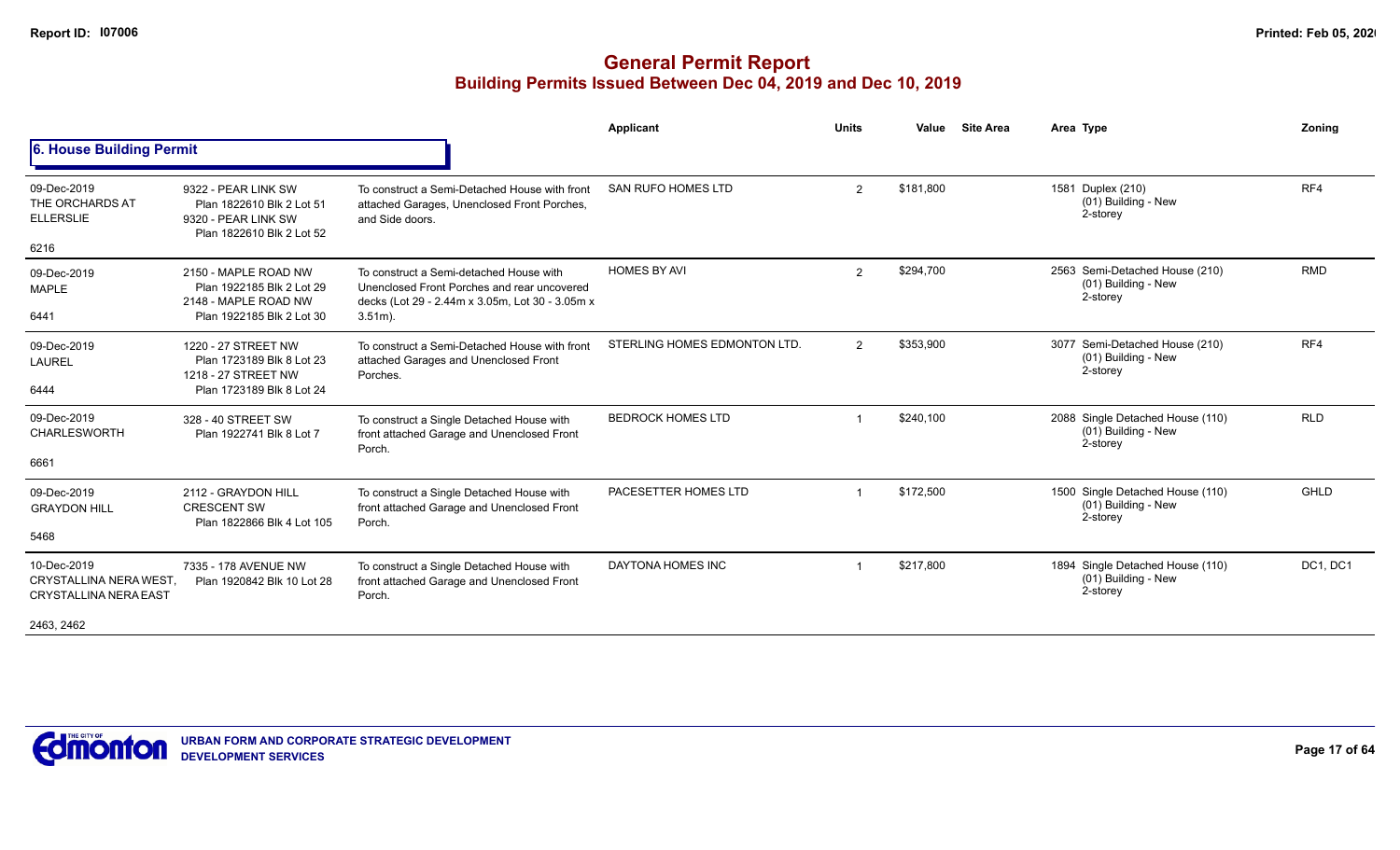|                                               |                                                                      |                                                                                                                                                                                                                                                                                                                 | Applicant                     | <b>Units</b> | Value     | <b>Site Area</b> | Area Type                                                             | Zoning     |
|-----------------------------------------------|----------------------------------------------------------------------|-----------------------------------------------------------------------------------------------------------------------------------------------------------------------------------------------------------------------------------------------------------------------------------------------------------------|-------------------------------|--------------|-----------|------------------|-----------------------------------------------------------------------|------------|
| 6. House Building Permit                      |                                                                      |                                                                                                                                                                                                                                                                                                                 |                               |              |           |                  |                                                                       |            |
| 10-Dec-2019<br><b>KESWICK AREA</b><br>5576    | 4420 - KINSELLA GREEN SW<br>Plan 1920220 Blk 1 Lot 9                 | To construct a Single Detached House with<br>front attached Garage, Unenclosed Front<br>Porch, rear uncovered deck (3.05 m x 3.05 m),<br>Basement development (NOT to be used as an<br>additional Dwelling), fireplace, and install a<br>Renewable Energy Device (6 Solar-electric<br>(PV) panels on the roof). | JAYMAN MASTERBUILT INC        |              | \$264,600 |                  | 2301 Single Detached House (110)<br>$(01)$ Building - New<br>2-storey | <b>RMD</b> |
| 05-Dec-2019<br><b>WINDERMERE</b><br>5570      | 903 - 176 STREET SW<br>Plan 1525626 Blk 19 Lot 27                    | To construct a Single Detached House with<br>front attached Garage, Unenclosed Front Porch<br>and Basement development (NOT to be used<br>as an additional Dwelling).                                                                                                                                           | STERLING HOMES EDMONTON LTD.  |              | \$278,800 |                  | 2424 Single Detached House (110)<br>(01) Building - New<br>2-storey   | DC1        |
| 05-Dec-2019<br><b>MCCONACHIE AREA</b><br>2521 | 949 - MCCONACHIE<br><b>BOULEVARD NW</b><br>Plan 1723088 Blk 6 Lot 37 | To construct a Single Detached House with<br>front attached Garage, Unenclosed Front<br>Porch, rear uncovered deck (3.66m x 3.05m)<br>and to install a Renewable Energy Device (6<br>Solar-electric (PV) panels on the roof).                                                                                   | <b>JAYMAN MASTERBUILT INC</b> |              | \$219,700 |                  | 1910 Single Detached House (110)<br>(01) Building - New<br>2-storey   | <b>RMD</b> |
| 06-Dec-2019<br><b>STILLWATER</b><br>4468      | 20208 - 16 AVENUE NW<br>Plan 1923073 Blk 11 Lot 38                   | To construct a Single Detached House with<br>front attached Garage and Unenclosed Front<br>Porch.                                                                                                                                                                                                               | <b>MATTAMY CORP</b>           |              | \$202,200 |                  | 1758 Single Detached House (110)<br>(01) Building - New<br>2-storey   | <b>SLD</b> |
| 06-Dec-2019<br><b>STILLWATER</b><br>4468      | 1615 - 202 STREET NW<br>Plan 1923073 Blk 11 Lot 8                    | To construct a Single Detached House with<br>front attached Garage and Unenclosed Front<br>Porch.                                                                                                                                                                                                               | <b>MATTAMY CORP</b>           |              | \$202,200 |                  | 1758 Single Detached House (110)<br>(01) Building - New<br>2-storey   | <b>SLD</b> |
| 06-Dec-2019<br><b>WINDERMERE</b><br>5570      | 3698 - WESTCLIFF WAY SW<br>Plan 1324078 Blk 15 Lot 16                | To construct a Single Detached House with<br>front attached Garage, Unenclosed Front<br>Porch, rear uncovered deck (3.66m x 7.01m),<br>fireplace, and side door.                                                                                                                                                | N/A                           |              | \$398,200 |                  | 3463 Single Detached House (110)<br>(01) Building - New<br>2-storey   | <b>RSL</b> |

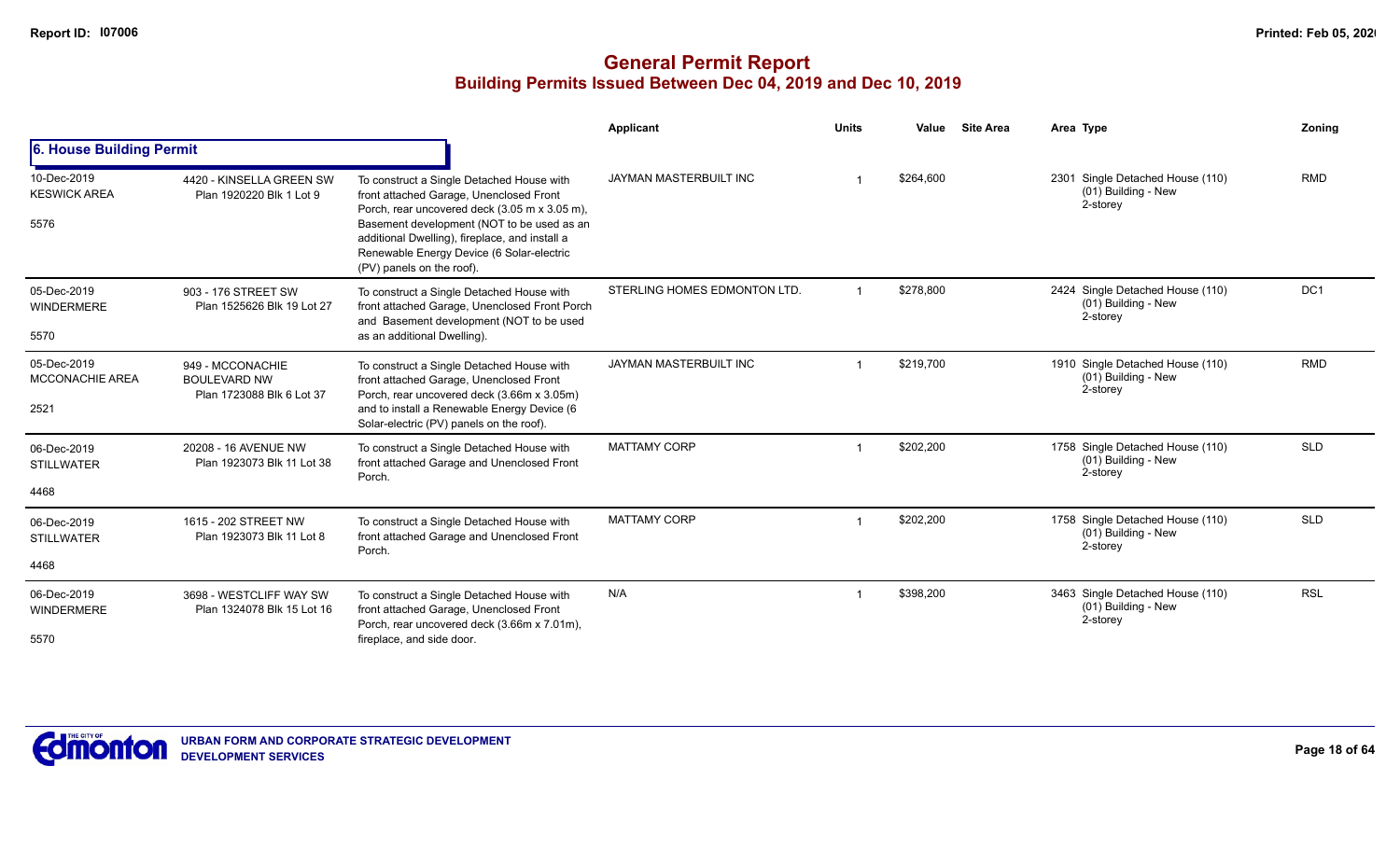|                                              |                                                                                                                                              |                                                                                                                                                                                                                        | Applicant                                   | <b>Units</b>   | Value     | <b>Site Area</b>                                                    | Area Type                                                           | Zonina          |
|----------------------------------------------|----------------------------------------------------------------------------------------------------------------------------------------------|------------------------------------------------------------------------------------------------------------------------------------------------------------------------------------------------------------------------|---------------------------------------------|----------------|-----------|---------------------------------------------------------------------|---------------------------------------------------------------------|-----------------|
| 6. House Building Permit                     |                                                                                                                                              |                                                                                                                                                                                                                        |                                             |                |           |                                                                     |                                                                     |                 |
| 06-Dec-2019<br><b>STILLWATER</b>             | 20220 - 16 AVENUE NW<br>Plan 1923073 Blk 11 Lot 35                                                                                           | To construct a Single Detached House with<br>front attached Garage and Unenclosed Front                                                                                                                                | <b>MATTAMY CORP</b>                         | -1             | \$166,100 |                                                                     | 1444 Single Detached House (110)<br>(01) Building - New<br>2-storey | <b>SLD</b>      |
| 4468                                         |                                                                                                                                              | Porch.                                                                                                                                                                                                                 |                                             |                |           |                                                                     |                                                                     |                 |
| 06-Dec-2019<br>THE UPLANDS<br>4464           | 19715 - 27 AVENUE NW<br>Plan 1721616 Blk 8 Lot 9<br>19713 - 27 AVENUE NW<br>Plan 1721616 Blk 8 Lot 10                                        | To construct a 3 Row Housing Development<br>with rear attached Garage(s), Unenclosed<br>Front Porch(s) and rear uncovered decks (Lot<br>9, 10 and 11 - 3.76m x 3.05m).                                                 | DAYTONA HOMES INC                           | 3              | \$511,600 |                                                                     | 4449 Row House (330)<br>(01) Building - New<br>2-storey             | DC <sub>1</sub> |
|                                              | 19711 - 27 AVENUE NW<br>Plan 1721616 Blk 8 Lot 11                                                                                            |                                                                                                                                                                                                                        |                                             |                |           |                                                                     |                                                                     |                 |
| 06-Dec-2019<br><b>CHAPPELLE AREA</b><br>5462 | 5070 - CHAPPELLE ROAD SW<br>Plan 1820099 Blk 30 Lot 12<br>5068 - CHAPPELLE ROAD SW<br>Plan 1820099 Blk 30 Lot 13                             | To construct a 3 Dwelling Row Housing<br>Development with Unenclosed Front Porch(s),<br>rear uncovered deck (Lot 12 - 3.05m x 3.05m,<br>Lot 13 - 3.05m x 3.05m, Lot 14 - 3.05m x 3.05m)                                | <b>CRANSTON CRAFSTMAN LTD.</b>              | 6              | \$873,800 |                                                                     | 4599 Row House (330)<br>(01) Building - New<br>2-storey             | RF <sub>5</sub> |
|                                              | 5066 - CHAPPELLE ROAD SW<br>Plan 1820099 Blk 30 Lot 14                                                                                       | and 2 Hour masonry firewall to develop a<br>Secondary Suite in the Basement.                                                                                                                                           |                                             |                |           |                                                                     |                                                                     |                 |
| 06-Dec-2019<br><b>RAPPERSWILL</b>            | 17416 - 120 STREET NW<br>Plan 1425124 Blk 107 Lot 3                                                                                          | To construct a Single Detached House with<br>front attached Garage, Unenclosed Front                                                                                                                                   | STERLING HOMES EDMONTON LTD.                | $\overline{2}$ | \$239,300 |                                                                     | 2081 Single Detached House (110)<br>(01) Building - New<br>2-storey | <b>RSL</b>      |
| 3370                                         |                                                                                                                                              | Porch, and Secondary Suite over the garage. 1<br>Bedroom, 1 Family Room, 1 Bathroom, 1<br>Kithchen.                                                                                                                    |                                             |                |           |                                                                     |                                                                     |                 |
| 06-Dec-2019<br>CANORA                        | 10306 - 154 STREET NW<br>Plan 5154EO Blk 17 Lot 2                                                                                            | To construct a Semi-Detached House with<br>Unenclosed Front Porches and Secondary                                                                                                                                      | PK DEVELOPMENTS CONSTRUCTION<br><b>CORP</b> | $\overline{4}$ | \$599,800 |                                                                     | 5216 Semi-Detached House (210)<br>(01) Building - New<br>2-storey   | RF <sub>2</sub> |
| 4090                                         |                                                                                                                                              | Suites in the Basement.                                                                                                                                                                                                |                                             |                |           |                                                                     |                                                                     |                 |
| 06-Dec-2019<br><b>CHAMBERY</b>               | 10719 - 174B AVENUE NW<br>To construct a Single Detached House with<br>front attached Garage, Unenclosed Front<br>Plan 1120656 Blk 85 Lot 34 | <b>RAYHANA HOMES LTD</b>                                                                                                                                                                                               |                                             | \$398,600      |           | 3466 Single Detached House (110)<br>(01) Building - New<br>2-storey | <b>RSL</b>                                                          |                 |
| 3120                                         |                                                                                                                                              | Porch, L- shape rear uncovered deck (8.23 m x<br>3.66 m), partially covered deck (3.96 m x 3.66<br>m), balcony (3.96 m x 1.83 m), Basement<br>development (NOT to be used as an additional<br>Dwelling) and fireplace. |                                             |                |           |                                                                     |                                                                     |                 |

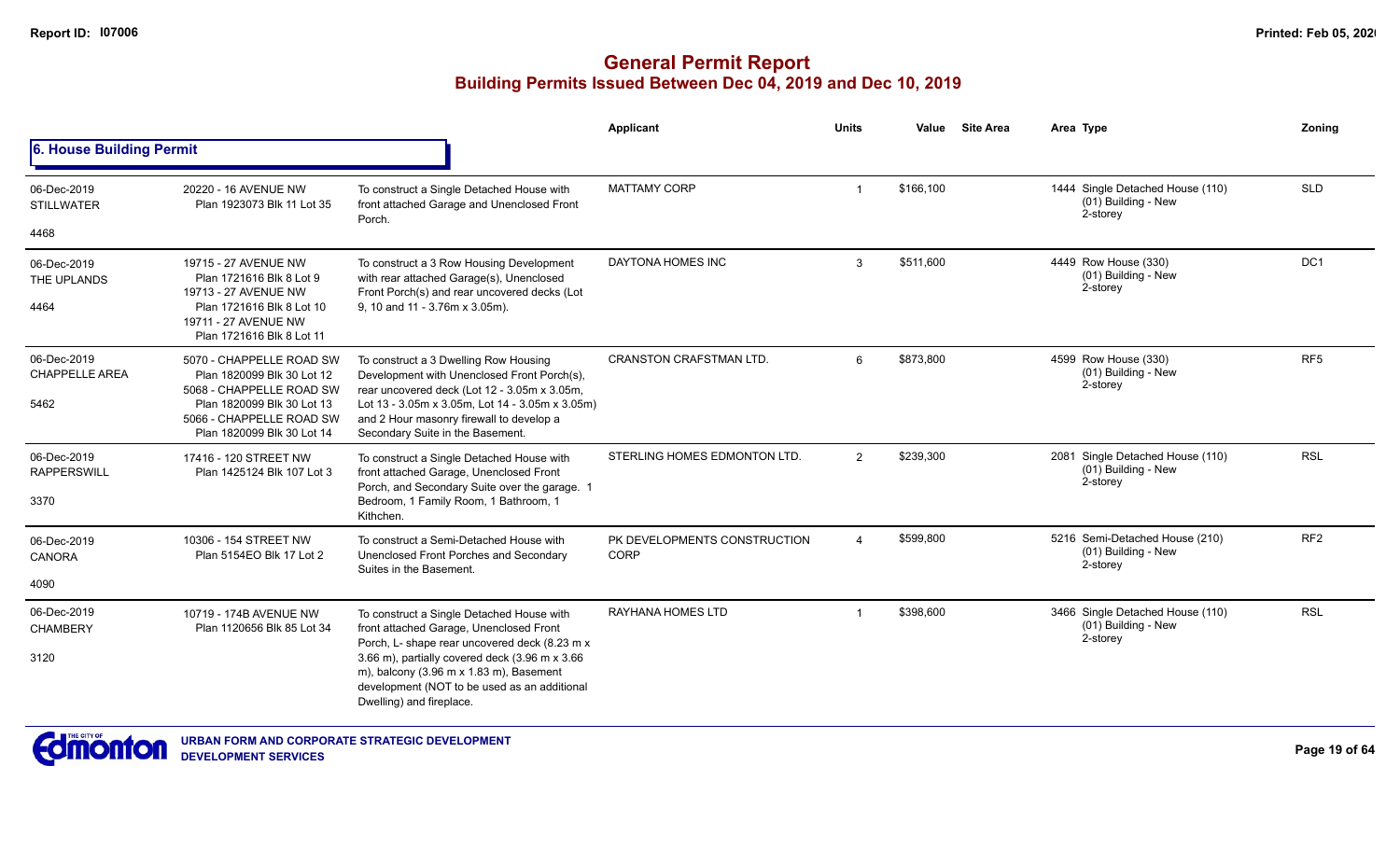#### **General Permit Report Building Permits Issued Between Dec 04, 2019 and Dec 10, 2019**

|                                               |                                                                                                          |                                                                                                                                                                             | Applicant                  | <b>Units</b>   | <b>Site Area</b><br>Value | Area Type                                                           | Zoning          |
|-----------------------------------------------|----------------------------------------------------------------------------------------------------------|-----------------------------------------------------------------------------------------------------------------------------------------------------------------------------|----------------------------|----------------|---------------------------|---------------------------------------------------------------------|-----------------|
| 6. House Building Permit                      |                                                                                                          |                                                                                                                                                                             |                            |                |                           |                                                                     |                 |
| 06-Dec-2019<br><b>MCCONACHIE AREA</b><br>2521 | 17591 - 57 STREET NW<br>Plan 1525713 Blk 12 Lot 90                                                       | To construct a Single Detached House with<br>front attached Garage, Unenclosed Front<br>Porch, rear uncovered deck (3.05m x 3.66m),<br>fireplace(s) and side door.          | <b>BROOKLINE HOMES LTD</b> |                | \$255,900                 | 2225 Single Detached House (110)<br>(01) Building - New<br>2-storey | <b>RSL</b>      |
| 09-Dec-2019<br><b>KESWICK AREA</b><br>5576    | 4503 - KINSELLA LINK SW<br>Plan 1920220 Blk 4 Lot 36                                                     | To construct a Single Detached House with<br>Unenclosed Front Porch and Side door.                                                                                          | PACESETTER HOMES LTD.      |                | \$172,600                 | 1501 Single Detached House (110)<br>(01) Building - New<br>2-storey | <b>RMD</b>      |
| 09-Dec-2019<br><b>CANORA</b><br>4090          | 10616 - 154 STREET NW<br>Plan 965AH Blk 14 Lot 17                                                        | To construct a Single Detached House with<br>Unenclosed Front Porch, rear attached Garage<br>and rear covered deck (2.74 m x 1.52 m).                                       | N/A                        |                | \$413,000                 | 3591 Single Detached House (110)<br>(01) Building - New<br>2-storey | RF <sub>2</sub> |
|                                               |                                                                                                          |                                                                                                                                                                             |                            |                |                           |                                                                     |                 |
| 09-Dec-2019<br><b>CHARLESWORTH</b><br>6661    | 324 - 40 STREET SW<br>Plan 1922741 Blk 8 Lot 6                                                           | To construct a Single Detached House with<br>front attached Garage and Unenclosed Front<br>Porch.                                                                           | <b>BEDROCK HOMES LTD</b>   |                | \$221,700                 | 1928 Single Detached House (110)<br>(01) Building - New<br>2-storey | <b>RLD</b>      |
|                                               |                                                                                                          |                                                                                                                                                                             |                            |                |                           |                                                                     |                 |
| 09-Dec-2019<br><b>ROSENTHAL</b>               | 22307 - 80 AVENUE NW<br>Plan 1624112 Blk 5 Lot 15<br>22309 - 80 AVENUE NW                                | To construct a Semi-Detached House with front<br>attached Garages and Unenclosed Front<br>Porches.                                                                          | <b>DOLCE VITA HOMES</b>    | $\overline{2}$ | \$391.200                 | 3402 Semi-Detached House (210)<br>(01) Building - New<br>2-storey   | RF4             |
| 4750                                          | Plan 1624112 Blk 5 Lot 16                                                                                |                                                                                                                                                                             |                            |                |                           |                                                                     |                 |
| 09-Dec-2019<br><b>CHAPPELLE AREA</b><br>5462  | 4321 - COOKE LANE SW<br>Plan 1821165 Blk 32 Lot 39<br>4323 - COOKE LANE SW<br>Plan 1821165 Blk 32 Lot 38 | To construct a Semi-Detached House with<br>Unenclosed Front Porches, rear uncovered<br>decks (both Lots - $3.35m \times 3.05m$ ), and<br>Secondary Suites in the basements. | DAYTONA HOMES INC          |                | \$437.900                 | 3808 Semi-Detached House (210)<br>(01) Building - New<br>2-storey   | <b>RMD</b>      |
| 09-Dec-2019<br><b>KESWICK AREA</b>            | 4507 - KINSELLA LINK SW<br>Plan 1920220 Blk 4 Lot 34                                                     | To construct a Single Detached House with<br>Unenclosed Front Porch.                                                                                                        | PACESETTER HOMES LTD.      |                | \$136.200                 | 1184 Single Detached House (110)<br>(01) Building - New<br>2-storey | <b>RMD</b>      |

5576

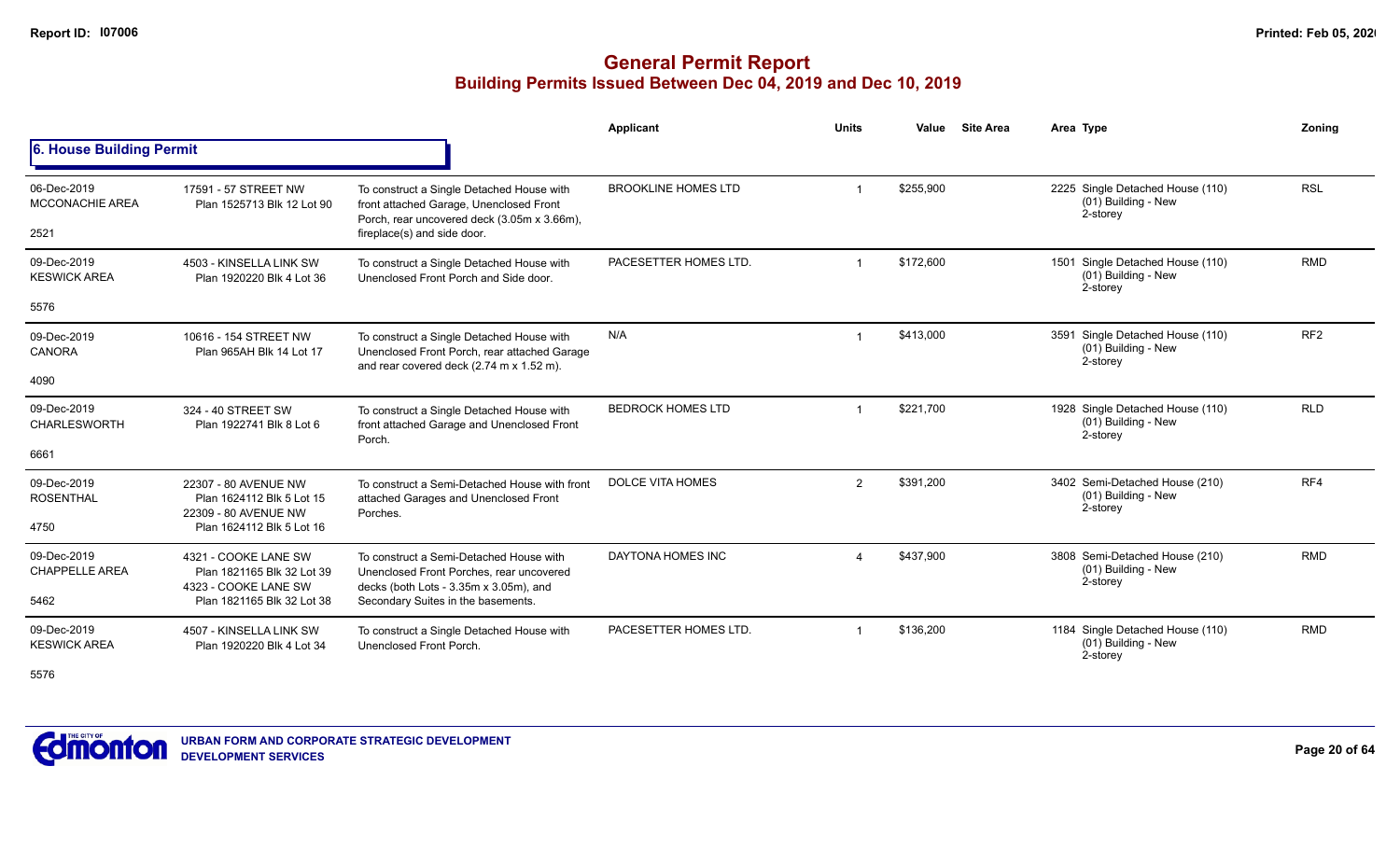|                                                            |                                                                                                                    |                                                                                                                                                                                                                                                                                         | Applicant                        | <b>Units</b>   | Value     | <b>Site Area</b> | Area Type                                                           | Zoning          |
|------------------------------------------------------------|--------------------------------------------------------------------------------------------------------------------|-----------------------------------------------------------------------------------------------------------------------------------------------------------------------------------------------------------------------------------------------------------------------------------------|----------------------------------|----------------|-----------|------------------|---------------------------------------------------------------------|-----------------|
| 6. House Building Permit                                   |                                                                                                                    |                                                                                                                                                                                                                                                                                         |                                  |                |           |                  |                                                                     |                 |
| 09-Dec-2019<br><b>WALKER</b><br>6662                       | 3826 - WEIDLE CRESCENT SW<br>Plan 1525168 Blk 17 Lot 87<br>3828 - WEIDLE CRESCENT SW<br>Plan 1525168 Blk 17 Lot 88 | To construct a Semi-Detached House with front<br>attached Garages, verandas, and rear<br>uncovered decks (Lot 87 - 3.05m x 3.05m, Lot<br>88 - 3.05m x 3.66m).                                                                                                                           | <b>FABULOUS CONSTRUCTION LTD</b> | $\overline{2}$ | \$382.400 |                  | 3325 Semi-Detached House (210)<br>(01) Building - New<br>2-storey   | RF4             |
| 09-Dec-2019<br><b>GARNEAU</b><br>5200                      | 11031 - 81 AVENUE NW<br>Plan 6271ET Blk 153 Lot 4                                                                  | To construct a Semi-Detached House and to<br>develop Secondary Suites in the Basement.                                                                                                                                                                                                  | <b>HAPPING HOMES INC</b>         |                | \$229,700 |                  | 1997 Semi-Detached House (210)<br>(01) Building - New<br>3-storey   | RF3             |
| 09-Dec-2019<br>PLEASANTVIEW<br>5320                        | 5304 - 109 STREET NW<br>Plan 1921134 Blk 35 Lot 7A                                                                 | To construct a Single Detached House with<br>front attached Garage, front balcony,<br>Unenclosed Front Porch, rear uncovered deck<br>(8.23m x 3.66m), fireplace and Basement<br>development (NOT to be used as an additional<br>Dwelling) (2 bedrooms, 1 bathroom, mechanical<br>room). | NEW HOMES CONSTRUCTION INC       |                | \$290,600 |                  | 2527 Single Detached House (110)<br>(01) Building - New<br>2-storey | RF <sub>1</sub> |
| 09-Dec-2019<br><b>LAUREL</b><br>6444                       | 1908 - 18 STREET NW<br>Plan 1920713 Blk 12 Lot 12                                                                  | To construct a Single Detached House with<br>front attached Garage, fireplace, Unenclosed<br>Front Porch and side door.                                                                                                                                                                 | <b>ACTIVE HOMES LTD</b>          |                | \$276,000 |                  | 2400 Single Detached House (110)<br>(01) Building - New<br>2-storey | <b>RSL</b>      |
| 10-Dec-2019<br>THE ORCHARDS AT<br><b>ELLERSLIE</b><br>6216 | 9512 - PEAR CLOSE SW<br>Plan 1822610 Blk 4 Lot 19                                                                  | To construct a Single Detached House with<br>front attached Garage, Unenclosed Front<br>Porch, rear uncovered deck (3.66m x 3.66m),<br>fireplace(s), Basement development with a wet<br>bar (NOT to be used as an additional Dwelling)<br>and walkout Basement.                         | <b>SAN RUFO HOMES LTD</b>        |                | \$222.900 |                  | 1938 Single Detached House (110)<br>(01) Building - New<br>2-storey | <b>RSL</b>      |
| 10-Dec-2019<br>WINDERMERE<br>5570                          | 17874 - 9A AVENUE SW<br>Plan 1520722 Blk 16 Lot 42                                                                 | To construct a Single Detached House with<br>front attached Garage, and Unenclosed Front<br>Porch.                                                                                                                                                                                      | STERLING HOMES EDMONTON LTD.     | $\mathbf 1$    | \$279,100 |                  | 2427 Single Detached House (110)<br>(01) Building - New<br>2-storey | DC <sub>1</sub> |

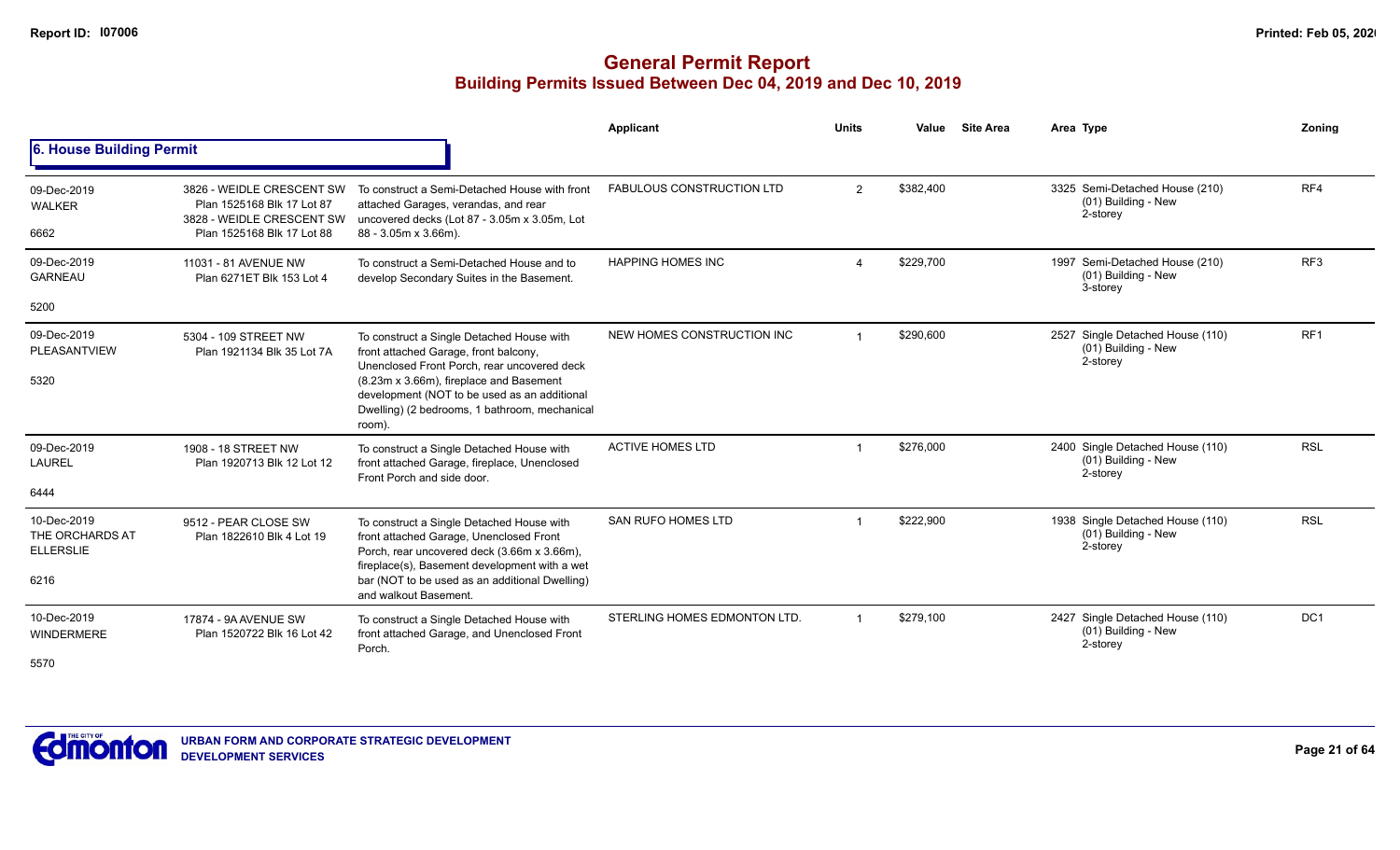|                                           |                                                                                                                                                       |                                                                                                               | Applicant                     | <b>Units</b>   | Value     | <b>Site Area</b> | Area Type                                                           | Zonina     |
|-------------------------------------------|-------------------------------------------------------------------------------------------------------------------------------------------------------|---------------------------------------------------------------------------------------------------------------|-------------------------------|----------------|-----------|------------------|---------------------------------------------------------------------|------------|
| <b>6. House Building Permit</b>           |                                                                                                                                                       |                                                                                                               |                               |                |           |                  |                                                                     |            |
| 10-Dec-2019<br><b>LAUREL</b><br>6444      | 55. 1703 - 16 AVENUE NW<br>Plan 1822125 Unit 55<br>56, 1703 - 16 AVENUE NW<br>Plan 1822125 Unit 56<br>57, 1703 - 16 AVENUE NW<br>Plan 1822125 Unit 57 | To construct a 3 Dwelling unit Row House with<br>front attached Garage, fireplace and uncovered<br>deck.      | INVISTEC CONSULTING LTD       | 3              | \$543,700 |                  | 4728 Row House (330)<br>(01) Building - New<br>2-storey             | RA7        |
| 10-Dec-2019<br><b>MAPLE</b>               | 3920 - 3 STREET NW<br>Plan 1822333 Blk 14 Lot 67                                                                                                      | To construct a Single Detached House with<br>Unenclosed Front Porch and rear landing.                         | LANDMARK LEGACY HOMES INC     |                | \$150,900 |                  | 1312 Single Detached House (110)<br>(01) Building - New<br>2-storey | <b>RMD</b> |
| 6441                                      |                                                                                                                                                       |                                                                                                               |                               |                |           |                  |                                                                     |            |
| 10-Dec-2019<br><b>STILLWATER</b>          | 1611 - 202 STREET NW<br>Plan 1923073 Blk 11 Lot 9                                                                                                     | To construct a Single Detached House with<br>front attached Garage and Unenclosed Front<br>Porch.             | <b>MATTAMY CORP</b>           |                | \$203,700 |                  | 1771 Single Detached House (110)<br>(01) Building - New<br>2-storey | <b>SLD</b> |
| 4468                                      |                                                                                                                                                       |                                                                                                               |                               |                |           |                  |                                                                     |            |
| 10-Dec-2019<br><b>CHAPPELLE AREA</b>      | 3407 - CRAIG LANDING SW<br>Plan 1620053 Blk 20 Lot 3                                                                                                  | To construct a Single Detached House with<br>fireplace, front attached Garage, and<br>Unenclosed Front Porch. | <b>BROOKFIELD RESIDENTIAL</b> |                | \$246,100 |                  | 2140 Single Detached House (110)<br>(01) Building - New<br>2-storey | <b>RSL</b> |
| 5462                                      |                                                                                                                                                       |                                                                                                               |                               |                |           |                  |                                                                     |            |
| 10-Dec-2019<br><b>SECORD</b>              | 9668 - 223 STREET NW<br>Plan 1425542 Blk 24 Lot 41                                                                                                    | To construct a Single Detached House with<br>front attached Garage, Unenclosed Front Porch<br>and fireplace.  | STERLING HOMES EDMONTON LTD.  | $\overline{1}$ | \$226,600 |                  | 1970 Single Detached House (110)<br>(01) Building - New<br>2-storey | <b>RSL</b> |
| 4487                                      |                                                                                                                                                       |                                                                                                               |                               |                |           |                  |                                                                     |            |
| 10-Dec-2019<br>SECORD                     | 9612 - 225 STREET NW<br>Plan 1723645 Blk 25 Lot 32<br>9614 - 225 STREET NW                                                                            | To construct a Semi-detached House with front<br>attached Garages and Unenclosed Front<br>Porches.            | STERLING HOMES EDMONTON LTD.  | 2              | \$358,000 |                  | 3113 Semi-Detached House (210)<br>(01) Building - New<br>2-storey   | <b>RMD</b> |
| 4487                                      | Plan 1723645 Blk 25 Lot 33                                                                                                                            |                                                                                                               |                               |                |           |                  |                                                                     |            |
| 10-Dec-2019<br><b>RAPPERSWILL</b><br>3370 | 12220 - 176 AVENUE NW<br>Plan 1525031 Blk 110 Lot 33<br>12222 - 176 AVENUE NW<br>Plan 1525031 Blk 110 Lot 34                                          | To construct a Semi-Detached House with front<br>attached Garages and Unenclosed Front<br>Porches.            | STERLING HOMES EDMONTON LTD.  | 2              | \$353,900 |                  | 3077 Semi-Detached House (210)<br>(01) Building - New<br>2-storey   | RF4        |

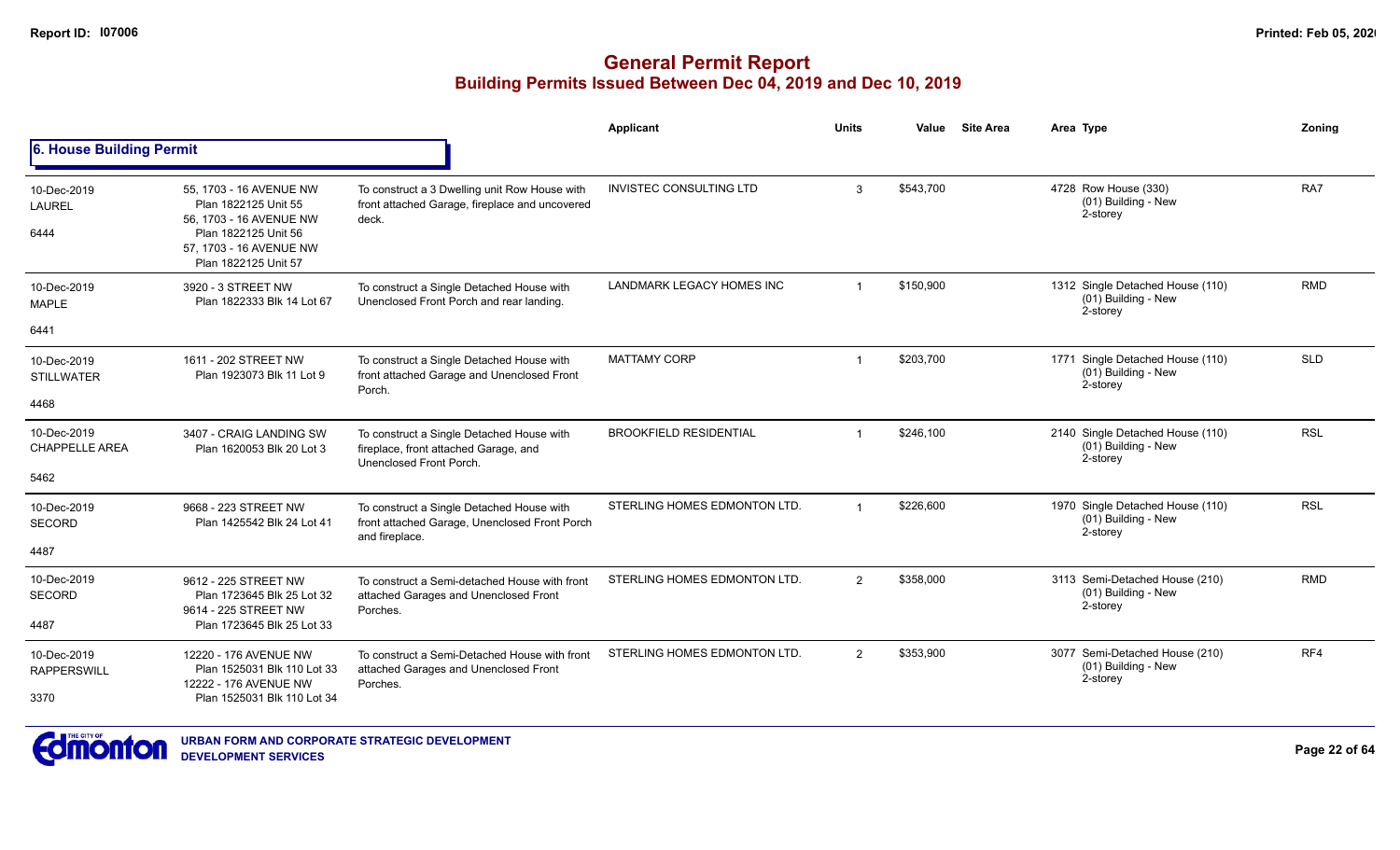|                                                    |                                                                                |                                                                                                                                       | <b>Applicant</b>            | <b>Units</b>   | Value     | <b>Site Area</b> | Area Type                                                           | Zoning          |
|----------------------------------------------------|--------------------------------------------------------------------------------|---------------------------------------------------------------------------------------------------------------------------------------|-----------------------------|----------------|-----------|------------------|---------------------------------------------------------------------|-----------------|
| 6. House Building Permit                           |                                                                                |                                                                                                                                       |                             |                |           |                  |                                                                     |                 |
| 10-Dec-2019<br>LAUREL                              | 2431 - 15 AVENUE NW<br>Plan 1922772 Blk 11 Lot 36                              | To construct a Single Detached House with<br>front attached Garage, fireplace and veranda.                                            | <b>COVENTRY HOMES INC</b>   |                | \$282,200 |                  | 2454 Single Detached House (110)<br>(01) Building - New<br>2-storey | <b>RSL</b>      |
| 6444                                               |                                                                                |                                                                                                                                       |                             |                |           |                  |                                                                     |                 |
| 10-Dec-2019<br><b>KESWICK AREA</b>                 | 2452 - KELLY CIRCLE SW<br>Plan 1723548 Blk 12 Lot 15<br>2450 - KELLY CIRCLE SW | To construct a Semi-Detached House with front<br>attached Garages and Unenclosed Front<br>Porches.                                    | <b>BEDROCK HOMES LTD.</b>   | $\overline{2}$ | \$363,900 |                  | 3164 Semi-Detached House (210)<br>(01) Building - New<br>2-storey   | RF4             |
| 5576                                               | Plan 1723548 Blk 12 Lot 16                                                     |                                                                                                                                       |                             |                |           |                  |                                                                     |                 |
| 10-Dec-2019<br>THE ORCHARDS AT<br><b>ELLERSLIE</b> | SW<br>Plan 1822450 Blk 16 Lot 93                                               | 2973 - CHOKECHERRY COMMO To construct a Single Detached House with<br>front attached Garage and Unenclosed Front<br>Porch.            | <b>EXCEL HOMES</b>          | $\mathbf 1$    | \$214,000 |                  | 1861 Single Detached House (110)<br>(01) Building - New<br>2-storey | <b>RMD</b>      |
| 6216                                               |                                                                                |                                                                                                                                       |                             |                |           |                  |                                                                     |                 |
| 10-Dec-2019<br><b>WALKER</b>                       | 2091 - WONNACOTT WAY SW<br>Plan 1823392 Blk 8 Lot 49                           | To construct a Single Detached House with<br>front attached Garage, Unenclosed Front<br>Porch, rear uncovered deck (3.05m x 4.42m),   | AKASH HOMES LTD             |                | \$257,400 |                  | 2238 Single Detached House (110)<br>(01) Building - New<br>2-storey | <b>RSL</b>      |
| 6662                                               |                                                                                | and side door.                                                                                                                        |                             |                |           |                  |                                                                     |                 |
| 10-Dec-2019<br><b>INGLEWOOD</b>                    | 11507 - 122 STREET NW<br>Plan 1916HW Blk 24 Lot 4                              | To construct a Semi-Detached House with<br>Unenclosed Front Porches, Basement<br>development (NOT to be used as an additional         | <b>ACCENT INFILLS LTD</b>   | $\overline{2}$ | \$385.400 |                  | 3351 Semi-Detached House (210)<br>(01) Building - New<br>2-storey   | RF <sub>3</sub> |
| 3240                                               |                                                                                | Dwelling for 11509 only).                                                                                                             |                             |                |           |                  |                                                                     |                 |
| 10-Dec-2019<br><b>GLENRIDDING RAVINE</b>           | 359 - GLENRIDDING RAVINE<br><b>ROAD SW</b><br>Plan 1723622 Blk 15 Lot 8        | To construct a Single Detached House with<br>front attached Garage, Unenclosed Front Porch<br>and install Renewable Energy Device (56 | <b>LANDMARK CLASSIC INC</b> |                | \$271.700 |                  | 2363 Single Detached House (110)<br>(01) Building - New<br>2-storey | <b>RSL</b>      |
| 5579                                               |                                                                                | Solar-photovoltaic panels to roof).                                                                                                   |                             |                |           |                  |                                                                     |                 |
| 10-Dec-2019<br><b>STEWART GREENS</b>               | 20759 - 99B AVENUE NW<br>Plan 1920902 Blk 5 Lot 75                             | To construct a Single Detached House with<br>front attached Garage and Unenclosed Front<br>Porch.                                     | <b>KIRKLAND HOMES LTD</b>   | -1             | \$212,500 |                  | 1848 Single Detached House (110)<br>(01) Building - New<br>2-storey | <b>RMD</b>      |
| 4486                                               |                                                                                |                                                                                                                                       |                             |                |           |                  |                                                                     |                 |

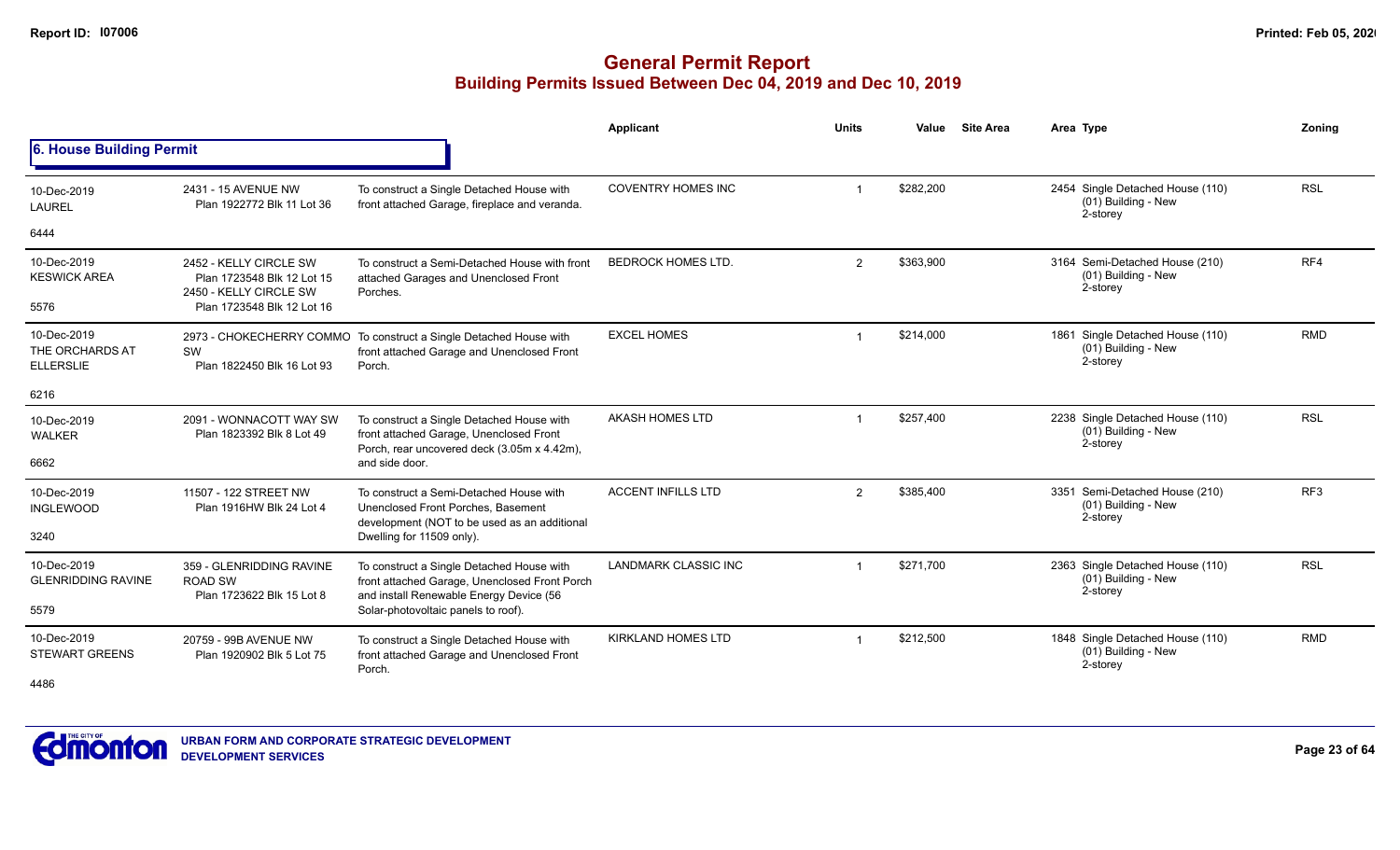## **General Permit Report Building Permits Issued Between Dec 04, 2019 and Dec 10, 2019**

|                                                    |                                                                                                        |                                                                                                                                                                     | <b>Applicant</b>                       | <b>Units</b>            | Value     | <b>Site Area</b> | Area Type                                                           | Zonina          |
|----------------------------------------------------|--------------------------------------------------------------------------------------------------------|---------------------------------------------------------------------------------------------------------------------------------------------------------------------|----------------------------------------|-------------------------|-----------|------------------|---------------------------------------------------------------------|-----------------|
| 6. House Building Permit                           |                                                                                                        |                                                                                                                                                                     |                                        |                         |           |                  |                                                                     |                 |
| 10-Dec-2019<br><b>STEWART GREENS</b>               | 20755 - 99B AVENUE NW<br>Plan 1920902 Blk 5 Lot 74                                                     | To construct a Single Detached House with<br>front attached Garage and Unenclosed Front<br>Porch.                                                                   | <b>KIRKLAND HOMES LTD</b>              |                         | \$226,600 |                  | 1970 Single Detached House (110)<br>(01) Building - New<br>2-storey | <b>RMD</b>      |
| 4486                                               |                                                                                                        |                                                                                                                                                                     |                                        |                         |           |                  |                                                                     |                 |
| 10-Dec-2019<br><b>MAPLE</b>                        | 248 - 41 AVENUE NW<br>Plan 1623032 Blk 12 Lot 49                                                       | To construct a Single Detached House with<br>Unenclosed Front Porch.                                                                                                | <b>CRYSTAL CREEK HOMES</b>             |                         | \$158.700 |                  | 1380 Single Detached House (110)<br>(01) Building - New<br>2-storey | <b>RMD</b>      |
| 6441                                               |                                                                                                        |                                                                                                                                                                     |                                        |                         |           |                  |                                                                     |                 |
| 10-Dec-2019<br><b>GLENRIDDING RAVINE</b>           | 15644 - 16 AVENUE SW<br>Plan 1922609 Blk 24 Lot 40                                                     | To construct a Single Detached House with<br>front attached Garage and Unenclosed Front<br>Porch.                                                                   | <b>HOMES BY AVI</b>                    | $\overline{\mathbf{1}}$ | \$225,600 |                  | 1962 Single Detached House (110)<br>(01) Building - New<br>2-storey | <b>RSL</b>      |
| 5579                                               |                                                                                                        |                                                                                                                                                                     |                                        |                         |           |                  |                                                                     |                 |
| 10-Dec-2019<br><b>ALLARD</b>                       | 4839 - ALWOOD POINT SW<br>Plan 1920591 Blk 18 Lot 25<br>4837 - ALWOOD POINT SW                         | To construct a Semi-Detached House with front<br>attached Garages, Unenclosed Front Porches,<br>and side doors.                                                     | STERLING HOMES EDMONTON LTD.           | $\overline{2}$          | \$353,900 |                  | 3077 Semi-Detached House (210)<br>(01) Building - New<br>2-storey   | RF <sub>5</sub> |
| 5458                                               | Plan 1920591 Blk 18 Lot 26                                                                             |                                                                                                                                                                     |                                        |                         |           |                  |                                                                     |                 |
| 10-Dec-2019<br><b>MAPLE</b>                        | 3640 - 6 STREET NW<br>Plan 1922185 Blk 1 Lot 13                                                        | To construct a Single Detached House with<br>front attached Garage, Unenclosed Front<br>Porch, rear covered deck (3.35 m x 4.57 m),                                 | <b>COVENTRY HOMES INC</b>              | -1                      | \$156,700 |                  | 1363 Single Detached House (110)<br>(01) Building - New<br>bungalow | <b>RMD</b>      |
| 6441                                               |                                                                                                        | fireplace and Basement development (NOT to<br>be used as an additional Dwelling).                                                                                   |                                        |                         |           |                  |                                                                     |                 |
| 10-Dec-2019<br><b>MAPLE</b><br>6441                | 242 - 39A AVENUE NW<br>Plan 1822333 Blk 14 Lot 51<br>246 - 39A AVENUE NW<br>Plan 1822333 Blk 14 Lot 52 | To construct a Semi-detached House with front<br>attached Garages, Unenclosed Front Porches,<br>rear uncovered decks (bot Lots - 3.05m x<br>3.05m), and side doors. | <b>LOOK MASTER BUILDER EDMONTON IN</b> | 2                       | \$360,500 |                  | 3135 Semi-Detached House (210)<br>(01) Building - New<br>2-storey   | <b>RMD</b>      |
|                                                    |                                                                                                        |                                                                                                                                                                     |                                        |                         |           |                  |                                                                     |                 |
| 10-Dec-2019<br>THE ORCHARDS AT<br><b>ELLERSLIE</b> | 2994 - CHOKECHERRY COMMO<br>SW<br>Plan 1822450 Blk 34 Lot 13                                           | To construct a Single Detached House with<br>front attached Garage and Unenclosed Front<br>Porch.                                                                   | <b>BROOKFIELD RESIDENTIAL</b>          |                         | \$221,000 |                  | 1922 Single Detached House (110)<br>(01) Building - New<br>2-storey | <b>RMD</b>      |

6216

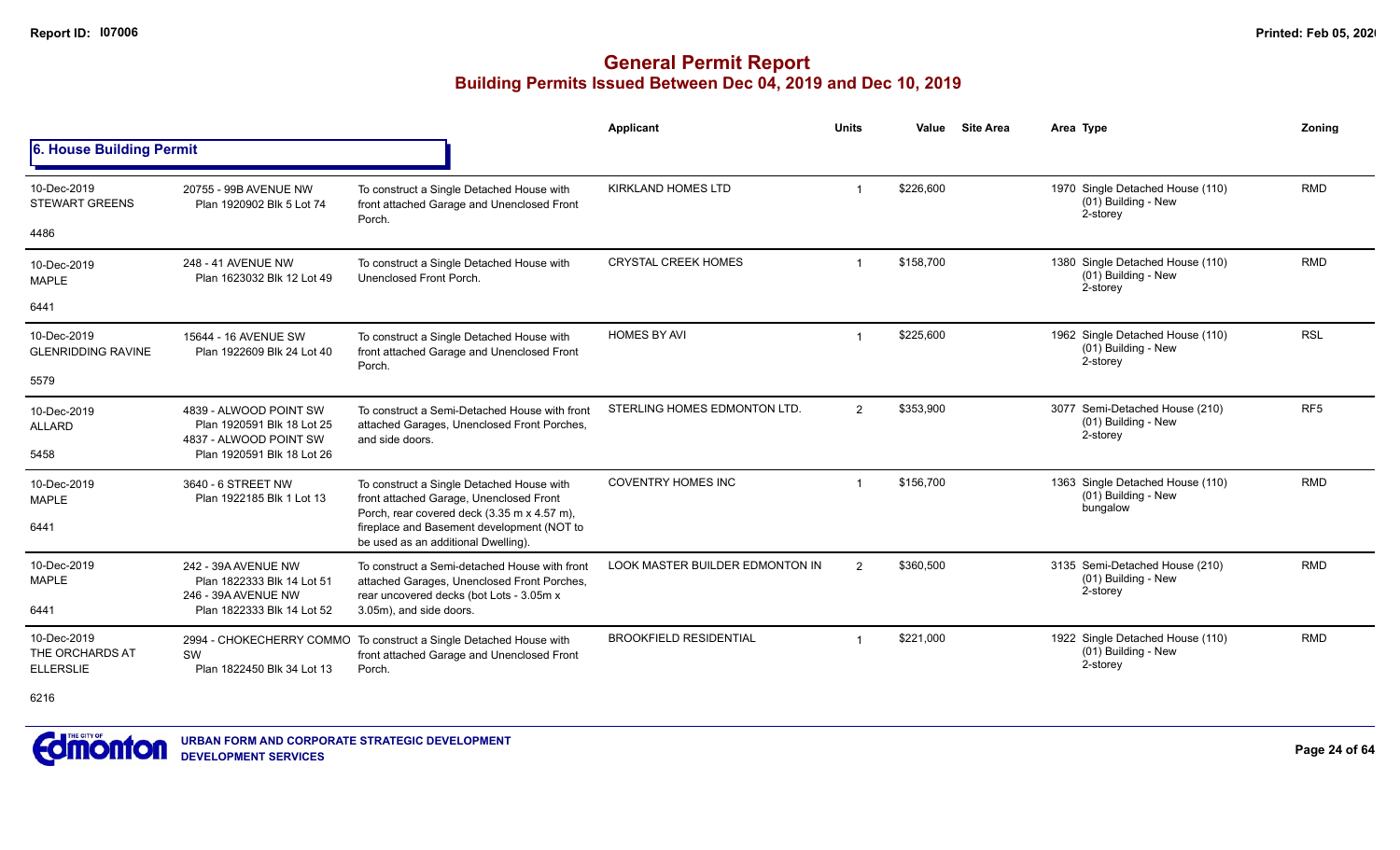#### **General Permit Report Building Permits Issued Between Dec 04, 2019 and Dec 10, 2019**

|                                              |                                                                                                        |                                                                                                                                                                                                                                                                         | Applicant                              | <b>Units</b>   | Value     | <b>Site Area</b> | Area Type                                                         | Zoning     |
|----------------------------------------------|--------------------------------------------------------------------------------------------------------|-------------------------------------------------------------------------------------------------------------------------------------------------------------------------------------------------------------------------------------------------------------------------|----------------------------------------|----------------|-----------|------------------|-------------------------------------------------------------------|------------|
| 6. House Building Permit                     |                                                                                                        |                                                                                                                                                                                                                                                                         |                                        |                |           |                  |                                                                   |            |
| 10-Dec-2019<br><b>MAPLE</b><br>6441          | 258 - 39A AVENUE NW<br>Plan 1822333 Blk 14 Lot 55<br>262 - 39A AVENUE NW<br>Plan 1822333 Blk 14 Lot 56 | To construct a Semi-Detached House with front<br>attached Garages, Unenclosed Front Porches,<br>rear uncovered decks (both Lots - 3.05m x<br>3.05m), and Side doors.                                                                                                    | <b>LOOK MASTER BUILDER EDMONTON IN</b> | $\overline{2}$ | \$338,700 |                  | 2945 Semi-Detached House (210)<br>(01) Building - New             | <b>RMD</b> |
| 10-Dec-2019<br>MAPLE<br>6441                 | 250 - 39A AVENUE NW<br>Plan 1822333 Blk 14 Lot 53<br>254 - 39A AVENUE NW<br>Plan 1822333 Blk 14 Lot 54 | To construct a Semi-detached House with front<br>attached Garages, Unenclosed Front Porches,<br>and rear uncovered decks (both Lots - 3.05m x<br>$3.05m$ ).                                                                                                             | LOOK MASTER BUILDER EDMONTON IN        | 2              | \$347,900 |                  | 3025 Semi-Detached House (210)<br>(01) Building - New<br>2-storey | <b>RMD</b> |
| 7. Other Misc. Building Permits              |                                                                                                        |                                                                                                                                                                                                                                                                         |                                        |                |           |                  |                                                                   |            |
| 04-Dec-2019<br><b>RHATIGAN RIDGE</b><br>5350 | 657 - ROMANIUK ROAD NW<br>Plan 8023001 Blk 56 Lot 9                                                    | To construct interior alterations to an existing<br>Single Detached House (2 loadbearing walls<br>removed in kitchen, 1 loadbearing wall removed<br>in living room, staircase removal, bonus room<br>floor infill, add 1 bedroom, upper floor bathroom<br>renovations). | N/A                                    | 0              | \$50,000  |                  | 3997 Single Detached House (110)<br>(03) Interior Alterations     | RF1        |
| 10-Dec-2019<br>CANOSSA<br>3080               | 11832 - 171 AVENUE NW<br>Plan 0325228 Blk 85 Lot 49                                                    | To construct a rear uncovered deck (8.22m x<br>4.27m @ 2.41m in Height) and an addition to a<br>Single Detached House (enclosed sunroom<br>under deck, 5.69m x 3.81m and enclosed<br>storage, 1.60m x 3.81m), existing without<br>permits.                              | N/A                                    | 0              | \$10,000  |                  | 418 Single Detached House (110)<br>(02) Addition                  | <b>RSL</b> |
| <b>Home Improvement Permit</b>               |                                                                                                        |                                                                                                                                                                                                                                                                         |                                        |                |           |                  |                                                                   |            |
| 10-Dec-2019<br><b>ALBERTA AVENUE</b>         | 11148 - 95A STREET NW<br>Plan 1645AC Blk B Lot 19                                                      | To demolish a Single Detached House.                                                                                                                                                                                                                                    | EURO DESIGN MASTERBUILDER LTD          | $\mathbf 0$    | \$3,300   |                  | Detached Garage(010)<br>(99) Demolition                           | RF3        |
| 1010                                         |                                                                                                        |                                                                                                                                                                                                                                                                         |                                        |                |           |                  |                                                                   |            |
| Campaton                                     |                                                                                                        | URBAN FORM AND CORPORATE STRATEGIC DEVELOPMENT                                                                                                                                                                                                                          |                                        |                |           |                  |                                                                   | $D = 0.50$ |

**COLIOLITOII** DEVELOPMENT SERVICES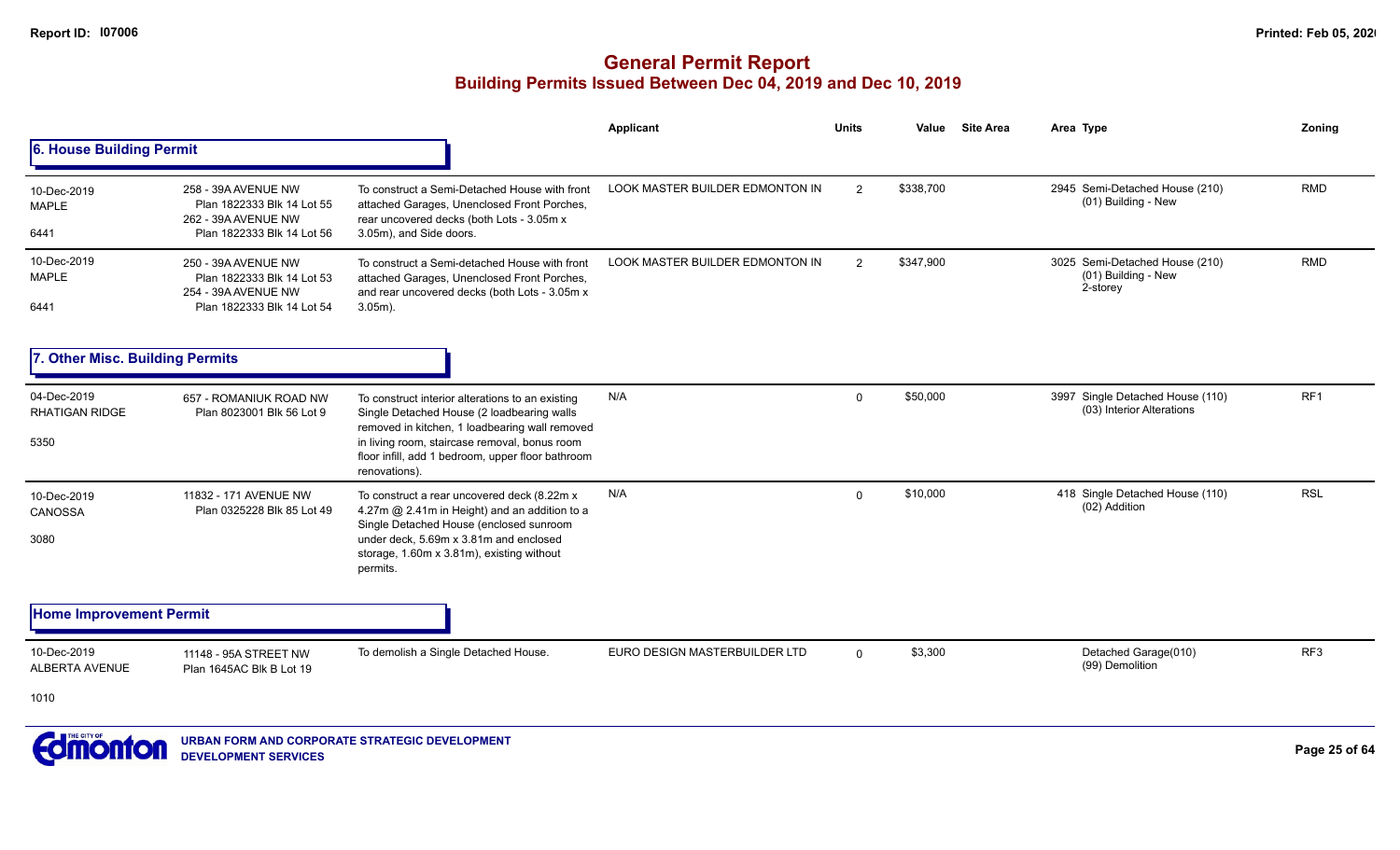|                                      |                                                        |                                                                                                                                                    | Applicant                     | <b>Units</b>   | Value     | <b>Site Area</b> | Area Type                                                             | Zonina          |
|--------------------------------------|--------------------------------------------------------|----------------------------------------------------------------------------------------------------------------------------------------------------|-------------------------------|----------------|-----------|------------------|-----------------------------------------------------------------------|-----------------|
| <b>Home Improvement Permit</b>       |                                                        |                                                                                                                                                    |                               |                |           |                  |                                                                       |                 |
| 10-Dec-2019<br><b>ALBERTA AVENUE</b> | 11148 - 95A STREET NW<br>Plan 1645AC Blk B Lot 19      | To demolish a Single Detached House.                                                                                                               | EURO DESIGN MASTERBUILDER LTD | $\mathbf{0}$   | \$6,400   |                  | Single Detached House (110)<br>(99) Demolition                        | RF <sub>3</sub> |
| 1010                                 |                                                        |                                                                                                                                                    |                               |                |           |                  |                                                                       |                 |
| 09-Dec-2019<br><b>KIRKNESS</b>       | 14736 - 32 STREET NW<br>Plan 8020701 Blk 98 Lot 15A    | To develop a Secondary Suite in the Basement<br>of a Single Detached House, existing without<br>permits.                                           | N/A                           | $\overline{1}$ | \$0       |                  | 886 Single Detached House (110)<br>(07) Add Suites to Single Dwelling | RF4             |
| 2430                                 |                                                        |                                                                                                                                                    |                               |                |           |                  |                                                                       |                 |
| 05-Dec-2019<br><b>PARKVIEW</b>       | 14007 - 88 AVENUE NW<br>Plan 4629KS Blk 12 Lots 35,36U | To construct an addition to a Singe Detached<br>House (extension of existing rear attached<br>garage, 4.88 m x 7.98 m).                            | AB DESIGN INC                 | $\mathbf{0}$   | \$100,000 |                  | Single Detached House (110)<br>(02) Addition                          | RF <sub>1</sub> |
| 3330                                 |                                                        |                                                                                                                                                    |                               |                |           |                  |                                                                       |                 |
| 05-Dec-2019<br><b>GROVENOR</b>       | 14223 - 101 AVENUE NW<br>Plan 1624124 Blk 141 Lot 4A   | To install a stationary mechanical system in the<br>Side Yard (air conditioner unit on the west side,<br>0.82m x 0.82m), and to construct exterior | 1827956 ALBERTA LTD           | 0              |           |                  | Single Detached House (110)<br>(03) Exterior Alterations              | RF <sub>1</sub> |
| 3210                                 |                                                        | alterations to an existing Single Detached<br>House (increased finished floor height).                                                             |                               |                |           |                  |                                                                       |                 |
| 04-Dec-2019<br><b>HOLLICK-KENYON</b> | 16212 - 54B STREET NW<br>Plan 0621532 Blk 58 Lot 50    | To construct interior alterations to the basement<br>of a Single Detached House (Basement<br>development, NOT to be used as an additional          | N/A                           | 0              | \$10,000  |                  | Single Detached House (110)<br>(03) Interior Alterations              | <b>RSL</b>      |
| 2340                                 |                                                        | Dwelling) (2 Bed, 1 Bath, Living, Utility, NO<br>Kitchen or Wet Bar).                                                                              |                               |                |           |                  |                                                                       |                 |
| 05-Dec-2019<br><b>SHERWOOD</b>       | 9259 - 153 STREET NW<br>Plan 891AJ Blk 31 Lot 24       | To construct an Accessory Building (detached<br>Garage (10.98m x 6.71m)).                                                                          | FANKHANEL DEVELOPMENTS INC    | $\Omega$       | \$11,900  |                  | 74 Detached Garage (010)<br>(01) Building - New                       | RF <sub>1</sub> |
| 4500                                 |                                                        |                                                                                                                                                    |                               |                |           |                  |                                                                       |                 |
| 05-Dec-2019<br>SHERBROOKE            | <b>NW</b>                                              | 12942 - SHERBROOKE AVENUE To demolish an Accessory building (detached<br>Garage).                                                                  | N/A                           | 0              | \$3,400   |                  | Detached Garage(010)<br>(99) Demolition                               | RF <sub>1</sub> |
| 3410                                 | Plan 5596KS Blk 8 Lot 28                               |                                                                                                                                                    |                               |                |           |                  |                                                                       |                 |

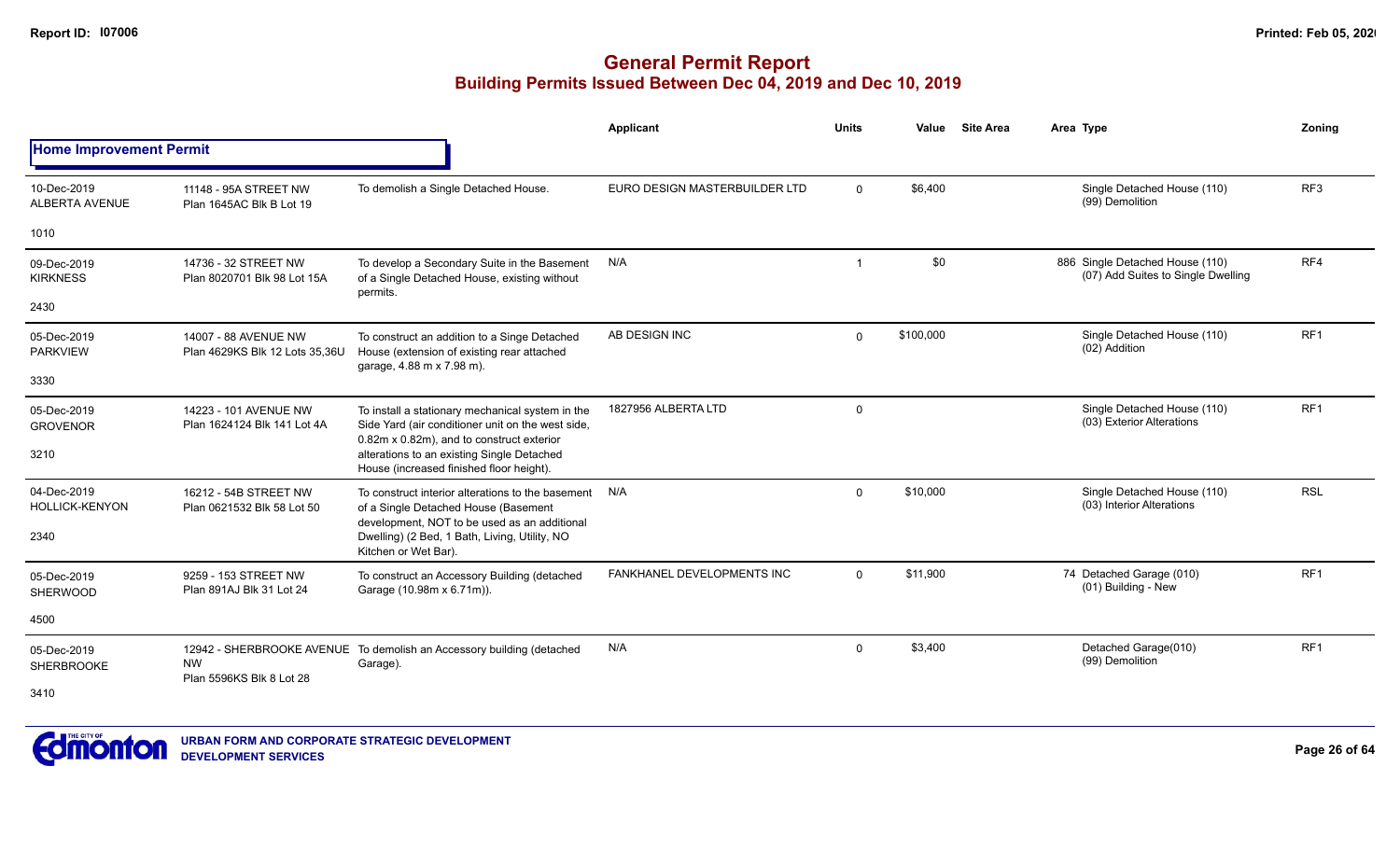|                                                 |                                                      |                                                                                                                                                                                                       | Applicant                  | <b>Units</b> | Value    | <b>Site Area</b> | Area Type                                                | Zoning          |
|-------------------------------------------------|------------------------------------------------------|-------------------------------------------------------------------------------------------------------------------------------------------------------------------------------------------------------|----------------------------|--------------|----------|------------------|----------------------------------------------------------|-----------------|
| <b>Home Improvement Permit</b>                  |                                                      |                                                                                                                                                                                                       |                            |              |          |                  |                                                          |                 |
| 04-Dec-2019<br><b>HENDERSON ESTATES</b><br>5230 | 118 - HEALY ROAD NW<br>Plan 8122488 Blk 89 Lot 25    | To construct interior alterations to a Single<br>Detached House (Basement development, NOT<br>to be used as an additional Dwelling) (1<br>bathroom, 1 office, gym, mechanical room).                  | N/A                        | $\Omega$     | \$9.000  |                  | Single Detached House (110)<br>(03) Interior Alterations | RF <sub>1</sub> |
| 10-Dec-2019<br><b>DOVERCOURT</b><br>3170        | 13515 - 123A AVENUE NW<br>Plan 6013HW Blk 11 Lot 25  | To construct a rear uncovered deck with<br>Privacy Screen to a Single Detached House,<br>existing without permits (deck, 2.53m x 6.01m<br>@ 1.06m in Height and privacy screen @ 1.83m<br>in Height). | N/A                        | $\Omega$     | \$3,800  |                  | 15 Single Detached House (110)<br>(03) Deck Attached     | RF <sub>1</sub> |
| 04-Dec-2019<br><b>ATHLONE</b>                   | 12813 - 128 STREET NW<br>Plan 1921126 Blk 61 Lot 23B | To construct an Accessory building (rear<br>detached mutual Garage, 10.92m x 6.30m).                                                                                                                  | <b>TECH VIEW HOMES LTD</b> | $\mathbf{0}$ | \$11,100 |                  | 69 Detached Garage (010)<br>(01) Building - New          | RF4, RF4        |
| 3010                                            |                                                      |                                                                                                                                                                                                       |                            |              |          |                  |                                                          |                 |
| 05-Dec-2019<br><b>BEACON HEIGHTS</b><br>2040    | 4807 - 121 AVENUE NW<br>Plan 4854HW Blk 23 Lot 11    | To construct an addition to a Single Detached<br>House (sunroom 4.52m x 7.70m, connecting<br>house and garage), existing without permits.                                                             | N/A                        | $\Omega$     | \$15,000 |                  | Single Detached House (110)<br>(02) Addition             | RF <sub>1</sub> |
| 05-Dec-2019<br><b>RUTHERFORD</b><br>5454        | 2012 - 124 STREET SW<br>Plan 0520909 Blk 14 Lot 27   | To construct an addition to a Single Detached<br>House (rear partially covered deck, 3.4m x<br>5.8m) (Existing without permits)                                                                       | N/A                        | $\Omega$     |          |                  | Single Detached House (110)<br>(02) Addition             | <b>RSL</b>      |
| 10-Dec-2019<br><b>OZERNA</b>                    | 7003 - 157 AVENUE NW<br>Plan 9022806 Blk 49 Lot 57   | To construct a rear uncovered deck to a Single<br>Detached House (3.43m x 6.64m @ 0.90m in<br>Height).                                                                                                | MCKEE LAW OFFICE           | $\Omega$     | \$4.600  |                  | 19 Single Detached House (110)<br>(03) Deck Attached     | RF <sub>1</sub> |
| 2600                                            |                                                      |                                                                                                                                                                                                       |                            |              |          |                  |                                                          |                 |
| 09-Dec-2019<br><b>RHATIGAN RIDGE</b>            | 609 - ROMANIUK ROAD NW<br>Plan 8023001 Blk 56 Lot 23 | To construct an Accessory building (gazebo,<br>7.54m x 4.76m) and to install a hot tub (2.40m x<br>2.40m) in the Rear Yard of Single Detached                                                         | N/A                        | $\Omega$     | \$5,200  |                  | Single Detached House (110)<br>$(14)$ Hot Tub            | RF <sub>1</sub> |
| 5350                                            |                                                      | House, existing without permits.                                                                                                                                                                      |                            |              |          |                  |                                                          |                 |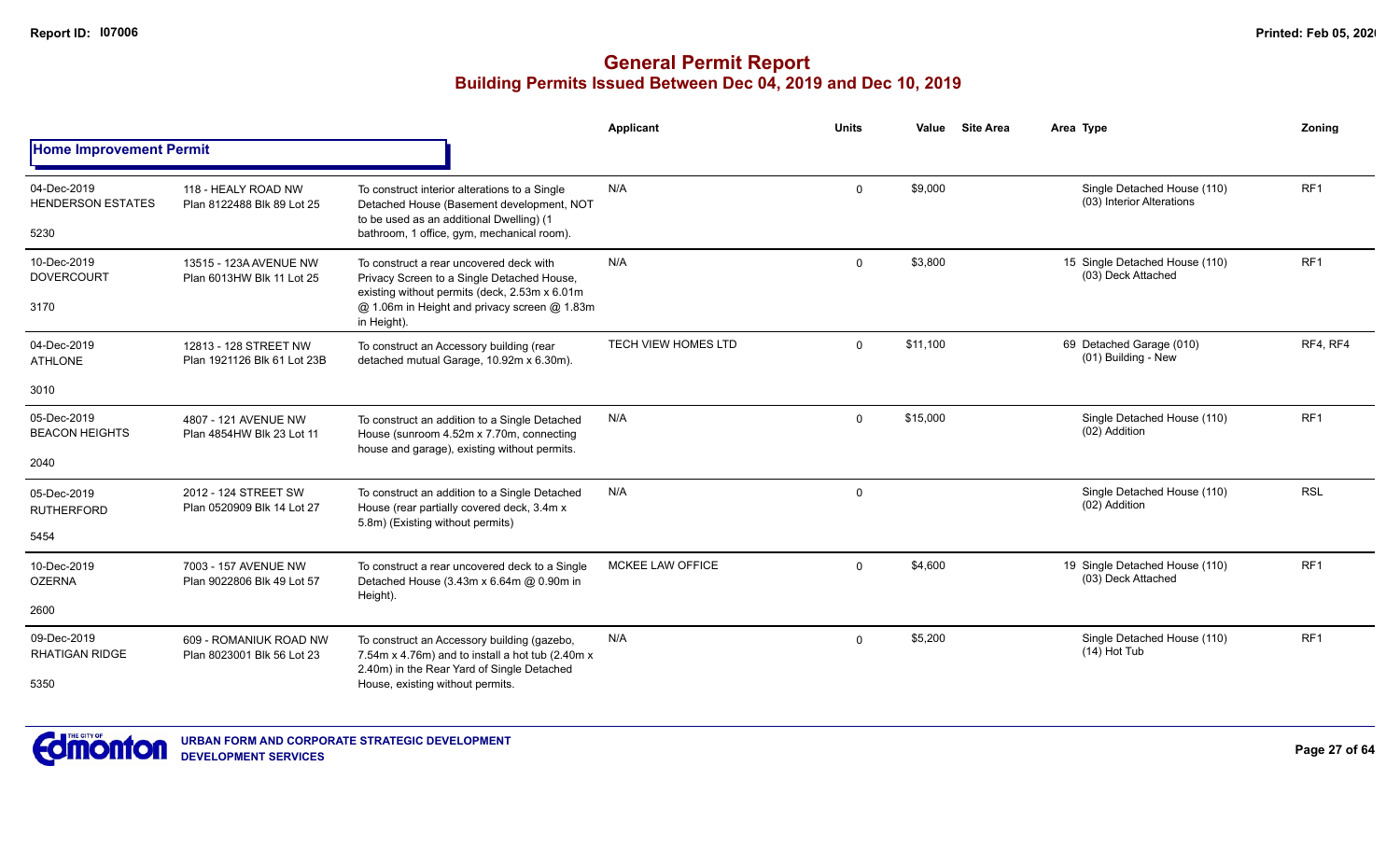|                                       |                                                      |                                                                                                                                                                                | Applicant | <b>Units</b> | Value    | <b>Site Area</b> | Area Type                                                         | Zoning     |
|---------------------------------------|------------------------------------------------------|--------------------------------------------------------------------------------------------------------------------------------------------------------------------------------|-----------|--------------|----------|------------------|-------------------------------------------------------------------|------------|
| <b>Home Improvement Permit</b>        |                                                      |                                                                                                                                                                                |           |              |          |                  |                                                                   |            |
| 09-Dec-2019<br><b>RHATIGAN RIDGE</b>  | 609 - ROMANIUK ROAD NW<br>Plan 8023001 Blk 56 Lot 23 | To construct an Accessory building (gazebo,<br>7.54m x 4.76m) and to install a hot tub (2.40m x<br>2.40m) in the Rear Yard of Single Detached                                  | N/A       | $\mathbf 0$  | \$0      |                  | Gazebo (090)<br>(01) Building - New                               | RF1        |
| 5350                                  |                                                      | House, existing without permits.                                                                                                                                               |           |              |          |                  |                                                                   |            |
| 10-Dec-2019<br><b>MACEWAN</b>         | 2735 - MILES PLACE SW<br>Plan 0523725 Blk 12 Lot 38  | To construct a rear partially covered deck with<br>balcony above and exterior alterations to a                                                                                 | N/A       | $\Omega$     | \$9,000  |                  | 36 Single Detached House (110)<br>(03) Deck Attached              | <b>RSL</b> |
| 5452                                  |                                                      | Single Detached House (6.50m x 5.49m @<br>0.81m in Height, balcony 3.66m x 3.05m, and<br>converting rear upper floor window to sliding<br>door).                               |           |              |          |                  |                                                                   |            |
| 10-Dec-2019<br><b>MACEWAN</b>         | 2735 - MILES PLACE SW<br>Plan 0523725 Blk 12 Lot 38  | To construct a rear partially covered deck with<br>balcony above and exterior alterations to a                                                                                 | N/A       | $\mathbf 0$  | \$2,800  |                  | 11 Single Detached House (110)<br>(03) Deck Attached              | <b>RSL</b> |
| 5452                                  |                                                      | Single Detached House (6.50m x 5.49m @<br>0.81m in Height, balcony 3.66m x 3.05m, and<br>converting rear upper floor window to sliding<br>door).                               |           |              |          |                  |                                                                   |            |
| 10-Dec-2019<br><b>MACEWAN</b>         | 2735 - MILES PLACE SW<br>Plan 0523725 Blk 12 Lot 38  | To construct a rear partially covered deck with<br>balcony above and exterior alterations to a                                                                                 | N/A       | $\mathbf 0$  |          |                  | Single Detached House (110)<br>(03) Exterior Alterations          | <b>RSL</b> |
| 5452                                  |                                                      | Single Detached House (6.50m x 5.49m @<br>0.81m in Height, balcony 3.66m x 3.05m, and<br>converting rear upper floor window to sliding<br>door).                               |           |              |          |                  |                                                                   |            |
| 09-Dec-2019<br><b>SUMMERSIDE</b>      | 7710 - 15 AVENUE SW<br>Plan 0424211 Blk 12 Lot 81    | To construct an Accessory Building (detached<br>Garage (6.16m x 6.68m)).                                                                                                       | N/A       | $\mathbf 0$  | \$7,100  |                  | 44 Detached Garage (010)<br>(01) Building - New                   | <b>RPL</b> |
| 6213                                  |                                                      |                                                                                                                                                                                |           |              |          |                  |                                                                   |            |
| 04-Dec-2019<br><b>JACKSON HEIGHTS</b> | 1494 - JEFFERYS CRESCENT<br><b>NW</b>                | To develop a Secondary Suite and construct<br>exterior alterations to a Single Detached House                                                                                  | N/A       |              | \$20,000 |                  | Single Detached House (110)<br>(07) Add Suites to Single Dwelling | <b>RPL</b> |
| 6330                                  | Plan 9222938 Blk 8 Lot 34                            | (Basement suite and new rear basement<br>entrance, enlarge right side basement window,<br>and new front basement window. 2 Bedroom.<br>1 Mech Room, 1 Bathroom, 1 Living Room) |           |              |          |                  |                                                                   |            |

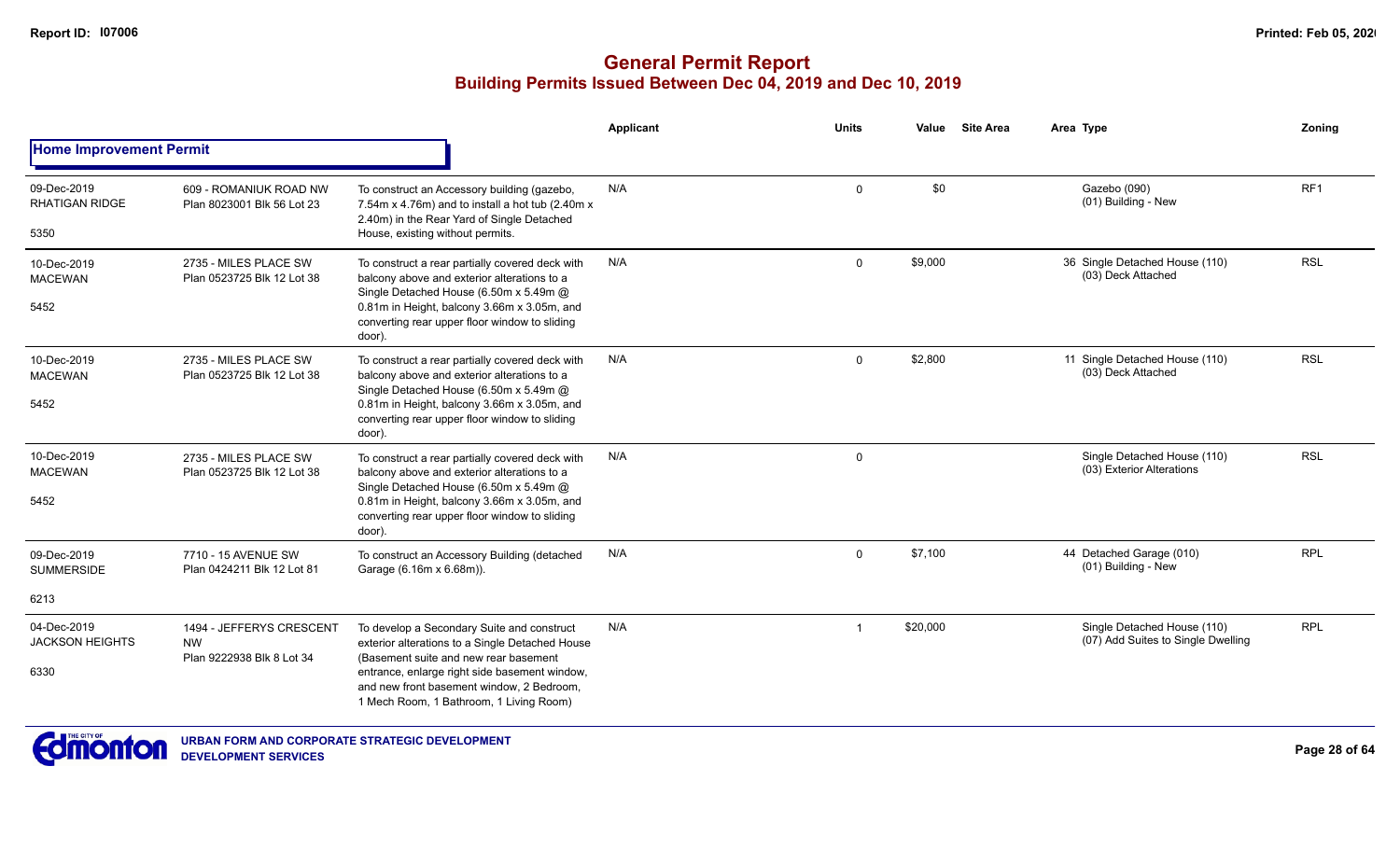|                                               |                                                                    |                                                                                                                                                                                                                                                                                 | Applicant                                    | <b>Units</b> | Value    | <b>Site Area</b> | Area Type                                                        | Zoning          |
|-----------------------------------------------|--------------------------------------------------------------------|---------------------------------------------------------------------------------------------------------------------------------------------------------------------------------------------------------------------------------------------------------------------------------|----------------------------------------------|--------------|----------|------------------|------------------------------------------------------------------|-----------------|
| <b>Home Improvement Permit</b>                |                                                                    |                                                                                                                                                                                                                                                                                 |                                              |              |          |                  |                                                                  |                 |
| 04-Dec-2019<br><b>JACKSON HEIGHTS</b><br>6330 | 1494 - JEFFERYS CRESCENT<br><b>NW</b><br>Plan 9222938 Blk 8 Lot 34 | To develop a Secondary Suite and construct<br>exterior alterations to a Single Detached House<br>(Basement suite and new rear basement<br>entrance, enlarge right side basement window,<br>and new front basement window, 2 Bedroom,<br>1 Mech Room, 1 Bathroom, 1 Living Room) | N/A                                          | $\mathbf 0$  |          |                  | Single Detached House (110)<br>(03) Exterior Alterations         | <b>RPL</b>      |
| 05-Dec-2019<br><b>ALLARD</b><br>5458          | 5634 - ALLBRIGHT BAY SW<br>Plan 1624294 Blk 24 Lot 13              | To construct a rear uncovered deck to a Single<br>Detached House (8.53m x 5.49m @ 0.88m in<br>Height).                                                                                                                                                                          | <b>CUSTOM EDGE CARPENTRY INC</b>             | $\Omega$     | \$11.800 |                  | 47 Single Detached House (110)<br>(03) Deck Attached             | <b>RMD</b>      |
| 10-Dec-2019<br><b>KING EDWARD PARK</b>        | 8321 - 80 AVENUE NW<br>Plan 1820614 Blk 13 Lot 25B                 | To construct an Accessory Building (detached<br>Garage (5.69m x 7.32m)).                                                                                                                                                                                                        | MARBLE CONSTRUCTION DEVELOPMEI<br><b>LTD</b> | $\mathbf{0}$ | \$6,700  |                  | 42 Detached Garage (010)<br>(01) Building - New                  | RF <sub>3</sub> |
| 6360                                          |                                                                    |                                                                                                                                                                                                                                                                                 |                                              |              |          |                  |                                                                  |                 |
| 10-Dec-2019<br><b>LEGER</b><br>5630           | 610 - LAYTON COURT NW<br>Plan 9826312 Blk 150 Lot 38               | To construct interior and exterior alterations to a<br>Single Detached House (fire restoration and<br>adding side door to the attached Garage).                                                                                                                                 | N/A                                          | $\mathbf 0$  |          |                  | Single Detached House (110)<br>(03) Exterior Alterations         | RF <sub>1</sub> |
| 10-Dec-2019<br>LEGER<br>5630                  | 610 - LAYTON COURT NW<br>Plan 9826312 Blk 150 Lot 38               | To construct interior and exterior alterations to a<br>Single Detached House (fire restoration and<br>adding side door to the attached Garage).                                                                                                                                 | N/A                                          | $\mathbf 0$  |          |                  | Single Detached House (110)<br>(03) Interior Alterations         | RF <sub>1</sub> |
| 05-Dec-2019<br><b>LAUREL</b>                  | 1556 - 22 STREET NW<br>Plan 1620504 Blk 3 Lot 11                   | To construct an Accessory Building (detached<br>Garage 6.10m x 6.71m).                                                                                                                                                                                                          | <b>MAXIMIN CARPENTRY</b>                     | $\mathbf{0}$ | \$6.600  |                  | 41 Detached Garage (010)<br>(01) Building - New                  | <b>RPL</b>      |
| 6444                                          |                                                                    |                                                                                                                                                                                                                                                                                 |                                              |              |          |                  |                                                                  |                 |
| 04-Dec-2019<br><b>BONNIE DOON</b>             | 9309 - 88 AVENUE NW<br>Plan 3737AI Blk 2 Lot 3                     | To construct an addition to an existing<br>Accessory building (shed attached to Garage,                                                                                                                                                                                         | N/A                                          | $\mathbf{0}$ | \$0      |                  | 8 Addition To Existing Accessory Building<br>(01) Building - New | RF3             |
| 6040                                          |                                                                    | $1.00m \times 7.00m$ ).                                                                                                                                                                                                                                                         |                                              |              |          |                  |                                                                  |                 |

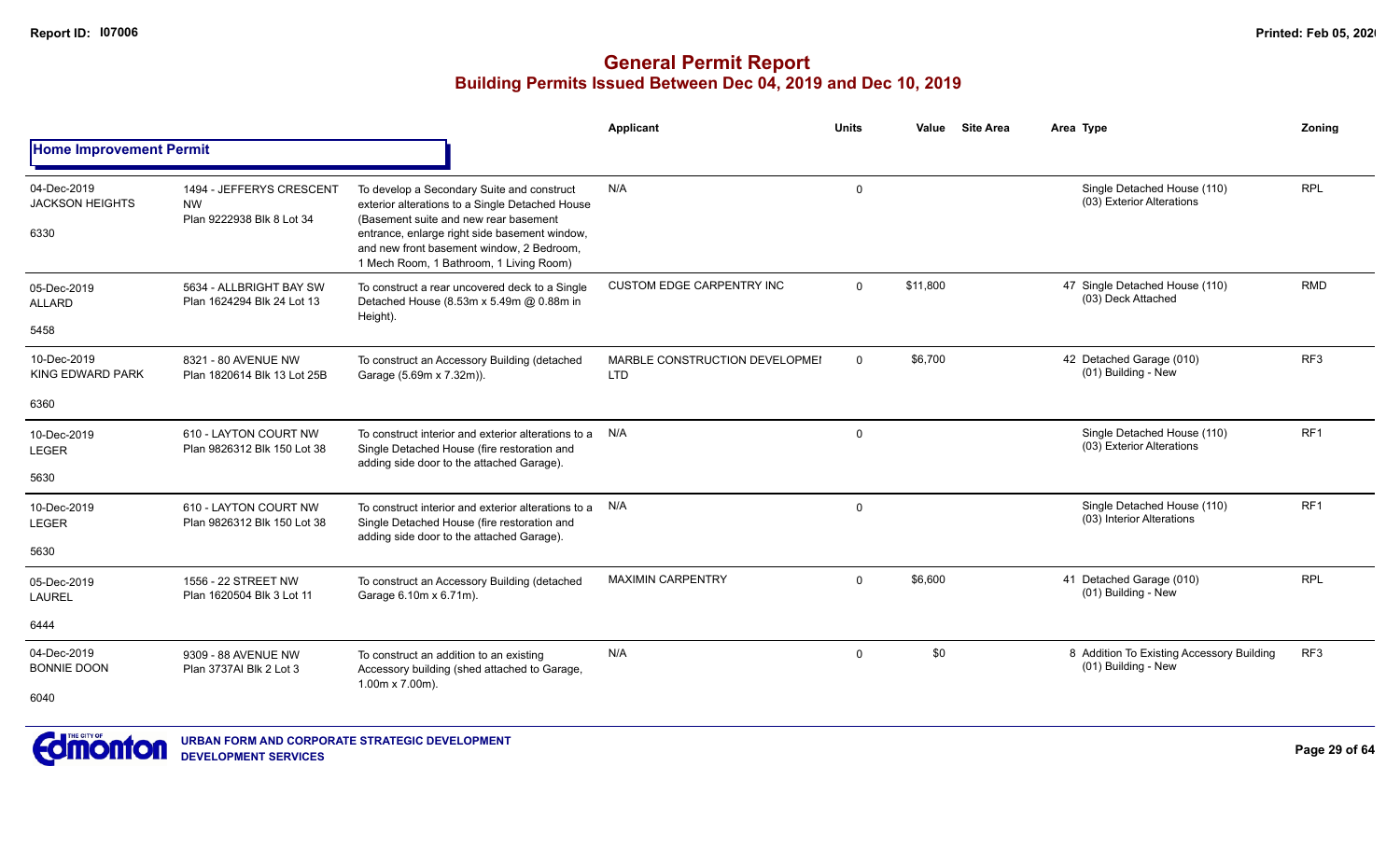|                                  |                                                     |                                                                                                          | <b>Applicant</b>                              | <b>Units</b>   | Value    | <b>Site Area</b> | Area Type                                                         | Zoning          |
|----------------------------------|-----------------------------------------------------|----------------------------------------------------------------------------------------------------------|-----------------------------------------------|----------------|----------|------------------|-------------------------------------------------------------------|-----------------|
| <b>Home Improvement Permit</b>   |                                                     |                                                                                                          |                                               |                |          |                  |                                                                   |                 |
| 05-Dec-2019<br><b>CALDER</b>     | 12838 - 123A STREET NW<br>Plan 1623527 Blk 2 Lot 9B | To construct exterior and interior alterations to a<br>Single Detached House (correcting existing        | <b>VERONA DEVELOPMENTS</b>                    | $\mathbf 0$    | \$10,000 |                  | Single Detached House (110)<br>(03) Interior Alterations          | RF <sub>2</sub> |
| 3070                             |                                                     | Basement window location and adding a<br>kitchen to the approved Basement<br>development).               |                                               |                |          |                  |                                                                   |                 |
| 05-Dec-2019<br><b>WINDERMERE</b> | 2232 - WARE COURT NW<br>Plan 1323952 Blk 12 Lot 18  | To develop a Secondary Suite in the Basement<br>of a Single Detached House House, existing               | N/A                                           | $\overline{1}$ | \$23,000 |                  | Single Detached House (110)<br>(07) Add Suites to Single Dwelling | <b>RSL</b>      |
| 5570                             |                                                     | w/o permits.                                                                                             |                                               |                |          |                  |                                                                   |                 |
| 05-Dec-2019<br><b>HOLYROOD</b>   | 7640 - 91 AVENUE NW<br>Plan 1922159 Blk 24 Lot 10A  | To construct an Accessory Building (detached<br>Garage, 6.71m x 5.79m).                                  | 1477990 ALBERTA LTD O/A SEHRA<br><b>HOMES</b> | $\mathbf 0$    | \$6,300  |                  | 39 Detached Garage (010)<br>(01) Building - New                   | RF <sub>1</sub> |
| 6310                             |                                                     |                                                                                                          |                                               |                |          |                  |                                                                   |                 |
| 05-Dec-2019<br><b>RITCHIE</b>    | 9724 - 78 AVENUE NW<br>Plan 3150Q Blk 37 Lot 26     | To construct a rear uncovered porch (1.16 m x<br>1.58 m @ 1.37 m in Height) existing without<br>permits. | N/A                                           | $\mathbf 0$    | \$700    |                  | 3 Single Detached House (110)<br>(03) Deck Attached               | RF <sub>3</sub> |
| 6610                             |                                                     |                                                                                                          |                                               |                |          |                  |                                                                   |                 |
| 05-Dec-2019<br><b>RITCHIE</b>    | 9724 - 78 AVENUE NW<br>Plan 3150Q Blk 37 Lot 26     | To construct a rear uncovered porch (1.16 m x<br>1.58 m @ 1.37 m in Height) existing without<br>permits. | N/A                                           | 0              |          |                  | Single Detached House (110)<br>(02) Addition                      | RF <sub>3</sub> |
| 6610                             |                                                     |                                                                                                          |                                               |                |          |                  |                                                                   |                 |
| 05-Dec-2019<br><b>ELMWOOD</b>    | 16210 - 83 AVENUE NW<br>Plan 582MC Blk 3 Lot 25     | To construct an addition to an Accessory<br>building (7.36m x 2.44m).                                    | N/A                                           | $\mathbf 0$    | \$0      |                  | 67 Addition To Existing Accessory Building<br>(01) Building - New | RF <sub>1</sub> |
| 4140                             |                                                     |                                                                                                          |                                               |                |          |                  |                                                                   |                 |
| 05-Dec-2019<br><b>HOLYROOD</b>   | 7642 - 91 AVENUE NW<br>Plan 1922159 Blk 24 Lot 10B  | To construct an Accessory Building (detached<br>Garage, 6.71m x 5.79m).                                  | 1477990 ALBERTA LTD O/A SEHRA<br><b>HOMES</b> | $\Omega$       | \$6,300  |                  | 39 Detached Garage (010)<br>(01) Building - New                   | RF <sub>1</sub> |
| 6310                             |                                                     |                                                                                                          |                                               |                |          |                  |                                                                   |                 |

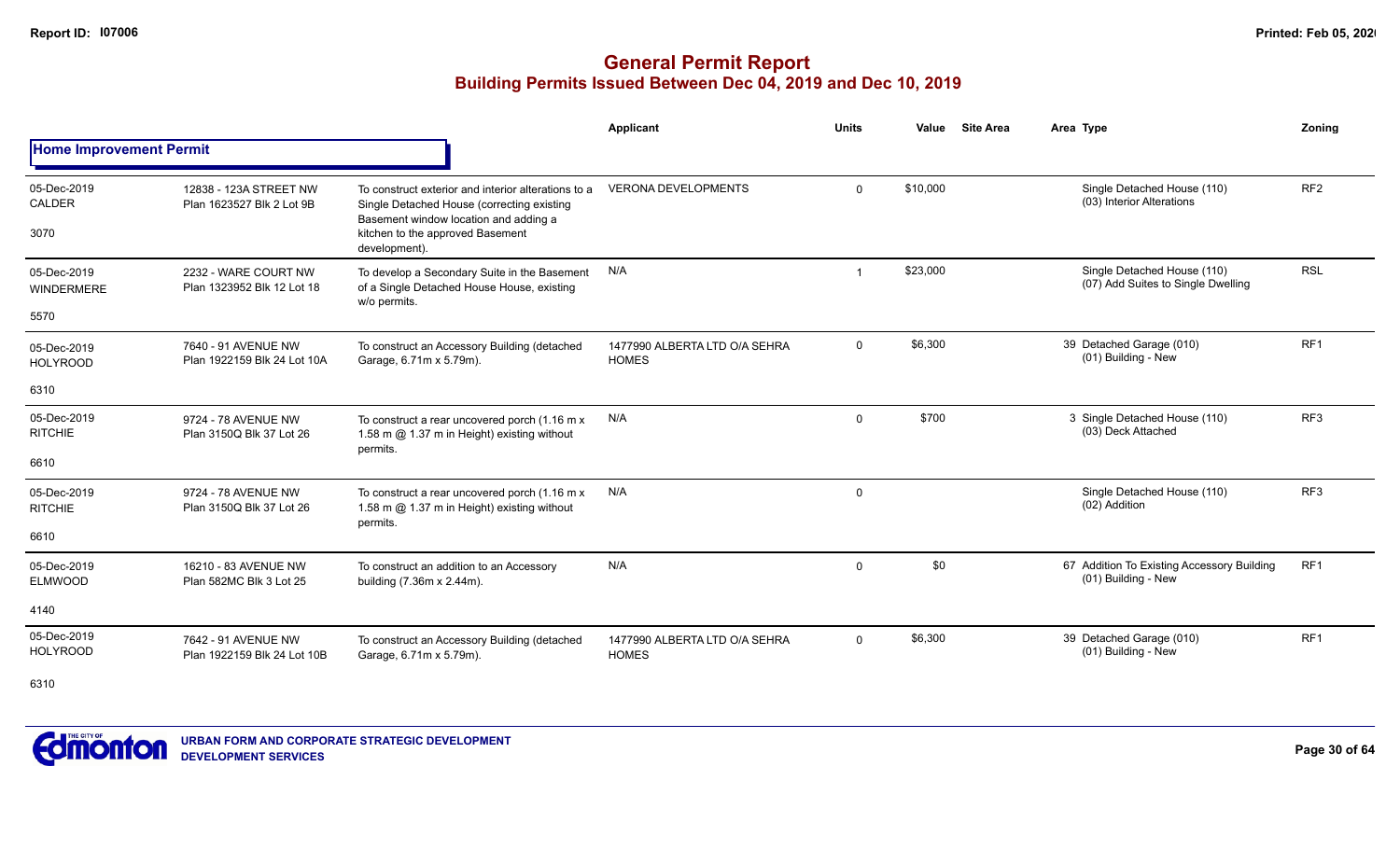|                                                                                                                                                                                                                                                                                                                                                                                                                                                                                                                                                                                                                                                                                                                                                                                                                                                                                                                                                                                                                                                                                                                                                                                                                                                                                                                                                                                                                                                                                                                       |                          |                                                                              | Applicant | <b>Units</b>            | Value    | <b>Site Area</b> | Area Type                                                       | Zonina          |
|-----------------------------------------------------------------------------------------------------------------------------------------------------------------------------------------------------------------------------------------------------------------------------------------------------------------------------------------------------------------------------------------------------------------------------------------------------------------------------------------------------------------------------------------------------------------------------------------------------------------------------------------------------------------------------------------------------------------------------------------------------------------------------------------------------------------------------------------------------------------------------------------------------------------------------------------------------------------------------------------------------------------------------------------------------------------------------------------------------------------------------------------------------------------------------------------------------------------------------------------------------------------------------------------------------------------------------------------------------------------------------------------------------------------------------------------------------------------------------------------------------------------------|--------------------------|------------------------------------------------------------------------------|-----------|-------------------------|----------|------------------|-----------------------------------------------------------------|-----------------|
| <b>Home Improvement Permit</b><br><b>IDEAL SUNDECKS</b><br>8408 - 176 STREET NW<br>05-Dec-2019<br>To construct an addition to a Single Detached<br>House (sunroom, 11.27m x 2.44m).<br>Plan 5908RS Blk 11 Lot 3A<br><b>THORNCLIFF</b><br>4560<br>10-Dec-2019<br>PACESETTER HOMES LTD<br>20960 - 130 AVENUE NW<br>To construct an Accessory Building (detached<br><b>TRUMPETER AREA</b><br>Garage 6.10m x 6.40m).<br>Plan 1823379 Blk 16 Lot 12<br>4471<br><b>HANDOUS HOMES LTD</b><br>9709 - 159 STREET NW<br>To construct an Accessory Building (detached<br>05-Dec-2019<br>Plan 1921062 Blk 13 Lot 3A<br>Garage (6.55m x 6.71m)).<br><b>GLENWOOD</b><br>4180<br>N/A<br>10-Dec-2019<br>3339 - 13 AVENUE NW<br>To construct interior alterations to a Single<br>Plan 1520091 Blk 3 Lot 108<br>Detached House (Basement development, NOT<br>LAUREL<br>to be used as an additional Dwelling).<br>6444<br>05-Dec-2019<br><b>MORIA HOMES LTD</b><br>11306 - 94 STREET NW<br>To construct an Accessory building (detached<br><b>ALBERTA AVENUE</b><br>Garage, 6.55m x 6.71m).<br>Plan RN43 Blk 29 Lot 29<br>1010<br>04-Dec-2019<br>N/A<br>6435 - 154 AVENUE NW<br>To construct exterior alterations to the Single<br><b>MATT BERRY</b><br>Detached House (to enclose the deck<br>Plan 9021735 Blk 3 Lot 61<br>underneath and to be used as a storage room),<br>2500<br>existing without permits.<br>HERITAGE INVESTMENTS HOLDINGS LT<br>To develop a Secondary Suite in the Basement<br>8063 - 95 AVENUE NW<br>10-Dec-2019 |                          |                                                                              |           |                         |          |                  |                                                                 |                 |
|                                                                                                                                                                                                                                                                                                                                                                                                                                                                                                                                                                                                                                                                                                                                                                                                                                                                                                                                                                                                                                                                                                                                                                                                                                                                                                                                                                                                                                                                                                                       |                          |                                                                              |           | $\mathbf{0}$            | \$14,800 |                  | Single Detached House (110)<br>(02) Addition                    | RF <sub>1</sub> |
|                                                                                                                                                                                                                                                                                                                                                                                                                                                                                                                                                                                                                                                                                                                                                                                                                                                                                                                                                                                                                                                                                                                                                                                                                                                                                                                                                                                                                                                                                                                       |                          |                                                                              |           |                         |          |                  |                                                                 |                 |
|                                                                                                                                                                                                                                                                                                                                                                                                                                                                                                                                                                                                                                                                                                                                                                                                                                                                                                                                                                                                                                                                                                                                                                                                                                                                                                                                                                                                                                                                                                                       |                          |                                                                              |           | $\mathbf{0}$            | \$6,300  |                  | 39 Detached Garage (010)<br>(01) Building - New                 | DC <sub>1</sub> |
|                                                                                                                                                                                                                                                                                                                                                                                                                                                                                                                                                                                                                                                                                                                                                                                                                                                                                                                                                                                                                                                                                                                                                                                                                                                                                                                                                                                                                                                                                                                       |                          |                                                                              |           |                         |          |                  |                                                                 |                 |
|                                                                                                                                                                                                                                                                                                                                                                                                                                                                                                                                                                                                                                                                                                                                                                                                                                                                                                                                                                                                                                                                                                                                                                                                                                                                                                                                                                                                                                                                                                                       |                          |                                                                              |           | $\mathbf{0}$            | \$7,100  |                  | 44 Detached Garage (010)<br>(01) Building - New                 | RF <sub>1</sub> |
|                                                                                                                                                                                                                                                                                                                                                                                                                                                                                                                                                                                                                                                                                                                                                                                                                                                                                                                                                                                                                                                                                                                                                                                                                                                                                                                                                                                                                                                                                                                       |                          |                                                                              |           |                         |          |                  |                                                                 |                 |
|                                                                                                                                                                                                                                                                                                                                                                                                                                                                                                                                                                                                                                                                                                                                                                                                                                                                                                                                                                                                                                                                                                                                                                                                                                                                                                                                                                                                                                                                                                                       |                          |                                                                              |           | $\mathbf 0$             | \$25,000 |                  | Single Detached House (110)<br>(03) Interior Alterations        | <b>RSL</b>      |
|                                                                                                                                                                                                                                                                                                                                                                                                                                                                                                                                                                                                                                                                                                                                                                                                                                                                                                                                                                                                                                                                                                                                                                                                                                                                                                                                                                                                                                                                                                                       |                          |                                                                              |           |                         |          |                  |                                                                 |                 |
|                                                                                                                                                                                                                                                                                                                                                                                                                                                                                                                                                                                                                                                                                                                                                                                                                                                                                                                                                                                                                                                                                                                                                                                                                                                                                                                                                                                                                                                                                                                       |                          |                                                                              |           | $\mathbf{0}$            | \$7,100  |                  | 44 Detached Garage (010)<br>(01) Building - New                 | RF <sub>3</sub> |
|                                                                                                                                                                                                                                                                                                                                                                                                                                                                                                                                                                                                                                                                                                                                                                                                                                                                                                                                                                                                                                                                                                                                                                                                                                                                                                                                                                                                                                                                                                                       |                          |                                                                              |           |                         |          |                  |                                                                 |                 |
|                                                                                                                                                                                                                                                                                                                                                                                                                                                                                                                                                                                                                                                                                                                                                                                                                                                                                                                                                                                                                                                                                                                                                                                                                                                                                                                                                                                                                                                                                                                       |                          |                                                                              |           | 0                       |          |                  | Single Detached House (110)<br>(03) Exterior Alterations        | RF <sub>1</sub> |
|                                                                                                                                                                                                                                                                                                                                                                                                                                                                                                                                                                                                                                                                                                                                                                                                                                                                                                                                                                                                                                                                                                                                                                                                                                                                                                                                                                                                                                                                                                                       |                          |                                                                              |           |                         |          |                  |                                                                 |                 |
| <b>HOLYROOD</b>                                                                                                                                                                                                                                                                                                                                                                                                                                                                                                                                                                                                                                                                                                                                                                                                                                                                                                                                                                                                                                                                                                                                                                                                                                                                                                                                                                                                                                                                                                       | Plan 2169KS Blk 17 Lot F | of a Semi-detached House, existing without<br>permits (8063 - 95 Avenue NW). |           | $\overline{\mathbf{1}}$ | \$0      |                  | Semi-Detached House (210)<br>(07) Add Suites to Single Dwelling | RF4             |
| 6310                                                                                                                                                                                                                                                                                                                                                                                                                                                                                                                                                                                                                                                                                                                                                                                                                                                                                                                                                                                                                                                                                                                                                                                                                                                                                                                                                                                                                                                                                                                  |                          |                                                                              |           |                         |          |                  |                                                                 |                 |

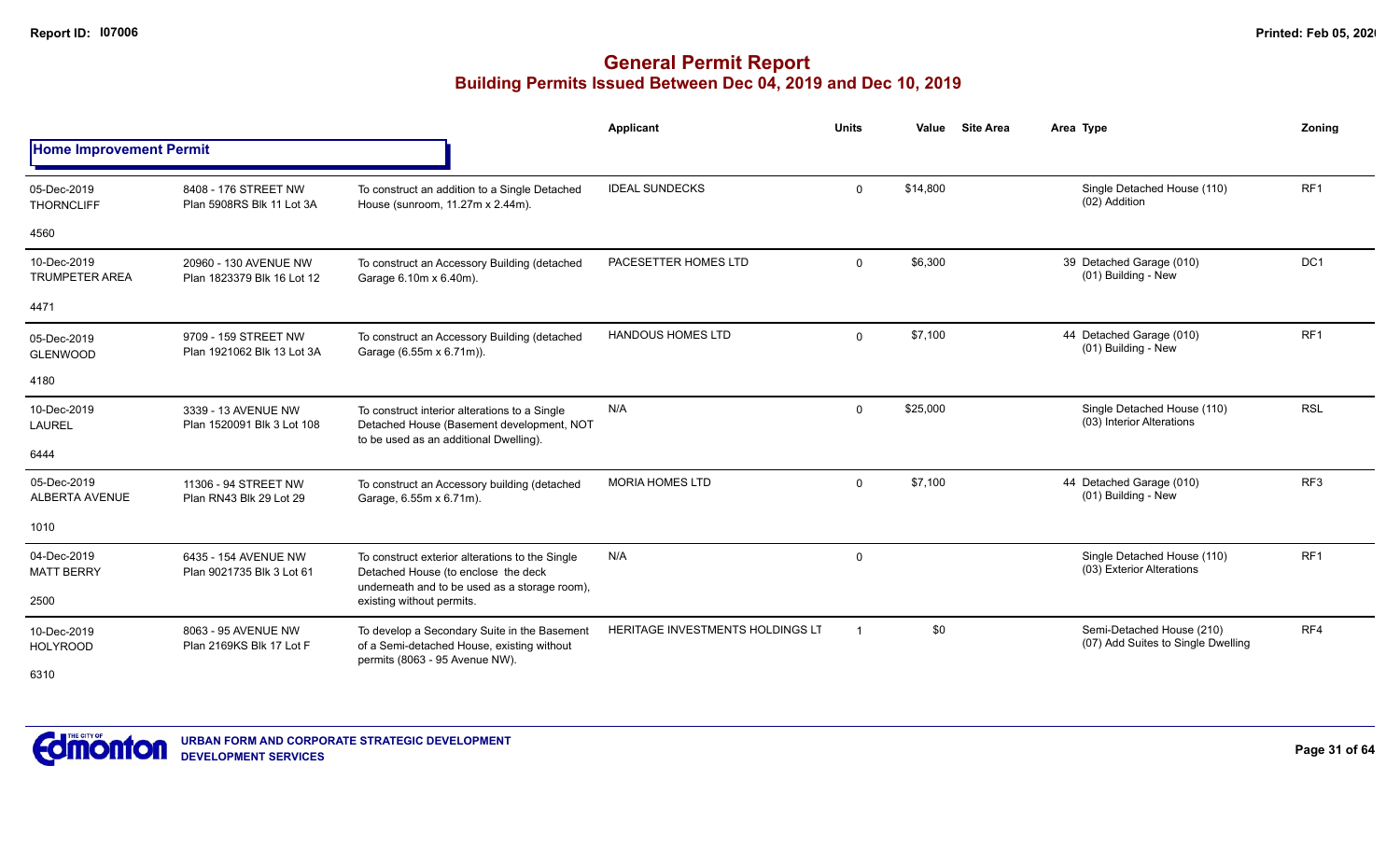|                                  |                                                             |                                                                                                                              | <b>Applicant</b>                            | <b>Units</b> | Value    | <b>Site Area</b> | Area Type                                                       | Zonina          |
|----------------------------------|-------------------------------------------------------------|------------------------------------------------------------------------------------------------------------------------------|---------------------------------------------|--------------|----------|------------------|-----------------------------------------------------------------|-----------------|
| <b>Home Improvement Permit</b>   |                                                             |                                                                                                                              |                                             |              |          |                  |                                                                 |                 |
| 10-Dec-2019<br><b>HOLYROOD</b>   | 8065 - 95 AVENUE NW<br>Plan 2169KS Blk 17 Lot F             | To develop a Secondary Suite in the Basement<br>of a Semi-detached House, existing without<br>permits (8065 - 95 Avenue NW). | <b>HERITAGE INVESTMENTS HOLDINGS LT</b>     |              | \$0      |                  | Semi-Detached House (210)<br>(07) Add Suites to Single Dwelling | RF4             |
| 6310                             |                                                             |                                                                                                                              |                                             |              |          |                  |                                                                 |                 |
| 04-Dec-2019<br><b>INGLEWOOD</b>  | 11507 - 122 STREET NW<br>Plan 1916HW Blk 24 Lot 4           | To demolish a Single Detached House and<br>detached Garage.                                                                  | <b>ACCENT INFILLS LTD</b>                   | $\mathbf 0$  | \$3,400  |                  | Detached Garage(010)<br>(99) Demolition                         | RF <sub>3</sub> |
| 3240                             |                                                             |                                                                                                                              |                                             |              |          |                  |                                                                 |                 |
| 04-Dec-2019<br><b>INGLEWOOD</b>  | 11507 - 122 STREET NW<br>Plan 1916HW Blk 24 Lot 4           | To demolish a Single Detached House and<br>detached Garage.                                                                  | <b>ACCENT INFILLS LTD</b>                   | $-1$         | \$6,500  |                  | Single Detached House (110)<br>(99) Demolition                  | RF <sub>3</sub> |
| 3240                             |                                                             |                                                                                                                              |                                             |              |          |                  |                                                                 |                 |
| 05-Dec-2019<br><b>BLACKBURNE</b> | 42. 10 - BLACKBURN DRIVE<br>WEST SW<br>Plan 9423317 Unit 11 | To construct an addition to an Attached Garage<br>of a Semi-detached House (2.99m x 4.48m)<br>(Unit 11).                     | TOWER CONTRACTING INC                       | $\Omega$     | \$18,000 |                  | Semi-Detached House (210)<br>(02) Addition                      | DC <sub>2</sub> |
| 5590                             |                                                             |                                                                                                                              |                                             |              |          |                  |                                                                 |                 |
| 05-Dec-2019<br><b>CANORA</b>     | 10306 - 154 STREET NW<br>Plan 5154EO Blk 17 Lot 2           | To construct an Accessory building (mutual<br>detached Garage (13.11m x 6.40m)).                                             | PK DEVELOPMENTS CONSTRUCTION<br><b>CORP</b> | $\Omega$     | \$13,300 |                  | 82 Detached Garage (010)<br>(01) Building - New                 | RF <sub>2</sub> |
| 4090                             |                                                             |                                                                                                                              |                                             |              |          |                  |                                                                 |                 |
| 05-Dec-2019<br><b>STRATHEARN</b> | 9326 - 89 STREET NW<br>Plan 1488HW Blk B Lot 14             | To construct an Accessory Building (detached<br>Garage (7.31m x 7.92m)) and to demolish a<br>detached Garage.                | <b>BENGEL CONTRACTING LTD.</b>              | $\Omega$     | \$9,300  |                  | 58 Detached Garage (010)<br>(01) Building - New                 | RF <sub>1</sub> |
| 6710                             |                                                             |                                                                                                                              |                                             |              |          |                  |                                                                 |                 |
| 05-Dec-2019<br><b>STRATHEARN</b> | 9326 - 89 STREET NW<br>Plan 1488HW Blk B Lot 14             | To construct an Accessory Building (detached<br>Garage (7.31m x 7.92m)) and to demolish a<br>detached Garage.                | <b>BENGEL CONTRACTING LTD.</b>              | $\mathbf{0}$ | \$3,400  |                  | Detached Garage(010)<br>(99) Demolition                         | RF <sub>1</sub> |
| 6710                             |                                                             |                                                                                                                              |                                             |              |          |                  |                                                                 |                 |

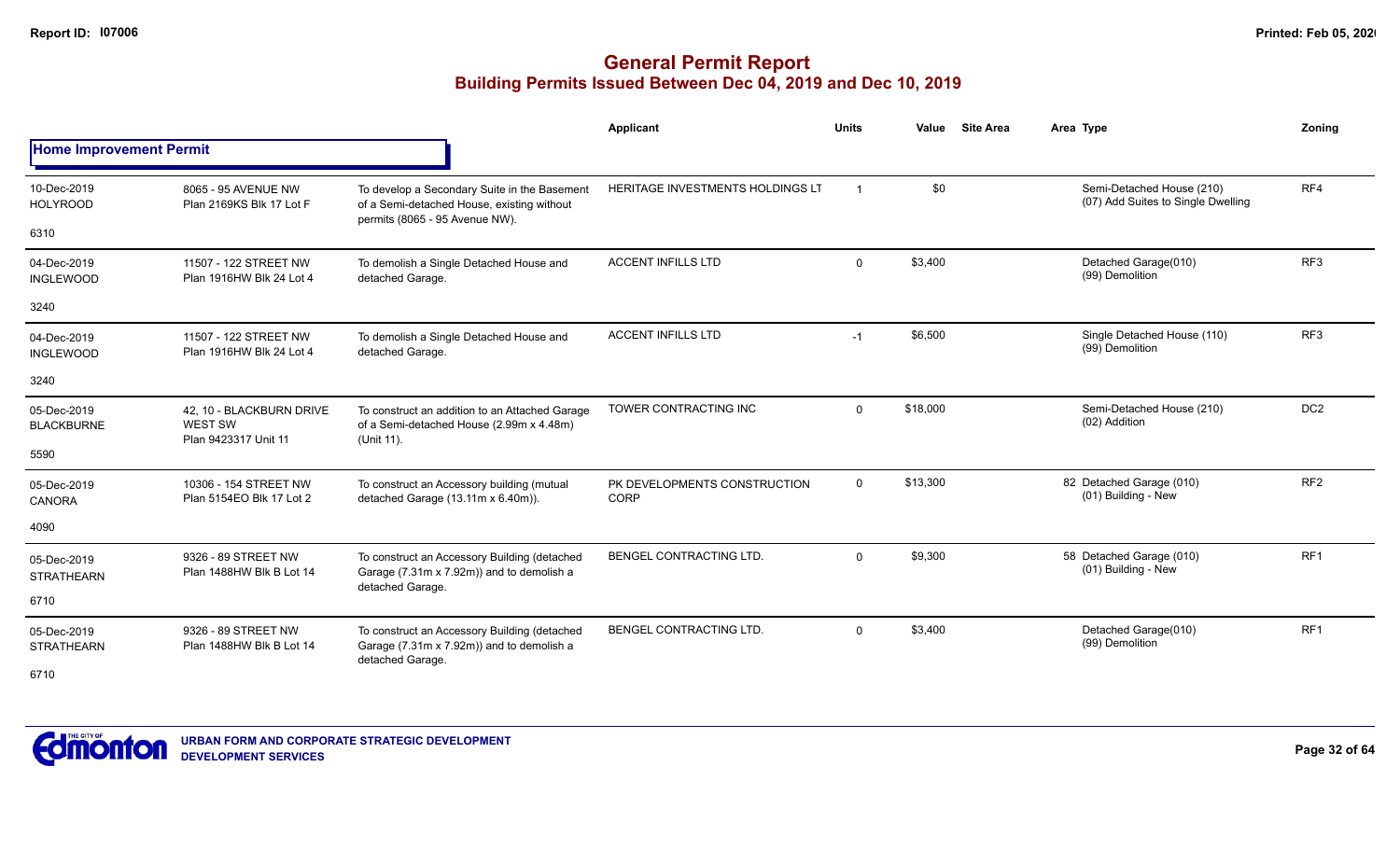|                                      |                                                     |                                                                                                                            | Applicant                | <b>Units</b> | Value                                                                                                                                                                                                                                                                                                                                                                  | <b>Site Area</b> | Area Type                                                | Zoning                    |
|--------------------------------------|-----------------------------------------------------|----------------------------------------------------------------------------------------------------------------------------|--------------------------|--------------|------------------------------------------------------------------------------------------------------------------------------------------------------------------------------------------------------------------------------------------------------------------------------------------------------------------------------------------------------------------------|------------------|----------------------------------------------------------|---------------------------|
| <b>Home Improvement Permit</b>       |                                                     |                                                                                                                            |                          |              | \$1,900<br>7 Semi-Detached House (210)<br>$\mathbf 0$<br>(03) Deck Attached<br>\$5,200<br>Single Detached House (110)<br>$\mathbf{0}$<br>$(14)$ Hot Tub<br>\$6,000<br>37 Detached Garage (010)<br>$\Omega$<br>(01) Building - New<br>\$500<br>17 Shed (040)<br>$\Omega$<br>(01) Building - New<br>\$500<br>Single Detached House (110)<br>$\mathbf 0$<br>(02) Addition |                  |                                                          |                           |
| 05-Dec-2019<br><b>WEBBER GREENS</b>  | 20947 - 95 AVENUE NW<br>Plan 1624038 Blk 44 Lot 105 | To construct a rear uncovered deck to a<br>Semi-Detached House (2.44m x 3.05m @ 0.88<br>m in Height).                      | <b>BEDROCK HOMES LTD</b> |              |                                                                                                                                                                                                                                                                                                                                                                        |                  |                                                          | RF <sub>5</sub>           |
| 4740                                 |                                                     |                                                                                                                            |                          |              |                                                                                                                                                                                                                                                                                                                                                                        |                  |                                                          |                           |
| 05-Dec-2019<br><b>GARNEAU</b>        | 11140 - 80 AVENUE NW<br>Plan I19 Blk 154 Lot 13     | To install a Hot Tub (2.13m x 2.13m) in the rear<br>yard of a Single Detached House, existing<br>without permits.          | N/A                      |              |                                                                                                                                                                                                                                                                                                                                                                        |                  |                                                          | RF <sub>3</sub>           |
| 5200                                 |                                                     |                                                                                                                            |                          |              |                                                                                                                                                                                                                                                                                                                                                                        |                  |                                                          |                           |
| 05-Dec-2019<br><b>TRUMPETER AREA</b> | 20940 - 130 AVENUE NW<br>Plan 1823379 Blk 16 Lot 7  | To construct an Accessory Building (detached<br>Garage (6.1m x 6.1m)).                                                     | JAYMAN MASTERBUILT INC   |              |                                                                                                                                                                                                                                                                                                                                                                        |                  |                                                          | DC <sub>1</sub>           |
| 4471                                 |                                                     |                                                                                                                            |                          |              |                                                                                                                                                                                                                                                                                                                                                                        |                  |                                                          |                           |
| 05-Dec-2019<br>PLEASANTVIEW          | 6044 - 105B STREET NW<br>Plan 2015MC Blk 44 Lot 36  | To construct an Accessory building (shed,<br>4.57m x 3.66m).                                                               | N/A                      |              |                                                                                                                                                                                                                                                                                                                                                                        |                  |                                                          | RF <sub>1</sub>           |
| 5320                                 |                                                     |                                                                                                                            |                          |              |                                                                                                                                                                                                                                                                                                                                                                        |                  |                                                          |                           |
| 05-Dec-2019<br><b>WEINLOS</b>        | 4536 - 32 AVENUE NW<br>Plan 8022954 Blk 53 Lot 18   | To construct an addition (unenclosed carport<br>attached to the existing Single Detached House,<br>$3.84m \times 9.75m$ ). | N/A                      |              |                                                                                                                                                                                                                                                                                                                                                                        |                  |                                                          | RF <sub>1</sub>           |
| 6770                                 |                                                     |                                                                                                                            |                          |              |                                                                                                                                                                                                                                                                                                                                                                        |                  |                                                          |                           |
| 05-Dec-2019<br><b>ALBANY</b>         | 593 - ALBANY WAY NW<br>Plan 1124917 Blk 1 Lot 40    | To construct interior alterations to a Single<br>Detached House (Basement development, NOT                                 | N/A                      | $\Omega$     | \$30,000                                                                                                                                                                                                                                                                                                                                                               |                  | Single Detached House (110)<br>(03) Interior Alterations | <b>RSL</b>                |
| 3460                                 | to be used as an additional Dwelling).              |                                                                                                                            |                          |              |                                                                                                                                                                                                                                                                                                                                                                        |                  |                                                          |                           |
| 05-Dec-2019<br><b>KESWICK AREA</b>   | 6463 - KING WYND SW<br>Plan 1920145 Blk 6 Lot 33    | To construct an Accessory building (detached<br>Garage, 5.49m x 6.71m).                                                    | ROHIT COMMUNITIES INC    | $\Omega$     | \$5,900                                                                                                                                                                                                                                                                                                                                                                |                  | 37 Detached Garage (010)<br>(01) Building - New          | RF4, RF4, RF4<br>RF4, RF4 |
| 5576                                 |                                                     |                                                                                                                            |                          |              |                                                                                                                                                                                                                                                                                                                                                                        |                  |                                                          |                           |



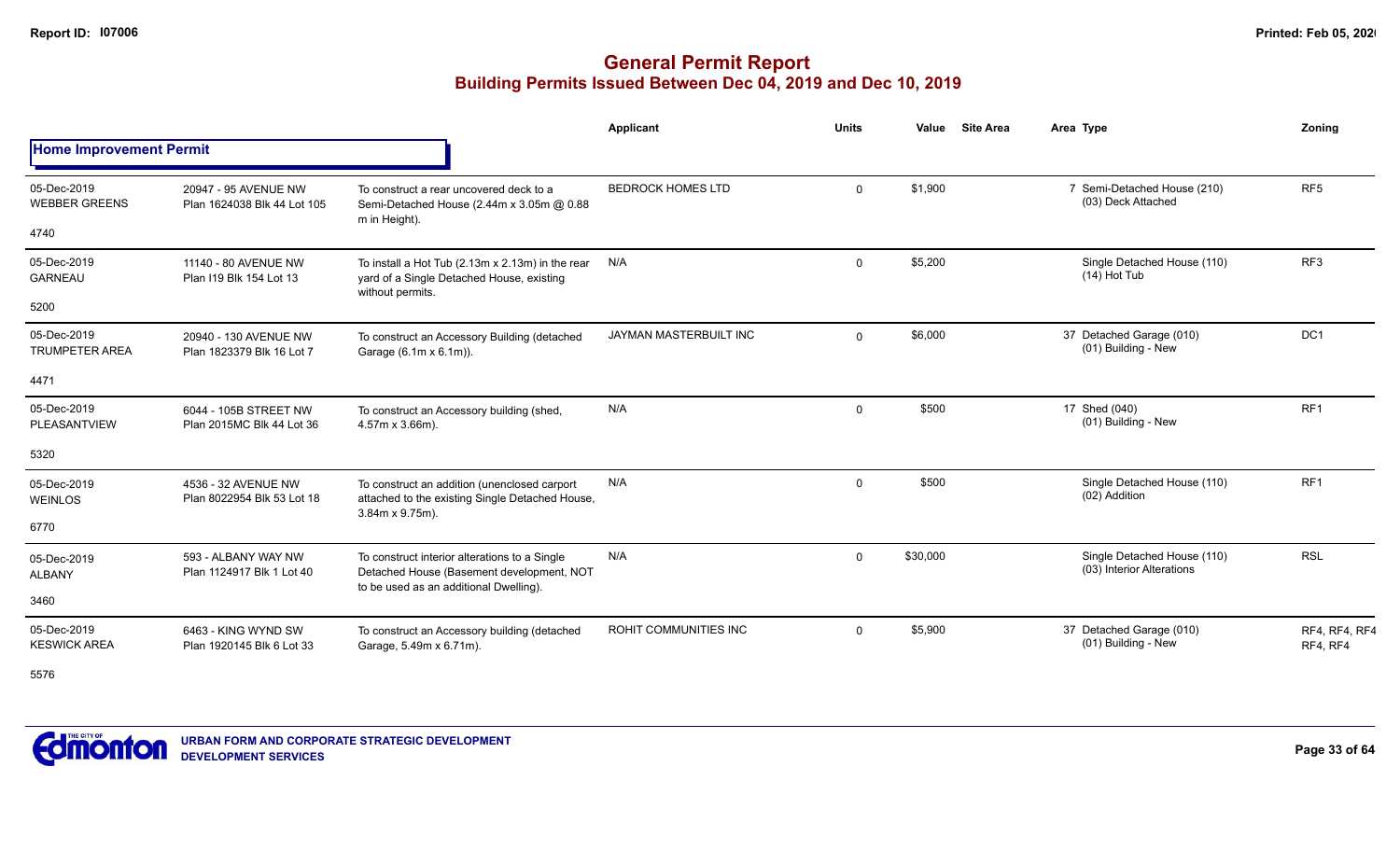|                                   |                                                                                                                                                                    |                                                                                                                                                    | <b>Applicant</b>            | <b>Units</b> | Value    | <b>Site Area</b> | Area Type                                                            | Zonina          |
|-----------------------------------|--------------------------------------------------------------------------------------------------------------------------------------------------------------------|----------------------------------------------------------------------------------------------------------------------------------------------------|-----------------------------|--------------|----------|------------------|----------------------------------------------------------------------|-----------------|
| <b>Home Improvement Permit</b>    |                                                                                                                                                                    |                                                                                                                                                    |                             |              |          |                  |                                                                      |                 |
| 05-Dec-2019<br><b>BONNIE DOON</b> | 8529 - 89 STREET NW<br>Plan 1922231 Blk 3 Lot 17A                                                                                                                  | To construct a rear uncovered deck to a<br>Semi-Detached House (Lot 17A, 3.66m x 3.13m)                                                            | <b>MJV CONSTRUCTION LTD</b> | $\mathbf{0}$ | \$2,900  |                  | 11 Semi-Detached House (210)<br>(03) Deck Attached                   | RF <sub>3</sub> |
| 6040                              |                                                                                                                                                                    | @ 1.00m in Height).                                                                                                                                |                             |              |          |                  |                                                                      |                 |
| 04-Dec-2019<br>AMBLESIDE          | 1373 - AINSLIE WYND SW<br>Plan 1424369 Blk 21 Lot 74                                                                                                               | To construct a rear uncovered deck (3.98m x<br>2.47m @ 0.85m in Height).                                                                           | SUNNY VALLEY HOMES LTD      | $\mathbf{0}$ | \$2,500  |                  | 10 Single Detached House (110)<br>(03) Deck Attached                 | <b>RSL</b>      |
| 5505                              |                                                                                                                                                                    |                                                                                                                                                    |                             |              |          |                  |                                                                      |                 |
| 04-Dec-2019<br>CHARLESWORTH       | 265 - CHARLESWORTH DRIVE<br>SW<br>Plan 1823105 Blk 10 Lot 11                                                                                                       | To construct an Accessory Building (detached<br>Garage (6.71m x 6.1m)).                                                                            | JAYMAN MASTERBUILT INC      | $\mathbf{0}$ | \$6,600  |                  | 41 Detached Garage (010)<br>(01) Building - New                      | <b>RMD</b>      |
| 6661                              |                                                                                                                                                                    |                                                                                                                                                    |                             |              |          |                  |                                                                      |                 |
| 05-Dec-2019<br><b>WALKER</b>      | 1723 - 61 STREET SW<br>Plan 1025132 Blk 17 Lot 10                                                                                                                  | To develop a Secondary Suite in the Basement<br>and to construct interior/exterior alterations to a<br>Single Detached House (new exterior door on | N/A                         |              | \$39,000 |                  | 64 Single Detached House (110)<br>(07) Add Suites to Single Dwelling | <b>RSL</b>      |
| 6662                              |                                                                                                                                                                    | attached Garage, new interior door to<br>basement).                                                                                                |                             |              |          |                  |                                                                      |                 |
| 05-Dec-2019<br><b>RIVERDALE</b>   | 10038 - 92 STREET NW<br>Plan 7822300 Blk 1 Lot 42B                                                                                                                 | To construct exterior alterations to a<br>Semi-Detached House (enlarging Basement<br>window in the bedroom)                                        | 1763528 ALBERTA LTD         | 0            |          |                  | Semi-Detached House (210)<br>(03) Exterior Alterations               | RF <sub>2</sub> |
| 1210                              |                                                                                                                                                                    |                                                                                                                                                    |                             |              |          |                  |                                                                      |                 |
| 06-Dec-2019<br><b>CY BECKER</b>   | 17039 - 43 STREET NW<br>Plan 1323004 Blk 13 Lot 10                                                                                                                 | To construct exterior alterations to a Single<br>Detached House (driveway extension (right,                                                        | N/A                         | 0            |          |                  | Single Detached House (110)<br>(03) Exterior Alterations             | <b>RSL</b>      |
| 2611                              | 6.5m x 0.6m; left 7.9m x 1.1m) with 2 permanent<br>planters and a rear uncovered deck extension<br>(3.00m x 8.58m @ 2.51m in Height), existing<br>without permits. |                                                                                                                                                    |                             |              |          |                  |                                                                      |                 |

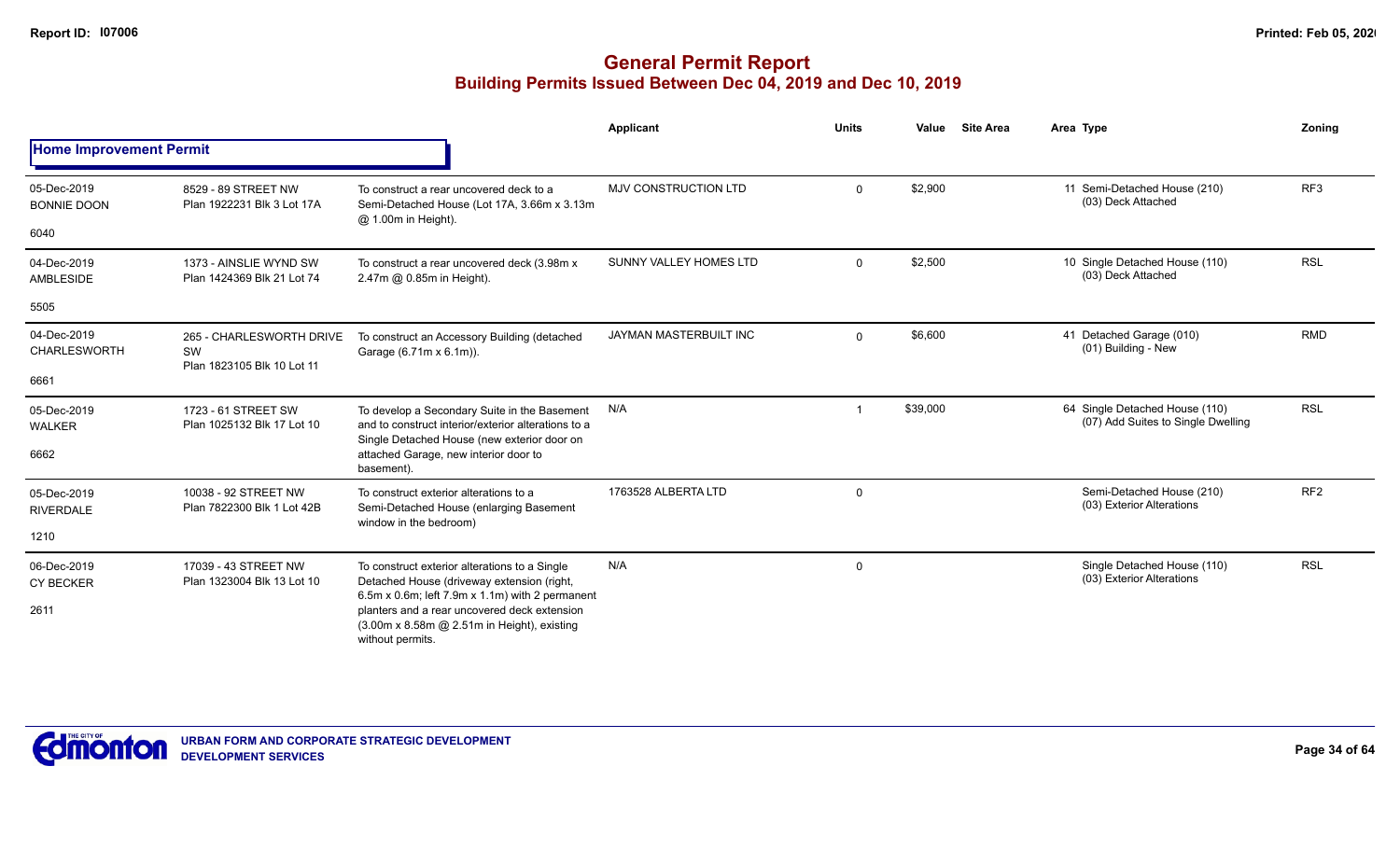|                                         |                                                         |                                                                                                                                                                                                                                                                   | <b>Applicant</b>           | <b>Units</b> | Value    | <b>Site Area</b> | Area Type                                                         | Zonina           |
|-----------------------------------------|---------------------------------------------------------|-------------------------------------------------------------------------------------------------------------------------------------------------------------------------------------------------------------------------------------------------------------------|----------------------------|--------------|----------|------------------|-------------------------------------------------------------------|------------------|
| <b>Home Improvement Permit</b>          |                                                         |                                                                                                                                                                                                                                                                   |                            |              |          |                  |                                                                   |                  |
| 06-Dec-2019<br><b>CY BECKER</b><br>2611 | 17039 - 43 STREET NW<br>Plan 1323004 Blk 13 Lot 10      | To construct exterior alterations to a Single<br>Detached House (driveway extension (right,<br>6.5m x 0.6m; left 7.9m x 1.1m) with 2 permanent<br>planters and a rear uncovered deck extension<br>(3.00m x 8.58m @ 2.51m in Height), existing<br>without permits. | N/A                        | 0            | \$6,500  |                  | 26 Single Detached House (110)<br>(03) Deck Attached              | <b>RSL</b>       |
| 05-Dec-2019<br><b>GRIESBACH</b><br>3111 | 4344 - VETERANS WAY NW<br>Plan 0929994 Unit 9           | To construct a rear uncovered deck (5.49m x<br>3.04m @ 0.77m in Height), existing without<br>permits.                                                                                                                                                             | N/A                        | $\mathbf 0$  | \$4,200  |                  | 17 Row House (330)<br>(03) Deck Attached                          | RF <sub>5g</sub> |
| 05-Dec-2019<br><b>CHAMBERY</b>          | 10842 - 175A AVENUE NW<br>Plan 0723943 Blk 85 Lot 83    | To construct exterior alterations (Driveway<br>extension).                                                                                                                                                                                                        | <b>CANVAS CUSTOM HOMES</b> | $\mathbf 0$  |          |                  | Single Detached House (110)<br>(03) Exterior Alterations          | <b>RSL</b>       |
| 3120                                    |                                                         |                                                                                                                                                                                                                                                                   |                            |              |          |                  |                                                                   |                  |
| 04-Dec-2019<br><b>PARKVIEW</b>          | 9319 - 146 STREET NW<br>Plan 6054HW Blk 6 Lot 22        | To install a Hot Tub in the Rear Yard of a Single<br>Detached House (2.36m x 4.36m).                                                                                                                                                                              | N/A                        | $\mathbf 0$  | \$5,200  |                  | Single Detached House (110)<br>$(14)$ Hot Tub                     | RF <sub>1</sub>  |
| 3330                                    |                                                         |                                                                                                                                                                                                                                                                   |                            |              |          |                  |                                                                   |                  |
| 05-Dec-2019<br><b>SECORD</b>            | 9867 - 224 STREET NW<br>Plan 1521541 Blk 16 Lot 24      | To develop a Secondary Suite in the Basement<br>of a Single Detached House (New Suite).                                                                                                                                                                           | N/A                        | -1           | \$30,000 |                  | Single Detached House (110)<br>(07) Add Suites to Single Dwelling | <b>RSL</b>       |
| 4487                                    |                                                         |                                                                                                                                                                                                                                                                   |                            |              |          |                  |                                                                   |                  |
| 05-Dec-2019<br><b>BELMONT</b>           | 13036 - 34 STREET NW<br>Plan 0120661 Blk 30 Lot 34      | To construct an Accessory building (rear<br>detached Garage (4.26m x 6.1m)).                                                                                                                                                                                      | <b>MAXIMIN CARPENTRY</b>   | $\mathbf 0$  | \$4,200  |                  | 26 Detached Garage (010)<br>(01) Building - New                   | DC <sub>2</sub>  |
| 2070                                    |                                                         |                                                                                                                                                                                                                                                                   |                            |              |          |                  |                                                                   |                  |
| 05-Dec-2019<br><b>GRIESBACH</b>         | 5115 - CORVETTE STREET NW<br>Plan 1224373 Blk 28 Lot 31 | To construct an Accessory Building (detached<br>Garage, 7.32m x 6.71m).                                                                                                                                                                                           | <b>ART HOMES</b>           | $\mathbf 0$  | \$7,900  |                  | 49 Detached Garage (010)<br>(01) Building - New                   | <b>GLG</b>       |
| 3111                                    |                                                         |                                                                                                                                                                                                                                                                   |                            |              |          |                  |                                                                   |                  |

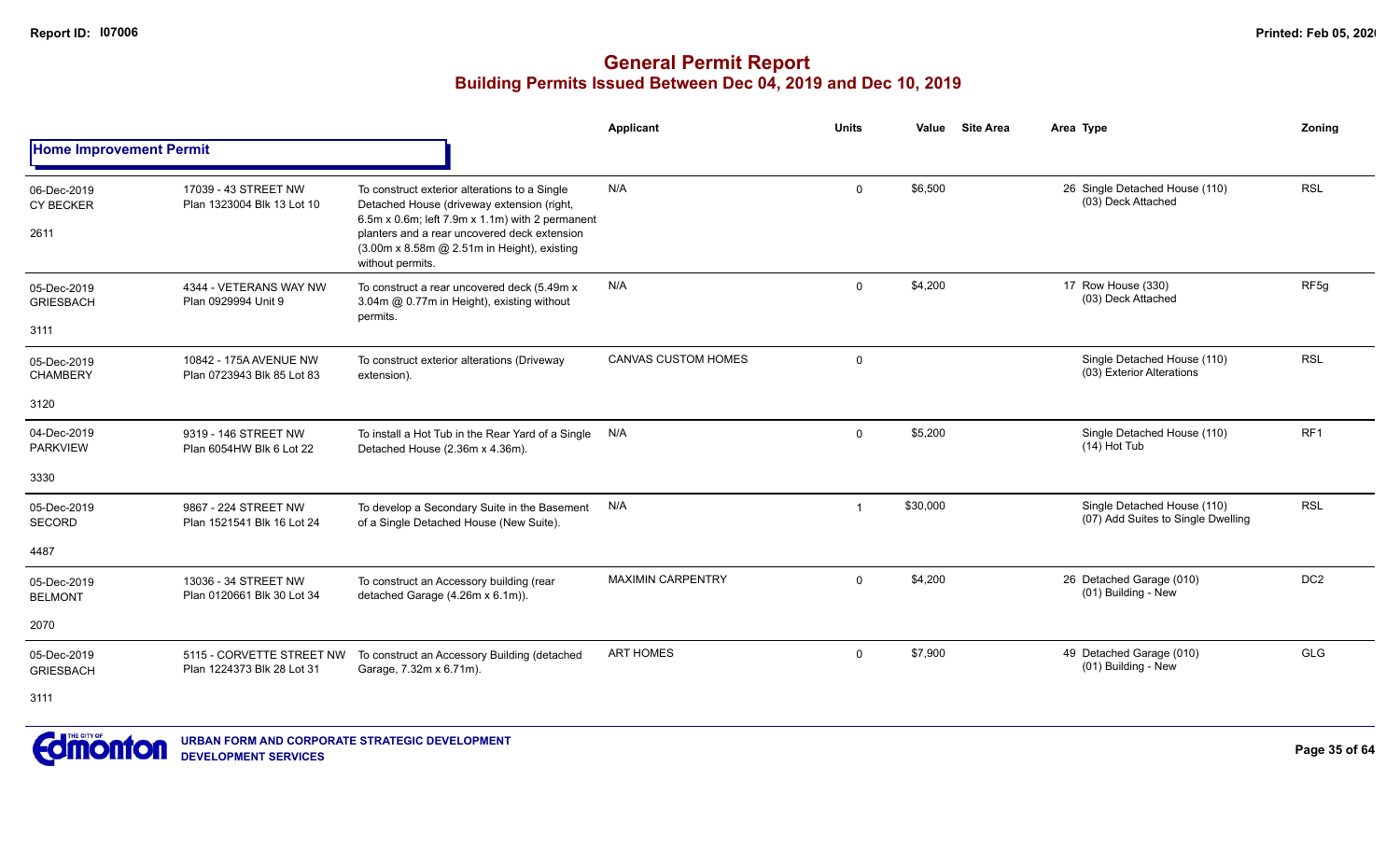|                                                    |                                                              |                                                                                                                                                                  | Applicant                               | Units          | Value    | <b>Site Area</b> | Area Type                                                          | Zoning          |
|----------------------------------------------------|--------------------------------------------------------------|------------------------------------------------------------------------------------------------------------------------------------------------------------------|-----------------------------------------|----------------|----------|------------------|--------------------------------------------------------------------|-----------------|
| <b>Home Improvement Permit</b>                     |                                                              |                                                                                                                                                                  |                                         |                |          |                  |                                                                    |                 |
| 05-Dec-2019<br><b>MILLER</b>                       | <b>NW</b><br>Plan 0122669 Unit 41                            | 41, 14803 - MILLER BOULEVARE To construct a rear uncovered deck (5.22m x<br>2.75m @ 1.09m in Height) to a Semi-Detached<br>House, deck existing without permits. | N/A                                     | $\Omega$       | \$3,600  |                  | 14 Semi-Detached House (210)<br>(03) Deck Attached                 | RF <sub>5</sub> |
| 2541                                               |                                                              |                                                                                                                                                                  |                                         |                |          |                  |                                                                    |                 |
| 05-Dec-2019<br>THE ORCHARDS AT<br><b>ELLERSLIE</b> | 2823 - CHOKECHERRY PLACE<br>SW<br>Plan 1722144 Blk 14 Lot 90 | To construct a rear uncovered deck to a<br>Semi-Detached House (5.49m x 3.05m @ 0.65m<br>in Height).                                                             | <b>BROOKFIELD RESIDENTIAL PROPERTIE</b> | $\Omega$       | \$4,200  |                  | 17 Semi-Detached House (210)<br>(03) Deck Attached                 | RF4             |
| 6216                                               |                                                              |                                                                                                                                                                  |                                         |                |          |                  |                                                                    |                 |
| 05-Dec-2019<br><b>INGLEWOOD</b>                    | 11507 - 122 STREET NW<br>Plan 1916HW Blk 24 Lot 4            | To construct an Accessory Building mutual<br>(detached Garage 12.20m x 6.40m).                                                                                   | <b>ACCENT INFILLS LTD</b>               | $\Omega$       | \$12,600 |                  | 78 Detached Garage (010)<br>(01) Building - New                    | RF3             |
| 3240                                               |                                                              |                                                                                                                                                                  |                                         |                |          |                  |                                                                    |                 |
| 05-Dec-2019<br><b>BELGRAVIA</b>                    | 7430 - 119 STREET NW<br>Plan 1723016 Blk 6 Lot 13            | To construct an Accessory Building (detached<br>Garage, 7.01m x 6.40m).                                                                                          | SPAN ARCHITECTURE INC                   | $\Omega$       | \$7,200  |                  | 45 Detached Garage (010)<br>(01) Building - New                    | RF <sub>1</sub> |
| 5040                                               |                                                              |                                                                                                                                                                  |                                         |                |          |                  |                                                                    |                 |
| 05-Dec-2019<br><b>EDGEMONT</b>                     | <b>NW</b><br>Plan 1920259 Blk 6 Lot 16                       | 5191 - EDGEMONT BOULEVARE To construct an Accessory Building (detached<br>Garage, 6.10m x 6.10m).                                                                | <b>BROOKFIELD RESIDENTIAL PROPERTIE</b> | $\Omega$       | \$6,000  |                  | 37 Detached Garage (010)<br>(01) Building - New                    | <b>RMD</b>      |
| 4462                                               |                                                              |                                                                                                                                                                  |                                         |                |          |                  |                                                                    |                 |
| 10-Dec-2019<br><b>CHAPPELLE AREA</b>               | 5436 - CHAPPELLE ROAD SW<br>Plan 1422244 Blk 10 Lot 23       | To develop a Secondary Suite in the basement<br>of a Single Detached House (Lot 23 ONLY).                                                                        | PROMINENT HOMES EDMONTON LTD            | $\overline{1}$ | \$25,000 |                  | 50 Semi-Detached House (210)<br>(07) Add Suites to Single Dwelling | RF4             |
| 5462                                               |                                                              |                                                                                                                                                                  |                                         |                |          |                  |                                                                    |                 |
| 05-Dec-2019<br>LEGER                               | 995 - LAMB CRESCENT NW<br>Plan 9924403 Blk 155 Lot 24        | To construct a rear uncovered deck to a Single<br>Detached House (irregular shape, 4.26m x                                                                       | N/A                                     | $\Omega$       | \$6,000  |                  | 24 Single Detached House (110)<br>(03) Deck Attached               | RF1             |
| 5630                                               |                                                              | 6.10m @ 0.82m in Height), existing without<br>permits.                                                                                                           |                                         |                |          |                  |                                                                    |                 |

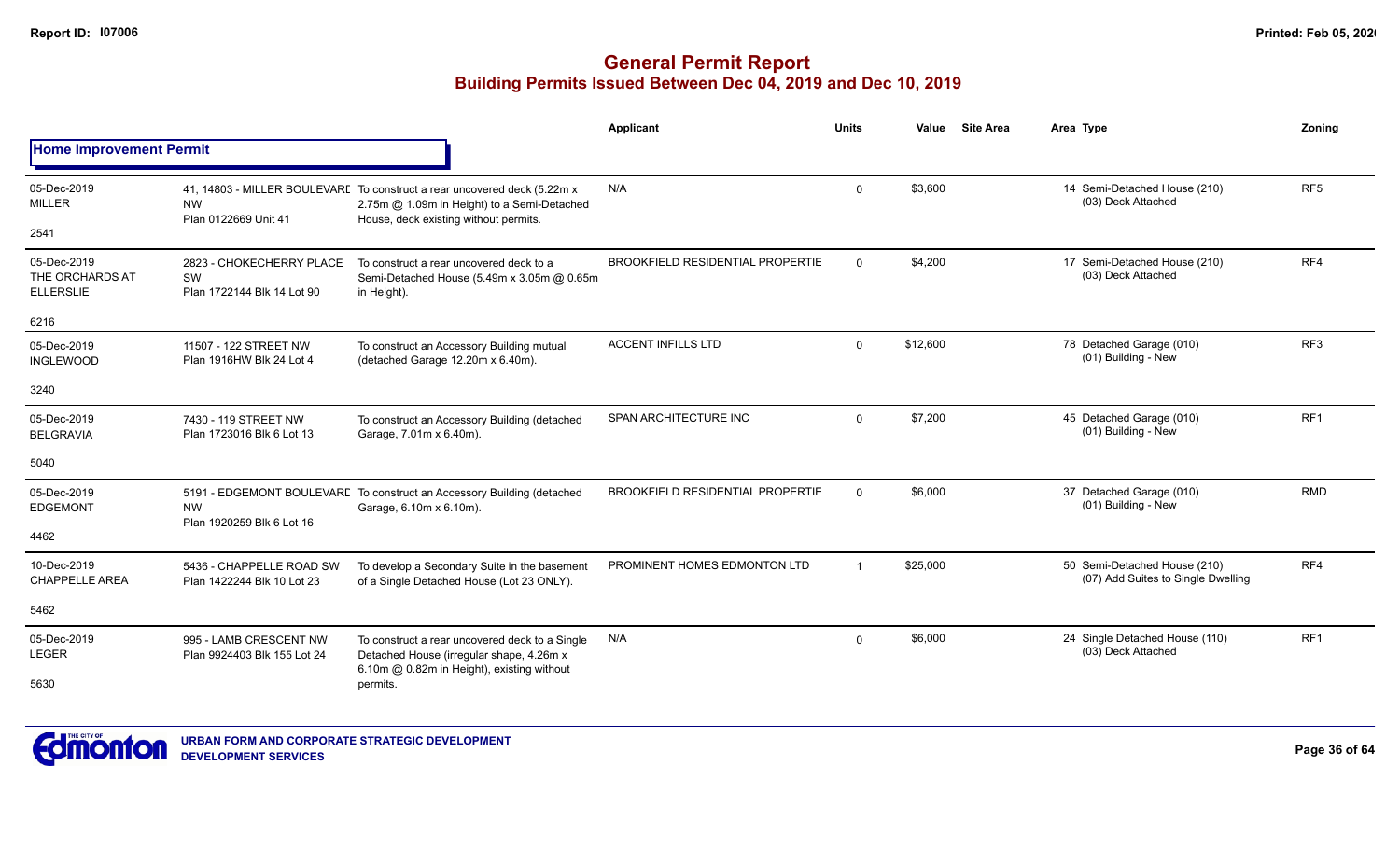## **General Permit Report Building Permits Issued Between Dec 04, 2019 and Dec 10, 2019**

|                                    |                                                    |                                                                                                                                                     | Applicant                                    | <b>Units</b> | Value    | <b>Site Area</b> | Area Type                                                            | Zonina          |
|------------------------------------|----------------------------------------------------|-----------------------------------------------------------------------------------------------------------------------------------------------------|----------------------------------------------|--------------|----------|------------------|----------------------------------------------------------------------|-----------------|
| <b>Home Improvement Permit</b>     |                                                    |                                                                                                                                                     |                                              |              |          |                  |                                                                      |                 |
| 05-Dec-2019<br><b>BONNIE DOON</b>  | 8526 - 83 AVENUE NW<br>Plan 5036S Blk 30 Lot 10    | To construct interior alterations to the basement<br>of a Single Detached House (to remove a load<br>bearing wall in an existing Secondary Suite in | N/A                                          | 0            | \$25,000 |                  | Single Detached House (110)<br>(03) Interior Alterations             | RF <sub>3</sub> |
| 6040                               |                                                    | the basement kitchen to relocate the pantry).                                                                                                       |                                              |              |          |                  |                                                                      |                 |
| 04-Dec-2019<br><b>KESWICK AREA</b> | Plan 1920004 Blk 15 Lot 1                          | 5704 - KEEPING CRESCENT SW To construct interior alterations (Basement<br>development, NOT to be used as an additional<br>Dwelling).                | 3612554 CANADA INC. - GALAXY<br><b>HOMES</b> | 0            | \$35,000 |                  | Single Detached House (110)<br>(03) Interior Alterations             | <b>RSL</b>      |
| 5576                               |                                                    |                                                                                                                                                     |                                              |              |          |                  |                                                                      |                 |
| 05-Dec-2019<br><b>CALDER</b>       | 12927 - 118 STREET NW<br>Plan 650AI Blk 8 Lots 1-2 | To construct a rear uncovered deck with<br>Privacy Screen to a Duplex (deck, 4.27m x<br>1.83m @1.22m in Height and privacy screen @                 | N/A                                          | $\Omega$     | \$2,000  |                  | 8 Single Detached House (110)<br>(03) Deck Attached                  | RF <sub>2</sub> |
| 3070                               |                                                    | 1.52m in Height).                                                                                                                                   |                                              |              |          |                  |                                                                      |                 |
| 05-Dec-2019<br><b>TAMARACK</b>     | 2452 - 13 STREET NW<br>Plan 1524946 Blk 10 Lot 11  | To develop a Secondary Suite in the Basement<br>of a Single Detached House (New Suite) and to<br>construct exterior alterations (adding a window    | N/A                                          |              | \$42,000 |                  | 60 Single Detached House (110)<br>(07) Add Suites to Single Dwelling | <b>RSL</b>      |
| 6443                               |                                                    | in the basement and secondary suite entrance).                                                                                                      |                                              |              |          |                  |                                                                      |                 |
| 05-Dec-2019<br><b>TAMARACK</b>     | 2452 - 13 STREET NW<br>Plan 1524946 Blk 10 Lot 11  | To develop a Secondary Suite in the Basement<br>of a Single Detached House (New Suite) and to<br>construct exterior alterations (adding a window    | N/A                                          | $\Omega$     |          |                  | Single Detached House (110)<br>(03) Exterior Alterations             | <b>RSL</b>      |
| 6443                               |                                                    | in the basement and secondary suite entrance).                                                                                                      |                                              |              |          |                  |                                                                      |                 |
| 05-Dec-2019<br><b>ELMWOOD</b>      | 8120 - 169B STREET NW<br>Plan 2692NY Blk 9 Lot 76A | To construct an addition to a Single Detached<br>House (Unenclosed Front Porch, 8.23m x<br>$2.44m$ ).                                               | SERRANO FAUSTO O/A CANZEN<br><b>BUILDERS</b> | $\Omega$     |          |                  | Single Detached House (110)<br>(02) Addition                         | RF <sub>1</sub> |
| 4140                               |                                                    |                                                                                                                                                     |                                              |              |          |                  |                                                                      |                 |
| 05-Dec-2019<br><b>RICHFIELD</b>    | 26, 3811 - 85 STREET NW<br>Plan 9321667 Unit 19    | To construct a front uncovered deck to a Row<br>House (8.84m x 1.65m @ 0.85m in Height).                                                            | <b>DEMON CASING SERVICES LTD</b>             | $\mathbf{0}$ | \$3,700  |                  | 15 Row House (330)<br>(03) Deck Attached                             | RF <sub>5</sub> |

6600

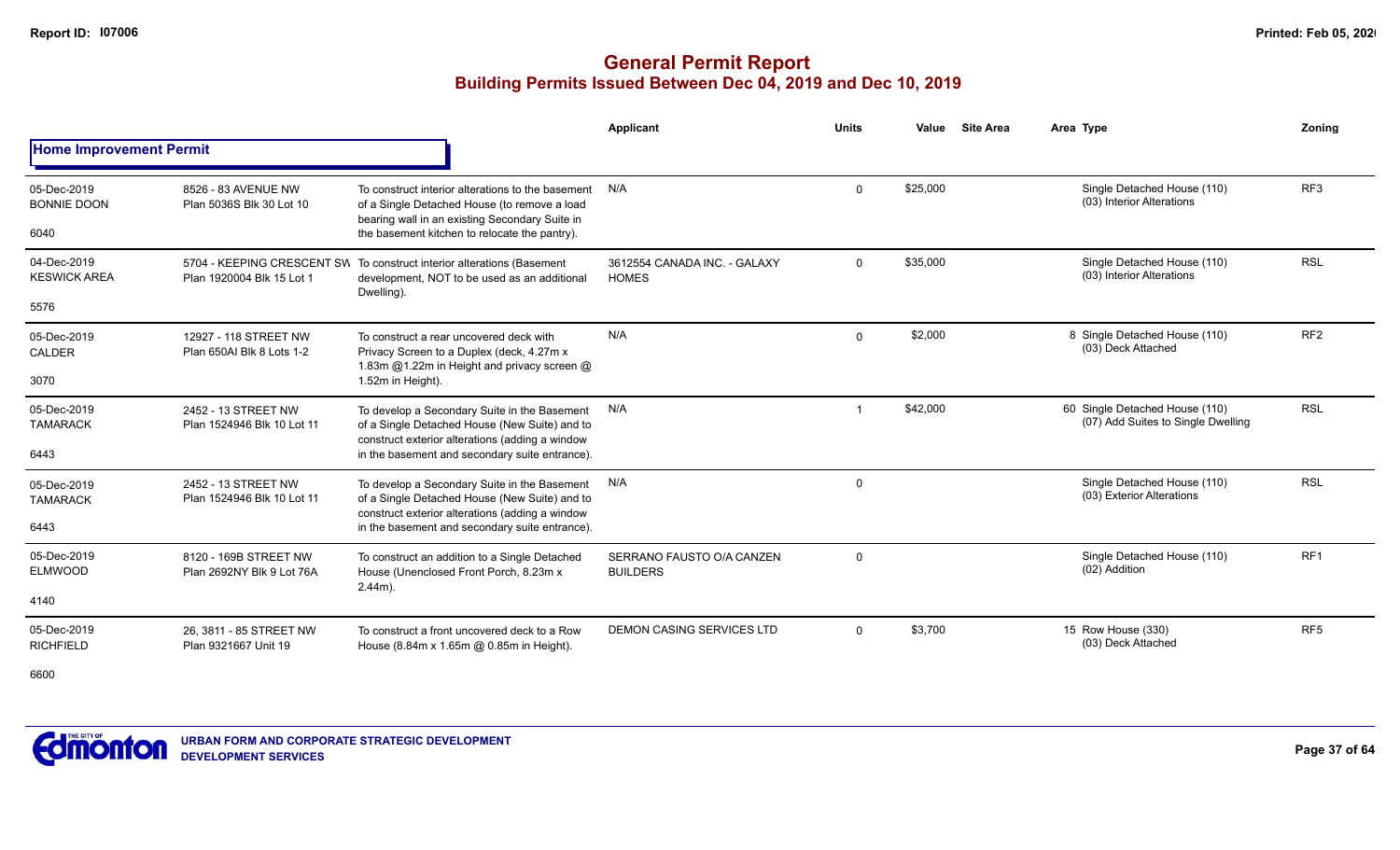## **General Permit Report Building Permits Issued Between Dec 04, 2019 and Dec 10, 2019**

|                                       |                                                                      |                                                                                                                                         | <b>Applicant</b>                 | <b>Units</b> | Value    | <b>Site Area</b> | Area Type                                                              | Zoning          |
|---------------------------------------|----------------------------------------------------------------------|-----------------------------------------------------------------------------------------------------------------------------------------|----------------------------------|--------------|----------|------------------|------------------------------------------------------------------------|-----------------|
| <b>Home Improvement Permit</b>        |                                                                      |                                                                                                                                         |                                  |              |          |                  |                                                                        |                 |
| 05-Dec-2019<br>CHARLESWORTH           | 4024 - 5 AVENUE SW<br>Plan 1723655 Blk 8 Lot 26                      | To develop a Secondary Suite in the basement<br>of a Single Detached House.                                                             | N/A                              | -1           | \$35,000 |                  | 1090 Single Detached House (110)<br>(07) Add Suites to Single Dwelling | <b>RMD</b>      |
| 6661                                  |                                                                      |                                                                                                                                         |                                  |              |          |                  |                                                                        |                 |
| 04-Dec-2019<br><b>HAZELDEAN</b>       | 9116 - 66 AVENUE NW<br>Plan 6045HW Blk 17 Lot 22                     | To demolish an existing Single Detached House<br>and Accessory building (detached Garage).                                              | <b>ENCORE MASTER BUILDER INC</b> | $\mathbf 0$  | \$3,400  |                  | Detached Garage(010)<br>(99) Demolition                                | RF1, RF1        |
| 6290                                  |                                                                      |                                                                                                                                         |                                  |              |          |                  |                                                                        |                 |
| 04-Dec-2019<br><b>HAZELDEAN</b>       | 9116 - 66 AVENUE NW<br>Plan 6045HW Blk 17 Lot 22                     | To demolish an existing Single Detached House<br>and Accessory building (detached Garage).                                              | ENCORE MASTER BUILDER INC        | $-1$         | \$6,500  |                  | Single Detached House (110)<br>(99) Demolition                         | RF1, RF1        |
| 6290                                  |                                                                      |                                                                                                                                         |                                  |              |          |                  |                                                                        |                 |
| 10-Dec-2019<br><b>EBBERS</b>          | 19 - EBBERS CLOSE NW<br>Plan 1823312 Blk 11 Lot 9                    | To develop a Secondary Suite in the Basement<br>of a Row House (New Suite).                                                             | <b>LINCOLNBERG HOMES LTD</b>     | -1           | \$47,000 |                  | 524 Row House (330)<br>(07) Add Suites to Single Dwelling              | RF <sub>5</sub> |
| 2251                                  |                                                                      |                                                                                                                                         |                                  |              |          |                  |                                                                        |                 |
| 05-Dec-2019<br><b>DUGGAN</b>          | 3709 - 103B STREET NW<br>Plan 3417TR Blk 15 Lot 95                   | To construct interior alterations to a Single<br>Detached House (main floor renovations)<br>(removal of 2 load bearing walls, stairwell | N/A                              | $\mathbf 0$  | \$65,000 |                  | Single Detached House (110)<br>(03) Interior Alterations               | RF <sub>1</sub> |
| 5160                                  |                                                                      | alterations).                                                                                                                           |                                  |              |          |                  |                                                                        |                 |
| 04-Dec-2019<br><b>DESROCHERS AREA</b> | 350 - DESROCHERS<br><b>BOULEVARD SW</b><br>Plan 1521497 Blk 1 Lot 42 | To construct an Accessory Building (detached<br>Garage (5.49m x 6.1m)).                                                                 | PREMIER BUILT GARAGES            | $\Omega$     | \$5,400  |                  | 33 Detached Garage (010)<br>(01) Building - New                        | DC <sub>2</sub> |
| 5463                                  |                                                                      |                                                                                                                                         |                                  |              |          |                  |                                                                        |                 |
| 04-Dec-2019<br><b>GRAYDON HILL</b>    | 1685 - GRAYDON HILL LINK SW<br>Plan 1723470 Blk 8 Lot 21             | To construct an Accessory Building (rear<br>detached Garage (6.10m x 5.49m)).                                                           | PREMIER BUILT GARAGES            | $\Omega$     | \$5,400  |                  | 33 Detached Garage (010)<br>(01) Building - New                        | GHLD            |

5468

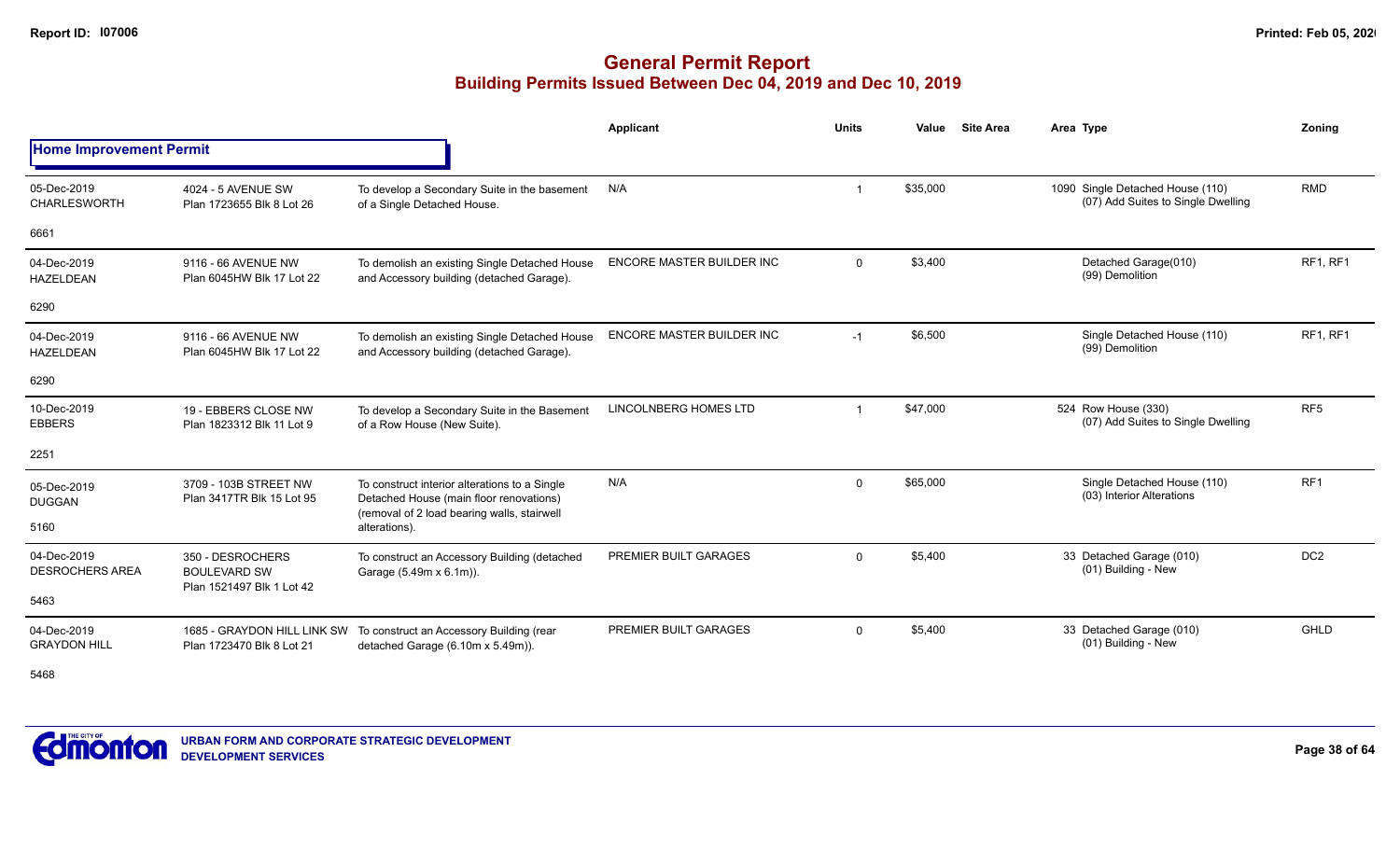|                                                    |                                                          |                                                                                                                                                                                     | Applicant                   | <b>Units</b> | Value    | <b>Site Area</b> | Area Type                                                       | Zoning          |
|----------------------------------------------------|----------------------------------------------------------|-------------------------------------------------------------------------------------------------------------------------------------------------------------------------------------|-----------------------------|--------------|----------|------------------|-----------------------------------------------------------------|-----------------|
| <b>Home Improvement Permit</b>                     |                                                          |                                                                                                                                                                                     |                             |              |          |                  |                                                                 |                 |
| 05-Dec-2019<br><b>RITCHIE</b><br>6610              | 9656 - 81 AVENUE NW<br>Plan 927HW Blk 12 Lot A           | To construct exterior alterations to a Single<br>Detached House (to change the Haride siding<br>and wood shakes to EIFS stucco).                                                    | SPAN ARCHITECTURE INC       | $\mathbf 0$  |          |                  | Single Detached House (110)<br>(03) Exterior Alterations        | RF3             |
| 04-Dec-2019<br>WALKER<br>6662                      | 2115 - WONNACOTT WAY SW<br>Plan 1624323 Blk 8 Lot 61     | To construct interior alterations to a Single<br>Detached House (Basement development, NOT<br>to be used as an additional Dwelling) (2 Bed, 1<br>Bath, Living Area with Wet Bar).   | N/A                         | $\mathbf{0}$ | \$30,000 |                  | Single Detached House (110)<br>(03) Interior Alterations        | <b>RSL</b>      |
| 05-Dec-2019<br><b>CHAPPELLE AREA</b>               | 7452 - CHIVERS CRESCENT SW<br>Plan 1823306 Blk 30 Lot 65 | To develop a Secondary Suite in the Basement<br>of a Semi-detached House (New Suite).                                                                                               | N/A                         | $\mathbf{1}$ | \$24,500 |                  | Semi-Detached House (210)<br>(07) Add Suites to Single Dwelling | <b>RMD</b>      |
| 5462                                               |                                                          |                                                                                                                                                                                     |                             |              |          |                  |                                                                 |                 |
| 05-Dec-2019<br>THE ORCHARDS AT<br><b>ELLERSLIE</b> | 3369 - ORCHARDS LINK SW<br>Plan 1521074 Blk 14 Lot 19    | To construct an Accessory Building (detached<br>Garage 6.10m x 6.71m).                                                                                                              | FIVE STAR HOMES INC         | $\mathbf{0}$ | \$6,900  |                  | 43 Detached Garage (010)<br>(01) Building - New                 | <b>RPL</b>      |
| 6216                                               |                                                          |                                                                                                                                                                                     |                             |              |          |                  |                                                                 |                 |
| 05-Dec-2019<br><b>ALLARD</b>                       | 5103 - ANDISON CLOSE SW<br>Plan 1723289 Blk 20 Lot 96    | To construct interior alterations to a<br>Semi-detached House (Basement development,<br>NOT to be used as an additional Dwelling).                                                  | <b>SRK CONSTRUCTION LTD</b> | $\mathbf 0$  | \$21,000 |                  | Semi-Detached House (210)<br>(03) Interior Alterations          | <b>RMD</b>      |
| 5458                                               |                                                          |                                                                                                                                                                                     |                             |              |          |                  |                                                                 |                 |
| 05-Dec-2019<br><b>GREENFIELD</b><br>5220           | 3520 - 118 STREET NW<br>Plan 4627NY Blk 50 Lot 29        | To construct interior alterations (Basement<br>development, NOT to be used as an additional<br>Dwelling) and exterior alterations (enlarge<br>Basement bathroom window) to a Single | N/A                         | $\mathbf 0$  |          |                  | Single Detached House (110)<br>(03) Exterior Alterations        | RF <sub>1</sub> |
|                                                    |                                                          | Detached House.                                                                                                                                                                     |                             |              |          |                  |                                                                 |                 |
| 05-Dec-2019<br><b>GREENFIELD</b>                   | 3520 - 118 STREET NW<br>Plan 4627NY Blk 50 Lot 29        | To construct interior alterations (Basement<br>development, NOT to be used as an additional<br>Dwelling) and exterior alterations (enlarge                                          | N/A                         | 0            |          |                  | Single Detached House (110)<br>(03) Interior Alterations        | RF <sub>1</sub> |
| 5220                                               |                                                          | Basement bathroom window) to a Single<br>Detached House.                                                                                                                            |                             |              |          |                  |                                                                 |                 |
| <b>EXTREMELTING</b><br>$\sim$                      |                                                          |                                                                                                                                                                                     |                             |              |          |                  |                                                                 |                 |

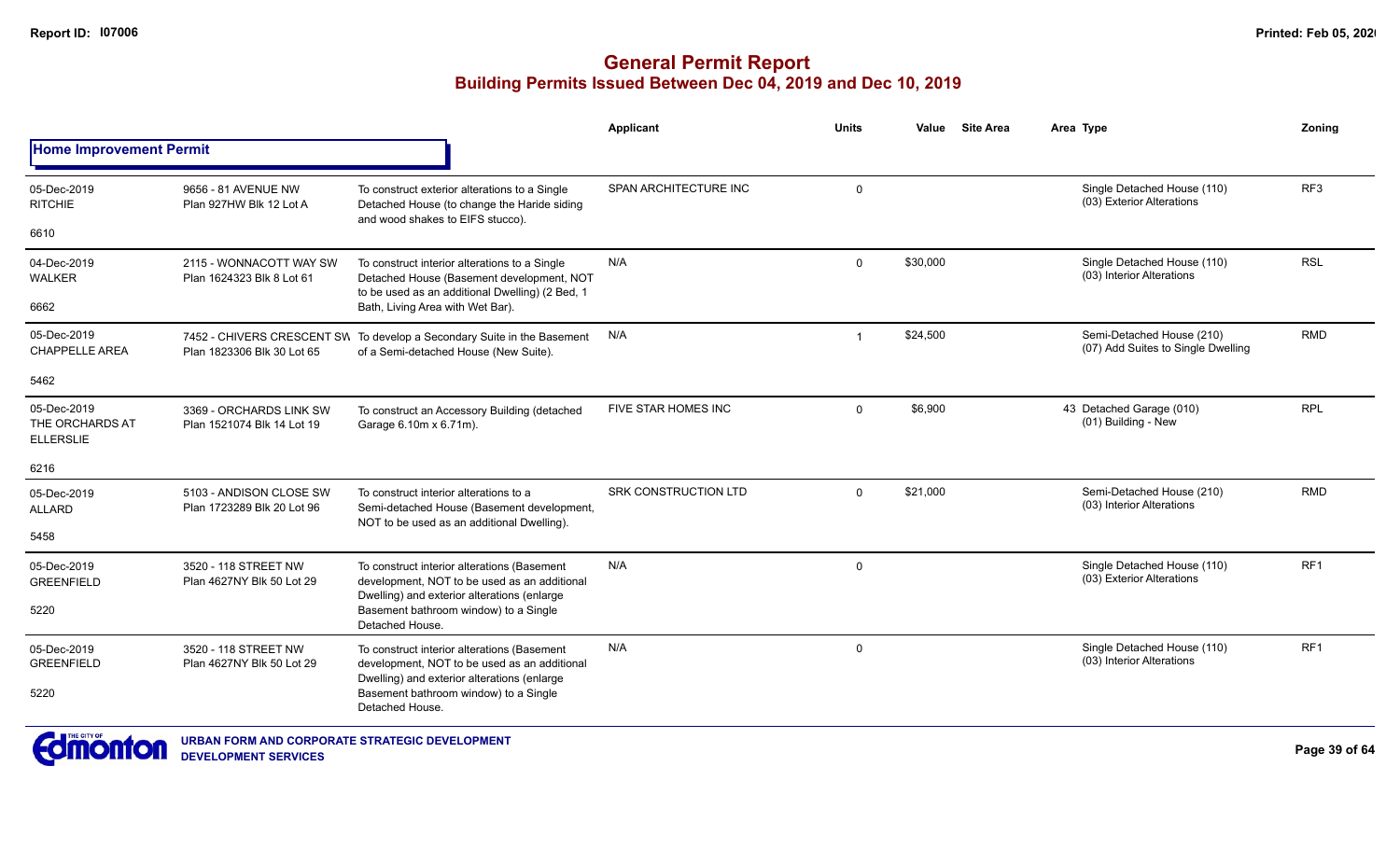|                                       |                                                     |                                                                                                                                            | Applicant               | <b>Units</b> | Value   | <b>Site Area</b> | Area Type                                                | Zonina          |
|---------------------------------------|-----------------------------------------------------|--------------------------------------------------------------------------------------------------------------------------------------------|-------------------------|--------------|---------|------------------|----------------------------------------------------------|-----------------|
| <b>Home Improvement Permit</b>        |                                                     |                                                                                                                                            |                         |              |         |                  |                                                          |                 |
| 05-Dec-2019<br><b>MCCONACHIE AREA</b> | 6442 - 177A AVENUE NW<br>Plan 1721305 Blk 23 Lot 51 | To construct an Accessory Building (detached<br>Garage (6.00m x 7.01m)).                                                                   | <b>SANGAM HOMES LTD</b> | 0            | \$6,800 |                  | 42 Detached Garage (010)<br>(01) Building - New          | <b>RMD</b>      |
| 2521                                  |                                                     |                                                                                                                                            |                         |              |         |                  |                                                          |                 |
| 05-Dec-2019<br><b>MCCONACHIE AREA</b> | 6446 - 177A AVENUE NW<br>Plan 1721305 Blk 23 Lot 52 | To construct an Accessory Building (detached<br>Garage (6.00m x 7.01m).                                                                    | <b>SANGAM HOMES LTD</b> | 0            | \$6,800 |                  | 42 Detached Garage (010)<br>(01) Building - New          | <b>RMD</b>      |
| 2521                                  |                                                     |                                                                                                                                            |                         |              |         |                  |                                                          |                 |
| 05-Dec-2019<br>MCCONACHIE AREA        | 6450 - 177A AVENUE NW<br>Plan 1721305 Blk 23 Lot 53 | To construct an Accessory Building (detached<br>Garage (6.00m x 7.01m)).                                                                   | <b>SANGAM HOMES LTD</b> | 0            | \$6,800 |                  | 42 Detached Garage (010)<br>(01) Building - New          | <b>RMD</b>      |
| 2521                                  |                                                     |                                                                                                                                            |                         |              |         |                  |                                                          |                 |
| 05-Dec-2019<br><b>MCCONACHIE AREA</b> | 6461 - 177A AVENUE NW<br>Plan 1721305 Blk 25 Lot 3  | To construct an Accessory Building (detached<br>Garage (6.00m x 7.01m)).                                                                   | <b>SANGAM HOMES LTD</b> | 0            | \$6,800 |                  | 42 Detached Garage (010)<br>(01) Building - New          | <b>RMD</b>      |
| 2521                                  |                                                     |                                                                                                                                            |                         |              |         |                  |                                                          |                 |
| 05-Dec-2019<br><b>NEWTON</b>          | 12116 - 52 STREET NW<br>Plan 4342KS Blk 67 Lot 15   | To construct interior alterations to a Single<br>Detached House (partial removal of load<br>bearing wall between kitchen and living room). | N/A                     | 0            | \$3,000 |                  | Single Detached House (110)<br>(03) Interior Alterations | RF <sub>1</sub> |
| 2560                                  |                                                     |                                                                                                                                            |                         |              |         |                  |                                                          |                 |
| 05-Dec-2019<br><b>SPRUCE AVENUE</b>   | 11425 - 101 STREET NW<br>Plan RN43 Blk 4 Lot 8      | To demolish a Single Detached House and an<br>Accessory building (detached Garage).                                                        | THC HOMES               | 0            | \$3,400 |                  | Detached Garage(010)<br>(99) Demolition                  | RF <sub>3</sub> |
| 1230                                  |                                                     |                                                                                                                                            |                         |              |         |                  |                                                          |                 |
| 05-Dec-2019<br><b>SPRUCE AVENUE</b>   | 11425 - 101 STREET NW<br>Plan RN43 Blk 4 Lot 8      | To demolish a Single Detached House and an<br>Accessory building (detached Garage).                                                        | THC HOMES               | $-1$         | \$6,500 |                  | Single Detached House (110)<br>(99) Demolition           | RF <sub>3</sub> |



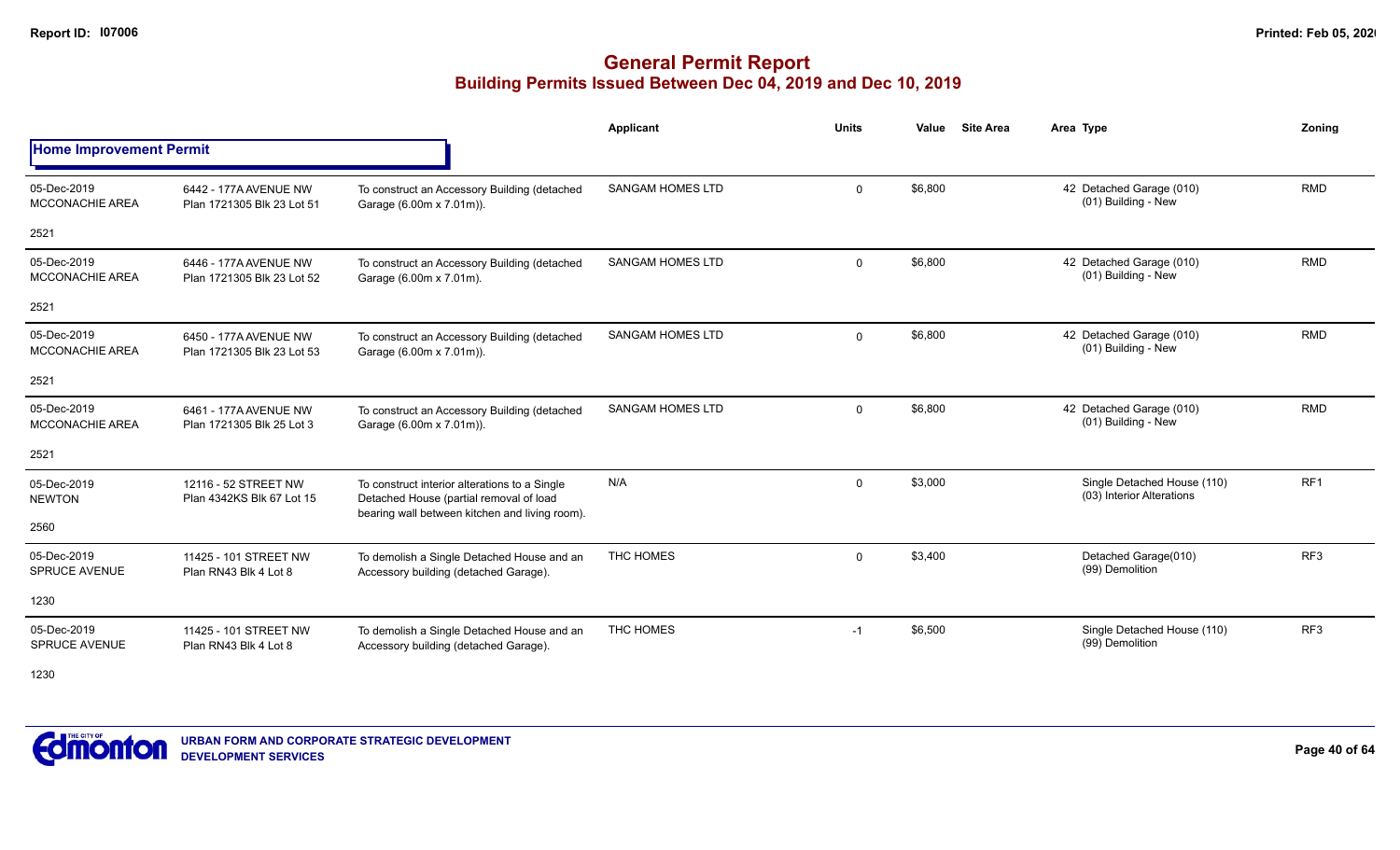## **General Permit Report Building Permits Issued Between Dec 04, 2019 and Dec 10, 2019**

|                                               |                                                              |                                                                                                                                                                                                 | Applicant                         | <b>Units</b> | Value    | <b>Site Area</b> | Area Type                                                          | Zonina      |
|-----------------------------------------------|--------------------------------------------------------------|-------------------------------------------------------------------------------------------------------------------------------------------------------------------------------------------------|-----------------------------------|--------------|----------|------------------|--------------------------------------------------------------------|-------------|
| <b>Home Improvement Permit</b>                |                                                              |                                                                                                                                                                                                 |                                   |              |          |                  |                                                                    |             |
| 05-Dec-2019<br><b>DESROCHERS AREA</b><br>5463 | Plan 1521497 Blk 5 Lot 16                                    | 1286 - DANIELS CRESCENT SW To develop a Secondary Suite in the Basement<br>and to construct exterior alterations to a<br>Semi-detached House (new side door on right<br>elevation to Basement). | N/A                               |              | \$43,600 |                  | 55 Semi-Detached House (210)<br>(07) Add Suites to Single Dwelling | <b>RMD</b>  |
| 05-Dec-2019<br><b>DESROCHERS AREA</b><br>5463 | Plan 1521497 Blk 5 Lot 16                                    | 1286 - DANIELS CRESCENT SW To develop a Secondary Suite in the Basement<br>and to construct exterior alterations to a<br>Semi-detached House (new side door on right<br>elevation to Basement). | N/A                               | $\mathbf 0$  |          |                  | Semi-Detached House (210)<br>(03) Exterior Alterations             | <b>RMD</b>  |
| 05-Dec-2019<br><b>TERWILLEGAR TOWNE</b>       | 1945 - TOMLINSON WAY NW<br>Plan 9721795 Blk 29 Lot 19        | To install a Hot Tub in the Rear Yard of a Single<br>Detached House (2.13m x 2.13m).                                                                                                            | N/A                               | $\mathbf 0$  | \$5,200  |                  | Single Detached House (110)<br>$(14)$ Hot Tub                      | <b>TSLR</b> |
| 5640                                          |                                                              |                                                                                                                                                                                                 |                                   |              |          |                  |                                                                    |             |
| 05-Dec-2019<br><b>GRAYDON HILL</b><br>5468    | 1931 - GRAYDON HILL GREEN<br>SW<br>Plan 1822866 Blk 8 Lot 45 | To construct an Accessory Building (detached<br>Garage, 6.10m x 6.40m).                                                                                                                         | PACESETTER HOMES LTD              | $\Omega$     | \$6,300  |                  | 39 Detached Garage (010)<br>(01) Building - New                    | <b>GHLD</b> |
| 05-Dec-2019<br><b>ELLERSLIE</b><br>6211       | 8215 - 6 AVENUE SW<br>Plan 0423893 Blk 15 Lot 2              | To construct exterior alterations to a Single<br>Detached House (pergola, 4.88m x 4.88m &<br>3.66m x 3.05m).                                                                                    | N/A                               | $\mathbf 0$  |          |                  | Single Detached House (110)<br>(02) Addition                       | <b>RSL</b>  |
| 06-Dec-2019<br><b>HUDSON</b><br>3480          | 14024 - 134 STREET NW<br>Plan 0324846 Blk 33 Lot 18          | To construct a rear uncovered deck (6.16m x<br>2.24m @ 3.08m in Height) to a Single Detached<br>House, deck existing without permits.                                                           | RK SIDHU PROFESSIONAL CORPORATION | $\Omega$     | \$3,500  |                  | 14 Single Detached House (110)<br>(03) Deck Attached               | <b>RSL</b>  |
| 05-Dec-2019<br><b>LAUREL</b>                  | 1823 - 24 STREET NW<br>Plan 1920713 Blk 14 Lot 13            | To construct an Accessory Building (detached<br>Garage (6.1m x 6.1m)).                                                                                                                          | <b>ENSTYLE HOMES LTD</b>          | $\Omega$     | \$6,000  |                  | 37 Detached Garage (010)<br>(01) Building - New                    | <b>RPL</b>  |

6444

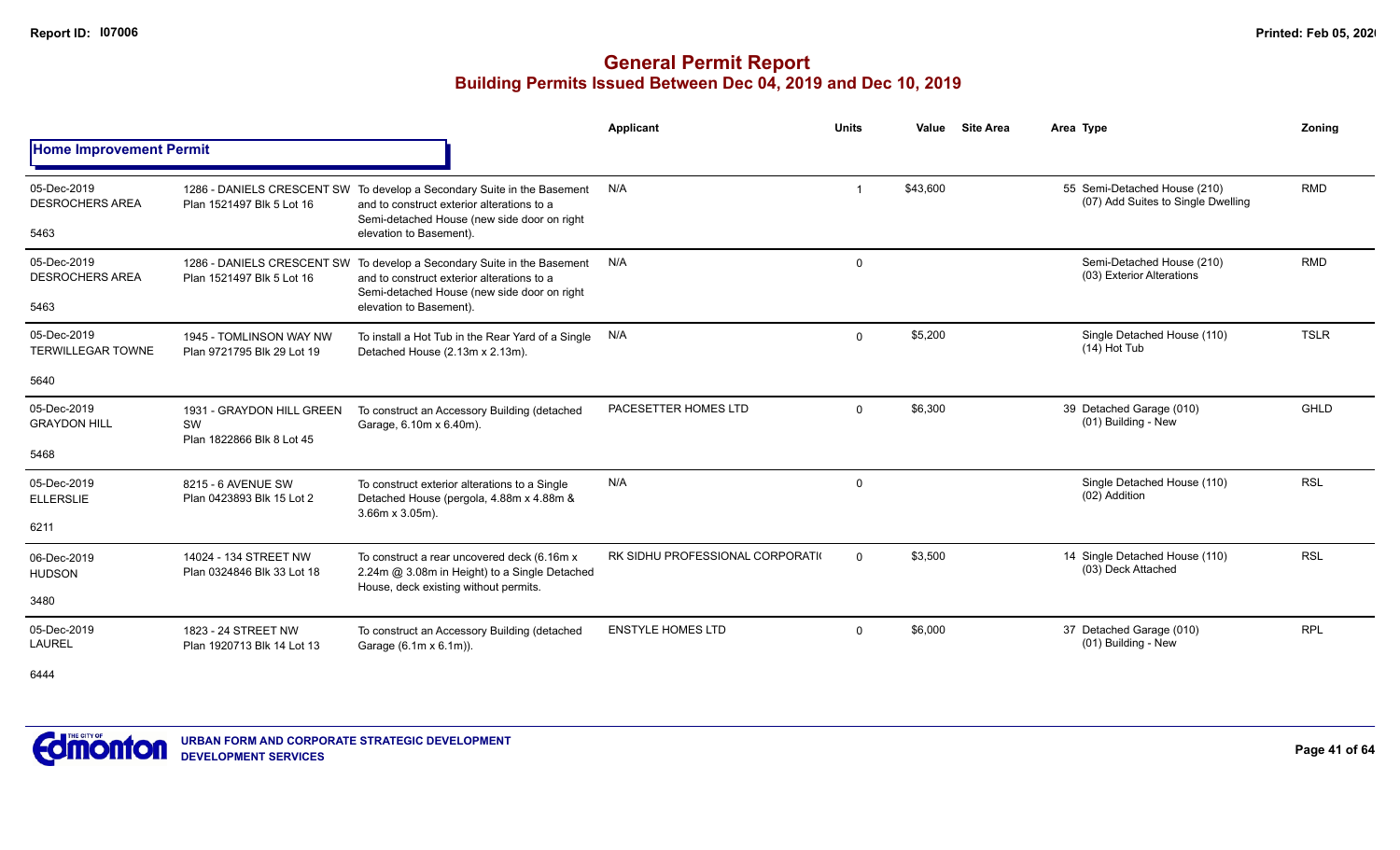|                                    |                                                    |                                                                                                                                             | <b>Applicant</b>             | <b>Units</b>            | Value    | <b>Site Area</b> | Area Type                                                         | Zoning          |
|------------------------------------|----------------------------------------------------|---------------------------------------------------------------------------------------------------------------------------------------------|------------------------------|-------------------------|----------|------------------|-------------------------------------------------------------------|-----------------|
| <b>Home Improvement Permit</b>     |                                                    |                                                                                                                                             |                              |                         |          |                  |                                                                   |                 |
| 05-Dec-2019<br><b>KESWICK AREA</b> | 6457 - KING WYND SW<br>Plan 1920145 Blk 6 Lot 37   | To construct an Accessory Building (detached<br>Garage (5.49m x 6.71m)).                                                                    | <b>ROHIT COMMUNITIES INC</b> | $\Omega$                | \$5,900  |                  | 37 Detached Garage (010)<br>(01) Building - New                   | RF4, RF4        |
| 5576                               |                                                    |                                                                                                                                             |                              |                         |          |                  |                                                                   |                 |
| 04-Dec-2019<br><b>MACEWAN</b>      | 503 - MACEWAN ROAD SW<br>Plan 0325076 Blk 1 Lot 77 | To construct a rear addition to a Single<br>Detached House (Enclosed sunroom, 4.27m x<br>4.88m).                                            | N/A                          | $\Omega$                | \$15,000 |                  | Single Detached House (110)<br>(02) Addition                      | <b>RSL</b>      |
| 5452                               |                                                    |                                                                                                                                             |                              |                         |          |                  |                                                                   |                 |
| 05-Dec-2019<br><b>PAISLEY</b>      | 4319 - PROWSE LINK SW<br>Plan 1424774 Blk 9 Lot 9  | To construct an Accessory Building (detached<br>Garage, 5.49m x 6.71m).                                                                     | N/A                          | $\mathbf 0$             | \$5,900  |                  | 37 Detached Garage (010)<br>(01) Building - New                   | <b>HVLD</b>     |
| 5469                               |                                                    |                                                                                                                                             |                              |                         |          |                  |                                                                   |                 |
| 05-Dec-2019<br><b>STEINHAUER</b>   | 3139 - 104 STREET NW<br>Plan 7620370 Blk 10 Lot 64 | To develop a Secondary Suite in the Basement<br>and to construct exterior alterations to a Single<br>Detached House (new front entrance for | N/A                          | -1                      | \$45,000 |                  | Single Detached House (110)<br>(07) Add Suites to Single Dwelling | RF <sub>1</sub> |
| 5470                               |                                                    | Basement).                                                                                                                                  |                              |                         |          |                  |                                                                   |                 |
| 05-Dec-2019<br><b>STEINHAUER</b>   | 3139 - 104 STREET NW<br>Plan 7620370 Blk 10 Lot 64 | To develop a Secondary Suite in the Basement<br>and to construct exterior alterations to a Single<br>Detached House (new front entrance for | N/A                          | $\mathsf{O}\phantom{0}$ |          |                  | Single Detached House (110)<br>(03) Exterior Alterations          | RF <sub>1</sub> |
| 5470                               |                                                    | Basement).                                                                                                                                  |                              |                         |          |                  |                                                                   |                 |
| 05-Dec-2019<br><b>BLUE QUILL</b>   | 2725 - 118 STREET NW<br>Plan 7521151 Blk 25 Lot 29 | To construct a rear and front uncovered deck<br>to a Single Detached House (rear deck,<br>irregular shape 5.48m x 10.39m @ 1.01m in         | N/A                          | $\mathbf 0$             | \$14,300 |                  | 57 Single Detached House (110)<br>(03) Deck Attached              | RF1             |
| 5060                               |                                                    | Height; front deck, 6.69m x 1.67m @ 1.01m in<br>Height)                                                                                     |                              |                         |          |                  |                                                                   |                 |
| 05-Dec-2019<br><b>BLUE QUILL</b>   | 2725 - 118 STREET NW<br>Plan 7521151 Blk 25 Lot 29 | To construct a rear and front uncovered deck<br>to a Single Detached House (rear deck,<br>irregular shape 5.48m x 10.39m @ 1.01m in         | N/A                          | $\Omega$                | \$2,800  |                  | 11 Single Detached House (110)<br>(03) Deck Attached              | RF <sub>1</sub> |
| 5060                               |                                                    | Height; front deck, 6.69m x 1.67m @ 1.01m in<br>Height)                                                                                     |                              |                         |          |                  |                                                                   |                 |

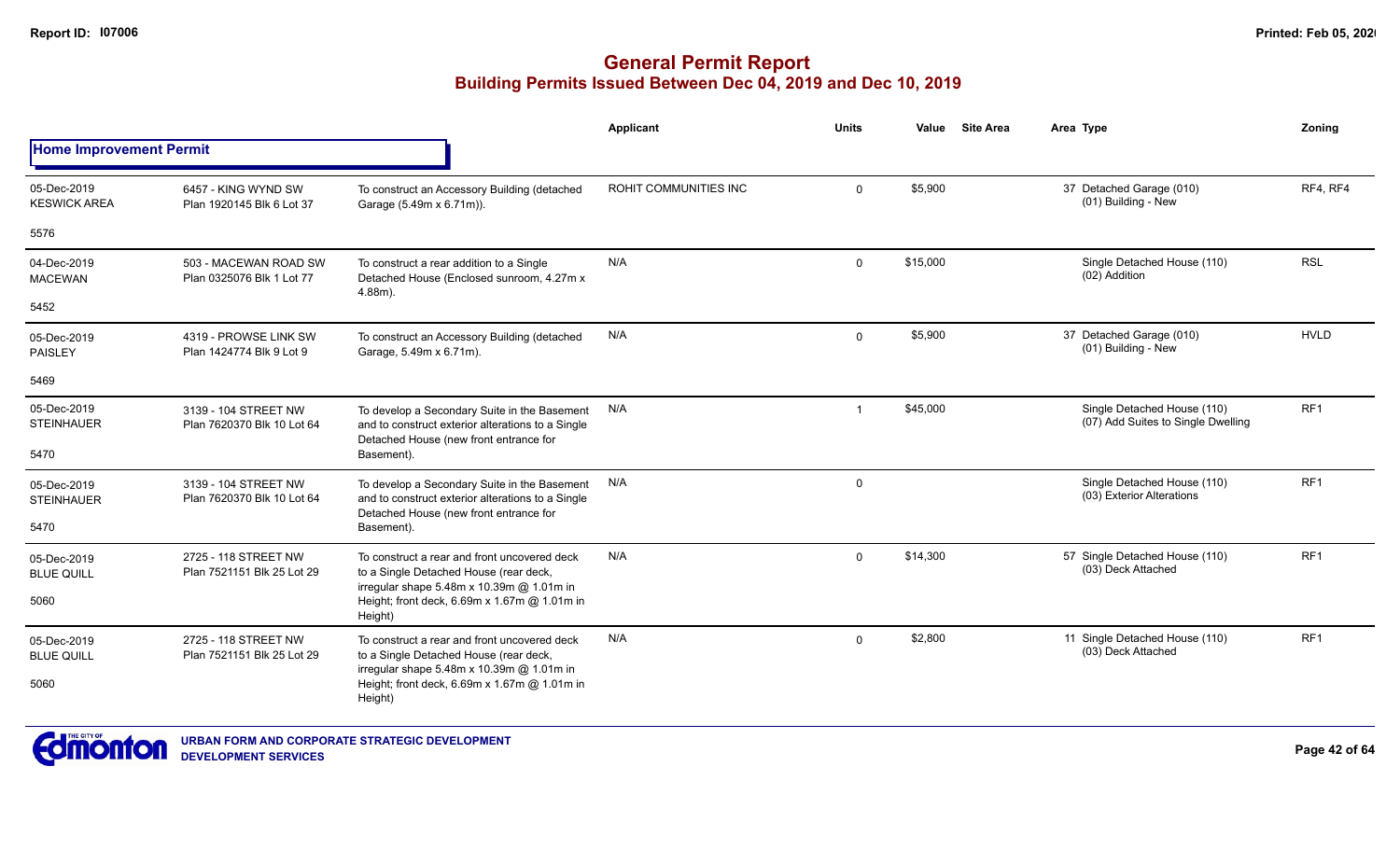## **General Permit Report Building Permits Issued Between Dec 04, 2019 and Dec 10, 2019**

|                                    |                                                      |                                                                                                                                           | Applicant                    | <b>Units</b>            | Value    | <b>Site Area</b> | Area Type                                                            | Zoning          |
|------------------------------------|------------------------------------------------------|-------------------------------------------------------------------------------------------------------------------------------------------|------------------------------|-------------------------|----------|------------------|----------------------------------------------------------------------|-----------------|
| <b>Home Improvement Permit</b>     |                                                      |                                                                                                                                           |                              |                         |          |                  |                                                                      |                 |
| 05-Dec-2019<br><b>FULTON PLACE</b> | 10423 - 62 STREET NW<br>Plan 1811KS Blk 26 Lot 26    | To construct interior alterations to a Single<br>Detached House (Basement development, NOT<br>to be used as an additional Dwelling).      | N/A                          | $\Omega$                | \$8.000  |                  | Single Detached House (110)<br>(03) Interior Alterations             | RF <sub>1</sub> |
| 6240                               |                                                      |                                                                                                                                           |                              |                         |          |                  |                                                                      |                 |
| 05-Dec-2019<br><b>SUMMERSIDE</b>   | 7808 - 22 AVENUE SW<br>Plan 1123646 Blk 32 Lot 214   | To develop a Secondary Suite in the basement<br>of a Single Detached House (New Suite) and to<br>construct exterior alterations (new side | N/A                          |                         | \$43,500 |                  | 80 Single Detached House (110)<br>(07) Add Suites to Single Dwelling | <b>RSL</b>      |
| 6213                               |                                                      | entrance).                                                                                                                                |                              |                         |          |                  |                                                                      |                 |
| 05-Dec-2019<br><b>SUMMERSIDE</b>   | 7808 - 22 AVENUE SW<br>Plan 1123646 Blk 32 Lot 214   | To develop a Secondary Suite in the basement<br>of a Single Detached House (New Suite) and to<br>construct exterior alterations (new side | N/A                          | 0                       |          |                  | Single Detached House (110)<br>(03) Exterior Alterations             | <b>RSL</b>      |
| 6213                               |                                                      | entrance).                                                                                                                                |                              |                         |          |                  |                                                                      |                 |
| 06-Dec-2019<br><b>ROSENTHAL</b>    | 8527 - 223 STREET NW<br>Plan 1723490 Blk 13 Lot 79   | To construct an Accessory Building (detached<br>Garage (6.1m x 6.1m)).                                                                    | <b>LINCOLNBERG HOMES LTD</b> | $\Omega$                | \$6,000  |                  | 37 Detached Garage (010)<br>(01) Building - New                      | <b>RPL</b>      |
| 4750                               |                                                      |                                                                                                                                           |                              |                         |          |                  |                                                                      |                 |
| 06-Dec-2019<br><b>RIVERDALE</b>    | 10040 - 92 STREET NW<br>Plan 7822300 Blk 1 Lot 42A   | To construct exterior alterations to a<br>Semi-Detached House (enlarging basement<br>window in bedroom).                                  | 1763528 ALBERTA LTD          | 0                       |          |                  | Semi-Detached House (210)<br>(03) Exterior Alterations               | DC2, RF2        |
| 1210                               |                                                      |                                                                                                                                           |                              |                         |          |                  |                                                                      |                 |
| 06-Dec-2019<br><b>RIVERDALE</b>    | 10040 - 92 STREET NW<br>Plan 7822300 Blk 1 Lot 42A   | To construct exterior alterations to a<br>Semi-Detached House (enlarging basement<br>window in bedroom).                                  | 1763528 ALBERTA LTD          | $\mathbf 0$             |          |                  | Semi-Detached House (210)<br>(03) Interior Alterations               | DC2, RF2        |
| 1210                               |                                                      |                                                                                                                                           |                              |                         |          |                  |                                                                      |                 |
| 05-Dec-2019<br><b>ALLENDALE</b>    | 6818 - 105A STREET NW<br>Plan 1922922 Blk 11 Lot 11B | To develop a Secondary Suite in the Basement<br>of a Semi-Detached House (New Suite).                                                     | NEW HOMES CONSTRUCTION INC   | $\overline{\mathbf{1}}$ | \$20,000 |                  | 54 Semi-Detached House (210)<br>(07) Add Suites to Single Dwelling   | RF <sub>3</sub> |

5010

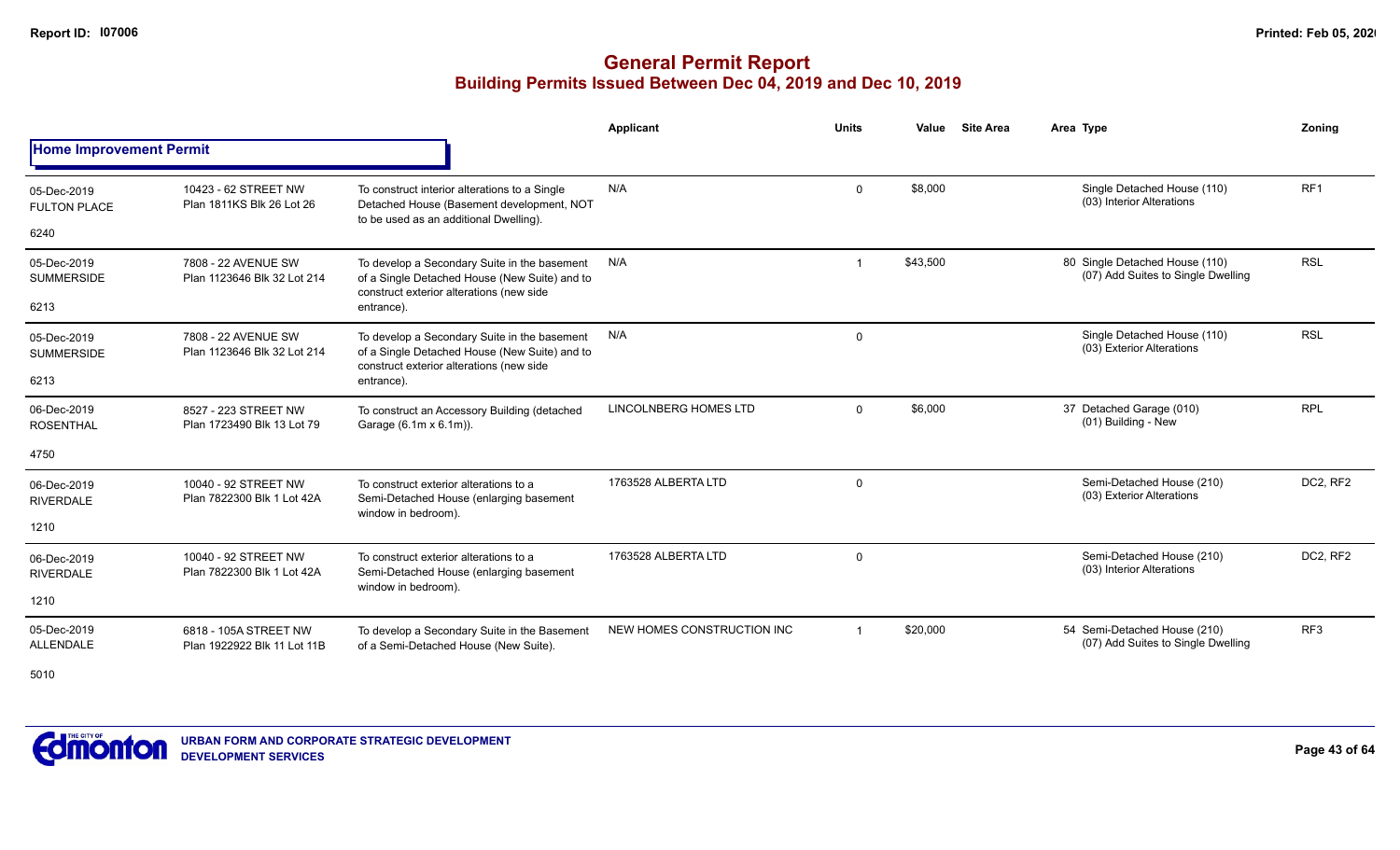## **General Permit Report Building Permits Issued Between Dec 04, 2019 and Dec 10, 2019**

|                                       |                                                    |                                                                                                                                              | Applicant                     | <b>Units</b> | Value   | <b>Site Area</b> | Area Type                                                | Zonina          |
|---------------------------------------|----------------------------------------------------|----------------------------------------------------------------------------------------------------------------------------------------------|-------------------------------|--------------|---------|------------------|----------------------------------------------------------|-----------------|
| <b>Home Improvement Permit</b>        |                                                    |                                                                                                                                              |                               |              |         |                  |                                                          |                 |
| 05-Dec-2019<br><b>TRUMPETER AREA</b>  | 20936 - 130 AVENUE NW<br>Plan 1823379 Blk 16 Lot 6 | To construct an Accessory Building (detached<br>Garage (6.1m x 6.1m)).                                                                       | <b>JAYMAN MASTERBUILT INC</b> | $\mathbf 0$  | \$6,000 |                  | 37 Detached Garage (010)<br>(01) Building - New          | DC <sub>1</sub> |
| 4471                                  |                                                    |                                                                                                                                              |                               |              |         |                  |                                                          |                 |
| 04-Dec-2019<br><b>MCKERNAN</b>        | 11137 - 73 AVENUE NW<br>Plan 1366HW Blk 9 Lot 9    | To demolish an existing Single Detached House. THE HOUSE COMPANY                                                                             |                               | $-1$         | \$6,500 |                  | Single Detached House (110)<br>(99) Demolition           | RF1             |
| 5290                                  |                                                    |                                                                                                                                              |                               |              |         |                  |                                                          |                 |
| 05-Dec-2019<br><b>GLENORA</b>         | 10345 - 133 STREET NW<br>Plan 2803AF Blk 89 Lot 10 | To erect a fence $@$ 1.83m in Height in the Front $N/A$<br>Yard Abutting 104 Avenue NW.                                                      |                               | $\mathbf 0$  | \$0     |                  | Single Detached House (110)<br>(03) Exterior Alterations | RF <sub>1</sub> |
| 3200                                  |                                                    |                                                                                                                                              |                               |              |         |                  |                                                          |                 |
| 05-Dec-2019<br><b>LAURIER HEIGHTS</b> | 7704 - 139 STREET NW<br>Plan 1821846 Blk 33 Lot 15 | To erect a Fence $@$ 1.85m in Height in the<br>flanking Side Yard Abutting 77 Avenue NW.                                                     | <b>EVOLVE LANDSCAPES INC</b>  | $\mathbf 0$  | \$0     |                  | Single Detached House (110)<br>(03) Exterior Alterations | RF <sub>1</sub> |
| 3270                                  |                                                    |                                                                                                                                              |                               |              |         |                  |                                                          |                 |
| 05-Dec-2019<br><b>WILD ROSE</b>       | 3720 - 32 STREET NW<br>Plan 8822035 Blk 36 Lot 10  | To construct a rear uncovered deck (irregular<br>shape, 7.04m x 4.27m @ 3.08m in Height) and a<br>side uncovered deck (2.48m x 2.48m @ 1.07m | N/A                           | $\mathbf{0}$ | \$8,600 |                  | 34 Single Detached House (110)<br>(03) Deck Attached     | RF1             |
| 6790                                  |                                                    | in Height).                                                                                                                                  |                               |              |         |                  |                                                          |                 |
| 05-Dec-2019<br><b>WILD ROSE</b>       | 3720 - 32 STREET NW<br>Plan 8822035 Blk 36 Lot 10  | To construct a rear uncovered deck (irregular<br>shape, 7.04m x 4.27m @ 3.08m in Height) and a<br>side uncovered deck (2.48m x 2.48m @ 1.07m | N/A                           | $\Omega$     | \$1,500 |                  | 6 Single Detached House (110)<br>(03) Deck Attached      | RF <sub>1</sub> |
| 6790                                  |                                                    | in Height).                                                                                                                                  |                               |              |         |                  |                                                          |                 |
| 05-Dec-2019<br><b>CHAPPELLE AREA</b>  | 4321 - COOKE LANE SW<br>Plan 1821165 Blk 32 Lot 39 | To construct an Accessory Building (detached<br>Garage 5.49m x 6.1m).                                                                        | DAYTONA HOMES INC             | $\Omega$     | \$5,400 |                  | 33 Detached Garage (010)<br>(01) Building - New          | RMD, RMD        |

5462

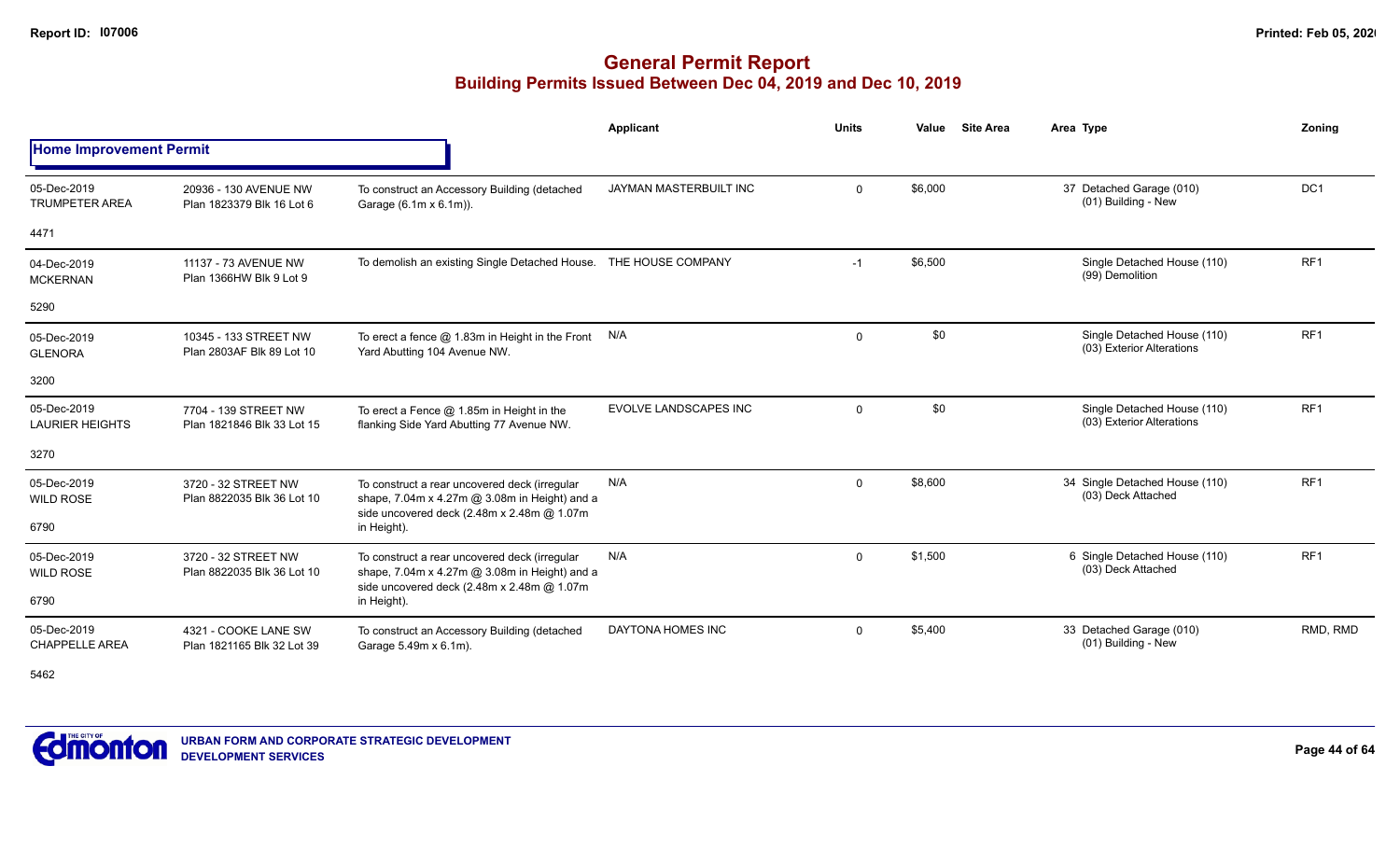|                                                    |                                                    |                                                                                                                                        | Applicant                                   | Units        | Value    | <b>Site Area</b> | Area Type                                                | Zoning          |
|----------------------------------------------------|----------------------------------------------------|----------------------------------------------------------------------------------------------------------------------------------------|---------------------------------------------|--------------|----------|------------------|----------------------------------------------------------|-----------------|
| <b>Home Improvement Permit</b>                     |                                                    |                                                                                                                                        |                                             |              |          |                  |                                                          |                 |
| 05-Dec-2019<br><b>OVERLANDERS</b>                  | 11 - HUNT ROAD NW<br>Plan 7722149 Blk 35 Lot 8     | To construct interior alterations to a Single<br>Detached House (Basement development, NOT<br>to be used as an additional Dwelling).   | N/A                                         | $\mathbf{0}$ | \$15,000 |                  | Single Detached House (110)<br>(03) Interior Alterations | RF <sub>1</sub> |
| 2590                                               |                                                    |                                                                                                                                        |                                             |              |          |                  |                                                          |                 |
| 05-Dec-2019<br>ALBERTA AVENUE                      | 9115 - 119 AVENUE NW<br>Plan 2307R Blk 2 Lot 15    | To construct an addition to a Single Detached<br>House (enclosed front porch), existing without                                        | <b>PERMIT MASTERS</b>                       | $\Omega$     | \$5,000  |                  | Single Detached House (110)<br>(02) Addition             | RF <sub>3</sub> |
| 1010                                               |                                                    | permits.                                                                                                                               |                                             |              |          |                  |                                                          |                 |
| 05-Dec-2019<br><b>FOREST HEIGHTS</b>               | 10519 - 75 STREET NW<br>Plan 1922754 Blk 1 Lot 17A | To construct an Accessory Building (detached<br>Garage, 6.71m x 5.79m).                                                                | N/A                                         | $\mathbf{0}$ | \$6,300  |                  | 39 Detached Garage (010)<br>(01) Building - New          | RF3             |
| 6230                                               |                                                    |                                                                                                                                        |                                             |              |          |                  |                                                          |                 |
| 06-Dec-2019<br><b>FOREST HEIGHTS</b>               | 10515 - 75 STREET NW<br>Plan 1922754 Blk 1 Lot 17B | To construct an Accessory Building (detached<br>Garage (6.71m x 5.79m)).                                                               | N/A                                         | 0            | \$6,300  |                  | 39 Detached Garage (010)<br>(01) Building - New          | RF <sub>3</sub> |
| 6230                                               |                                                    |                                                                                                                                        |                                             |              |          |                  |                                                          |                 |
| 04-Dec-2019<br><b>GLENRIDDING HEIGHTS</b>          | 1208 - 163 STREET SW<br>Plan 1521119 Blk 3 Lot 3   | To construct interior alterations to a<br>Semi-detached House (Basement development,<br>NOT to be used as an additional Dwelling) (2   | N/A                                         | 0            | \$20,000 |                  | Semi-Detached House (210)<br>(03) Interior Alterations   | RF4             |
| 5578                                               |                                                    | Bed, 1 Bath, Rec Room, NO Kitchen or Wet<br>Bar).                                                                                      |                                             |              |          |                  |                                                          |                 |
| 05-Dec-2019<br>THE ORCHARDS AT<br><b>ELLERSLIE</b> | 8722 - MAYDAY LANE SW<br>Plan 1820076 Blk 3 Lot 29 | To construct interior alterations to a Single<br>Detached House (Basement development with<br>wet bar. NOT to be used as an additional | <b>BAJ CONSTRUCTION &amp; RENOVATION LT</b> | $\Omega$     | \$0      |                  | Single Detached House (110)<br>(03) Interior Alterations | DC1             |
| 6216                                               |                                                    | Dwelling)                                                                                                                              |                                             |              |          |                  |                                                          |                 |
| 04-Dec-2019<br><b>ROSENTHAL</b>                    | 22611 - 81 AVENUE NW<br>Plan 1723497 Blk 4 Lot 52  | To construct an Accessory Building (rear<br>detached Garage (6.10m x 6.71m)).                                                          | <b>HOMES BY AVI</b>                         | $\Omega$     | \$6,600  |                  | 41 Detached Garage (010)<br>(01) Building - New          | <b>RMD</b>      |
| 4750                                               |                                                    |                                                                                                                                        |                                             |              |          |                  |                                                          |                 |

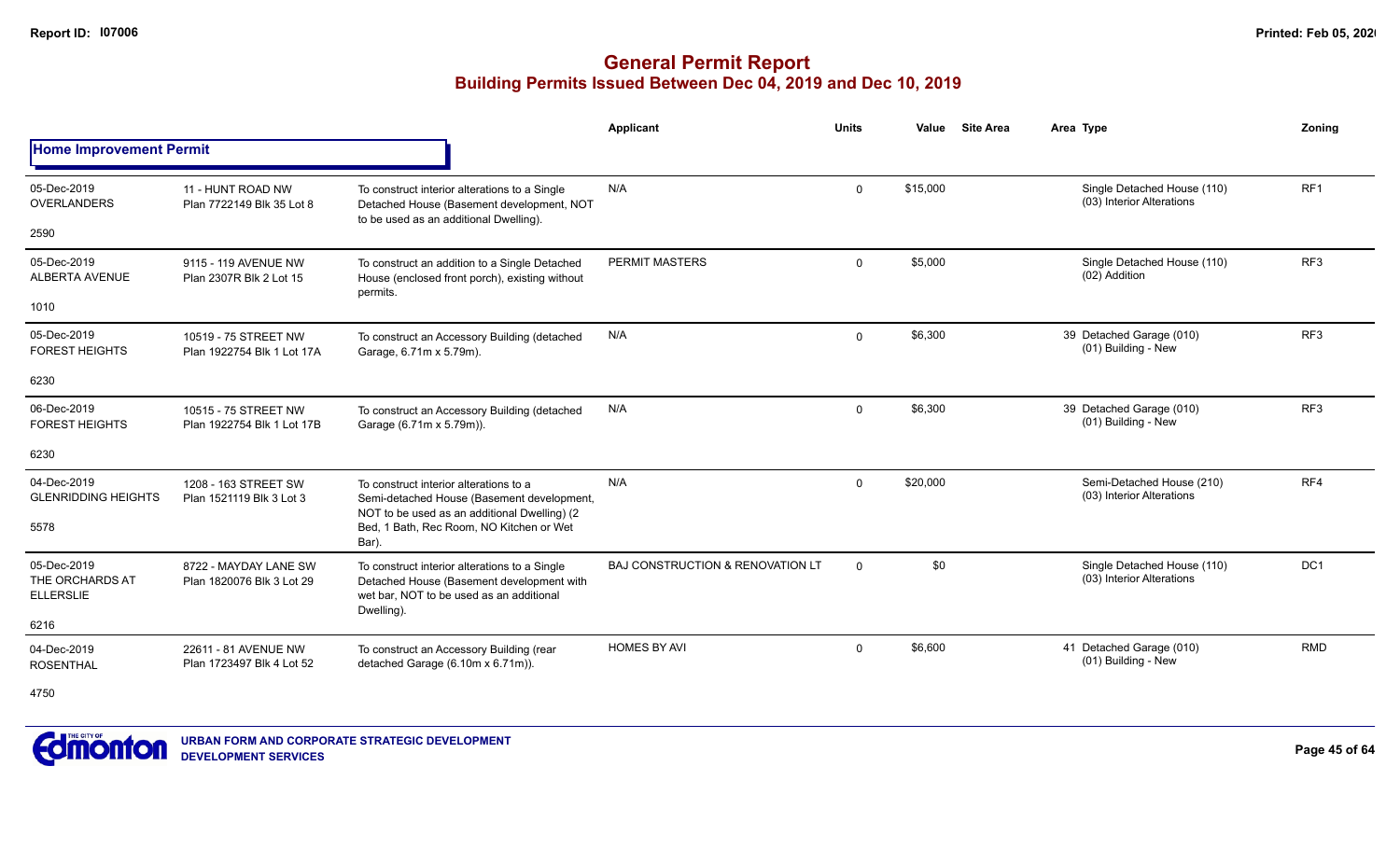|                                                    |                                                        |                                                                                                                                      | Applicant                             | <b>Units</b> | Value    | <b>Site Area</b> | Area Type                                                             | Zonina          |
|----------------------------------------------------|--------------------------------------------------------|--------------------------------------------------------------------------------------------------------------------------------------|---------------------------------------|--------------|----------|------------------|-----------------------------------------------------------------------|-----------------|
| <b>Home Improvement Permit</b>                     |                                                        |                                                                                                                                      |                                       |              |          |                  |                                                                       |                 |
| 05-Dec-2019<br><b>BELLEVUE</b>                     | 11050 - 69 STREET NW<br>Plan 8185ET Blk 13 Lot E       | To install a Hot Tub in the Rear Yard of a Single<br>Detached House (2.43m x 2.43m)                                                  | N/A                                   | $\mathbf 0$  | \$5,200  |                  | Single Detached House (110)<br>$(14)$ Hot Tub                         | RF <sub>1</sub> |
| 2060                                               |                                                        |                                                                                                                                      |                                       |              |          |                  |                                                                       |                 |
| 06-Dec-2019<br><b>WALKER</b>                       | 5329 - 21A AVENUE SW<br>Plan 1423537 Blk 2 Lot 40      | To develop a Secondary Suite in the basement<br>of a Single Detached House.                                                          | N/A                                   |              | \$39,400 |                  | 111 Single Detached House (110)<br>(07) Add Suites to Single Dwelling | <b>RSL</b>      |
| 6662                                               |                                                        |                                                                                                                                      |                                       |              |          |                  |                                                                       |                 |
| 05-Dec-2019<br>THE ORCHARDS AT<br><b>ELLERSLIE</b> | 5634 - CRABAPPLE WAY SW<br>Plan 1324541 Blk 1 Lot 138  | To construct interior alterations to a<br>Semi-detached House (Basement development,<br>NOT to be used as an additional Dwelling).   | ZA ELECTRICAL & GENERAL<br>CONTRACTOR | $\mathbf 0$  | \$16,000 |                  | Semi-Detached House (210)<br>(03) Interior Alterations                | RF4             |
| 6216                                               |                                                        |                                                                                                                                      |                                       |              |          |                  |                                                                       |                 |
| 09-Dec-2019<br><b>RUTHERFORD</b>                   | 11809 - 13A AVENUE SW<br>Plan 0628336 Blk 14 Lot 68    | To construct interior alterations to a Single<br>Detached House (Basement development, NOT<br>to be used as an additional Dwelling). | N/A                                   | $\mathbf 0$  | \$1,300  |                  | Single Detached House (110)<br>(03) Interior Alterations              | <b>RSL</b>      |
| 5454                                               |                                                        | (1 Bedroom, 1 Recreation room, 1 Furnace<br>room, 1 Bathroom, 1 Hobby room, and 1<br>Hallway)                                        |                                       |              |          |                  |                                                                       |                 |
| 05-Dec-2019<br><b>ALLENDALE</b>                    | 2, 6719 - 106 STREET NW<br>Plan 1922493 Blk 11 Lot 29A | To construct interior alterations to a<br>Semi-Detached House (Basement development,<br>NOT to be used as an additional Dwelling).   | N/A                                   | $\Omega$     | \$23,800 |                  | Semi-Detached House (210)<br>(03) Interior Alterations                | RF <sub>3</sub> |
| 5010                                               |                                                        |                                                                                                                                      |                                       |              |          |                  |                                                                       |                 |
| 04-Dec-2019<br>CAVANAGH                            | 2584 - CASEY WAY SW<br>Plan 1523223 Blk 8 Lot 114      | To construct interior alterations to a<br>Semi-Detached House (Basement development,                                                 | N/A                                   | $\Omega$     | \$3,500  |                  | Semi-Detached House (210)<br>(03) Interior Alterations                | <b>RMD</b>      |
| 5467                                               |                                                        | NOT to be used as an additional Dwelling) (1<br>Room (NOT Bedroom), 1 Bath, Living Area, NO<br>Kitchen or Wet Bar).                  |                                       |              |          |                  |                                                                       |                 |

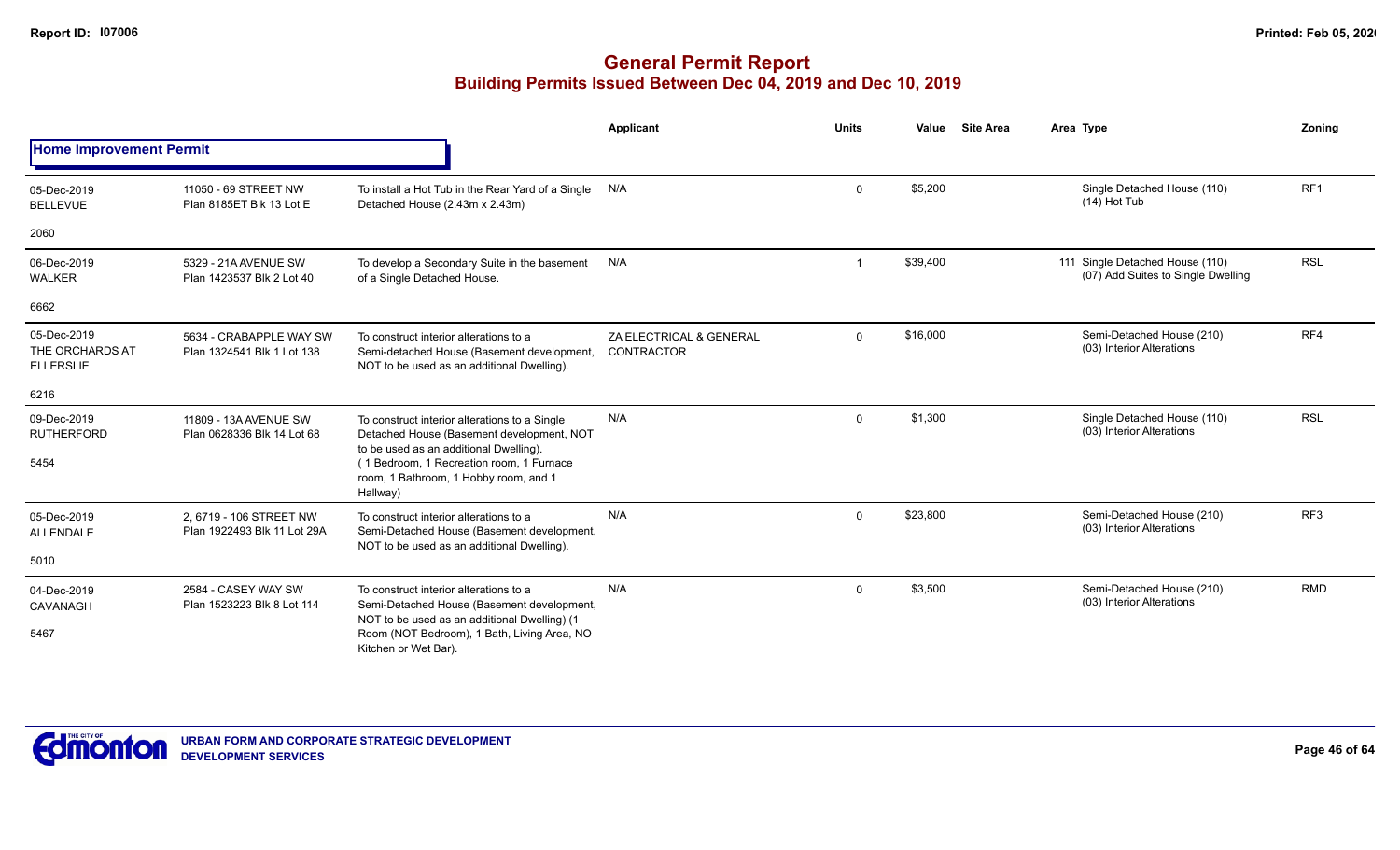|                                       |                                                      |                                                                                                                                                  | Applicant                   | <b>Units</b> | Value    | <b>Site Area</b> | Area Type                                                       | Zoning               |
|---------------------------------------|------------------------------------------------------|--------------------------------------------------------------------------------------------------------------------------------------------------|-----------------------------|--------------|----------|------------------|-----------------------------------------------------------------|----------------------|
| <b>Home Improvement Permit</b>        |                                                      |                                                                                                                                                  |                             |              |          |                  |                                                                 |                      |
| 10-Dec-2019<br><b>LAUREL</b>          | 1517 - 21 STREET NW<br>Plan 1620504 Blk 5 Lot 12     | To construct interior alterations to a<br>Semi-Detached House (Basement development<br>with wet bar, NOT to be used as an additional             | N/A                         | $\Omega$     | \$9,000  |                  | Semi-Detached House (210)<br>(03) Interior Alterations          | RF4                  |
| 6444                                  |                                                      | Dwelling).                                                                                                                                       |                             |              |          |                  |                                                                 |                      |
| 05-Dec-2019<br><b>KESWICK AREA</b>    | 6439 - KING WYND SW<br>Plan 1920145 Blk 6 Lot 45     | To construct an Accessory Building (detached<br>Garage 5.49m x 6.71m).                                                                           | ROHIT COMMUNITIES INC       | $\Omega$     | \$5,900  |                  | 37 Detached Garage (010)<br>(01) Building - New                 | RF4, RF4, RF4<br>RF4 |
| 5576                                  |                                                      |                                                                                                                                                  |                             |              |          |                  |                                                                 |                      |
| 05-Dec-2019<br><b>MCCONACHIE AREA</b> | 6443 - 176 AVENUE NW<br>Plan 1922870 Blk 28 Lot 2    | To construct an Accessory Building (detached<br>Garage 6.00m x 7.01m).                                                                           | <b>SANGAM HOMES LTD</b>     | $\Omega$     | \$6,800  |                  | 42 Detached Garage (010)<br>(01) Building - New                 | <b>RMD</b>           |
| 2521                                  |                                                      |                                                                                                                                                  |                             |              |          |                  |                                                                 |                      |
| 05-Dec-2019<br><b>MCCONACHIE AREA</b> | 6439 - 176 AVENUE NW<br>Plan 1922870 Blk 28 Lot 3    | To construct an Accessory Building (rear<br>detached Garage 6.00m x 7.01m).                                                                      | <b>SANGAM HOMES LTD</b>     | $\Omega$     | \$6,800  |                  | 42 Detached Garage (010)<br>(01) Building - New                 | <b>RMD</b>           |
| 2521                                  |                                                      |                                                                                                                                                  |                             |              |          |                  |                                                                 |                      |
| 06-Dec-2019<br><b>EDGEMONT</b>        | 1678 - ENRIGHT WAY NW<br>Plan 1823445 Blk 22 Lot 34  | To construct interior alterations to a Single<br>Detached House (Basement development w/<br>wetbar. NOT to be used as an additional              | <b>BLACKSTONE HOMES LTD</b> | $\Omega$     | \$25,000 |                  | Single Detached House (110)<br>(03) Interior Alterations        | <b>RSL</b>           |
| 4462                                  |                                                      | Dwelling).                                                                                                                                       |                             |              |          |                  |                                                                 |                      |
| 05-Dec-2019<br><b>MCCONACHIE AREA</b> | 6423 - 177 AVENUE NW<br>Plan 1721305 Blk 24 Lot 29   | To develop a Secondary Suite in a<br>Semi-Detached House (New Suite).                                                                            | N/A                         |              | \$33,000 |                  | Semi-Detached House (210)<br>(07) Add Suites to Single Dwelling | <b>RMD</b>           |
| 2521                                  |                                                      |                                                                                                                                                  |                             |              |          |                  |                                                                 |                      |
| 05-Dec-2019<br><b>RHATIGAN RIDGE</b>  | 612 - ROMANIUK ROAD NW<br>Plan 8023001 Blk 57 Lot 39 | To construct exterior and interior alterations<br>(main floor renovation, removing walls, installing<br>Engineered Beam and replacing and adding | N/A                         | $\mathbf 0$  |          |                  | Single Detached House (110)<br>(03) Exterior Alterations        | RF <sub>1</sub>      |
| 5350                                  |                                                      | new windows).                                                                                                                                    |                             |              |          |                  |                                                                 |                      |

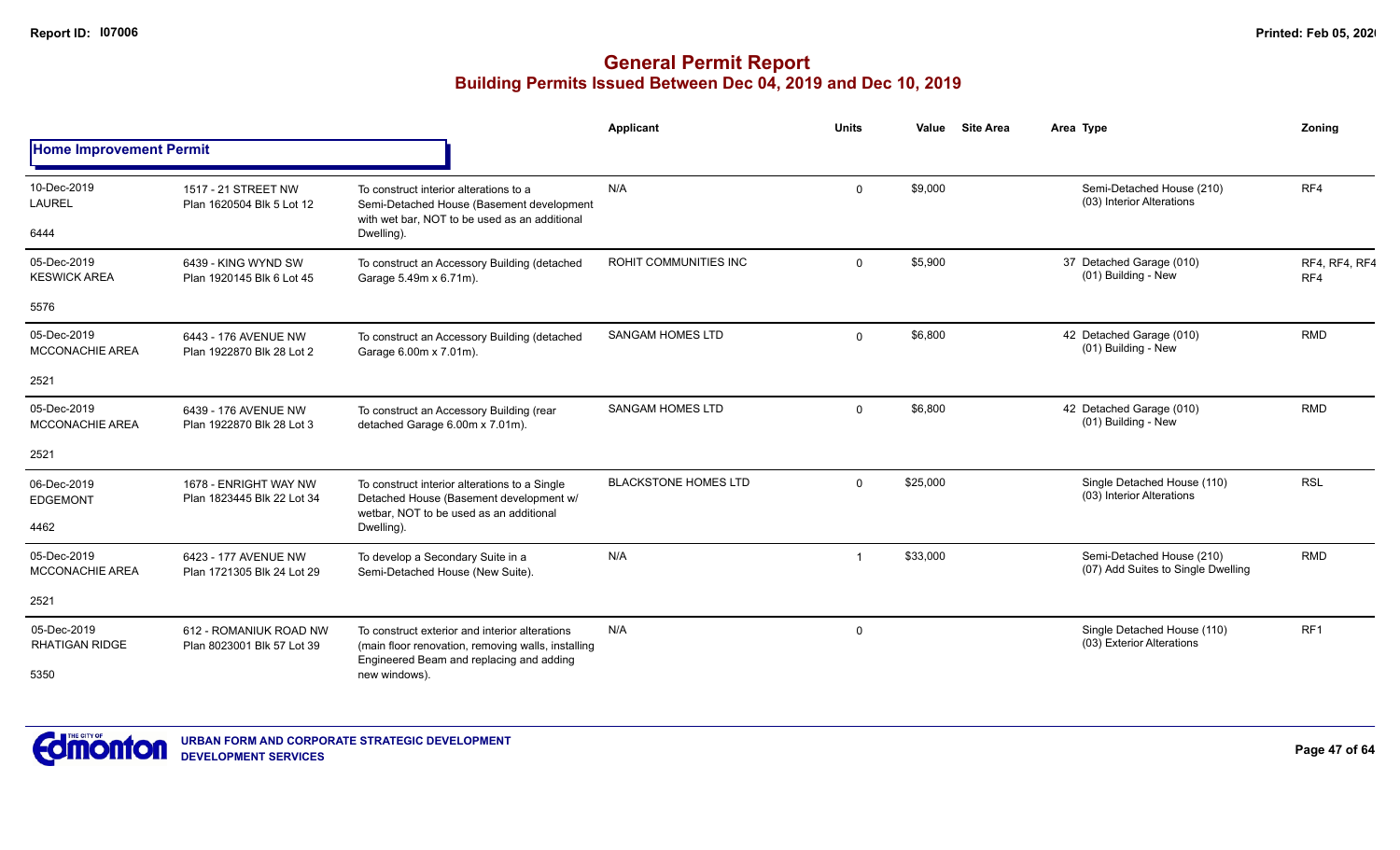|                                              |                                                      |                                                                                                                                                                   | <b>Applicant</b>             | <b>Units</b> | Value    | <b>Site Area</b> | Area Type                                                         | Zonina          |
|----------------------------------------------|------------------------------------------------------|-------------------------------------------------------------------------------------------------------------------------------------------------------------------|------------------------------|--------------|----------|------------------|-------------------------------------------------------------------|-----------------|
| <b>Home Improvement Permit</b>               |                                                      |                                                                                                                                                                   |                              |              |          |                  |                                                                   |                 |
| 05-Dec-2019<br><b>RHATIGAN RIDGE</b><br>5350 | 612 - ROMANIUK ROAD NW<br>Plan 8023001 Blk 57 Lot 39 | To construct exterior and interior alterations<br>(main floor renovation, removing walls, installing<br>Engineered Beam and replacing and adding<br>new windows). | N/A                          | 0            |          |                  | Single Detached House (110)<br>(03) Interior Alterations          | RF <sub>1</sub> |
|                                              |                                                      |                                                                                                                                                                   |                              |              |          |                  |                                                                   |                 |
| 04-Dec-2019<br><b>KESWICK AREA</b>           | 2822 - KIRKLAND BAY SW<br>Plan 1424687 Blk 4 Lot 52  | To construct interior alterations to a Single<br>Detached House (Basement development, NOT<br>to be used as an additional Dwelling) (1 Bed, 1                     | N/A                          | $\mathbf 0$  | \$25,000 |                  | Single Detached House (110)<br>(03) Interior Alterations          | <b>RSL</b>      |
| 5576                                         |                                                      | Bath, Living Room, NO Kitchen or Wet Bar).                                                                                                                        |                              |              |          |                  |                                                                   |                 |
| 04-Dec-2019<br><b>RAPPERSWILL</b>            | 12140 - 177 AVENUE NW<br>Plan 1425124 Blk 108 Lot 78 | To construct interior alterations to a Single<br>Detached House (Basement development, NOT<br>to be used as an additional Dwelling) (1 Bed, 1                     | STERLING HOMES EDMONTON LTD. | $\mathbf 0$  | \$22,500 |                  | Single Detached House (110)<br>(03) Interior Alterations          | DC <sub>1</sub> |
| 3370                                         |                                                      | Bath, Family Room, NO Kitchen or Wet bar).                                                                                                                        |                              |              |          |                  |                                                                   |                 |
| 06-Dec-2019<br><b>GLENRIDDING HEIGHTS</b>    | 16323 - 18 AVENUE SW<br>Plan 1525107 Blk 3 Lot 60    | To construct interior alterations to a Single<br>Detached House (Basement development, NOT<br>to be used as an additional Dwelling).                              | N/A                          | $\mathbf 0$  | \$10,000 |                  | Single Detached House (110)<br>(03) Interior Alterations          | <b>RSL</b>      |
| 5578                                         |                                                      |                                                                                                                                                                   |                              |              |          |                  |                                                                   |                 |
| 06-Dec-2019<br><b>PAISLEY</b>                | 3410 - PARKER LOOP SW<br>Plan 1424486 Blk 2 Lot 16   | To develop a Secondary Suite to a Single<br>Detached House (New Suite).                                                                                           | N/A                          | -1           | \$45,000 |                  | Single Detached House (110)<br>(07) Add Suites to Single Dwelling | <b>HVLD</b>     |
| 5469                                         |                                                      |                                                                                                                                                                   |                              |              |          |                  |                                                                   |                 |
| 10-Dec-2019<br><b>STILLWATER</b>             | 1761 - 201 STREET NW<br>Plan 1723514 Blk 7 Lot 10    | To construct interior alterations to a Single<br>Detached House (Basement development, NOT                                                                        | N/A                          | $\mathbf 0$  | \$10,000 |                  | Single Detached House (110)<br>(03) Interior Alterations          | <b>SLD</b>      |
| 4468                                         |                                                      | to be used as an additional Dwelling).                                                                                                                            |                              |              |          |                  |                                                                   |                 |
| 05-Dec-2019<br><b>MATT BERRY</b>             | 15832 - 64 STREET NW<br>Plan 9120706 Blk 7 Lot 13    | To construct interior alterations to a Single<br>Detached House (Basement development, NOT                                                                        | N/A                          | $\mathbf 0$  | \$15,000 |                  | Single Detached House (110)<br>(03) Interior Alterations          | RF <sub>1</sub> |
| 2500                                         |                                                      | to be used as an additional Dwelling).                                                                                                                            |                              |              |          |                  |                                                                   |                 |

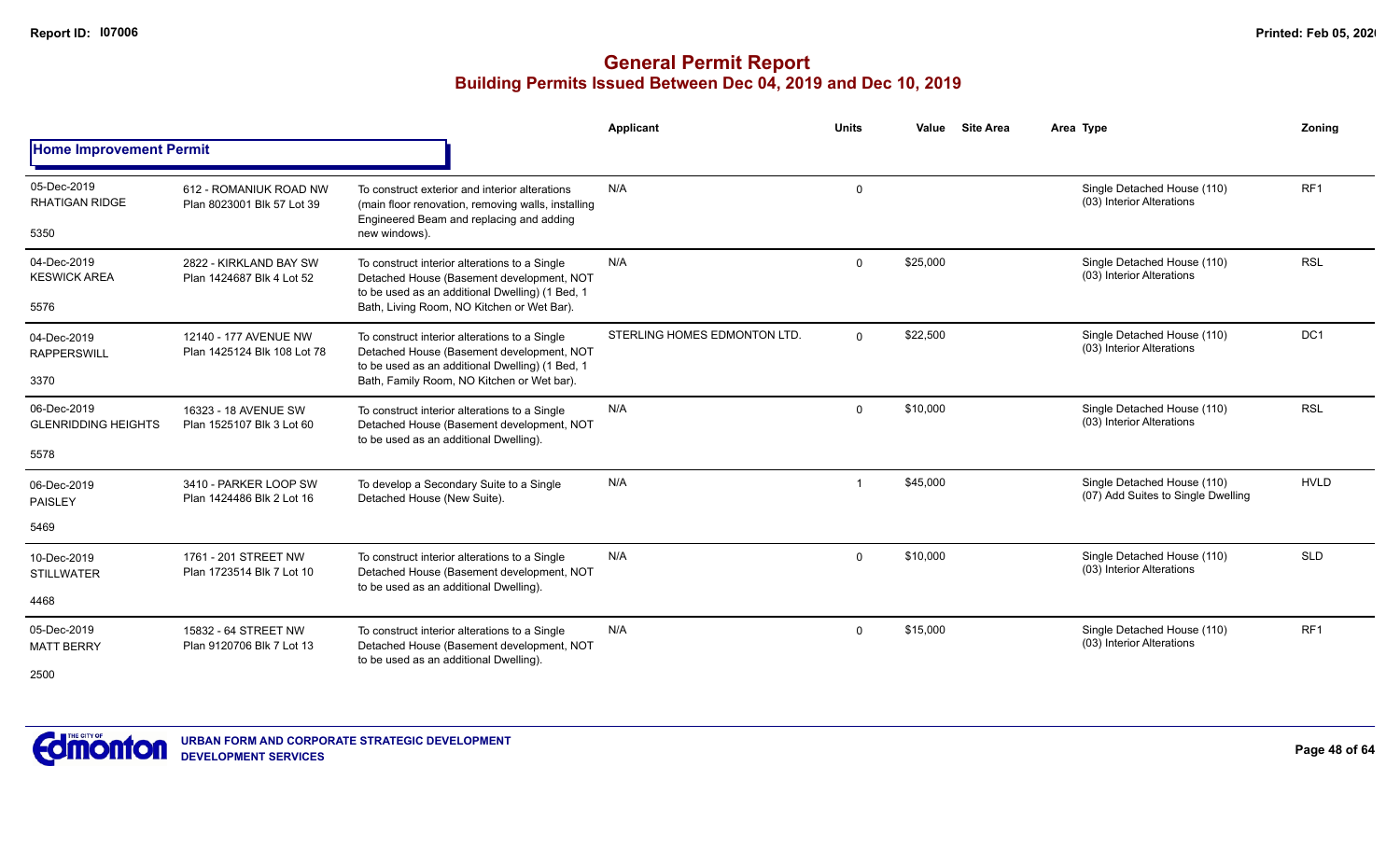|                                                    |                                                             |                                                                                                                                                       | <b>Applicant</b>                                      | <b>Units</b> | Value    | <b>Site Area</b> | Area Type                                                | Zoning          |
|----------------------------------------------------|-------------------------------------------------------------|-------------------------------------------------------------------------------------------------------------------------------------------------------|-------------------------------------------------------|--------------|----------|------------------|----------------------------------------------------------|-----------------|
| <b>Home Improvement Permit</b>                     |                                                             |                                                                                                                                                       |                                                       |              |          |                  |                                                          |                 |
| 05-Dec-2019<br><b>CHARLESWORTH</b>                 | 172 - CHARLESWORTH DRIVE<br>SW<br>Plan 1922728 Blk 13 Lot 2 | To construct an Accessory Building (detached<br>Garage 6.10m x 6.10m).                                                                                | JAYMAN MASTERBUILT INC                                | $\mathbf 0$  | \$6,000  |                  | 37 Detached Garage (010)<br>(01) Building - New          | <b>RMD</b>      |
| 6661                                               |                                                             |                                                                                                                                                       |                                                       |              |          |                  |                                                          |                 |
| 05-Dec-2019<br><b>CRESTWOOD</b>                    | 9732 - 148 STREET NW<br>Plan 7251AD Blk 76 Lot 2            | To construct an addition to a Single Detached<br>House (rear covered deck, 4.26m x 4.87m).                                                            | AQUILINO NACCARATO / ACKARD<br><b>CONTRACTORS LTD</b> | $\mathsf{O}$ |          |                  | Single Detached House (110)<br>(02) Addition             | RF <sub>1</sub> |
| 3140                                               |                                                             |                                                                                                                                                       |                                                       |              |          |                  |                                                          |                 |
| 04-Dec-2019<br>WALKER                              | 1167 - WATT DRIVE SW<br>Plan 1823360 Blk 10 Lot 3           | To construct an Accessory Building (detached<br>Garage 6.10m x 6.10m).                                                                                | <b>MONTORIO HOMES</b>                                 | $\mathbf 0$  | \$0      |                  | 37 Detached Garage (010)<br>(01) Building - New          | <b>RPL</b>      |
| 6662                                               |                                                             |                                                                                                                                                       |                                                       |              |          |                  |                                                          |                 |
| 04-Dec-2019<br><b>BERGMAN</b>                      | 12320 - 48 STREET NW<br>Plan 9221020 Blk 10 Lot 5           | To construct a rear uncovered deck to a Single<br>Detached House (6.49m x 3.92m @ 0.91m in<br>Height), existing without permits.                      | N/A                                                   | $\mathbf 0$  | \$6,400  |                  | 25 Single Detached House (110)<br>(03) Deck Attached     | RF <sub>1</sub> |
| 2090                                               |                                                             |                                                                                                                                                       |                                                       |              |          |                  |                                                          |                 |
| 04-Dec-2019<br><b>WEINLOS</b>                      | 4735 - 25 AVENUE NW<br>Condo Common Area (Plan<br>9020291)  | To construct interior alterations to a<br>Row-Housing unit (Basement development,<br>NOT to be used as an additional Dwelling).                       | N/A                                                   | $\mathbf 0$  | \$60,000 |                  | Row House (330)<br>(03) Interior Alterations             | RF <sub>5</sub> |
| 6770                                               |                                                             |                                                                                                                                                       |                                                       |              |          |                  |                                                          |                 |
| 05-Dec-2019<br><b>MATT BERRY</b>                   | 6439 - 159 AVENUE NW<br>Plan 9120706 Blk 7 Lot 23           | To construct an Accessory building, existing<br>without permits (shed, irregular shape, 1.98m x<br>$1.97m$ ).                                         | N/A                                                   | $\mathbf 0$  | \$100    |                  | 4 Shed (040)<br>(01) Building - New                      | RF <sub>1</sub> |
| 2500                                               |                                                             |                                                                                                                                                       |                                                       |              |          |                  |                                                          |                 |
| 10-Dec-2019<br>THE ORCHARDS AT<br><b>ELLERSLIE</b> | Plan 1822450 Blk 18 Lot 49                                  | 3119 - CHOKECHERRY BEND S\ To construct exterior alterations to a Single<br>Detached House (Kitchen window was<br>changed from 40" deep to 48" deep). | <b>BROOKFIELD RESIDENTIAL PROPERTIE</b>               | $\mathbf 0$  |          |                  | Single Detached House (110)<br>(03) Exterior Alterations | <b>RMD</b>      |
| 6216                                               |                                                             |                                                                                                                                                       |                                                       |              |          |                  |                                                          |                 |

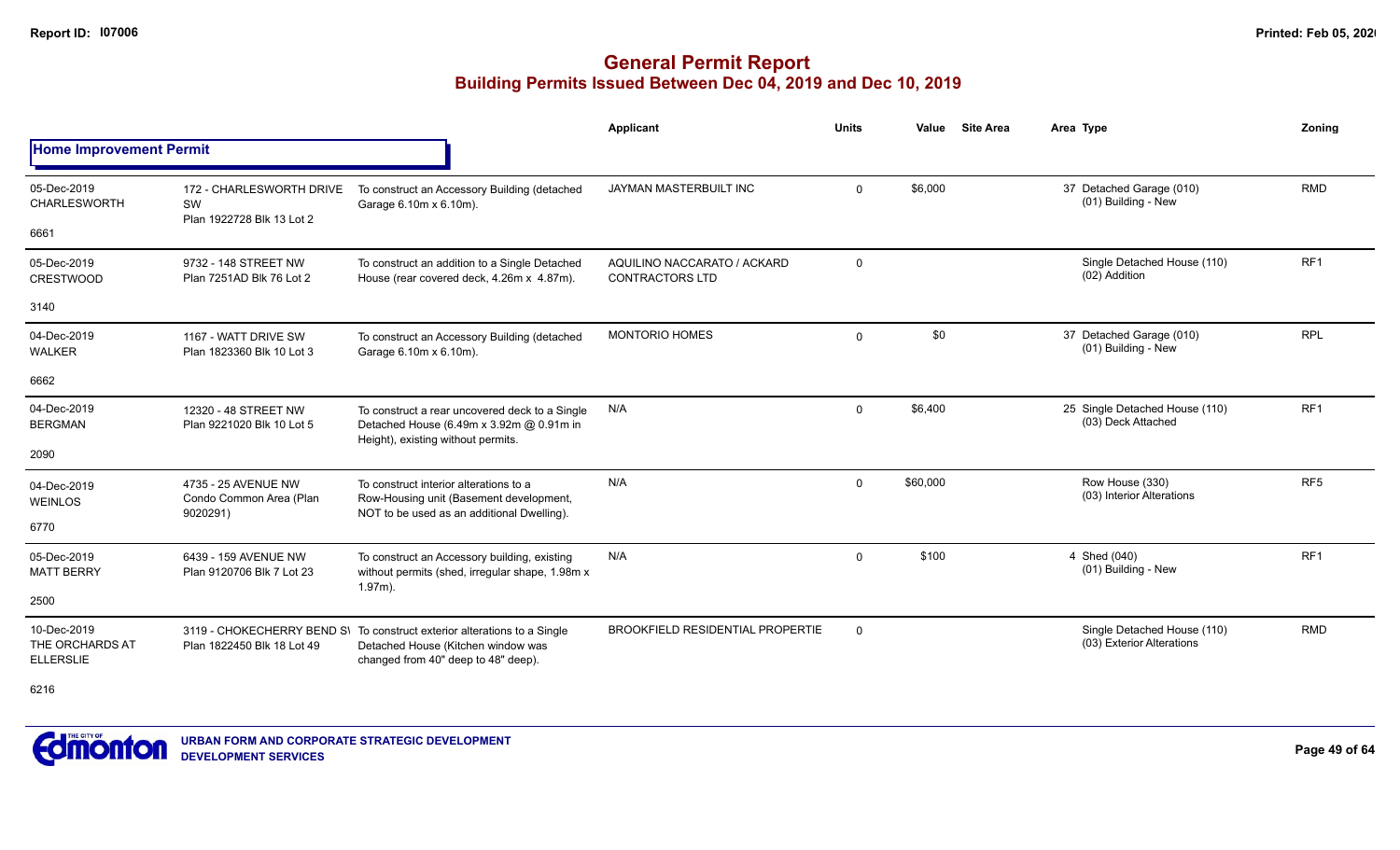|                                       |                                                                      |                                                                                                                                      | <b>Applicant</b>             | <b>Units</b> | Value    | <b>Site Area</b> | Area Type                                                            | Zonina          |
|---------------------------------------|----------------------------------------------------------------------|--------------------------------------------------------------------------------------------------------------------------------------|------------------------------|--------------|----------|------------------|----------------------------------------------------------------------|-----------------|
| <b>Home Improvement Permit</b>        |                                                                      |                                                                                                                                      |                              |              |          |                  |                                                                      |                 |
| 05-Dec-2019<br><b>JACKSON HEIGHTS</b> | 904 - JORDAN CRESCENT NW<br>Plan 9322974 Blk 13 Lot 1                | To develop a Secondary Suite in the Basement<br>of a Single Detached House, existing without<br>permits.                             | N/A                          | -1           | \$0      |                  | Single Detached House (110)<br>(07) Add Suites to Single Dwelling    | RF <sub>1</sub> |
| 6330                                  |                                                                      |                                                                                                                                      |                              |              |          |                  |                                                                      |                 |
| 05-Dec-2019<br>PARKALLEN              | 6262 - 112A STREET NW<br>Plan 2609HW Blk 24 Lot 16                   | To develop a Secondary Suite in the basement<br>of a Single Detached House.                                                          | <b>STRAIGHT LINE HOMES</b>   | -1           | \$10,000 |                  | Single Detached House (110)<br>(07) Add Suites to Single Dwelling    | RF <sub>1</sub> |
| 5310                                  |                                                                      |                                                                                                                                      |                              |              |          |                  |                                                                      |                 |
| 04-Dec-2019<br>CAVANAGH               | 3077 - CHECKNITA WAY SW<br>Plan 1820144 Blk 8 Lot 36                 | To construct interior alterations to a<br>Row-Housing unit (Basement development,<br>NOT to be used as an additional Dwelling).      | STERLING HOMES EDMONTON LTD. | $\Omega$     | \$19,900 |                  | Row House (330)<br>(03) Interior Alterations                         | RF <sub>5</sub> |
| 5467                                  |                                                                      |                                                                                                                                      |                              |              |          |                  |                                                                      |                 |
| 05-Dec-2019<br><b>CHAPPELLE AREA</b>  | 4066 - CHAPPELLE GREEN SW<br>Plan 1822411 Blk 32 Lot 3               | To construct a rear uncovered deck to a<br>Row-Housing unit (2.59m x 3.05m @ 0.75m in<br>Height).                                    | <b>DAYTONA HOMES INC</b>     | $\mathbf 0$  | \$2,000  |                  | 8 Row House (330)<br>(03) Deck Attached                              | DC <sub>2</sub> |
| 5462                                  |                                                                      |                                                                                                                                      |                              |              |          |                  |                                                                      |                 |
| 05-Dec-2019<br><b>CY BECKER</b>       | 381 - CY BECKER BOULEVARD<br><b>NW</b><br>Plan 1425758 Blk 19 Lot 11 | To develop a Secondary Suite in the Basement<br>of a Single Detached House (New Suite).                                              | N/A                          | -1           | \$39,000 |                  | 88 Single Detached House (110)<br>(07) Add Suites to Single Dwelling | <b>RSL</b>      |
| 2611                                  |                                                                      |                                                                                                                                      |                              |              |          |                  |                                                                      |                 |
| 04-Dec-2019<br><b>SILVER BERRY</b>    | 2832 - 26 STREET NW<br>Plan 0425569 Blk 22 Lot 32A                   | To construct interior alterations to a<br>Semi-detached House (Basement development,<br>NOT to be used as an additional Dwelling).   | N/A                          | $\mathbf 0$  | \$9,000  |                  | Semi-Detached House (210)<br>(03) Interior Alterations               | RF4             |
| 6442                                  |                                                                      |                                                                                                                                      |                              |              |          |                  |                                                                      |                 |
| 05-Dec-2019<br>AMBLESIDE              | 2465 - AUSTIN CRESCENT SW<br>Plan 0729436 Blk 13 Lot 10              | To construct interior alterations to a Single<br>Detached House (Basement development, NOT<br>to be used as an additional Dwelling). | <b>FINISHLINE CARPENTRY</b>  | $\mathbf 0$  | \$26,000 |                  | Single Detached House (110)<br>(03) Interior Alterations             | <b>RPL</b>      |
| 5505                                  |                                                                      |                                                                                                                                      |                              |              |          |                  |                                                                      |                 |

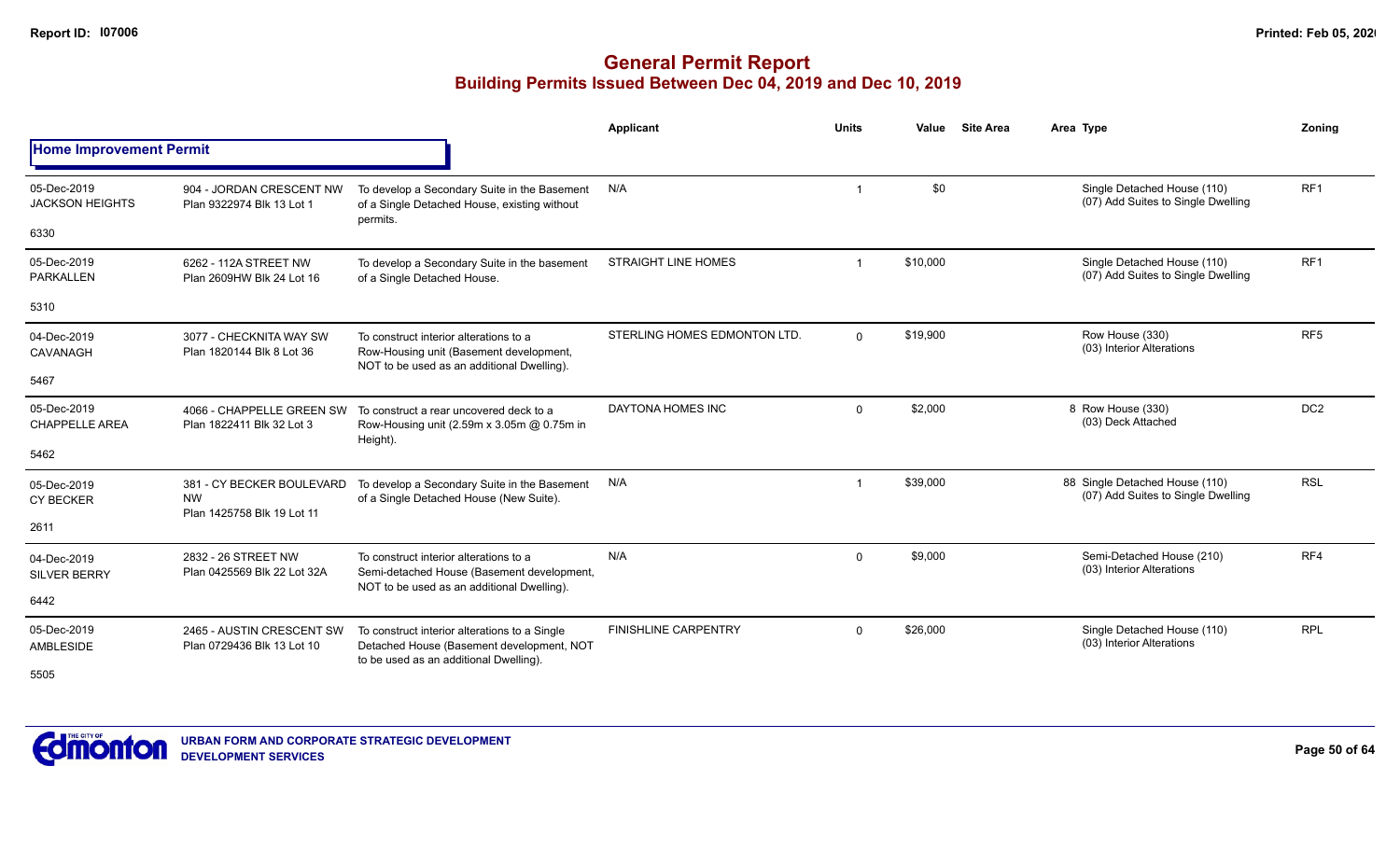|                                                    |                                                              |                                                                                                                                     | <b>Applicant</b>              | <b>Units</b> | Value    | <b>Site Area</b> | Area Type                                                | Zoning     |
|----------------------------------------------------|--------------------------------------------------------------|-------------------------------------------------------------------------------------------------------------------------------------|-------------------------------|--------------|----------|------------------|----------------------------------------------------------|------------|
| <b>Home Improvement Permit</b>                     |                                                              |                                                                                                                                     |                               |              |          |                  |                                                          |            |
| 10-Dec-2019<br><b>MAPLE</b>                        | 2648 - MAPLE WAY NW<br>Plan 1623032 Blk 18 Lot 20            | To construct interior alterations to a Single<br>Detached House (Basement development, NOT                                          | N/A                           | $\mathbf 0$  | \$15,000 |                  | Single Detached House (110)<br>(03) Interior Alterations | <b>RMD</b> |
| 6441                                               |                                                              | to be used as an additional Dwelling).                                                                                              |                               |              |          |                  |                                                          |            |
| 10-Dec-2019<br>WINDERMERE                          | 2719 - WATCHER WAY SW<br>Plan 1026111 Blk 8 Lot 15           | To construct interior alterations to a Single<br>Detached House (Basement development w/<br>wetbar, NOT to be used as an additional | <b>SNG CONTRACTING</b>        | $\mathbf 0$  | \$23,000 |                  | Single Detached House (110)<br>(03) Interior Alterations | <b>RSL</b> |
| 5570                                               |                                                              | Dwelling).                                                                                                                          |                               |              |          |                  |                                                          |            |
| 05-Dec-2019<br><b>EDGEMONT</b>                     | <b>NW</b><br>Plan 1920259 Blk 6 Lot 2                        | 5219 - EDGEMONT BOULEVARE To construct an Accessory Building (detached<br>Garage 6.10m x 6.10m).                                    | <b>BROOKFIELD RESIDENTIAL</b> | $\mathbf 0$  | \$6,000  |                  | 37 Detached Garage (010)<br>(01) Building - New          | <b>RMD</b> |
| 4462                                               |                                                              |                                                                                                                                     |                               |              |          |                  |                                                          |            |
| 05-Dec-2019<br><b>EDGEMONT</b>                     | <b>NW</b><br>Plan 1920259 Blk 6 Lot 7                        | 5209 - EDGEMONT BOULEVARE To construct an Accessory Building (detached<br>Garage (6.1m x 6.1m)).                                    | <b>BROOKFIELD RESIDENTIAL</b> | $\mathbf 0$  | \$6,000  |                  | 37 Detached Garage (010)<br>(01) Building - New          | <b>RMD</b> |
| 4462                                               |                                                              |                                                                                                                                     |                               |              |          |                  |                                                          |            |
| 05-Dec-2019<br><b>EDGEMONT</b>                     | <b>NW</b><br>Plan 1920259 Blk 6 Lot 8                        | 5207 - EDGEMONT BOULEVARE To construct an Accessory Building (detached<br>Garage 6.10m x 6.10m).                                    | <b>BROOKFIELD RESIDENTIAL</b> | $\mathbf{0}$ | \$6,000  |                  | 37 Detached Garage (010)<br>(01) Building - New          | <b>RMD</b> |
| 4462                                               |                                                              |                                                                                                                                     |                               |              |          |                  |                                                          |            |
| 05-Dec-2019<br>THE ORCHARDS AT<br><b>ELLERSLIE</b> | 283 - ORCHARDS BOULEVARD<br>SW<br>Plan 1822472 Blk 22 Lot 24 | To construct an Accessory Building (mutual<br>detached Garage (11.58m x 6.1m)).                                                     | <b>FIVE STAR HOMES INC</b>    | $\mathbf 0$  | \$11,400 |                  | 71 Detached Garage (010)<br>(01) Building - New          | RF4, RF4   |
| 6216                                               |                                                              |                                                                                                                                     |                               |              |          |                  |                                                          |            |
| 06-Dec-2019<br>CALDER                              | 11507 - 130 AVENUE NW<br>Plan RN41 Blk 5 Lot 32              | To demolish a Single Detached House detached<br>Garage and shed.                                                                    | EROS HOMES LTD                | $\Omega$     | \$3,400  |                  | Detached Garage(010)<br>(99) Demolition                  | RF1        |
| 3070                                               |                                                              |                                                                                                                                     |                               |              |          |                  |                                                          |            |

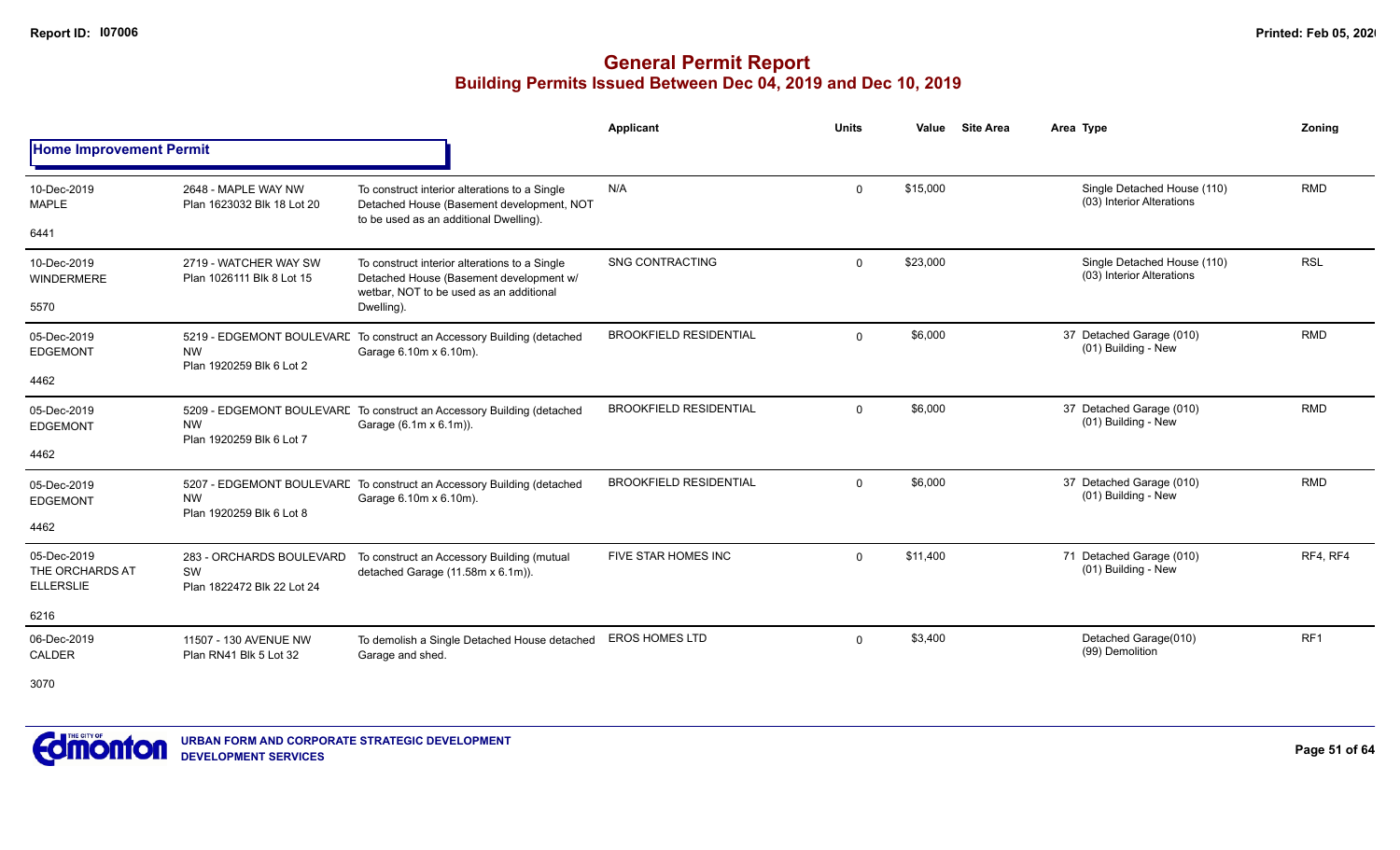## **General Permit Report Building Permits Issued Between Dec 04, 2019 and Dec 10, 2019**

|                                    |                                                      |                                                                                                                                    | Applicant                                                         | <b>Units</b>   | Value    | <b>Site Area</b> | Area Type                                                         | Zonina          |
|------------------------------------|------------------------------------------------------|------------------------------------------------------------------------------------------------------------------------------------|-------------------------------------------------------------------|----------------|----------|------------------|-------------------------------------------------------------------|-----------------|
| <b>Home Improvement Permit</b>     |                                                      |                                                                                                                                    |                                                                   |                |          |                  |                                                                   |                 |
| 06-Dec-2019<br><b>CALDER</b>       | 11507 - 130 AVENUE NW<br>Plan RN41 Blk 5 Lot 32      | To demolish a Single Detached House detached<br>Garage and shed.                                                                   | <b>EROS HOMES LTD</b>                                             | $-3$           | \$3,400  |                  | <b>Other Accessory Building</b><br>(99) Demolition                | RF1             |
| 3070                               |                                                      |                                                                                                                                    |                                                                   |                |          |                  |                                                                   |                 |
| 06-Dec-2019<br><b>CALDER</b>       | 11507 - 130 AVENUE NW<br>Plan RN41 Blk 5 Lot 32      | To demolish a Single Detached House detached<br>Garage and shed.                                                                   | <b>EROS HOMES LTD</b>                                             | $-3$           | \$6,500  |                  | Single Detached House (110)<br>(99) Demolition                    | RF <sub>1</sub> |
| 3070                               |                                                      |                                                                                                                                    |                                                                   |                |          |                  |                                                                   |                 |
| 06-Dec-2019<br><b>ALLENDALE</b>    | 6319 - 105A STREET NW<br>Plan 1920503 Blk 9 Lot 4A   | To construct interior alterations (Basement<br>development, NOT to be used as an additional<br>Dwelling).                          | <b>MOET DEVELOPMENTS LTD</b>                                      | $\overline{0}$ | \$36,000 |                  | Semi-Detached House (210)<br>(03) Interior Alterations            | RF <sub>3</sub> |
| 5010                               |                                                      |                                                                                                                                    |                                                                   |                |          |                  |                                                                   |                 |
| 10-Dec-2019<br><b>KESWICK AREA</b> | 6485 - KING WYND SW<br>Plan 1723517 Blk 6 Lot 23     | To construct interior alterations to a<br>Semi-Detached House (Basement development,<br>NOT to be used as an additional Dwelling). | N/A                                                               | 0              | \$7,000  |                  | Single Detached House (110)<br>(03) Interior Alterations          | RF4, RF4        |
| 5576                               |                                                      |                                                                                                                                    |                                                                   |                |          |                  |                                                                   |                 |
| 05-Dec-2019<br><b>SECORD</b>       | 9867 - 224 STREET NW<br>Plan 1521541 Blk 16 Lot 24   | To construct a Hot Tub (2.44m x 2.44m) on a<br>rear uncovered deck.                                                                | N/A                                                               | 0              | \$5,200  |                  | Single Detached House (110)<br>$(14)$ Hot Tub                     | <b>RSL</b>      |
| 4487                               |                                                      |                                                                                                                                    |                                                                   |                |          |                  |                                                                   |                 |
| 05-Dec-2019<br><b>GLENORA</b>      | 10327 - 134 STREET NW<br>Plan 2803AF Blk 90 Lots 5-6 | To demolish a detached Garage.                                                                                                     | ALL WEST DEMOLITION LTD.                                          | $\mathbf{0}$   | \$3,400  |                  | Detached Garage(010)<br>(99) Demolition                           | RF <sub>1</sub> |
| 3200                               |                                                      |                                                                                                                                    |                                                                   |                |          |                  |                                                                   |                 |
| 05-Dec-2019<br><b>WELLINGTON</b>   | 13312 - 136 AVENUE NW<br>Plan 5570KS Blk 20 Lot 48   | To develop a Secondary Suite in the basement<br>of a Single Detached House.                                                        | 1821254 ALBERTA INC O/A TEKNICON<br><b>CONSTRUCTION SERVICES,</b> | $\mathbf{1}$   | \$50,000 |                  | Single Detached House (110)<br>(07) Add Suites to Single Dwelling | RF <sub>1</sub> |

3430

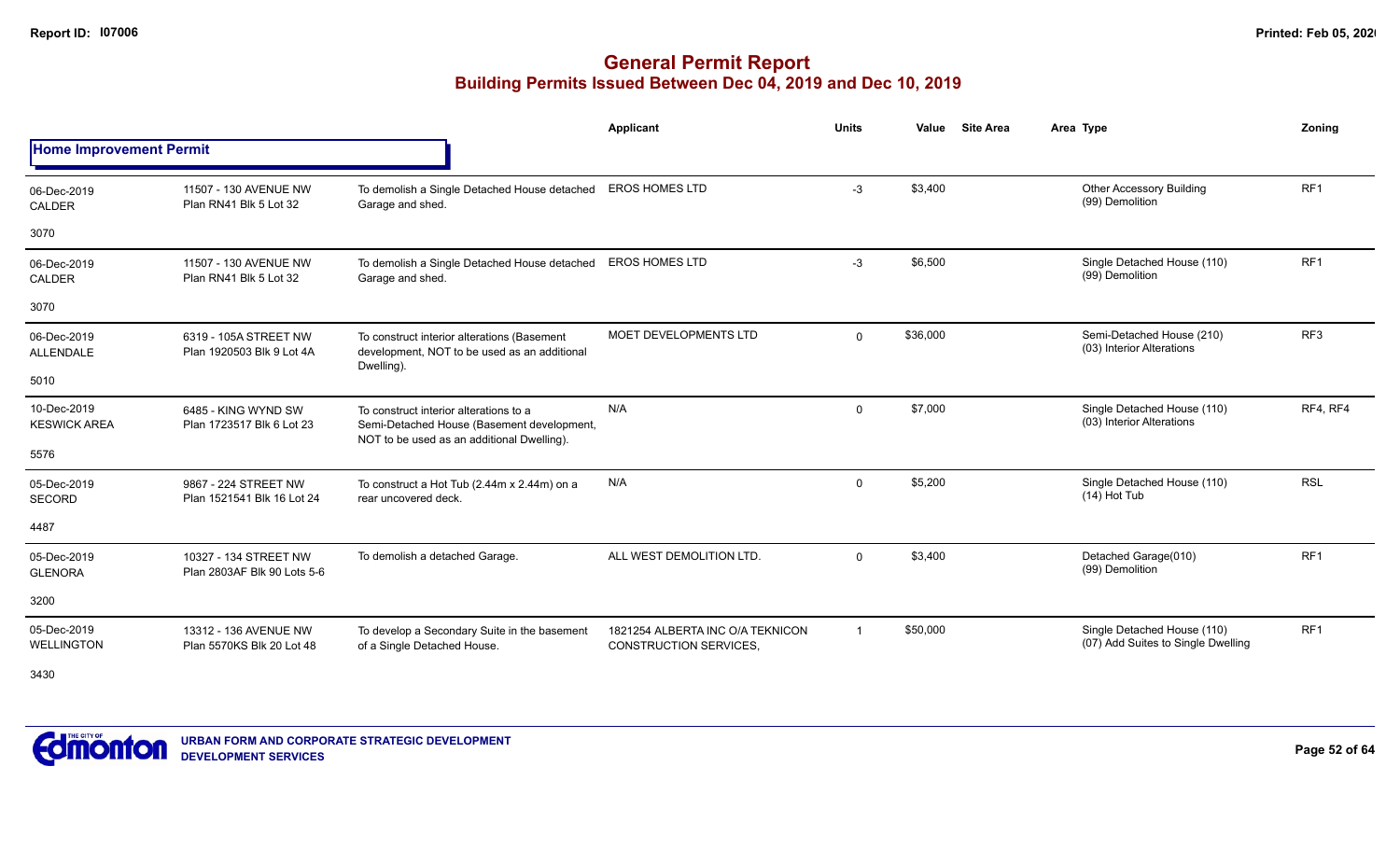## **General Permit Report Building Permits Issued Between Dec 04, 2019 and Dec 10, 2019**

|                                               |                                                                      |                                                                                                                                                                  | Applicant               | <b>Units</b> | Value    | <b>Site Area</b> | Area Type                                                | Zonina          |
|-----------------------------------------------|----------------------------------------------------------------------|------------------------------------------------------------------------------------------------------------------------------------------------------------------|-------------------------|--------------|----------|------------------|----------------------------------------------------------|-----------------|
| <b>Home Improvement Permit</b>                |                                                                      |                                                                                                                                                                  |                         |              |          |                  |                                                          |                 |
| 05-Dec-2019<br><b>MCCONACHIE AREA</b><br>2521 | 5831 - 175 AVENUE NW<br>Plan 1221328 Blk 12 Lot 8                    | To construct interior alterations to a Single<br>Detached House (Basement development, NOT<br>to be used as an additional Dwelling).                             | N/A                     | 0            | \$6.000  |                  | Single Detached House (110)<br>(03) Interior Alterations | <b>RSL</b>      |
|                                               |                                                                      |                                                                                                                                                                  |                         |              |          |                  |                                                          |                 |
| 05-Dec-2019<br><b>DESROCHERS AREA</b>         | 334 - DESROCHERS<br><b>BOULEVARD SW</b><br>Plan 1521497 Blk 1 Lot 34 | To construct an Accessory Building (detached<br>Garage (5.49m x 6.1m)).                                                                                          | PREMIER BUILT GARAGES   | $\mathbf{0}$ | \$5.400  |                  | 33 Detached Garage (010)<br>(01) Building - New          | DC <sub>2</sub> |
| 5463                                          |                                                                      |                                                                                                                                                                  |                         |              |          |                  |                                                          |                 |
| 05-Dec-2019<br><b>GRIESBACH</b>               | Plan 1525017 Blk 16 Lot 67                                           | 6916 - JOHNNIE CAINE WAY NW To construct interior alterations to a Single<br>Detached House (Basement development, NOT<br>to be used as an additional Dwelling). | N/A                     | $\mathbf 0$  | \$10,000 |                  | Single Detached House (110)<br>(03) Interior Alterations | <b>GLG</b>      |
| 3111                                          |                                                                      |                                                                                                                                                                  |                         |              |          |                  |                                                          |                 |
| 05-Dec-2019<br><b>SECORD</b>                  | 22353 - 93A AVENUE NW<br>Plan 1723442 Blk 27 Lot 53                  | To construct an Accessory Building (detached<br>Garage 6.10m x 6.10m).                                                                                           | N.P. ARTISAN            | $\mathbf 0$  | \$6,000  |                  | 37 Detached Garage (010)<br>(01) Building - New          | <b>RMD</b>      |
| 4487                                          |                                                                      |                                                                                                                                                                  |                         |              |          |                  |                                                          |                 |
| 05-Dec-2019<br>CUMBERLAND                     | 13815 - 150 AVENUE NW<br>Plan 0225459 Blk 35 Lot 65                  | To construct interior alterations to a Single<br>Detached House (Basement development, NOT<br>to be used as an additional Dwelling).                             | N/A                     | $\mathbf{0}$ | \$20,000 |                  | Single Detached House (110)<br>(03) Interior Alterations | <b>RSL</b>      |
| 3150                                          |                                                                      |                                                                                                                                                                  |                         |              |          |                  |                                                          |                 |
| 05-Dec-2019<br><b>CHARLESWORTH</b>            | 247 - CHARLESWORTH DRIVE<br>SW<br>Plan 1823105 Blk 10 Lot 20         | To construct interior alterations to a Single<br>Detached House (Basement development, NOT<br>to be used as an additional Dwelling).                             | <b>BOAH CONTRACTING</b> | $\mathbf 0$  | \$32,000 |                  | Single Detached House (110)<br>(03) Interior Alterations | <b>RMD</b>      |
| 6661                                          |                                                                      |                                                                                                                                                                  |                         |              |          |                  |                                                          |                 |
| 05-Dec-2019<br><b>SUMMERSIDE</b>              | 208 - SHEPPARD COURT SW<br>Plan 0023927 Blk 2 Lot 19                 | To install a Hot Tub $(2.10m \times 1.50m)$ .                                                                                                                    | N/A                     | 0            | \$5,200  |                  | Single Detached House (110)<br>$(14)$ Hot Tub            | <b>RSL</b>      |

6213

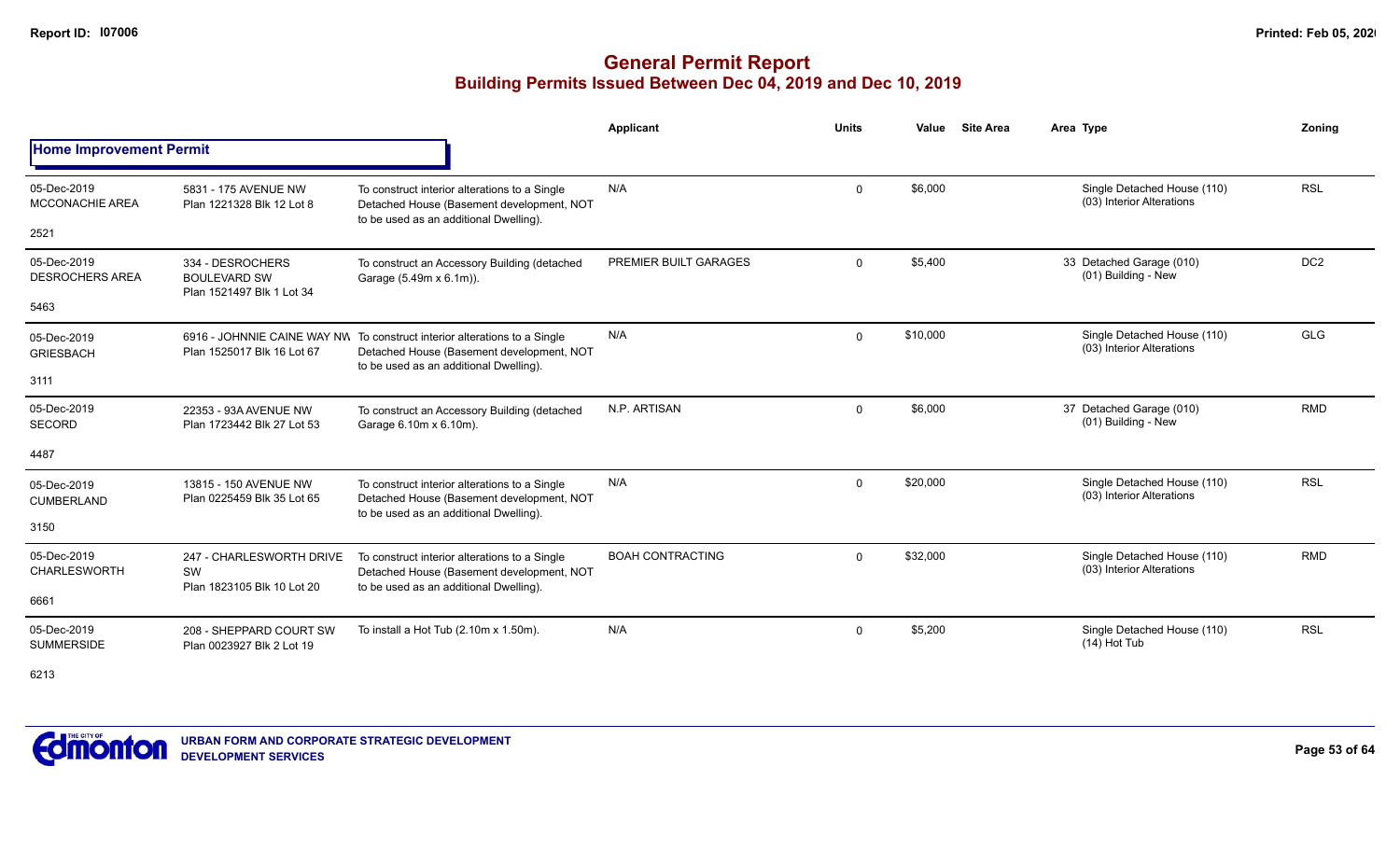|                                            |                                                                        |                                                                                                                                                                                       | Applicant                                                           | <b>Units</b> | Value    | <b>Site Area</b> | Area Type                                                         | Zoning          |
|--------------------------------------------|------------------------------------------------------------------------|---------------------------------------------------------------------------------------------------------------------------------------------------------------------------------------|---------------------------------------------------------------------|--------------|----------|------------------|-------------------------------------------------------------------|-----------------|
| <b>Home Improvement Permit</b>             |                                                                        |                                                                                                                                                                                       |                                                                     |              |          |                  |                                                                   |                 |
| 06-Dec-2019<br><b>FULTON PLACE</b><br>6240 | 5903 - 105 AVENUE NW<br>Plan 1811KS Blk 25 Lot 3                       | To construct interior alterations to a Single<br>Detached House (beam alteration to increase<br>the floor clearance for the basement bedroom<br>door. NOT to be used as an additional | N/A                                                                 | $\Omega$     | \$500    |                  | Single Detached House (110)<br>(03) Interior Alterations          | RF1             |
|                                            |                                                                        | Dwelling).                                                                                                                                                                            |                                                                     |              |          |                  |                                                                   |                 |
| 06-Dec-2019<br><b>LAURIER HEIGHTS</b>      | 125 - LAURIER DRIVE NW<br>Plan 5978KS Blk 18 Lot 2                     | To install a Renewable Energy Device On a<br>House (23 Solar PhotoVoltaic (PV) Panel(s) on<br>the Roof).                                                                              | KCP ENERGY INC. O/A KCP ENERGY                                      | $\Omega$     | \$0      |                  | Single Detached House (110)<br>(03) Exterior Alterations          | RF1             |
| 3270                                       |                                                                        |                                                                                                                                                                                       |                                                                     |              |          |                  |                                                                   |                 |
| 05-Dec-2019<br><b>GLENRIDDING HEIGHTS</b>  | 2265 - GLENRIDDING<br><b>BOULEVARD SW</b><br>Plan 1525393 Blk 9 Lot 26 | To construct interior alterations to a Row-House<br>Unit 2265 (Basement development, NOT to be<br>used as an additional Dwelling).                                                    | N/A                                                                 | $\Omega$     | \$10,000 |                  | Row House (330)<br>(03) Interior Alterations                      | RF <sub>5</sub> |
| 5578                                       |                                                                        |                                                                                                                                                                                       |                                                                     |              |          |                  |                                                                   |                 |
| 05-Dec-2019<br><b>ROSENTHAL</b>            | 8708 - 219 STREET NW<br>Plan 1523141 Blk 3 Lot 66                      | To construct interior alterations to a Single<br>Detached House (Basement development, NOT<br>to be used as an additional Dwelling).                                                  | N/A                                                                 | $\Omega$     | \$30,000 |                  | Single Detached House (110)<br>(03) Interior Alterations          | <b>RSL</b>      |
| 4750                                       |                                                                        |                                                                                                                                                                                       |                                                                     |              |          |                  |                                                                   |                 |
| 05-Dec-2019<br><b>MAGRATH HEIGHTS</b>      | Plan 0627991 Blk 9 Lot 57                                              | 2459 - MARTELL CRESCENT NV To construct interior alterations to a Single<br>Detached House (Basement development, NOT<br>to be used as an additional Dwelling).                       | N/A                                                                 | $\Omega$     | \$80,000 |                  | Single Detached House (110)<br>(03) Interior Alterations          | <b>RSL</b>      |
| 5476                                       |                                                                        |                                                                                                                                                                                       |                                                                     |              |          |                  |                                                                   |                 |
| 10-Dec-2019<br>SECORD                      | 9651 - 225 STREET NW<br>Plan 1723645 Blk 25 Lot 50                     | To construct an Accessory Building (rear<br>detached Garage (6.10m x 6.10m)).                                                                                                         | PREMIER BUILT GARAGES                                               | $\Omega$     | \$6,000  |                  | 37 Detached Garage (010)<br>(01) Building - New                   | <b>RMD</b>      |
| 4487                                       |                                                                        |                                                                                                                                                                                       |                                                                     |              |          |                  |                                                                   |                 |
| 05-Dec-2019<br><b>FRASER</b>               | 15156 - 16 STREET NW<br>Plan 1325000 Blk 117 Lot 4                     | To develop a Secondary Suite in the Basement<br>of a Single Detached House.                                                                                                           | 1993085 ALBERTA LTD O/A AR<br><b>BASEMENT DEVELOPERS AND MOVERS</b> |              | \$25,000 |                  | Single Detached House (110)<br>(07) Add Suites to Single Dwelling | <b>RSL</b>      |
| 2280                                       |                                                                        |                                                                                                                                                                                       |                                                                     |              |          |                  |                                                                   |                 |

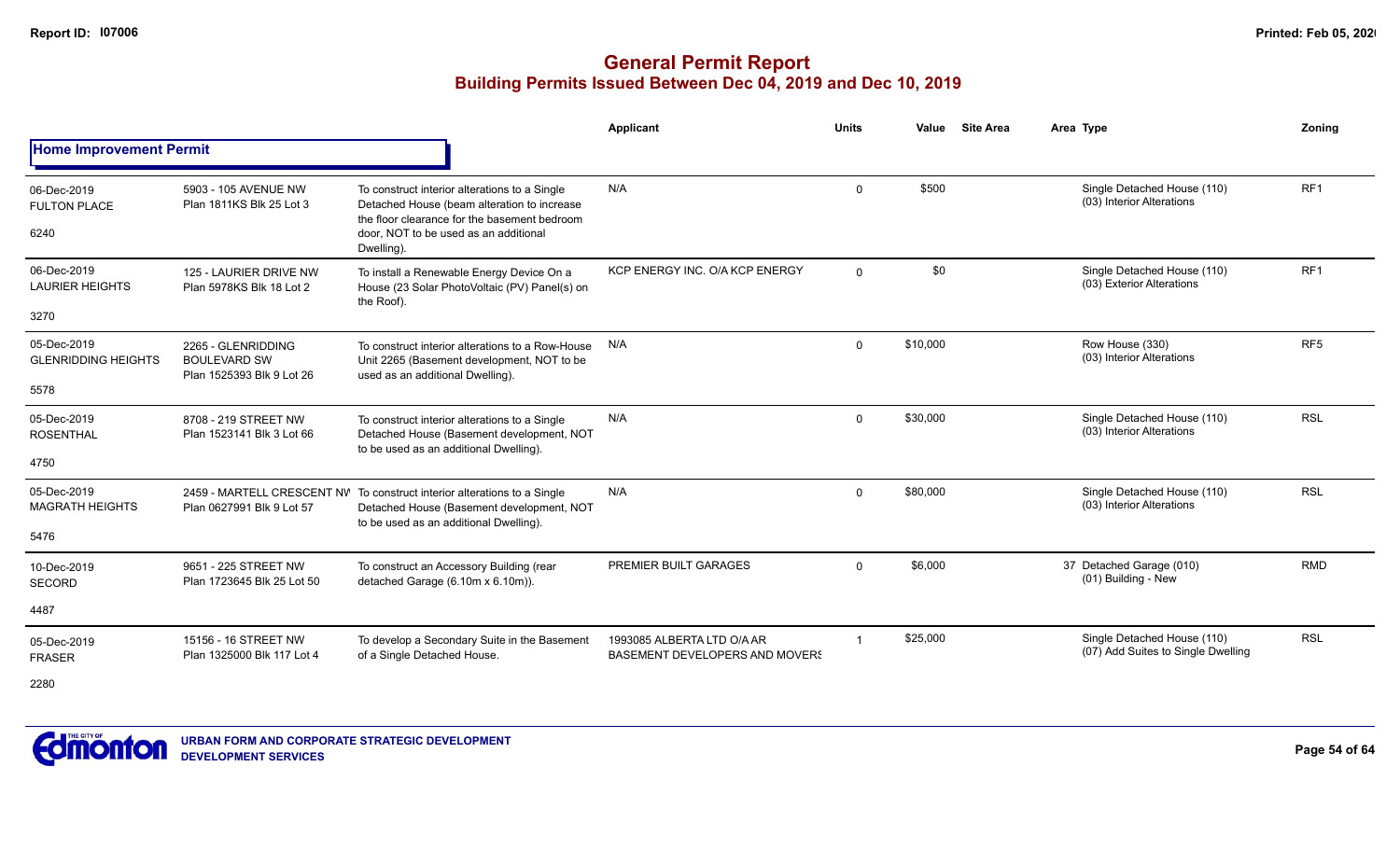|                                |                                                    |                                                                                                                                                | <b>Applicant</b>           | <b>Units</b>   | Value    | <b>Site Area</b> | Area Type                                                            | Zoning          |
|--------------------------------|----------------------------------------------------|------------------------------------------------------------------------------------------------------------------------------------------------|----------------------------|----------------|----------|------------------|----------------------------------------------------------------------|-----------------|
| <b>Home Improvement Permit</b> |                                                    |                                                                                                                                                |                            |                |          |                  |                                                                      |                 |
| 05-Dec-2019<br><b>PARKDALE</b> | 2, 11505 - 88 STREET NW<br>Condo Common Area (Plan | To construct interior alterations to a<br>Semi-Detached House (Basement development,                                                           | VIDA NOVA HOMES LTD        | $\mathbf 0$    | \$25,000 |                  | Semi-Detached House (210)<br>(03) Interior Alterations               | RF <sub>3</sub> |
| 1160                           | 1922418)                                           | NOT to be used as an additional Dwelling).                                                                                                     |                            |                |          |                  |                                                                      |                 |
| 05-Dec-2019<br><b>LAUREL</b>   | 1407 - 24 STREET NW<br>Plan 1722980 Blk 10 Lot 14  | To construct an Accessory Building (detached<br>Garage, 6.10m x 6.10m).                                                                        | N.P. ARTISAN               | $\mathbf 0$    | \$6,000  |                  | 37 Detached Garage (010)<br>(01) Building - New                      | <b>RPL</b>      |
| 6444                           |                                                    |                                                                                                                                                |                            |                |          |                  |                                                                      |                 |
| 05-Dec-2019<br><b>WALKER</b>   | 2112 - 52 STREET SW<br>Plan 1723341 Blk 5 Lot 38   | To construct interior alterations to a<br>Semi-detached House (Basement development,<br>NOT to be used as an additional Dwelling).             | OPEN-BOOK CONSTRUCTION LTD | $\Omega$       | \$13,000 |                  | Semi-Detached House (210)<br>(03) Interior Alterations               | RF4             |
| 6662                           |                                                    |                                                                                                                                                |                            |                |          |                  |                                                                      |                 |
| 05-Dec-2019<br><b>FRASR</b>    | 15164 - 16 STREET NW<br>Plan 1325000 Blk 117 Lot 2 | To develop a Secondary Suite in the basement<br>of a Single Detached House (New Suite).                                                        | COGAN CONTRACTORS INC      | $\overline{1}$ | \$40,000 |                  | 92 Single Detached House (110)<br>(07) Add Suites to Single Dwelling | <b>RSL</b>      |
| 2280                           |                                                    |                                                                                                                                                |                            |                |          |                  |                                                                      |                 |
| 09-Dec-2019<br><b>EASTWOOD</b> | 7810 - 118 AVENUE NW<br>Plan 2436AB Blk 8 Lot 47   | To demolish a Single Detached House.                                                                                                           | N/A                        | $-1$           | \$6,500  |                  | Single Detached House (110)<br>(99) Demolition                       | CB <sub>2</sub> |
| 1100                           |                                                    |                                                                                                                                                |                            |                |          |                  |                                                                      |                 |
| 05-Dec-2019<br><b>LAUREL</b>   | 3359 - 19 AVENUE NW<br>Plan 0927123 Blk 1 Lot 102  | To develop a Secondary Suite in the Basement<br>of a Single Detached House and to construct<br>interior and exterior alterations (new entrance | N/A                        | $\overline{1}$ | \$45,000 |                  | Single Detached House (110)<br>(07) Add Suites to Single Dwelling    | <b>RSL</b>      |
| 6444                           |                                                    | door for basement and 1 new window for<br>basement bedroom).                                                                                   |                            |                |          |                  |                                                                      |                 |
| 05-Dec-2019<br><b>LAUREL</b>   | 3359 - 19 AVENUE NW<br>Plan 0927123 Blk 1 Lot 102  | To develop a Secondary Suite in the Basement<br>of a Single Detached House and to construct<br>interior and exterior alterations (new entrance | N/A                        | 0              |          |                  | Single Detached House (110)<br>(03) Exterior Alterations             | <b>RSL</b>      |
| 6444                           |                                                    | door for basement and 1 new window for<br>basement bedroom).                                                                                   |                            |                |          |                  |                                                                      |                 |

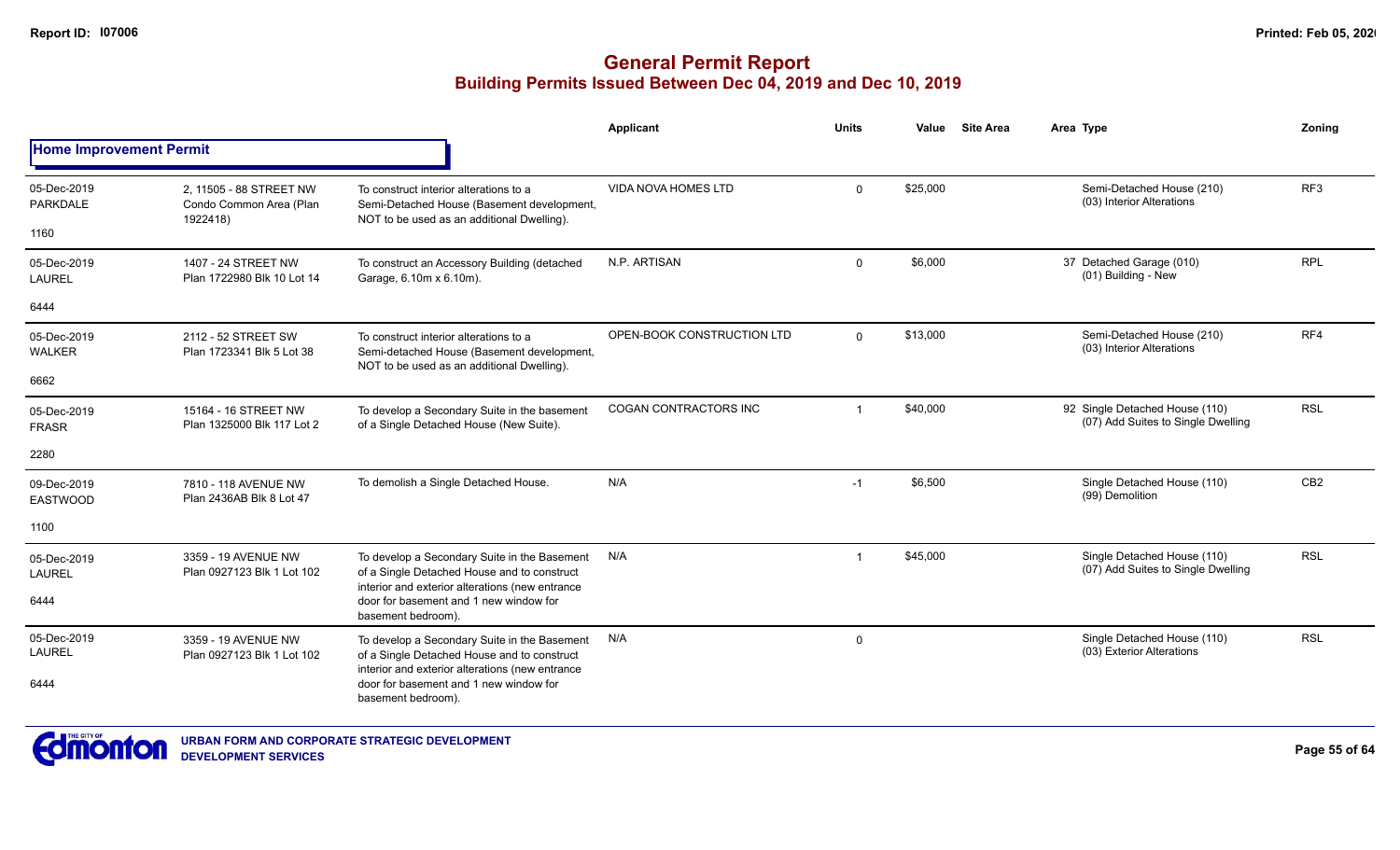|                                             |                                                                                                                                                                                                                                                                                                                                                                                                                                                                                                                                                                                                                                                                                                                                                                                                                                                                                                                                                                                                                                                                                                                                                                                                                                                                                                                                                                                                                                                                                                                                                                                                                                                                                                                                                                  |                                                                                      | <b>Applicant</b> | <b>Units</b> | Value | <b>Site Area</b> | Area Type          | Zonina |
|---------------------------------------------|------------------------------------------------------------------------------------------------------------------------------------------------------------------------------------------------------------------------------------------------------------------------------------------------------------------------------------------------------------------------------------------------------------------------------------------------------------------------------------------------------------------------------------------------------------------------------------------------------------------------------------------------------------------------------------------------------------------------------------------------------------------------------------------------------------------------------------------------------------------------------------------------------------------------------------------------------------------------------------------------------------------------------------------------------------------------------------------------------------------------------------------------------------------------------------------------------------------------------------------------------------------------------------------------------------------------------------------------------------------------------------------------------------------------------------------------------------------------------------------------------------------------------------------------------------------------------------------------------------------------------------------------------------------------------------------------------------------------------------------------------------------|--------------------------------------------------------------------------------------|------------------|--------------|-------|------------------|--------------------|--------|
| <b>Home Improvement Permit</b>              | \$6,000<br>37 Detached Garage (010)<br><b>RMD</b><br>$\mathbf 0$<br>203 - CAVANAGH COMMON SW To construct an Accessory building (detached<br>STAR CONSTRUCTION & GARAGE DOOI<br>(01) Building - New<br><b>LTD</b><br>Plan 1822496 Blk 14 Lot 23<br>Garage, 6.10m x 6.10m).<br><b>RPL</b><br>N/A<br>\$14,500<br>Single Detached House (110)<br>$\mathbf 0$<br>3323 - WEIDLE WAY SW<br>To construct interior alterations to a Single<br>(03) Interior Alterations<br>Plan 1225012 Blk 14 Lot 15<br>Detached House (Basement development, NOT<br>to be used as an additional Dwelling).<br><b>RPL</b><br>37 Detached Garage (010)<br><b>IMPACT HOMES LTD</b><br>\$6,000<br>17472 - 77 STREET NW<br>$\Omega$<br>To construct an Accessory Building (detached<br>(01) Building - New<br>Plan 1820022 Blk 17 Lot 20<br>Garage 6.10m x 6.10m).<br>\$0<br>RF <sub>1</sub><br>N/A<br>Single Detached House (110)<br>$\mathsf{O}\phantom{0}$<br>11107 - 72 AVENUE NW<br>To install a Renewable Energy Device On a<br>(03) Exterior Alterations<br>Plan 1602HW Blk 17 Lot 35<br>House (27 Solar PhotoVoltaic (PV) Panel(s) on<br>the Roof).<br>DC <sub>2</sub><br>To demolish a Single Detached House.<br>REVLYN DEMOLITION & RECYCLING LTI<br>\$6,500<br>Single Detached House (110)<br>11211 - 99 AVENUE NW<br>$-1$<br>(99) Demolition<br>Plan NB Blk 12 Lot 81<br>RF <sub>1</sub><br>\$5,200<br>Single Detached House (110)<br>N/A<br>$\mathbf 0$<br>13704 - 79 AVENUE NW<br>To install a Hot Tub in the Rear Yard of a Single<br>(14) Hot Tub<br>Plan 450MC Blk 29 Lot 5<br>Detached House (2.14m x 2.13m).<br>23 Single Detached House (110)<br>RF <sub>1</sub><br>N/A<br>\$5,800<br>$\Omega$<br>3007 - 134 AVENUE NW<br>To construct alterations to a Single Detached |                                                                                      |                  |              |       |                  |                    |        |
| 05-Dec-2019<br>CAVANAGH                     |                                                                                                                                                                                                                                                                                                                                                                                                                                                                                                                                                                                                                                                                                                                                                                                                                                                                                                                                                                                                                                                                                                                                                                                                                                                                                                                                                                                                                                                                                                                                                                                                                                                                                                                                                                  |                                                                                      |                  |              |       |                  |                    |        |
| 5467                                        |                                                                                                                                                                                                                                                                                                                                                                                                                                                                                                                                                                                                                                                                                                                                                                                                                                                                                                                                                                                                                                                                                                                                                                                                                                                                                                                                                                                                                                                                                                                                                                                                                                                                                                                                                                  |                                                                                      |                  |              |       |                  |                    |        |
| 05-Dec-2019<br><b>WALKER</b>                |                                                                                                                                                                                                                                                                                                                                                                                                                                                                                                                                                                                                                                                                                                                                                                                                                                                                                                                                                                                                                                                                                                                                                                                                                                                                                                                                                                                                                                                                                                                                                                                                                                                                                                                                                                  |                                                                                      |                  |              |       |                  |                    |        |
| 6662                                        |                                                                                                                                                                                                                                                                                                                                                                                                                                                                                                                                                                                                                                                                                                                                                                                                                                                                                                                                                                                                                                                                                                                                                                                                                                                                                                                                                                                                                                                                                                                                                                                                                                                                                                                                                                  |                                                                                      |                  |              |       |                  |                    |        |
| 05-Dec-2019<br><b>CRYSTALLINA NERA WEST</b> |                                                                                                                                                                                                                                                                                                                                                                                                                                                                                                                                                                                                                                                                                                                                                                                                                                                                                                                                                                                                                                                                                                                                                                                                                                                                                                                                                                                                                                                                                                                                                                                                                                                                                                                                                                  |                                                                                      |                  |              |       |                  |                    |        |
| 2463                                        |                                                                                                                                                                                                                                                                                                                                                                                                                                                                                                                                                                                                                                                                                                                                                                                                                                                                                                                                                                                                                                                                                                                                                                                                                                                                                                                                                                                                                                                                                                                                                                                                                                                                                                                                                                  |                                                                                      |                  |              |       |                  |                    |        |
| 05-Dec-2019<br><b>PARKALLEN</b>             |                                                                                                                                                                                                                                                                                                                                                                                                                                                                                                                                                                                                                                                                                                                                                                                                                                                                                                                                                                                                                                                                                                                                                                                                                                                                                                                                                                                                                                                                                                                                                                                                                                                                                                                                                                  |                                                                                      |                  |              |       |                  |                    |        |
| 5310                                        |                                                                                                                                                                                                                                                                                                                                                                                                                                                                                                                                                                                                                                                                                                                                                                                                                                                                                                                                                                                                                                                                                                                                                                                                                                                                                                                                                                                                                                                                                                                                                                                                                                                                                                                                                                  |                                                                                      |                  |              |       |                  |                    |        |
| 04-Dec-2019<br><b>OLIVER</b>                |                                                                                                                                                                                                                                                                                                                                                                                                                                                                                                                                                                                                                                                                                                                                                                                                                                                                                                                                                                                                                                                                                                                                                                                                                                                                                                                                                                                                                                                                                                                                                                                                                                                                                                                                                                  |                                                                                      |                  |              |       |                  |                    |        |
| 1150                                        |                                                                                                                                                                                                                                                                                                                                                                                                                                                                                                                                                                                                                                                                                                                                                                                                                                                                                                                                                                                                                                                                                                                                                                                                                                                                                                                                                                                                                                                                                                                                                                                                                                                                                                                                                                  |                                                                                      |                  |              |       |                  |                    |        |
| 04-Dec-2019<br><b>LAURIER HEIGHTS</b>       |                                                                                                                                                                                                                                                                                                                                                                                                                                                                                                                                                                                                                                                                                                                                                                                                                                                                                                                                                                                                                                                                                                                                                                                                                                                                                                                                                                                                                                                                                                                                                                                                                                                                                                                                                                  |                                                                                      |                  |              |       |                  |                    |        |
| 3270                                        |                                                                                                                                                                                                                                                                                                                                                                                                                                                                                                                                                                                                                                                                                                                                                                                                                                                                                                                                                                                                                                                                                                                                                                                                                                                                                                                                                                                                                                                                                                                                                                                                                                                                                                                                                                  |                                                                                      |                  |              |       |                  |                    |        |
| 04-Dec-2019<br><b>BELMONT</b>               | Plan 9621965 Blk 150 Lot 92                                                                                                                                                                                                                                                                                                                                                                                                                                                                                                                                                                                                                                                                                                                                                                                                                                                                                                                                                                                                                                                                                                                                                                                                                                                                                                                                                                                                                                                                                                                                                                                                                                                                                                                                      | House, extending length of existing rear<br>uncovered deck (7.92m x 3.66m @ 1.80m in |                  |              |       |                  | (03) Deck Attached |        |
| 2070                                        |                                                                                                                                                                                                                                                                                                                                                                                                                                                                                                                                                                                                                                                                                                                                                                                                                                                                                                                                                                                                                                                                                                                                                                                                                                                                                                                                                                                                                                                                                                                                                                                                                                                                                                                                                                  | Height).                                                                             |                  |              |       |                  |                    |        |

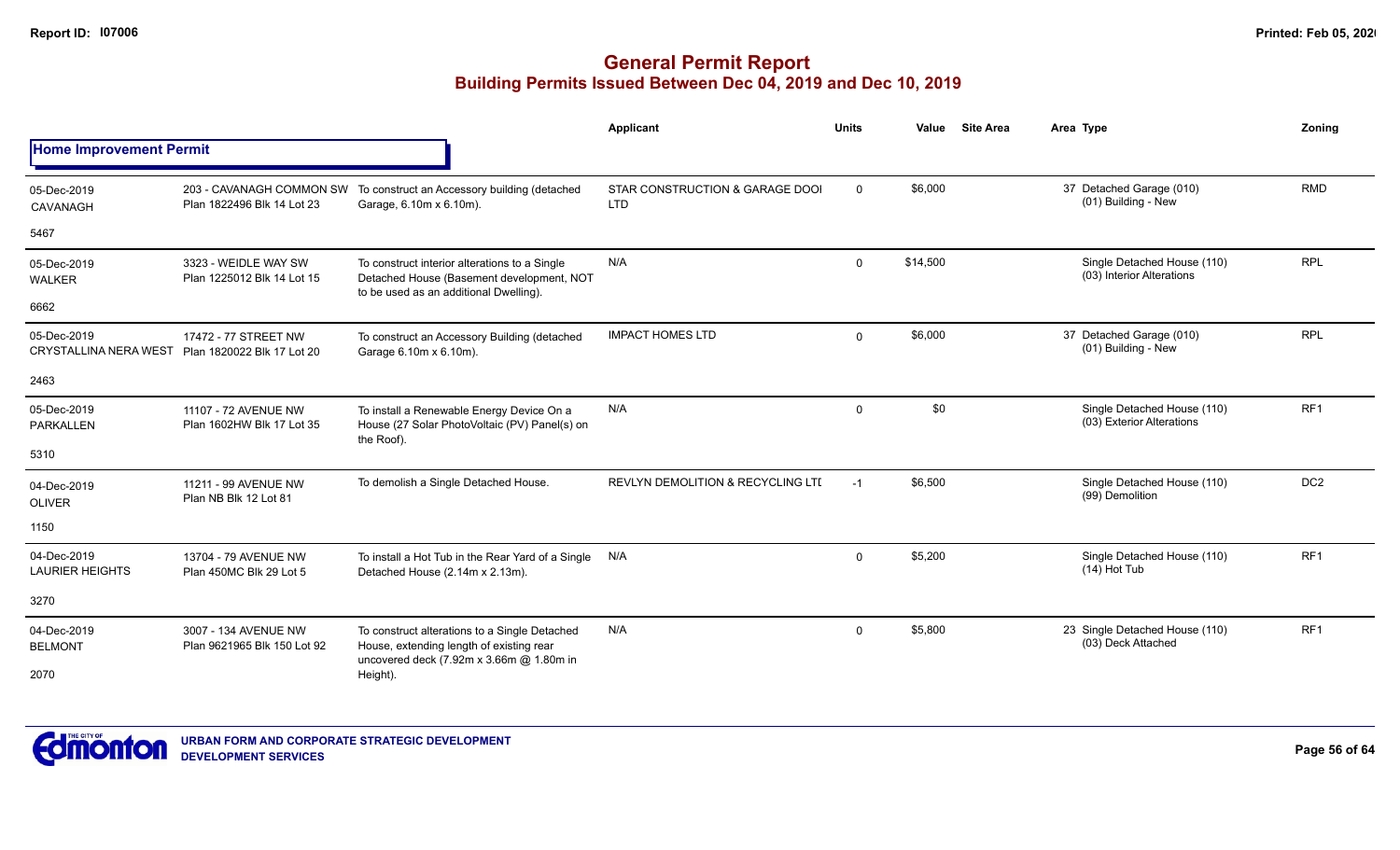|                                              |                                                                                                                                            |                                                                                                                                                                                   | Applicant                 | <b>Units</b> | Value    | <b>Site Area</b>                                         | Area Type                                                | Zoning          |
|----------------------------------------------|--------------------------------------------------------------------------------------------------------------------------------------------|-----------------------------------------------------------------------------------------------------------------------------------------------------------------------------------|---------------------------|--------------|----------|----------------------------------------------------------|----------------------------------------------------------|-----------------|
| <b>Home Improvement Permit</b>               |                                                                                                                                            |                                                                                                                                                                                   |                           |              |          |                                                          |                                                          |                 |
| 09-Dec-2019<br><b>NORTH GLENORA</b><br>3310  | 13324 - 109A AVENUE NW<br>Plan 3751HW Blk 1 Lot 40                                                                                         | To construct an Accessory building, existing<br>without permits (detached Garage, 7.40m x<br>7.40m) and to demolish an Accessory building<br>(detached Garage, 4.27m x 6.71m).    | N/A                       | $\Omega$     | \$8.800  |                                                          | 55 Detached Garage (010)<br>(01) Building - New          | RF <sub>1</sub> |
| 09-Dec-2019                                  |                                                                                                                                            |                                                                                                                                                                                   | N/A                       |              | \$3,400  |                                                          | Detached Garage(010)                                     | RF <sub>1</sub> |
| <b>NORTH GLENORA</b>                         | 13324 - 109A AVENUE NW<br>Plan 3751HW Blk 1 Lot 40                                                                                         | To construct an Accessory building, existing<br>without permits (detached Garage, 7.40m x                                                                                         |                           | $\Omega$     |          |                                                          | (99) Demolition                                          |                 |
| 3310                                         |                                                                                                                                            | 7.40m) and to demolish an Accessory building<br>(detached Garage, 4.27m x 6.71m).                                                                                                 |                           |              |          |                                                          |                                                          |                 |
| 04-Dec-2019<br><b>HOMESTEADER</b>            | 4376 - 126B AVENUE NW<br>Plan 1620841 Blk 28 Lot 32                                                                                        | To construct a rear uncovered deck to a Single<br>Detached House (5.5m x 3.65m @08.m in                                                                                           | ENCORE MASTER BUILDER INC | $\Omega$     | \$4,200  |                                                          | 17 Single Detached House (110)<br>(03) Deck Attached     | <b>RSL</b>      |
| 2350                                         |                                                                                                                                            | Height).                                                                                                                                                                          |                           |              |          |                                                          |                                                          |                 |
| 09-Dec-2019<br><b>HOLLICK-KENYON</b><br>2340 | 16232 - 53 STREET NW<br>Plan 0227099 Blk 47 Lot 8                                                                                          | To construct interior alterations to a Single<br>Detached House (Basement development, NOT<br>to be used as an additional Dwelling).<br>(1 Furnace room, 1 Washroom, and 1 Family | N/A                       | $\Omega$     | \$20,000 |                                                          | Single Detached House (110)<br>(03) Interior Alterations | <b>RSL</b>      |
| 04-Dec-2019<br><b>KINISKI GARDENS</b>        | 1150 - KANE WYND NW<br>Plan 9223024 Blk 28 Lot 24                                                                                          | room, 1 Bedroom)<br>To construct a rear uncovered deck to a Single<br>Detached House (4.94m x 2.46m @ 1.35m in                                                                    | N/A                       | $\Omega$     | \$3,100  |                                                          | 12 Single Detached House (110)<br>(03) Deck Attached     | RF <sub>1</sub> |
| 6370                                         |                                                                                                                                            | Height), existing without permits.                                                                                                                                                |                           |              |          |                                                          |                                                          |                 |
| 06-Dec-2019<br><b>CY BECKER</b>              | 4664 - 175 AVENUE NW<br>Plan 1823038 Blk 22 Lot 15                                                                                         | To construct an Accessory Building (rear<br>detached Garage (6.10m x 6.10m)).                                                                                                     | ROHIT COMMUNITIES INC     | $\Omega$     | \$6,000  |                                                          | 37 Detached Garage (010)<br>(01) Building - New          | <b>RPL</b>      |
| 2611                                         |                                                                                                                                            |                                                                                                                                                                                   |                           |              |          |                                                          |                                                          |                 |
| 05-Dec-2019<br><b>BROOKSIDE</b>              | To install an Interior Solid-Fuel-Burning<br>5411 - 142 STREET NW<br>Appliance (Pre-manufactured) to a Single<br>Plan 6469NY Blk 6A Lot 13 | N/A                                                                                                                                                                               | $\mathbf 0$               |              |          | Single Detached House (110)<br>(03) Interior Alterations | RF <sub>1</sub>                                          |                 |
| 5090                                         |                                                                                                                                            | Detached House (wood burning fireplace<br>replacement in an existing Chimney).                                                                                                    |                           |              |          |                                                          |                                                          |                 |

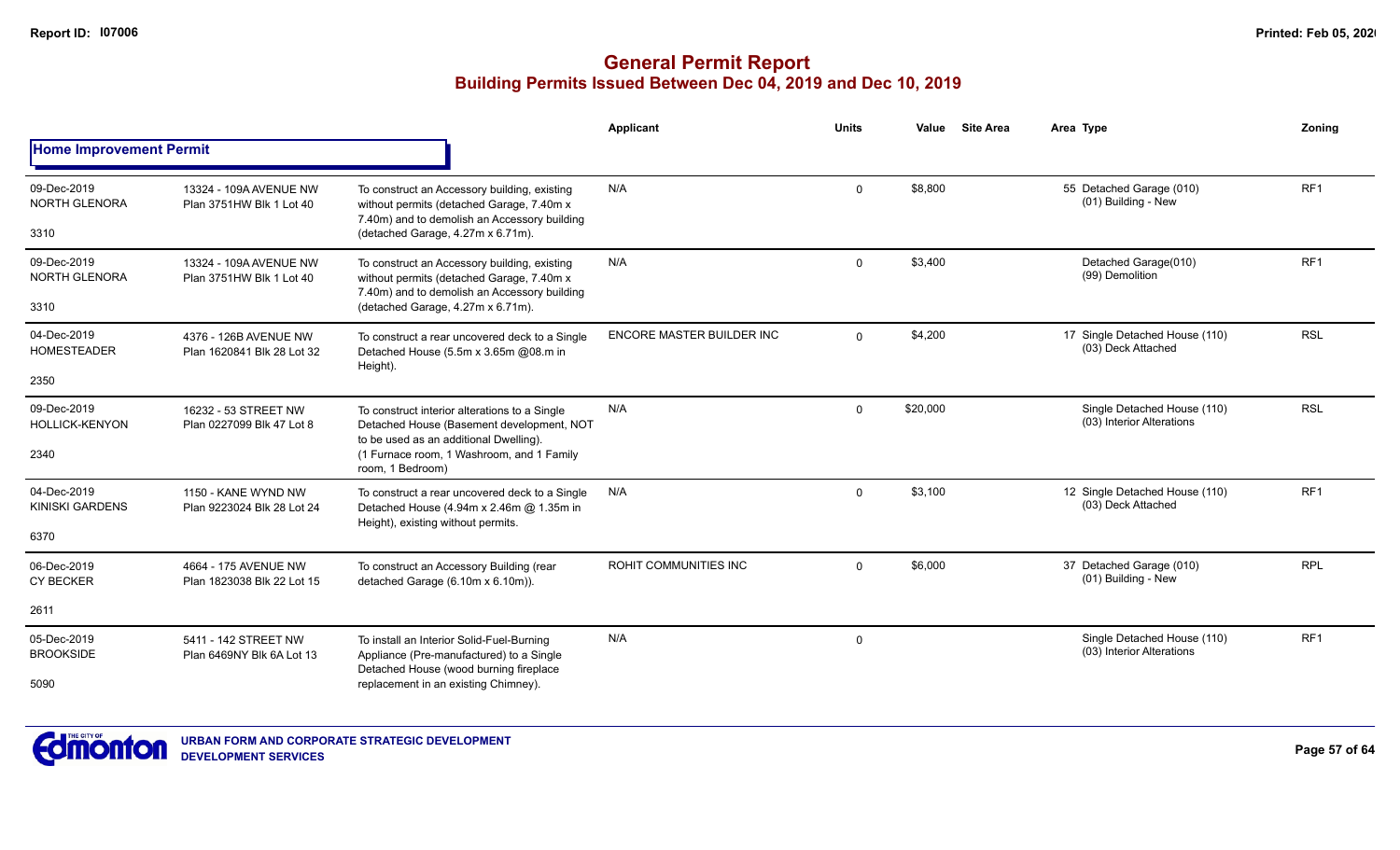|                                                    |                                                       |                                                                                                                                                                                                                          | <b>Applicant</b>          | <b>Units</b> | Value    | <b>Site Area</b> | Area Type                                                | Zonina          |
|----------------------------------------------------|-------------------------------------------------------|--------------------------------------------------------------------------------------------------------------------------------------------------------------------------------------------------------------------------|---------------------------|--------------|----------|------------------|----------------------------------------------------------|-----------------|
| <b>Home Improvement Permit</b>                     |                                                       |                                                                                                                                                                                                                          |                           |              |          |                  |                                                          |                 |
| 09-Dec-2019<br><b>CHARLESWORTH</b><br>6661         | 5920 - 7 AVENUE SW<br>Plan 0626294 Blk 6 Lot 44       | To construct interior alterations to a Single<br>Detached House (Basement development, NOT<br>to be used as an additional Dwelling), (1<br>bedroom, 1 bathroom, open space, storage<br>space, and furnace/storage room). | N/A                       | $\mathbf 0$  | \$5,000  |                  | Single Detached House (110)<br>(03) Interior Alterations | <b>RSL</b>      |
| 05-Dec-2019<br><b>SUMMERSIDE</b><br>6213           | 9007 - 24 AVENUE SW<br>Plan 1124361 Blk 42 Lot 39     | To construct interior alterations to a Single<br>Detached House (Basement development, NOT<br>to be used as an additional Dwelling). 2<br>BEDROOMS, 1 BATHROOM                                                           | N/A                       | $\Omega$     | \$15,000 |                  | Single Detached House (110)<br>(03) Interior Alterations | <b>RSL</b>      |
| 05-Dec-2019<br><b>EDGEMONT</b>                     | 827 - EAGLESON LINK NW<br>Plan 1620118 Blk 28 Lot 5   | To install a Hot Tub in the Rear Yard of a Single<br>Detached House (2.08m x 2.08m).                                                                                                                                     | N/A                       | $\mathbf 0$  | \$5,200  |                  | Single Detached House (110)<br>$(14)$ Hot Tub            | <b>RSL</b>      |
| 4462                                               |                                                       |                                                                                                                                                                                                                          |                           |              |          |                  |                                                          |                 |
| 06-Dec-2019<br><b>CHAPPELLE AREA</b><br>5462       | 560 - CHAPPELLE DRIVE SW<br>Plan 1123295 Blk 9 Lot 30 | To construct interior alterations to a<br>Row-House, Unit 560 (Basement development,<br>NOT to be used as an additional Dwelling) (1<br>bedroom, 1 bathroom, mechanical room).                                           | N/A                       | $\Omega$     | \$14,800 |                  | Row House (330)<br>(03) Interior Alterations             | RF <sub>5</sub> |
| 06-Dec-2019<br><b>HOLLICK-KENYON</b><br>2340       | 16507 - 57 STREET NW<br>Plan 0426119 Blk 54 Lot 37    | To construct interior alterations to a Single<br>Detached House (Basement development, NOT<br>to be used as an additional Dwelling) (1<br>bedroom, 1 bathroom, mechanical room).                                         | N/A                       | $\mathbf 0$  | \$7,000  |                  | Single Detached House (110)<br>(03) Interior Alterations | <b>RSL</b>      |
| 04-Dec-2019<br><b>WINDERMERE</b><br>5570           | 1522 - WATES PLACE SW<br>Plan 0940490 Blk 10 Lot 75   | To construct interior alterations to a Single<br>Detached House (Basement development, NOT<br>to be used as an additional Dwelling), (1<br>bathroom, 1 storage room, open space, NO wet<br>bar or kitchen).              | N/A                       | $\mathbf 0$  | \$10,000 |                  | Single Detached House (110)<br>(03) Interior Alterations | <b>RSL</b>      |
| 04-Dec-2019<br>THE ORCHARDS AT<br><b>ELLERSLIE</b> | 9312 - PEAR LINK SW<br>Plan 1822610 Blk 2 Lot 56      | To construct a rear uncovered deck to a<br>Semi-Detached House (2.44m x 3.05m @ 0.63m<br>in Height).                                                                                                                     | <b>BEDROCK HOMES LTD.</b> | $\Omega$     | \$1,900  |                  | 7 Semi-Detached House (210)<br>(03) Deck Attached        | RF4             |
| 6216                                               |                                                       |                                                                                                                                                                                                                          |                           |              |          |                  |                                                          |                 |

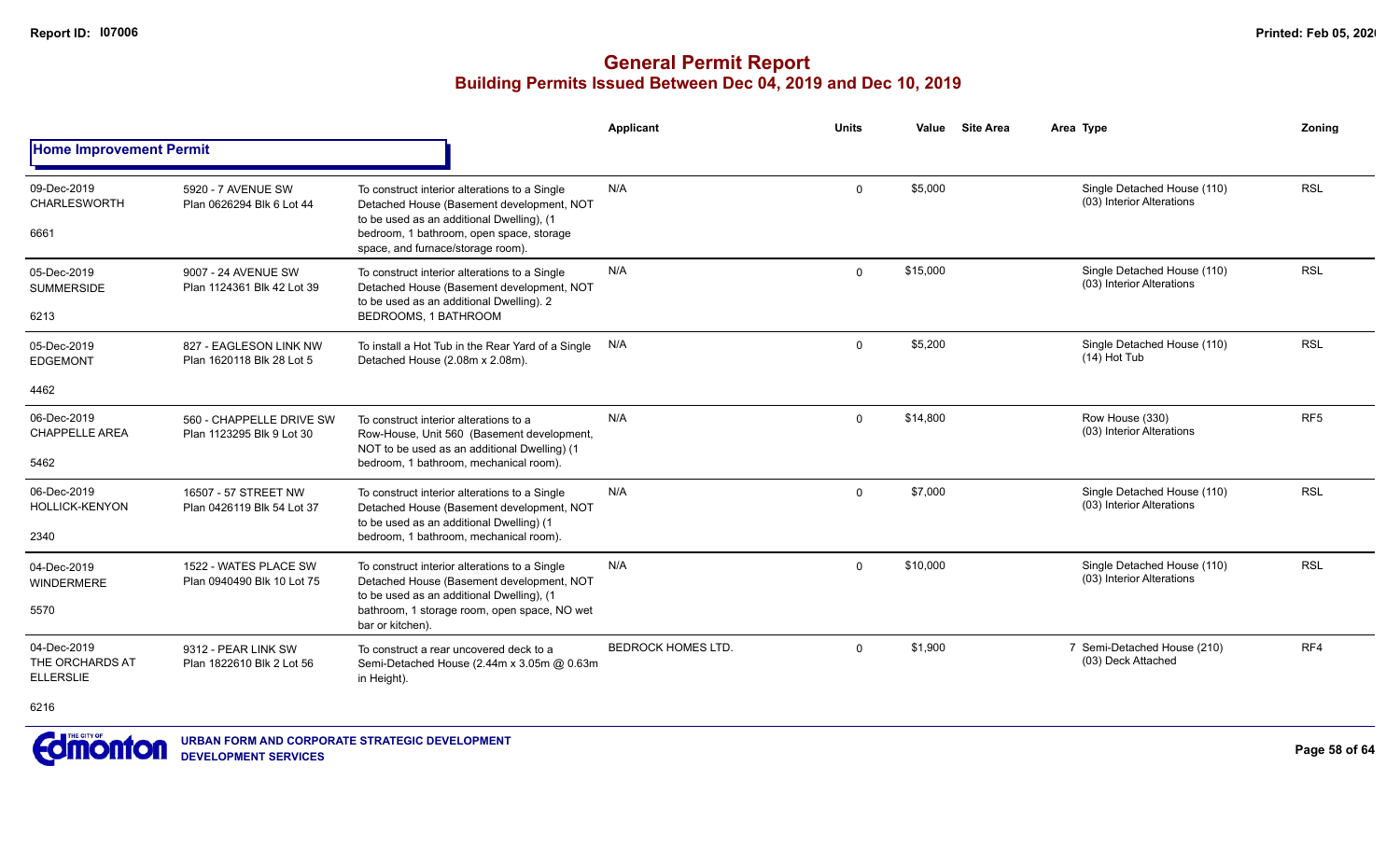|                                         |                                                                                               |                                                                                                                                        | Applicant                  | <b>Units</b> | Value    | <b>Site Area</b> | Area Type                                                | Zonina          |
|-----------------------------------------|-----------------------------------------------------------------------------------------------|----------------------------------------------------------------------------------------------------------------------------------------|----------------------------|--------------|----------|------------------|----------------------------------------------------------|-----------------|
| <b>Home Improvement Permit</b>          |                                                                                               |                                                                                                                                        |                            |              |          |                  |                                                          |                 |
| 10-Dec-2019<br><b>SUMMERSIDE</b>        | 1420 - 70 STREET SW<br>Plan 0624229 Blk 29 Lot 21                                             | To construct interior alterations to a Single<br>Detached House (Basement development, NOT<br>to be used as an additional Dwelling, 1  | <b>STATUS CONTRACTING</b>  | $\mathbf 0$  | \$20,000 |                  | Single Detached House (110)<br>(03) Interior Alterations | <b>RPL</b>      |
| 6213                                    |                                                                                               | Bedroom, 1 Mech Room, 1 Rec Area).                                                                                                     |                            |              |          |                  |                                                          |                 |
| 04-Dec-2019<br>CAPILANO                 | 10657 - 69 STREET NW<br>Plan 1843KS Blk 50 Lot 19                                             | To construct interior alterations to a Single<br>Detached House (removing Load Bearing Wall<br>and replacing it with Engineered Beam). | TWO GIRLS AND A HAMMER INC | $\Omega$     | \$9,500  |                  | Single Detached House (110)<br>(03) Interior Alterations | RF <sub>1</sub> |
| 6061                                    | 1942 - AINSLIE LINK SW                                                                        |                                                                                                                                        |                            |              |          |                  |                                                          |                 |
| 05-Dec-2019<br>AMBLESIDE                | Plan 1224163 Blk 21 Lot 20                                                                    | To construct a rear uncovered deck to a Single<br>Detached House 8.00m x 4.5m @ 1.00m in<br>Height).                                   | N/A                        | $\mathbf 0$  | \$7,300  |                  | 29 Single Detached House (110)<br>(03) Deck Attached     | <b>RSL</b>      |
| 5505                                    |                                                                                               |                                                                                                                                        |                            |              |          |                  |                                                          |                 |
| 04-Dec-2019<br><b>FULTON PLACE</b>      | 10112 - 52 STREET NW<br>Plan 1841KS Blk 6 Lot 15                                              | To construct interior alterations to a Single<br>Detached House (Basement development,                                                 | N/A                        | $\Omega$     | \$20,000 |                  | Single Detached House (110)<br>(03) Interior Alterations | RF <sub>1</sub> |
| 6240                                    |                                                                                               | Adding walls, NOT to be used as an additional<br>Dwelling) (2 Bed, 1 Bath, Recreation Area with<br>Wet Bar).                           |                            |              |          |                  |                                                          |                 |
| 05-Dec-2019<br><b>KESWICK AREA</b>      | 6618 - KNOX PLACE SW<br>Plan 1723517 Blk 1 Lot 35                                             | To construct interior alterations to a Single<br>Detached House (Basement development, NOT                                             | N/A                        | $\mathbf 0$  | \$4,900  |                  | Single Detached House (110)<br>(03) Interior Alterations | <b>RSL</b>      |
| 5576                                    |                                                                                               | to be used as an additional Dwelling). 1<br>BEDROOM, 1 BATHROOM, 1 STORAGE ROON                                                        |                            |              |          |                  |                                                          |                 |
| 04-Dec-2019<br>AMBLESIDE                | 2555 - ANDERSON WAY SW<br>Plan 0728016 Blk 9 Lot 6                                            | To construct interior alterations to a Single<br>Detached House (Basement development, NOT                                             | N/A                        | $\mathbf 0$  | \$20,000 |                  | Single Detached House (110)<br>(03) Interior Alterations | <b>RSL</b>      |
| 5505                                    | to be used as an additional Dwelling) (1 Bed, 1<br>bath, Living Room, NO Kitchen or Wet Bar). |                                                                                                                                        |                            |              |          |                  |                                                          |                 |
| 05-Dec-2019<br><b>SOUTH TERWILLEGAR</b> | 8660 - SLOANE COURT NW<br>Plan 0625168 Blk 95 Lot 51                                          | To construct a rear uncovered deck (8.62m x<br>4.56m @ 2.75m in Height) to a Single Detached                                           | <b>PERMIT MASTERS</b>      | $\mathbf 0$  | \$8,800  |                  | 35 Single Detached House (110)<br>(03) Deck Attached     | <b>RSL</b>      |
| 5642                                    |                                                                                               | House.                                                                                                                                 |                            |              |          |                  |                                                          |                 |
|                                         |                                                                                               |                                                                                                                                        |                            |              |          |                  |                                                          |                 |

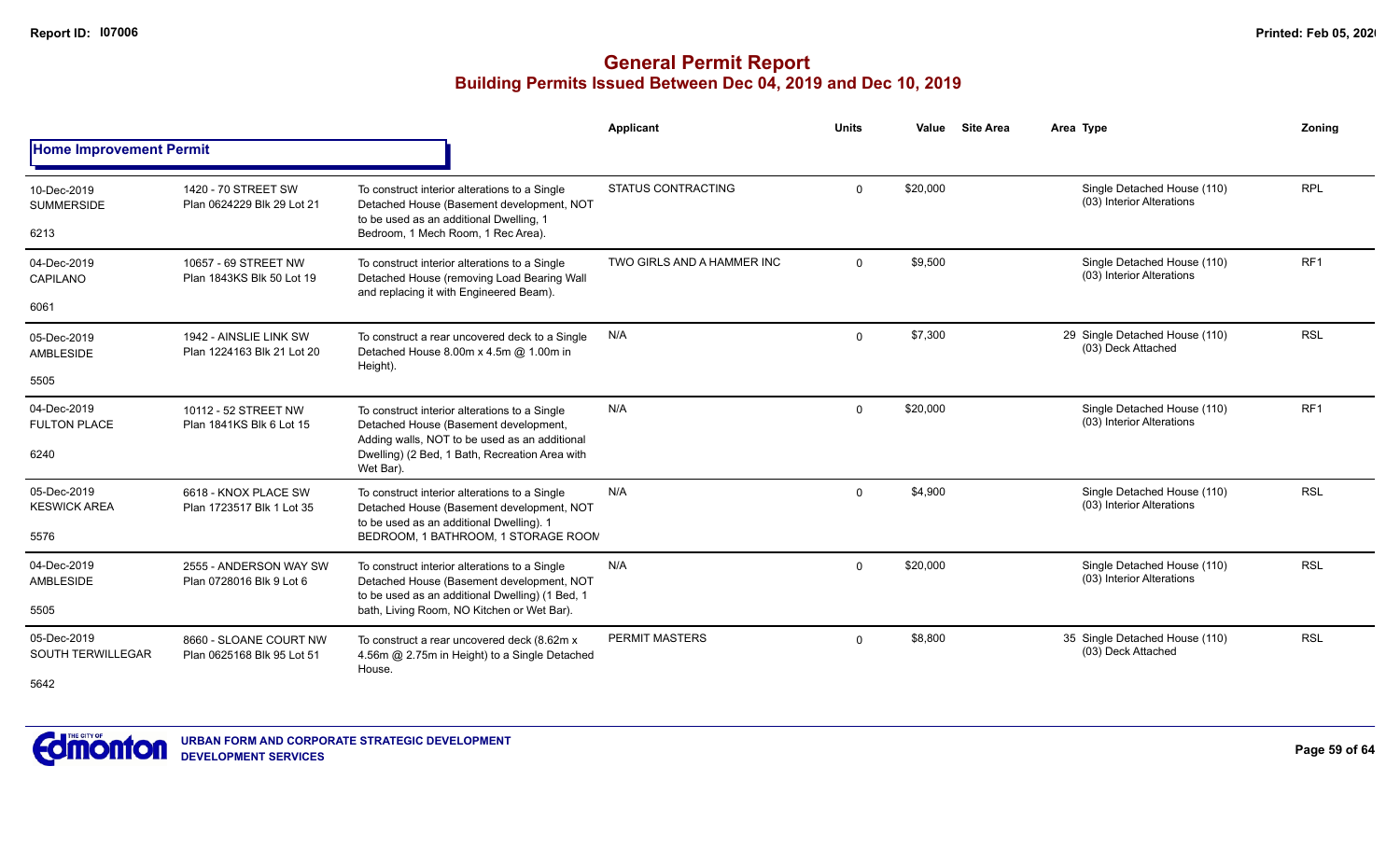|                                              |                                                         |                                                                                                                                                                                                                       | <b>Applicant</b>       | <b>Units</b> | Value    | <b>Site Area</b> | Area Type                                                | Zoning          |
|----------------------------------------------|---------------------------------------------------------|-----------------------------------------------------------------------------------------------------------------------------------------------------------------------------------------------------------------------|------------------------|--------------|----------|------------------|----------------------------------------------------------|-----------------|
| <b>Home Improvement Permit</b>               |                                                         |                                                                                                                                                                                                                       |                        |              |          |                  |                                                          |                 |
| 04-Dec-2019<br><b>WINDERMERE</b><br>5570     | 2616 - WATCHER WAY SW<br>Plan 1026111 Blk 7 Lot 18      | To construct interior alterations to a Single<br>Detached House (Basement development, NOT<br>to be used as an additional Dwelling) (2 Bed, 1<br>Bath, Rec Room, Storage, NO Kitchen or Wet<br>Bar).                  | N/A                    | $\Omega$     | \$20,000 |                  | Single Detached House (110)<br>(03) Interior Alterations | <b>RSL</b>      |
| 05-Dec-2019<br><b>WALKER</b><br>6662         | 3727 - WEIDLE CRESCENT SW<br>Plan 1525168 Blk 18 Lot 13 | To construct interior alterations to a Single<br>Detached House (Basement development, NOT<br>to be used as an additional Dwelling), (1 Bdrm,<br>1 bathroom, 1 family room, 1 storage room, no<br>separate entrance). | N/A                    | $\Omega$     | \$8,000  |                  | Single Detached House (110)<br>(03) Interior Alterations | <b>RPL</b>      |
| 06-Dec-2019<br><b>ORMSBY PLACE</b><br>4380   | 6707 - 182 STREET NW<br>Plan 2975TR Blk 19 Lot 6        | To construct interior alterations to a Single<br>Detached House (Basement development, NOT<br>to be used as an additional Dwelling) (2<br>bedrooms, 1 bathroom, mechanical room,<br>laundry room, storage room).      | N/A                    | $\Omega$     | \$200    |                  | Single Detached House (110)<br>(03) Interior Alterations | RF <sub>1</sub> |
| 10-Dec-2019<br><b>SUMMERSIDE</b><br>6213     | 924 - SUMMERSIDE LINK SW<br>Plan 0526245 Blk 1 Lot 13   | To construct interior alterations to a Single<br>Detached House (Basement development, NOT<br>to be used as an additional Dwelling, 2<br>Bedrooms, 1 Bathroom, 1 Furnace Room, 1<br>Laundry Room).                    | N/A                    | $\Omega$     | \$20,000 |                  | Single Detached House (110)<br>(03) Interior Alterations | <b>RSL</b>      |
| 04-Dec-2019<br><b>STEWART GREENS</b><br>4486 | 20623 - 98 AVENUE NW<br>Plan 1424483 Blk 3 Lot 1        | To construct a side flanking uncovered deck<br>(4.30m x 6.29m @ 0.40m in Height) to a Single<br>Detached House, deck existing without permits.                                                                        | WEARY & CO. LAW OFFICE | $\Omega$     | \$6,800  |                  | 27 Single Detached House (110)<br>(03) Deck Attached     | <b>RSL</b>      |
| 05-Dec-2019<br><b>BROOKSIDE</b><br>5090      | 5812 - 143A STREET NW<br>Plan 6469NY Blk 16 Lot 13      | To construct a rear uncovered deck to a Single<br>Detached House (wood deck 7.57m x 5.83m)<br>@0.92m in Height and concrete irregular shape<br>deck @0.92m in Height).                                                | <b>PERMIT MASTERS</b>  | $\Omega$     | \$10,500 |                  | 42 Single Detached House (110)<br>(03) Deck Attached     | RF <sub>1</sub> |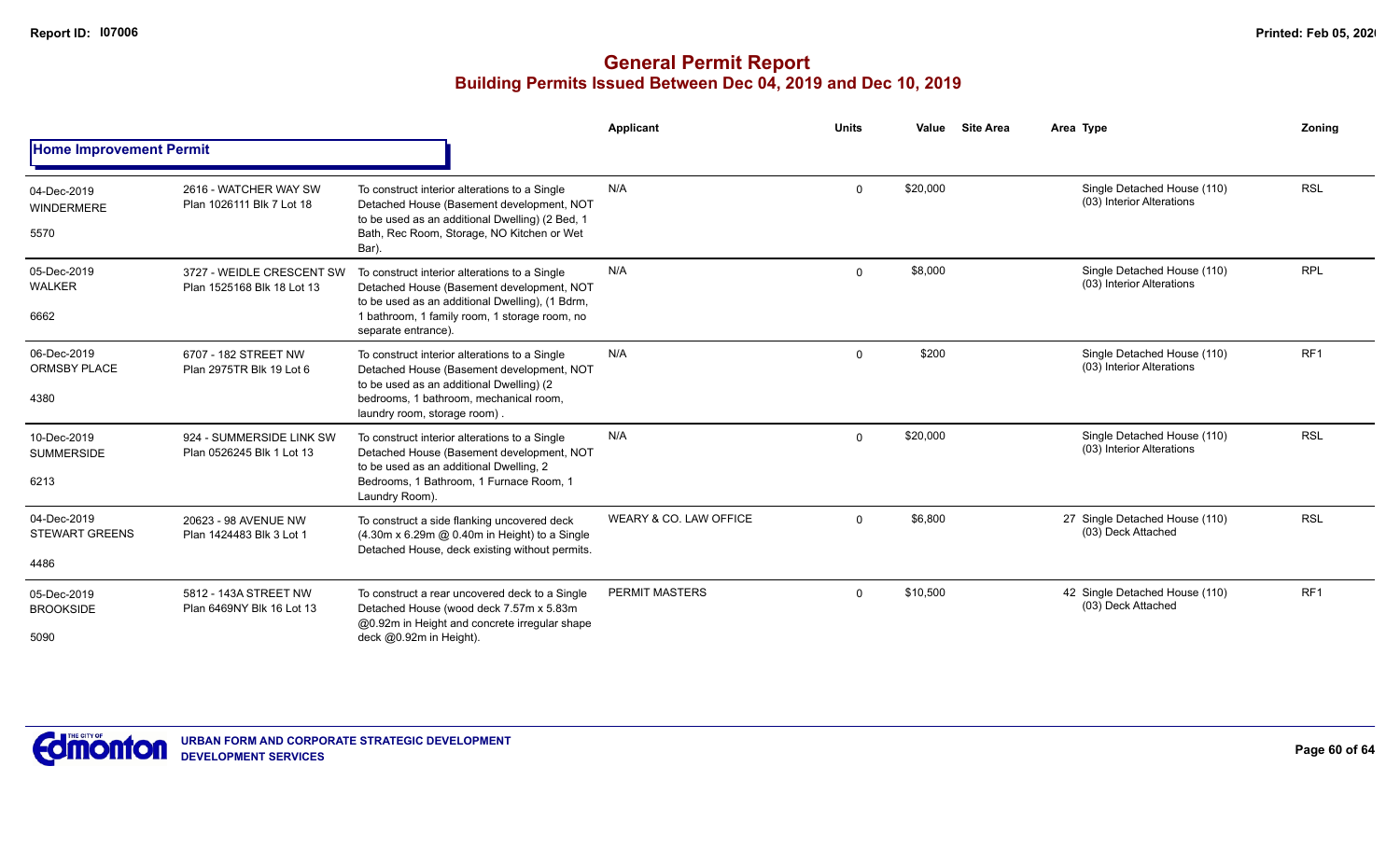|                                          |                                                    |                                                                                                                                                                                                | <b>Applicant</b>                         | <b>Units</b> | Value    | <b>Site Area</b> | Area Type                                                | Zoning          |
|------------------------------------------|----------------------------------------------------|------------------------------------------------------------------------------------------------------------------------------------------------------------------------------------------------|------------------------------------------|--------------|----------|------------------|----------------------------------------------------------|-----------------|
| <b>Home Improvement Permit</b>           |                                                    |                                                                                                                                                                                                |                                          |              |          |                  |                                                          |                 |
| 05-Dec-2019<br><b>BROOKSIDE</b><br>5090  | 5812 - 143A STREET NW<br>Plan 6469NY Blk 16 Lot 13 | To construct a rear uncovered deck to a Single<br>Detached House (wood deck 7.57m x 5.83m)<br>@0.92m in Height and concrete irregular shape<br>deck @0.92m in Height).                         | <b>PERMIT MASTERS</b>                    | $\mathbf 0$  | \$19,100 |                  | 76 Single Detached House (110)<br>(03) Deck Attached     | RF <sub>1</sub> |
| 10-Dec-2019<br><b>WINDERMERE</b><br>5570 | 2205 - WARE COURT NW<br>Plan 1323952 Blk 12 Lot 2  | To construct interior alterations to a Single<br>Detached House (Basement development, NOT<br>to be used as an additional Dwelling, 1<br>Bedroom, 1 Bathroom, 1 Rec Room, 1 Utility<br>Room.). | N/A                                      | $\Omega$     | \$30,000 |                  | Single Detached House (110)<br>(03) Interior Alterations | <b>RSL</b>      |
| 10-Dec-2019<br><b>RUTHERFORD</b>         | 11320 - 13 AVENUE SW<br>Plan 0628336 Blk 9 Lot 32  | To construct a rear uncovered deck (4.26m x<br>3.96m @ 0.67m in Height) to a Single Detached<br>House.                                                                                         | HOLLIS RAYMOND CONSTRUCTION INC          | $\Omega$     | \$4,200  |                  | 17 Single Detached House (110)<br>(03) Deck Attached     | <b>RSL</b>      |
| 5454                                     |                                                    |                                                                                                                                                                                                |                                          |              |          |                  |                                                          |                 |
| 05-Dec-2019<br>WINDERMERE                | 710 - 181 STREET SW<br>Plan 7920731 Lot 12         | To construct interior alterations (Replace HVAC,<br>plumbing and electrical with new where require<br>for cosmetic upgrades.                                                                   | N/A                                      | $\Omega$     | \$25,000 |                  | Single Detached House (110)<br>(03) Interior Alterations | <b>RR</b>       |
| 5570                                     |                                                    | Plumbing, Gas, HVAC Permits have been pulled<br>by trades responsible.<br>Waiting on Electrical, NOT to be used as an<br>additional Dwelling).                                                 |                                          |              |          |                  |                                                          |                 |
| 04-Dec-2019<br><b>SUMMERSIDE</b>         | 1215 - 74 STREET SW<br>Plan 0727503 Blk 27 Lot 14  | To construct interior alterations to a Single<br>Detached House (Basement development, NOT<br>to be used as an additional Dwelling).                                                           | N/A                                      | $\Omega$     | \$2,500  |                  | Single Detached House (110)<br>(03) Interior Alterations | <b>RPL</b>      |
| 6213                                     |                                                    |                                                                                                                                                                                                |                                          |              |          |                  |                                                          |                 |
| 05-Dec-2019<br><b>LAUREL</b><br>6444     | 3036 - 16 AVENUE NW<br>Plan 1320681 Blk 5 Lot 86   | To construct interior alterations to a<br>Row-House, Unit 3036 (Basement development,<br>NOT to be used as an additional Dwelling). 1<br>BEDROOM, 1 BATHROOM, 1 - STORAGE ROO                  | <b>PRO CONSULTING DESIGN &amp; BUILT</b> | $\Omega$     | \$10,000 |                  | Row House (330)<br>(03) Interior Alterations             | RF <sub>5</sub> |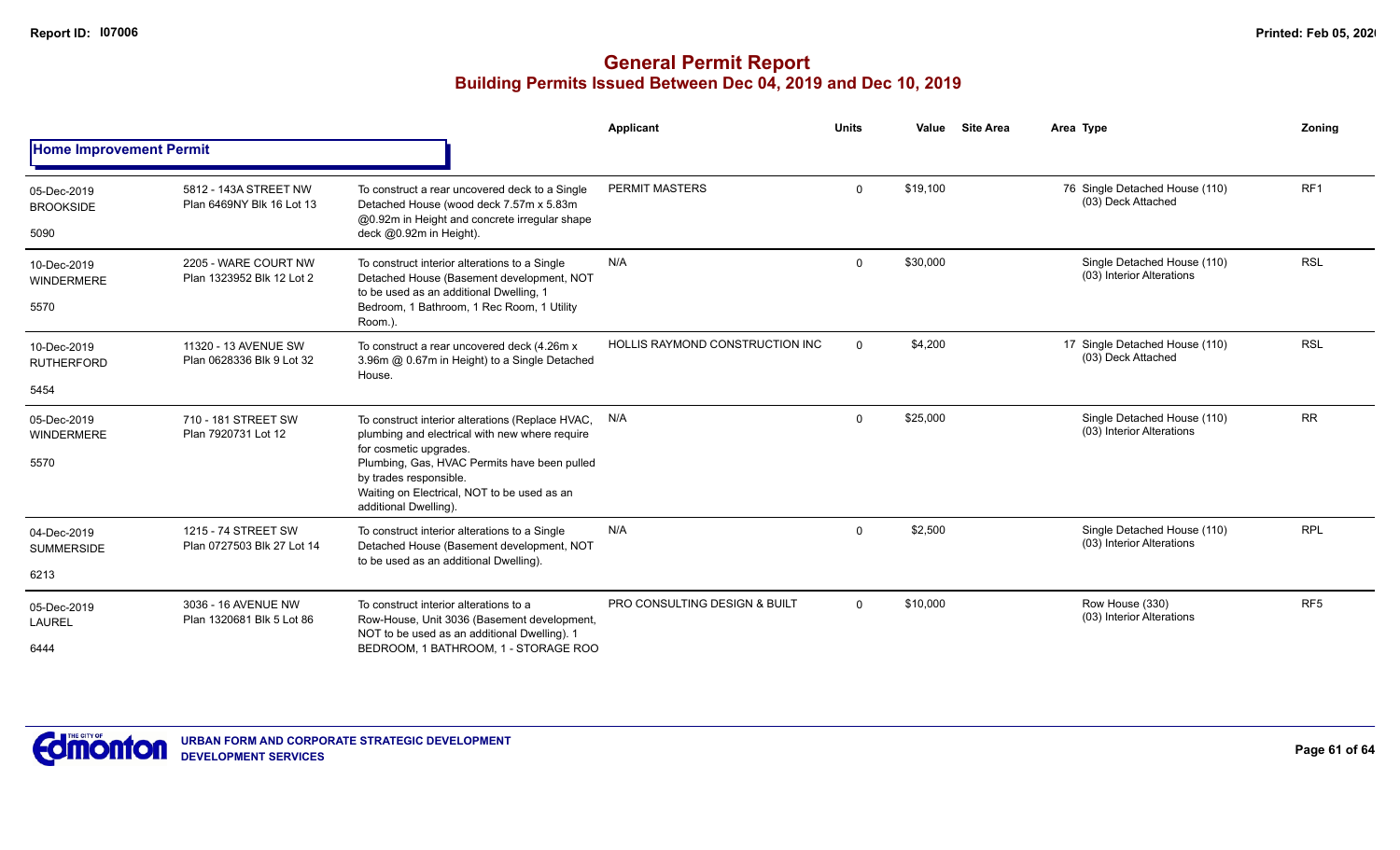|                                                 |                                                                          |                                                                                                                                                                                                                                           | Applicant                 | <b>Units</b> | Value    | <b>Site Area</b> | Area Type                                                | Zoning          |
|-------------------------------------------------|--------------------------------------------------------------------------|-------------------------------------------------------------------------------------------------------------------------------------------------------------------------------------------------------------------------------------------|---------------------------|--------------|----------|------------------|----------------------------------------------------------|-----------------|
| <b>Home Improvement Permit</b>                  |                                                                          |                                                                                                                                                                                                                                           |                           |              |          |                  |                                                          |                 |
| 09-Dec-2019<br><b>SOUTH TERWILLEGAR</b><br>5642 | 7111 - SOUTH TERWILLEGAR<br><b>DRIVE NW</b><br>Plan 0821653 Blk 5 Lot 56 | To construct interior alterations to a Single<br>Detached House (Basement development, NOT<br>to be used as an additional Dwelling).<br>(1 Bedroom, 1 Bathroom, 1 Furnace room, and<br>1 Living room)                                     | N/A                       | $\mathbf{0}$ | \$9,000  |                  | Single Detached House (110)<br>(03) Interior Alterations | <b>RPLt</b>     |
| 09-Dec-2019<br><b>LARKSPUR</b><br>6390          | 16, 4350 - 23 STREET NW<br>Plan 0227809 Unit 16                          | To construct interior alterations to a<br>Semi-detached House (Basement development,<br>NOT to be used as an additional Dwelling).<br>(1 Living room and 1 Utility)                                                                       | N/A                       | $\Omega$     | \$2,000  |                  | Semi-Detached House (210)<br>(03) Interior Alterations   | RF <sub>5</sub> |
| 10-Dec-2019<br><b>BRINTNELL</b><br>2110         | 16405 - 45 STREET NW<br>Plan 0523420 Blk 15 Lot 105                      | To construct a rear uncovered deck to a Single<br>Detached House (5.79m x 3.71m @ 0.99m in<br>Height).                                                                                                                                    | N/A                       | 0            | \$5,400  |                  | 21 Single Detached House (110)<br>(03) Deck Attached     | <b>RSL</b>      |
| 09-Dec-2019<br><b>WINDSOR PARK</b><br>5580      | 8730 - 119 STREET NW<br>Plan 1921881 Blk 8 Lot 19A                       | To construct interior alterations to a Single<br>Detached House (Basement development, NOT<br>to be used as an additional Dwelling).<br>(1 Bedroom, 1 Bath, 1 Storage, 1 Wet bar, 1<br>Lounge/game area, 1 Gym, and 1 Mechanical<br>room) | <b>EVERFOR STUDIO LTD</b> | $\Omega$     | \$30,000 |                  | Single Detached House (110)<br>(03) Interior Alterations | RF1             |
| 06-Dec-2019<br><b>CENTRAL MCDOUGALL</b><br>1030 | 10510 - 108 AVENUE NW<br>Plan 0324959 Unit 134                           | To install a Renewable Energy Device On a<br>House (18 Solar PhotoVoltaic (PV) Panel(s) on<br>the Roof).                                                                                                                                  | POLARON SOLARTECH CORP    | $\Omega$     | \$0      |                  | Row House (330)<br>(03) Exterior Alterations             | DC <sub>2</sub> |
| 05-Dec-2019<br><b>SILVER BERRY</b><br>6442      | 2810 - 32A STREET NW<br>Plan 0124654 Blk 6 Lot 26                        | To construct a front uncovered deck (3.1m x<br>2.5m @ 0.5m in Height), existing w/o permits.                                                                                                                                              | N/A                       | $\mathbf 0$  | \$1,900  |                  | 8 Single Detached House (110)<br>(03) Deck Attached      | <b>RSL</b>      |

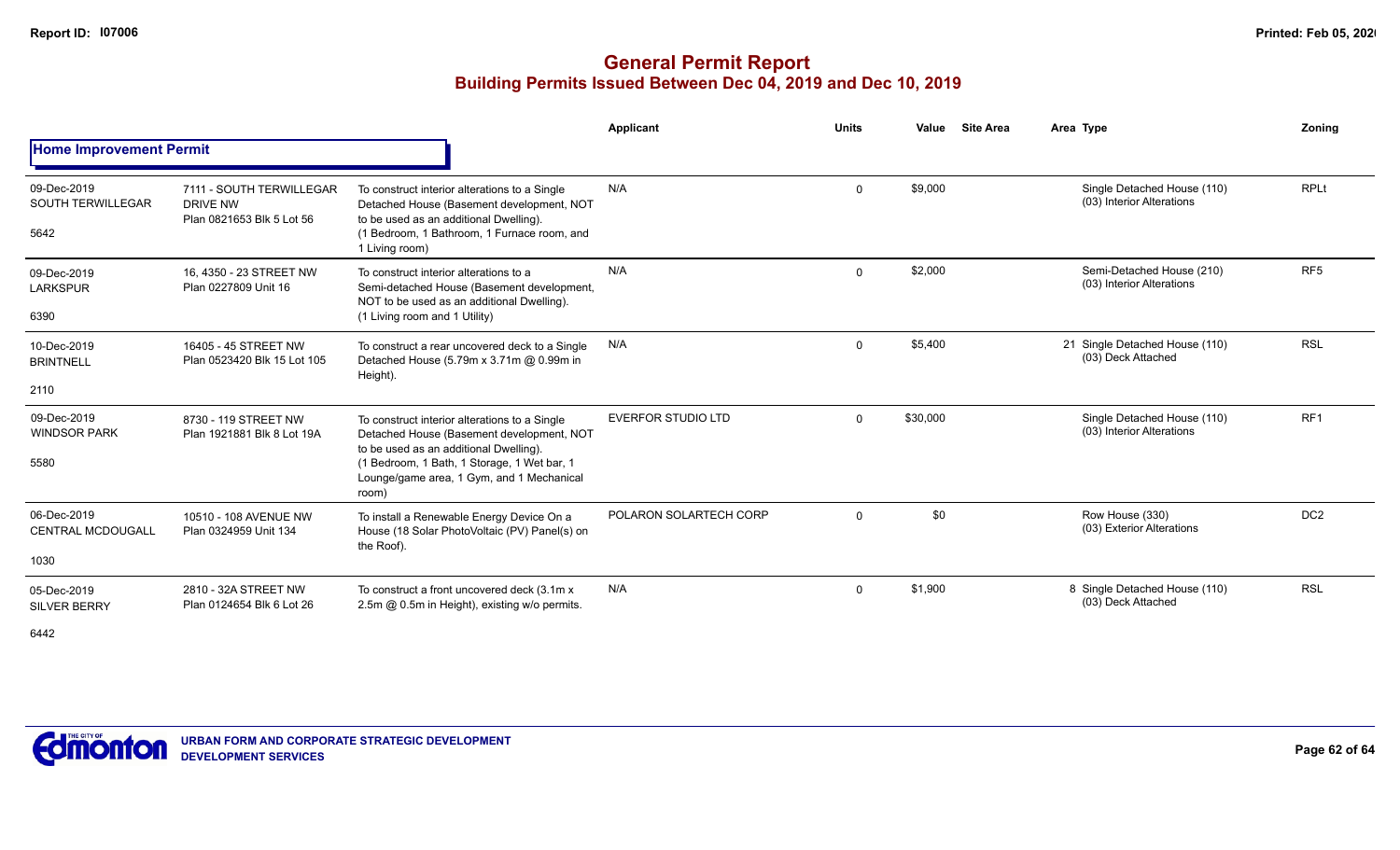|                                              |                                                                      |                                                                                                                                                                                                          | <b>Applicant</b>         | <b>Units</b> | Value    | <b>Site Area</b> | Area Type                                                | Zonina          |
|----------------------------------------------|----------------------------------------------------------------------|----------------------------------------------------------------------------------------------------------------------------------------------------------------------------------------------------------|--------------------------|--------------|----------|------------------|----------------------------------------------------------|-----------------|
| <b>Home Improvement Permit</b>               |                                                                      |                                                                                                                                                                                                          |                          |              |          |                  |                                                          |                 |
| 09-Dec-2019<br><b>MONTROSE</b>               | 12131 - 65 STREET NW<br>Plan 5119AC Blk 31 Lot 23                    | To construct a rear uncovered deck to a Single<br>Detached House (2.33m x 2.54m @ 1.11m in                                                                                                               | N/A                      | 0            | \$1,500  |                  | 6 Single Detached House (110)<br>(03) Deck Attached      | RF <sub>3</sub> |
| 2550                                         |                                                                      | Height).                                                                                                                                                                                                 |                          |              |          |                  |                                                          |                 |
| 06-Dec-2019<br><b>RAMSAY HEIGHTS</b>         | 4907 - WHITEMUD ROAD NW<br>Plan 7822290 Blk 35 Lot 12                | To construct interior alterations to a Single<br>Detached House (Basement development, NOT<br>to be used as an additional Dwelling) (1                                                                   | N/A                      | $\mathbf 0$  | \$5,000  |                  | Single Detached House (110)<br>(03) Interior Alterations | RF <sub>1</sub> |
| 5340                                         |                                                                      | bathroom, mechanical room, 1 office, fitness<br>room, 1 study room).                                                                                                                                     |                          |              |          |                  |                                                          |                 |
| 09-Dec-2019<br><b>TAMARACK</b>               | 2703 - 12 STREET NW<br>Plan 1321173 Blk 6 Lot 13                     | To construct an Accessory Building (detached<br>Garage (6.08m x 6.08m)).                                                                                                                                 | PREMIER BUILT GARAGES    | $\mathbf{0}$ | \$6,000  |                  | 37 Detached Garage (010)<br>(01) Building - New          | <b>RPL</b>      |
| 6443                                         |                                                                      |                                                                                                                                                                                                          |                          |              |          |                  |                                                          |                 |
| 09-Dec-2019<br><b>HOLLICK-KENYON</b><br>2340 | 357 - HOLLICK-KENYON ROAD<br><b>NW</b><br>Plan 9323171 Blk 31 Lot 86 | To construct interior alterations to a Single<br>Detached House (adding a kitchen into an<br>existing Basement development, NOT to be<br>used as an additional Dwelling).                                | N/A                      | 0            | \$5,000  |                  | Single Detached House (110)<br>(03) Interior Alterations | RF <sub>1</sub> |
| 09-Dec-2019<br><b>SCHONSEE</b><br>2700       | 7535 - 173 AVENUE NW<br>Plan 1223878 Blk 7 Lot 23                    | To construct interior alterations to a Single<br>Detached House (Basement development, NOT<br>to be used as an additional Dwelling).<br>(1 Bedroom, 1 Bathroom, 1 Furnace/storage,<br>and 1 Family room) | N/A                      | 0            | \$15,000 |                  | Single Detached House (110)<br>(03) Interior Alterations | <b>RSL</b>      |
| 10-Dec-2019<br><b>GRAYDON HILL</b>           | 1975 - GRAYDON HILL GREEN<br>SW<br>Plan 1822866 Blk 8 Lot 23         | To construct an Accessory Building (rear<br>detached Garage (6.10m x 6.10m)).                                                                                                                            | SAN RUFO HOMES LTD       | $\mathbf 0$  | \$6,000  |                  | 37 Detached Garage (010)<br>(01) Building - New          | <b>GHLD</b>     |
| 5468                                         |                                                                      |                                                                                                                                                                                                          |                          |              |          |                  |                                                          |                 |
| 10-Dec-2019<br>SECORD                        | 22354 - 93A AVENUE NW<br>Plan 1723442 Blk 14 Lot 59                  | To construct an Accessory Building (detached<br>Garage (6.10m x 6.10m)).                                                                                                                                 | <b>MAXIMIN CARPENTRY</b> | 0            | \$6,000  |                  | 37 Detached Garage (010)<br>(01) Building - New          | <b>RMD</b>      |
| 4487                                         |                                                                      |                                                                                                                                                                                                          |                          |              |          |                  |                                                          |                 |